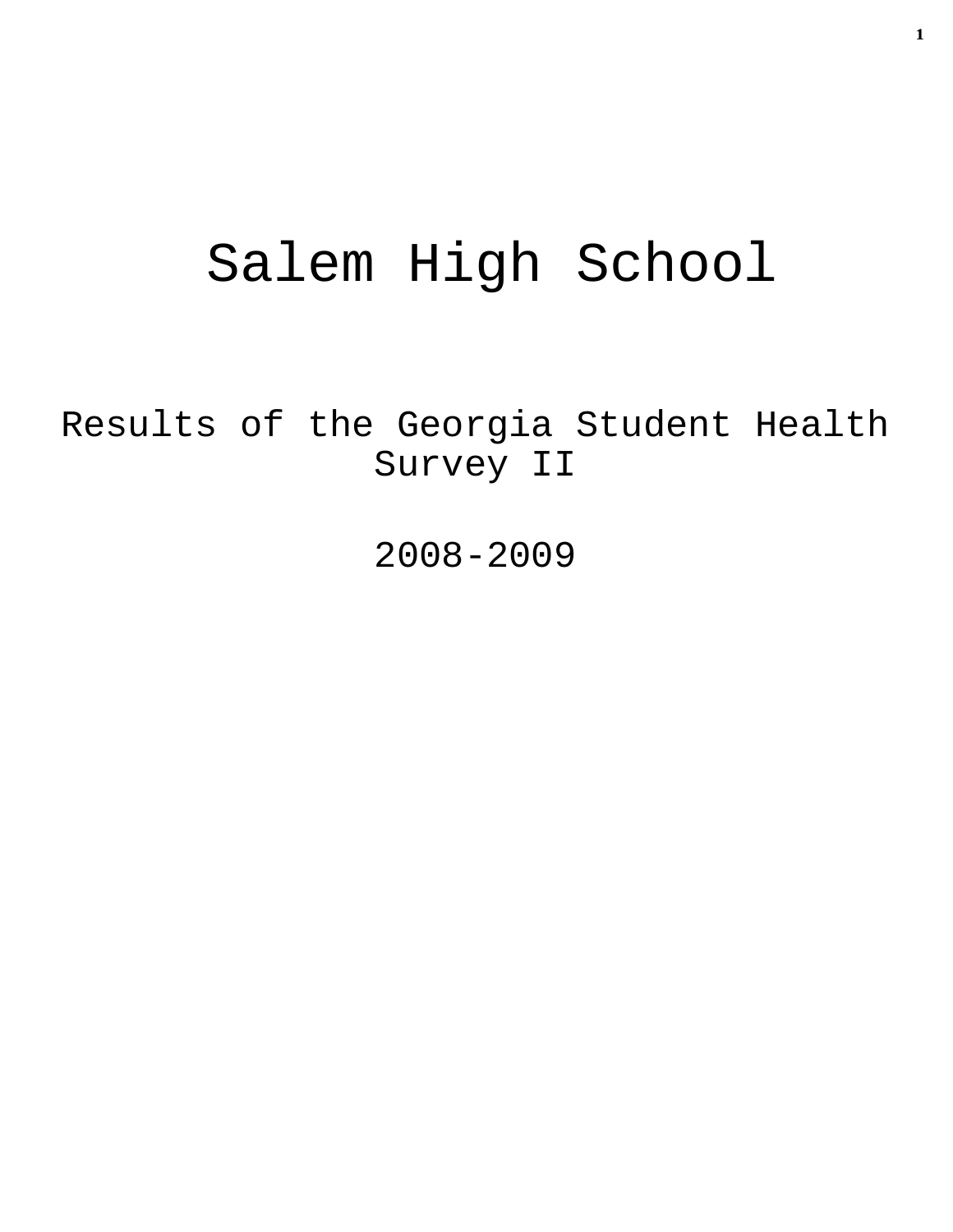## *Demographics* **2**

| Grade                    |     |  |  |  |
|--------------------------|-----|--|--|--|
| <b>Grade   Frequency</b> |     |  |  |  |
| 10                       | 267 |  |  |  |
| 12                       | 115 |  |  |  |

| <b>Frequency</b> | <b>Table of Gender by Grade</b> |              |             |              |  |  |
|------------------|---------------------------------|--------------|-------------|--------------|--|--|
| <b>Col Pct</b>   |                                 | Grade(Grade) |             |              |  |  |
|                  | Gender(Gender)                  | 10           | 12          | <b>Total</b> |  |  |
|                  | <b>Female</b>                   | 133<br>49.81 | 48<br>41.74 | 181          |  |  |
|                  | <b>Male</b>                     | 134<br>50.19 | 67<br>58.26 | 201          |  |  |
|                  | <b>Total</b>                    | 267          | 115         | 382          |  |  |

| <b>Frequency</b><br>Col Pct |
|-----------------------------|

| <b>Table of Ethnicity by Grade</b> |              |             |              |  |  |  |  |
|------------------------------------|--------------|-------------|--------------|--|--|--|--|
|                                    | Grade(Grade) |             |              |  |  |  |  |
| <b>Ethnicity</b> (Ethnicity)       | 10           | 12          | <b>Total</b> |  |  |  |  |
| <b>Black</b>                       | 195<br>73.03 | 73<br>63.48 | 268          |  |  |  |  |
| <b>Hispanic</b>                    | 17<br>6.37   | 4<br>3.48   | 21           |  |  |  |  |
| White                              | 24<br>8.99   | 31<br>26.96 | 55           |  |  |  |  |
| <b>Asian</b>                       | 6<br>2.25    | 0.87        | 7            |  |  |  |  |
| <b>Other</b>                       | 25<br>9.36   | 6<br>5.22   | 31           |  |  |  |  |
| <b>Total</b>                       | 267          | 115         | 382          |  |  |  |  |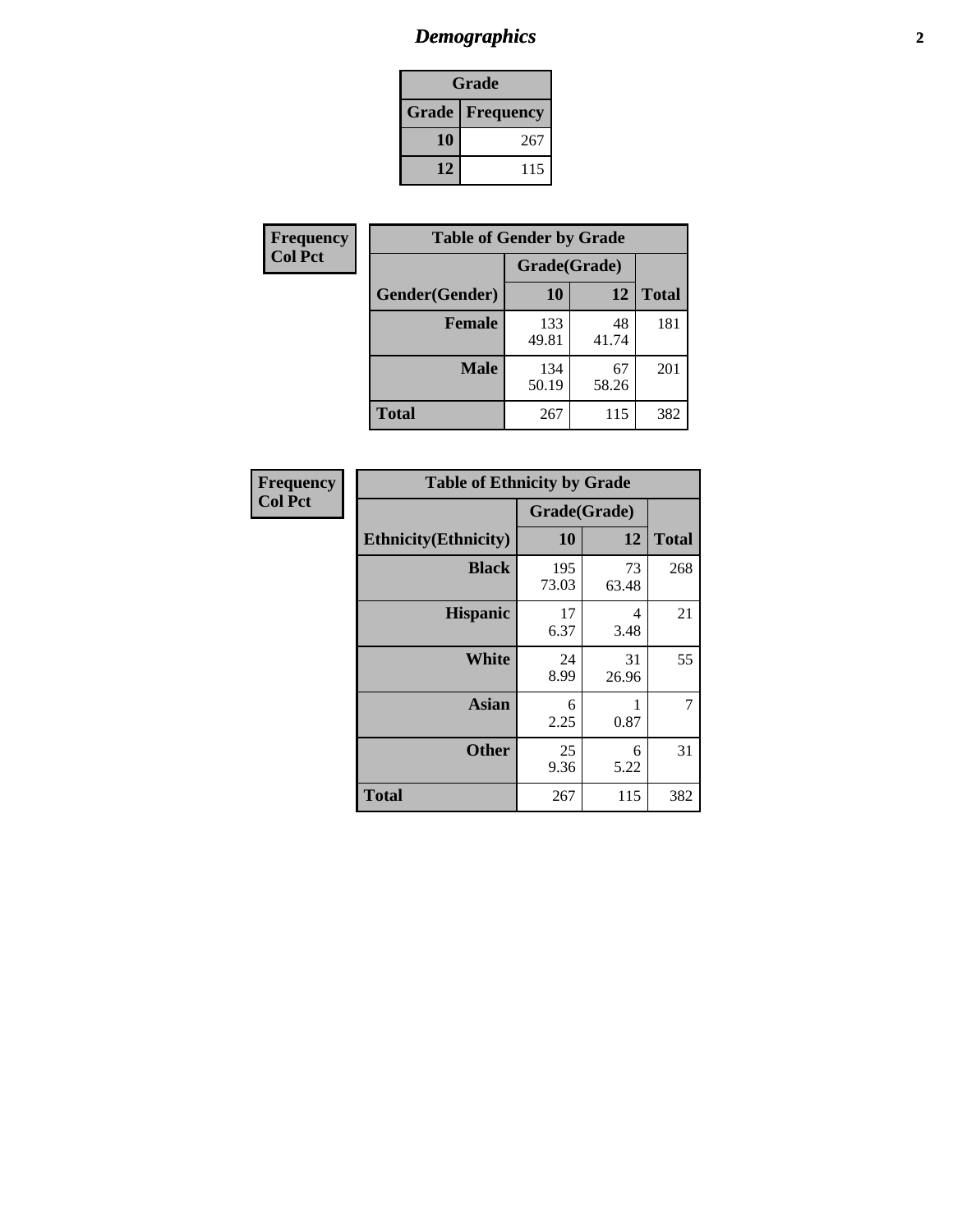#### *Title IV, Part A, Schedule A* **3** *Goal 1: Ensure that all schools are drug-free Baseline Data: Year 2008-2009 Prevalence of Drug Use*

| Frequency<br><b>Col Pct</b> | <b>Table of AlcoholAlt by Grade</b> |              |             |              |  |  |
|-----------------------------|-------------------------------------|--------------|-------------|--------------|--|--|
|                             | AlcoholAlt(Alcohol                  | Grade(Grade) |             |              |  |  |
|                             | use, past 30 days)                  | 10           | 12          | <b>Total</b> |  |  |
|                             | Yes                                 | 47<br>17.60  | 34<br>29.57 | 81           |  |  |
|                             | N <sub>0</sub>                      | 220<br>82.40 | 81<br>70.43 | 301          |  |  |
|                             | <b>Total</b>                        | 267          | 115         | 382          |  |  |

| <b>Frequency</b> | <b>Table of TobaccoAny by Grade</b> |              |             |              |  |
|------------------|-------------------------------------|--------------|-------------|--------------|--|
| <b>Col Pct</b>   | TobaccoAny(Tobacco                  | Grade(Grade) |             |              |  |
|                  | use, past 30 days)                  | 10           | 12          | <b>Total</b> |  |
|                  | Yes                                 | 15<br>5.62   | 16<br>13.91 | 31           |  |
|                  | N <sub>0</sub>                      | 252<br>94.38 | 99<br>86.09 | 351          |  |
|                  | <b>Total</b>                        | 267          | 115         | 382          |  |

| Frequency<br><b>Col Pct</b> | <b>Table of MarijuanaAlt by Grade</b> |              |             |              |  |
|-----------------------------|---------------------------------------|--------------|-------------|--------------|--|
|                             | MarijuanaAlt(Marijuana                | Grade(Grade) |             |              |  |
|                             | use, past 30 days)                    | 10           | 12          | <b>Total</b> |  |
|                             | Yes                                   | 23<br>8.61   | 19<br>16.52 | 42           |  |
|                             | N <sub>0</sub>                        | 244<br>91.39 | 96<br>83.48 | 340          |  |
|                             | <b>Total</b>                          | 267          | 115         | 382          |  |

| Frequency      | <b>Table of OtherDrugAny by Grade</b>  |              |              |              |  |  |
|----------------|----------------------------------------|--------------|--------------|--------------|--|--|
| <b>Col Pct</b> | <b>OtherDrugAny(Other</b><br>drug use, | Grade(Grade) |              |              |  |  |
|                | past 30 days)                          | 10           | 12           | <b>Total</b> |  |  |
|                | Yes                                    | 15<br>5.62   | 12<br>10.43  | 27           |  |  |
|                | N <sub>0</sub>                         | 252<br>94.38 | 103<br>89.57 | 355          |  |  |
|                | <b>Total</b>                           | 267          | 115          | 382          |  |  |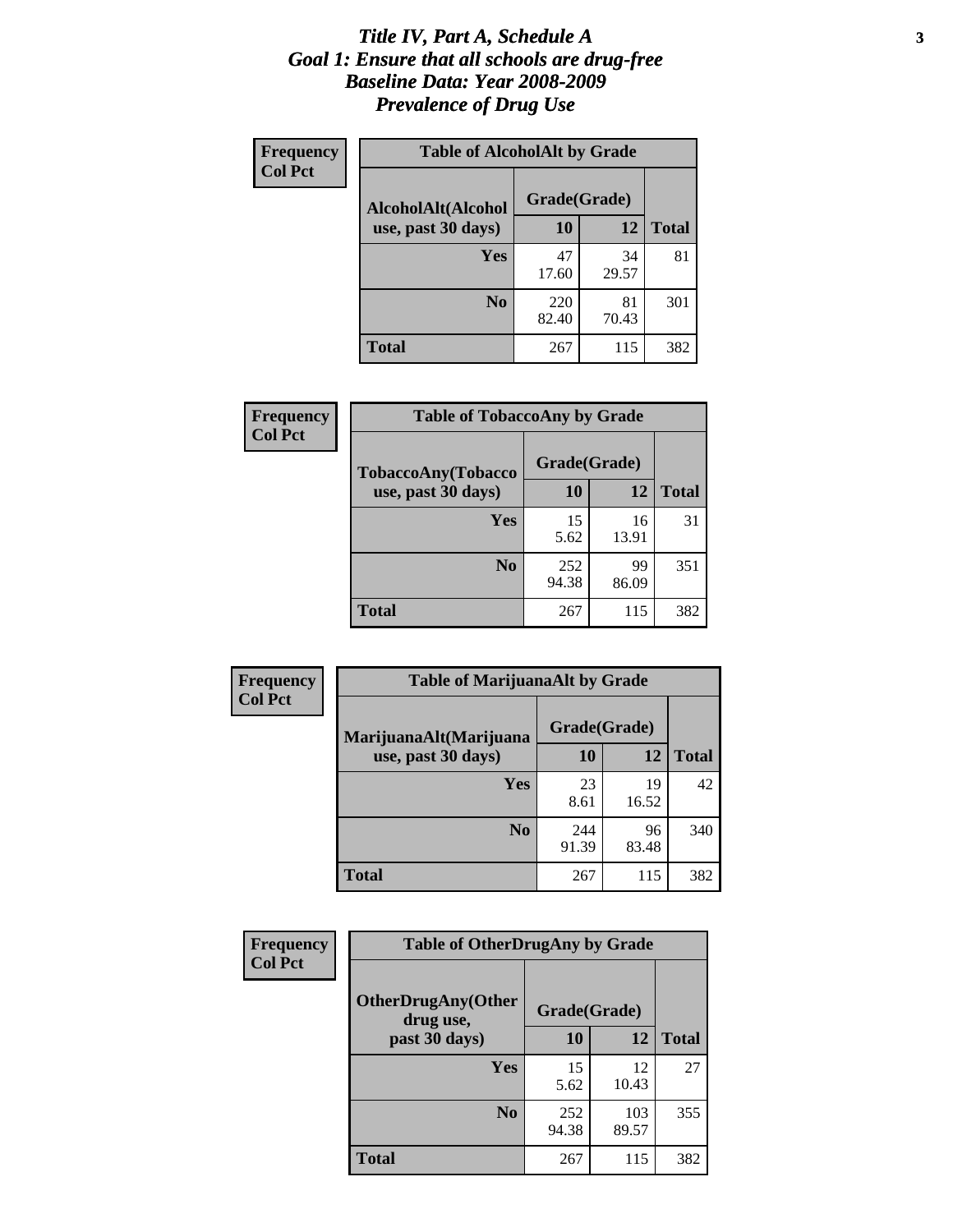#### *Average Age of Onset of Use* **4** *Results for "Average Age of Onset of Use" questions exclude students who said they did not use that substance*

| <b>Variable</b>     | Label                                                              | <b>Mean</b> |
|---------------------|--------------------------------------------------------------------|-------------|
| Alcoholinit2        | I started using alcohol when I was                                 | 12.53       |
| Cigarettesinit2     | I started smoking tobacco when I was                               | 12.92       |
| Smokelessinit2      | I started chewing tobacco when I was                               | 13.78       |
| Marijuanainit2      | I started using marijuana when I was                               | 13.06       |
| Cocaineinit2        | I started using cocaine when I was                                 | 13.29       |
| Inhalantsinit2      | I started using inhalants when I was                               | 12.33       |
| Steroidsinit2       | I started using steroids when I was                                | 11.14       |
| Ecstasyinit2        | I started using ecstasy when I was                                 | 13.00       |
| Methinit2           | I started using methamphetamines when I was                        | 12.00       |
| Hallucinogensinit2  | I started using hallucinogens when I was                           | 12.00       |
| Prescription in it2 | I started using prescription drugs not prescribed to me when I was | 11.88       |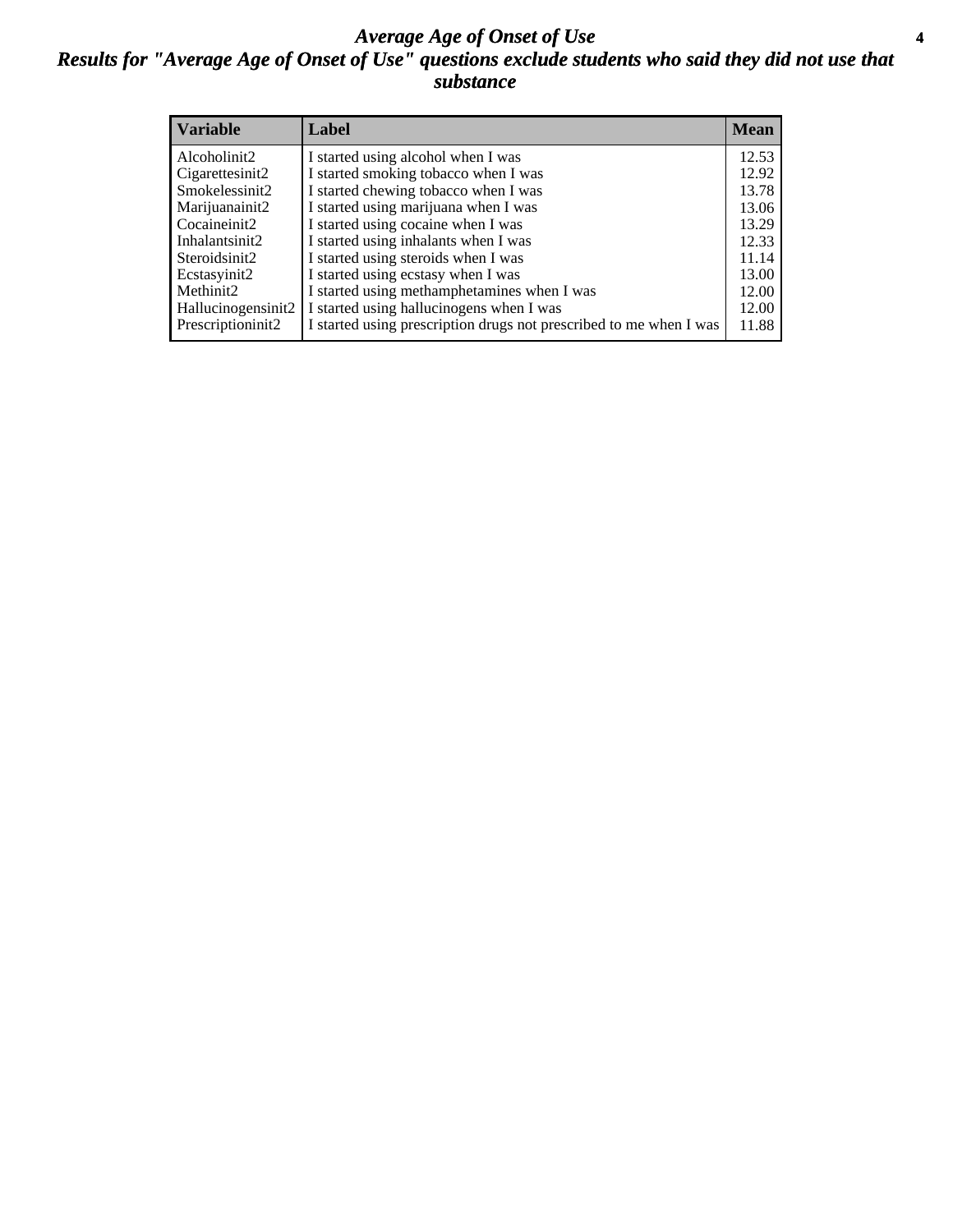### *Perception of Health Risk* **5**

| Frequency      | <b>Table of Alcoholharmdich by Grade</b> |              |             |              |  |
|----------------|------------------------------------------|--------------|-------------|--------------|--|
| <b>Col Pct</b> | Alcoholharmdich(I<br>think alcohol is    | Grade(Grade) |             |              |  |
|                | harmful)                                 | 10           | 12          | <b>Total</b> |  |
|                | Yes                                      | 211<br>79.03 | 82<br>71.30 | 293          |  |
|                | N <sub>0</sub>                           | 56<br>20.97  | 33<br>28.70 | 89           |  |
|                | <b>Total</b>                             | 267          | 115         | 382          |  |

| Frequency      | <b>Table of Tobaccoharmdich by Grade</b> |              |              |              |  |
|----------------|------------------------------------------|--------------|--------------|--------------|--|
| <b>Col Pct</b> | Tobaccoharmdich(I<br>think tobacco is    | Grade(Grade) |              |              |  |
|                | harmful)                                 | 10           | 12           | <b>Total</b> |  |
|                | Yes                                      | 240<br>89.89 | 108<br>93.91 | 348          |  |
|                | N <sub>0</sub>                           | 27<br>10.11  | 7<br>6.09    | 34           |  |
|                | <b>Total</b>                             | 267          | 115          | 382          |  |

| <b>Frequency</b> | <b>Table of Marijuanaharmdich by Grade</b> |              |             |              |  |  |
|------------------|--------------------------------------------|--------------|-------------|--------------|--|--|
| <b>Col Pct</b>   | Marijuanaharmdich(I<br>think marijuana is  | Grade(Grade) |             |              |  |  |
|                  | harmful)                                   | 10           | 12          | <b>Total</b> |  |  |
|                  | Yes                                        | 199<br>74.53 | 75<br>65.22 | 274          |  |  |
|                  | N <sub>0</sub>                             | 68<br>25.47  | 40<br>34.78 | 108          |  |  |
|                  | <b>Total</b>                               | 267          | 115         | 382          |  |  |

| Frequency      | <b>Table of Otherdrugharmdich by Grade</b>   |              |              |              |  |  |  |  |  |
|----------------|----------------------------------------------|--------------|--------------|--------------|--|--|--|--|--|
| <b>Col Pct</b> | Otherdrugharmdich(I<br>think other drugs are | Grade(Grade) |              |              |  |  |  |  |  |
|                | harmful)                                     | 10           | 12           | <b>Total</b> |  |  |  |  |  |
|                | Yes                                          | 238<br>89.14 | 109<br>94.78 | 347          |  |  |  |  |  |
|                | N <sub>0</sub>                               | 29<br>10.86  | 6<br>5.22    | 35           |  |  |  |  |  |
|                | <b>Total</b>                                 | 267          | 115          | 382          |  |  |  |  |  |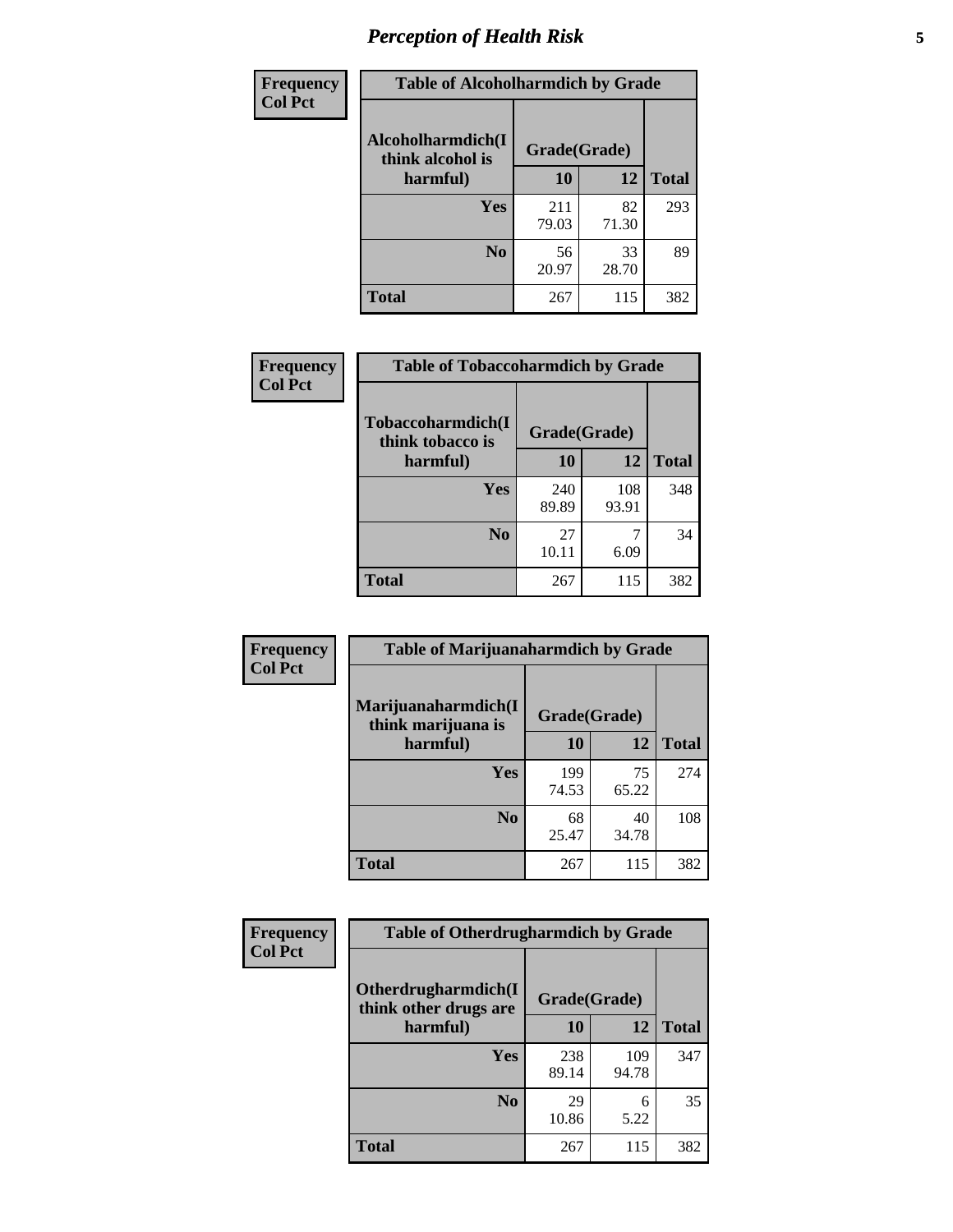### *Social Disapproval* **6**

| Frequency      | <b>Table of Alcoholpeerdich by Grade</b>                    |              |             |              |
|----------------|-------------------------------------------------------------|--------------|-------------|--------------|
| <b>Col Pct</b> | Alcoholpeerdich(My<br>friends would<br>disapprove if I used | Grade(Grade) |             |              |
|                | alcohol)                                                    | 10           | 12          | <b>Total</b> |
|                | <b>Yes</b>                                                  | 140<br>52.43 | 44<br>38.26 | 184          |
|                | N <sub>0</sub>                                              | 127<br>47.57 | 71<br>61.74 | 198          |
|                | Total                                                       | 267          | 115         | 382          |

| <b>Frequency</b> |
|------------------|
| <b>Col Pct</b>   |

| <b>Table of Tobaccopeerdich by Grade</b>                    |              |             |              |  |  |  |
|-------------------------------------------------------------|--------------|-------------|--------------|--|--|--|
| Tobaccopeerdich(My<br>friends would<br>disapprove if I used | Grade(Grade) |             |              |  |  |  |
| tobacco)                                                    | 10           | 12          | <b>Total</b> |  |  |  |
| Yes                                                         | 176<br>65.92 | 62<br>53.91 | 238          |  |  |  |
| N <sub>0</sub>                                              | 91<br>34.08  | 53<br>46.09 | 144          |  |  |  |
| <b>Total</b>                                                | 267          | 115         | 382          |  |  |  |

| <b>Frequency</b> | <b>Table of Marijuanapeerdich by Grade</b>                    |              |             |              |  |  |  |  |
|------------------|---------------------------------------------------------------|--------------|-------------|--------------|--|--|--|--|
| <b>Col Pct</b>   | Marijuanapeerdich(My<br>friends would<br>disapprove if I used | Grade(Grade) |             |              |  |  |  |  |
|                  | marijuana)                                                    | 10           | 12          | <b>Total</b> |  |  |  |  |
|                  | <b>Yes</b>                                                    | 148<br>55.43 | 60<br>52.17 | 208          |  |  |  |  |
|                  | N <sub>0</sub>                                                | 119<br>44.57 | 55<br>47.83 | 174          |  |  |  |  |
|                  | <b>Total</b>                                                  | 267          | 115         | 382          |  |  |  |  |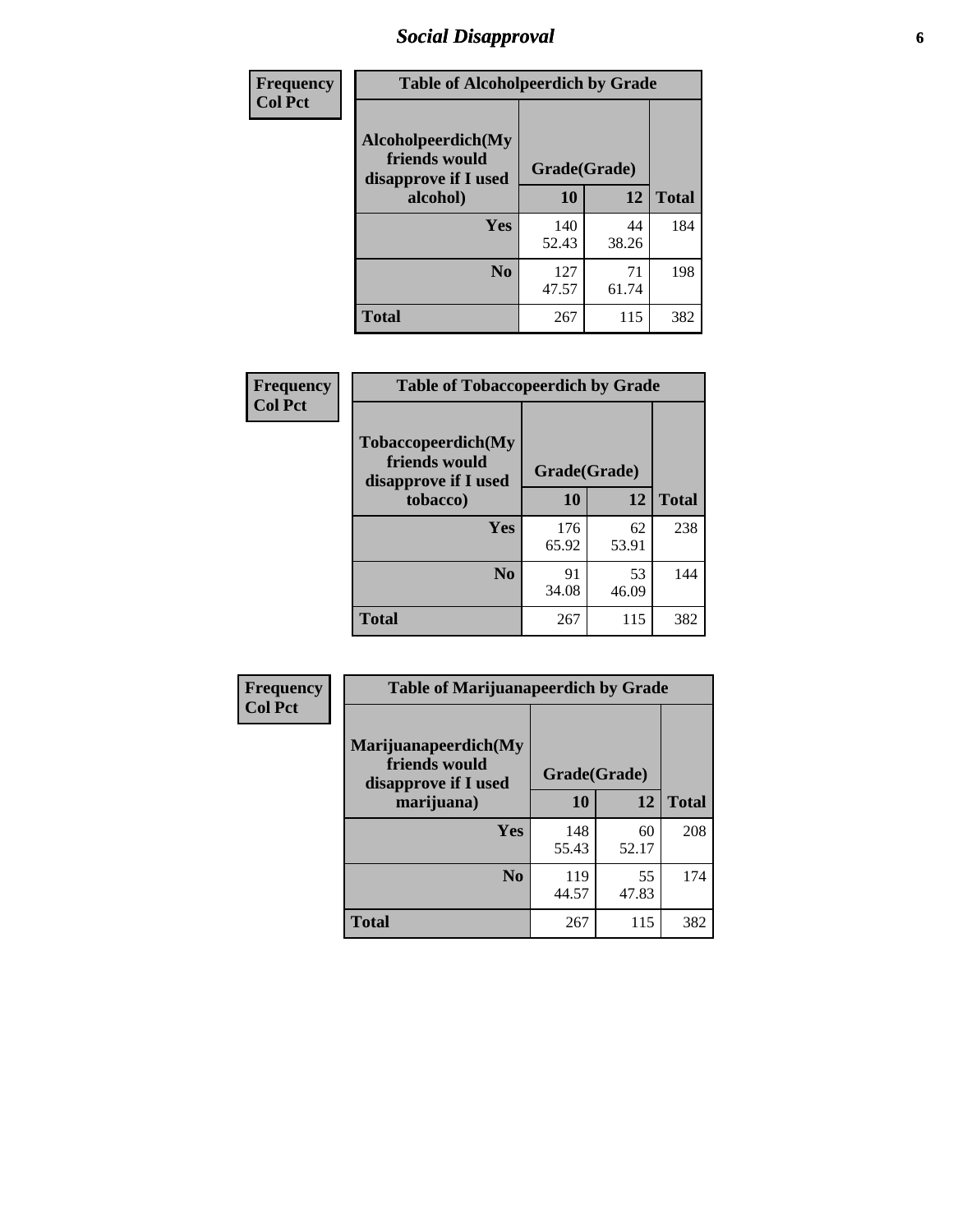### *Social Disapproval* **7**

| Frequency      | <b>Table of Otherdrugpeerdich by Grade</b>                    |              |             |              |  |  |  |  |
|----------------|---------------------------------------------------------------|--------------|-------------|--------------|--|--|--|--|
| <b>Col Pct</b> | Otherdrugpeerdich(My<br>friends would<br>disapprove if I used | Grade(Grade) |             |              |  |  |  |  |
|                | other drugs)                                                  | 10           | 12          | <b>Total</b> |  |  |  |  |
|                | Yes                                                           | 183<br>68.54 | 85<br>73.91 | 268          |  |  |  |  |
|                | N <sub>0</sub>                                                | 84<br>31.46  | 30<br>26.09 | 114          |  |  |  |  |
|                | <b>Total</b>                                                  | 267          | 115         | 382          |  |  |  |  |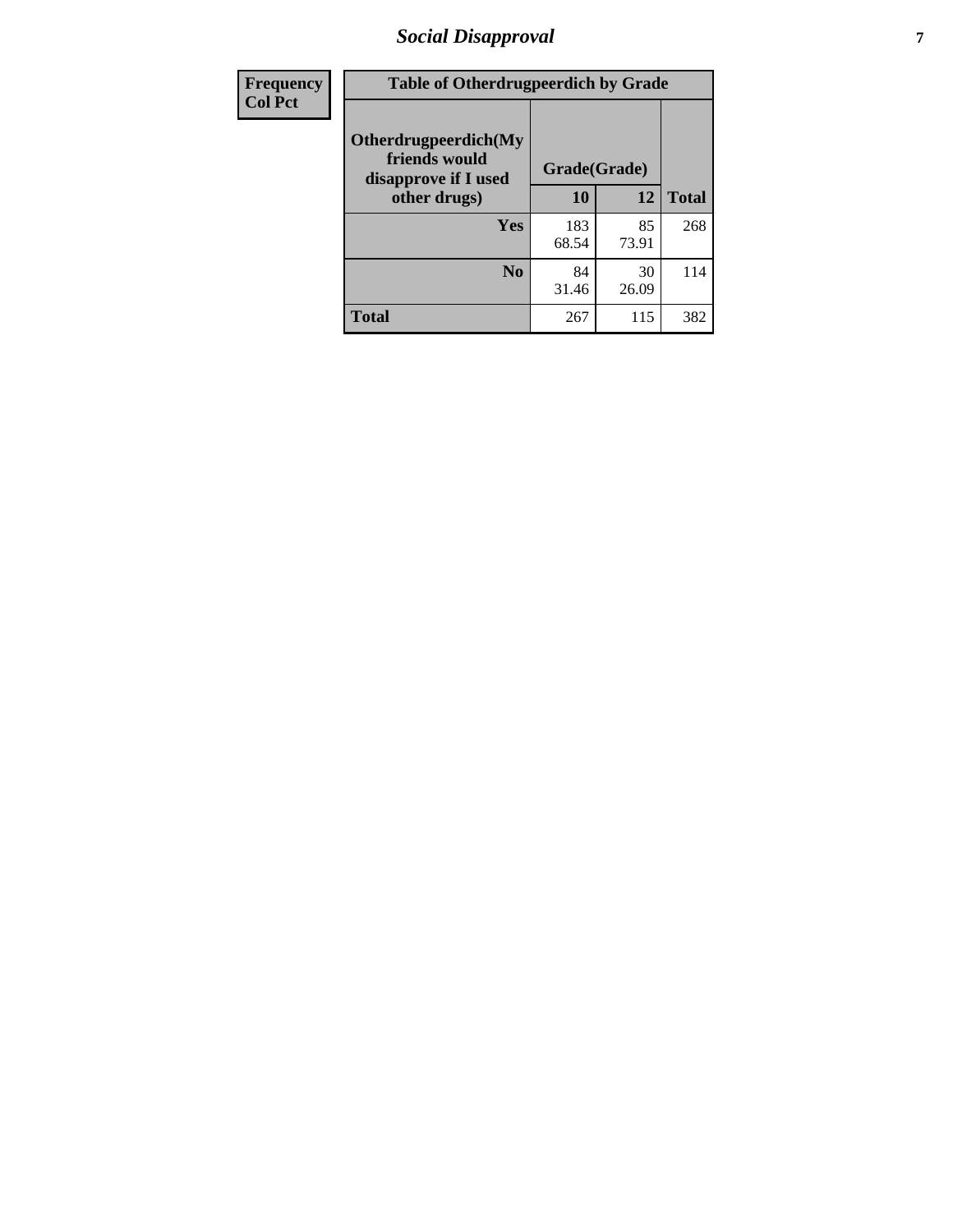#### Title IV, Part A, Schedule A **8** *Goal 2: To help ensure that all schools are safe and disciplined Baseline Data: Year 2008-2009 Student Involvement in Gang Activity*

| Frequency      | <b>Table of Gangself by Grade</b>                                                                 |                    |              |              |  |  |  |
|----------------|---------------------------------------------------------------------------------------------------|--------------------|--------------|--------------|--|--|--|
| <b>Col Pct</b> | Gangself(I<br>have<br>participated<br>in illegal<br>gang<br>activities in<br>the past 30<br>days) | Grade(Grade)<br>10 | 12           | <b>Total</b> |  |  |  |
|                | Yes                                                                                               | 21<br>7.87         | 9<br>7.83    | 30           |  |  |  |
|                | N <sub>0</sub>                                                                                    | 246<br>92.13       | 106<br>92.17 | 352          |  |  |  |
|                | <b>Total</b>                                                                                      | 267                | 115          | 382          |  |  |  |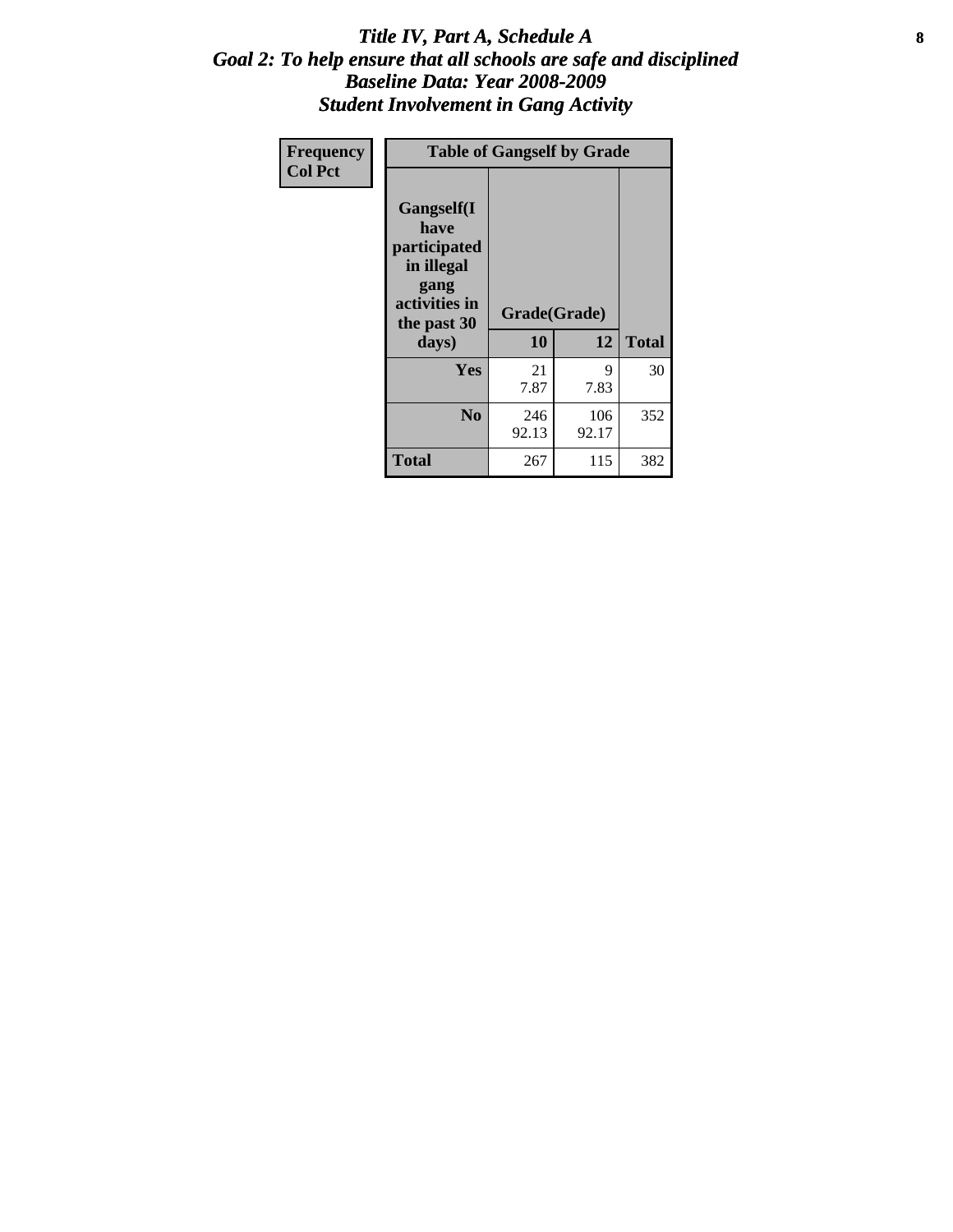### *Student Perception of School Safety* **9**

| <b>Frequency</b><br>Row Pct |
|-----------------------------|
|                             |

| <b>Table of Grade by Safeschool</b> |                                                        |              |                                 |                                    |              |  |  |
|-------------------------------------|--------------------------------------------------------|--------------|---------------------------------|------------------------------------|--------------|--|--|
|                                     | Safeschool (School is a place at which I feel<br>safe) |              |                                 |                                    |              |  |  |
| Grade(Grade)                        | <b>Strongly</b><br>Agree                               | Agree        | Somewhat   Somewhat<br>Disagree | <b>Strongly</b><br><b>Disagree</b> | <b>Total</b> |  |  |
| 10                                  | 38<br>14.23                                            | 122<br>45.69 | 63<br>23.60                     | 44<br>16.48                        | 267          |  |  |
| 12                                  | 19<br>16.52                                            | 46<br>40.00  | 33<br>28.70                     | 17<br>14.78                        | 115          |  |  |
| <b>Total</b>                        | 57                                                     | 168          | 96                              | 61                                 | 382          |  |  |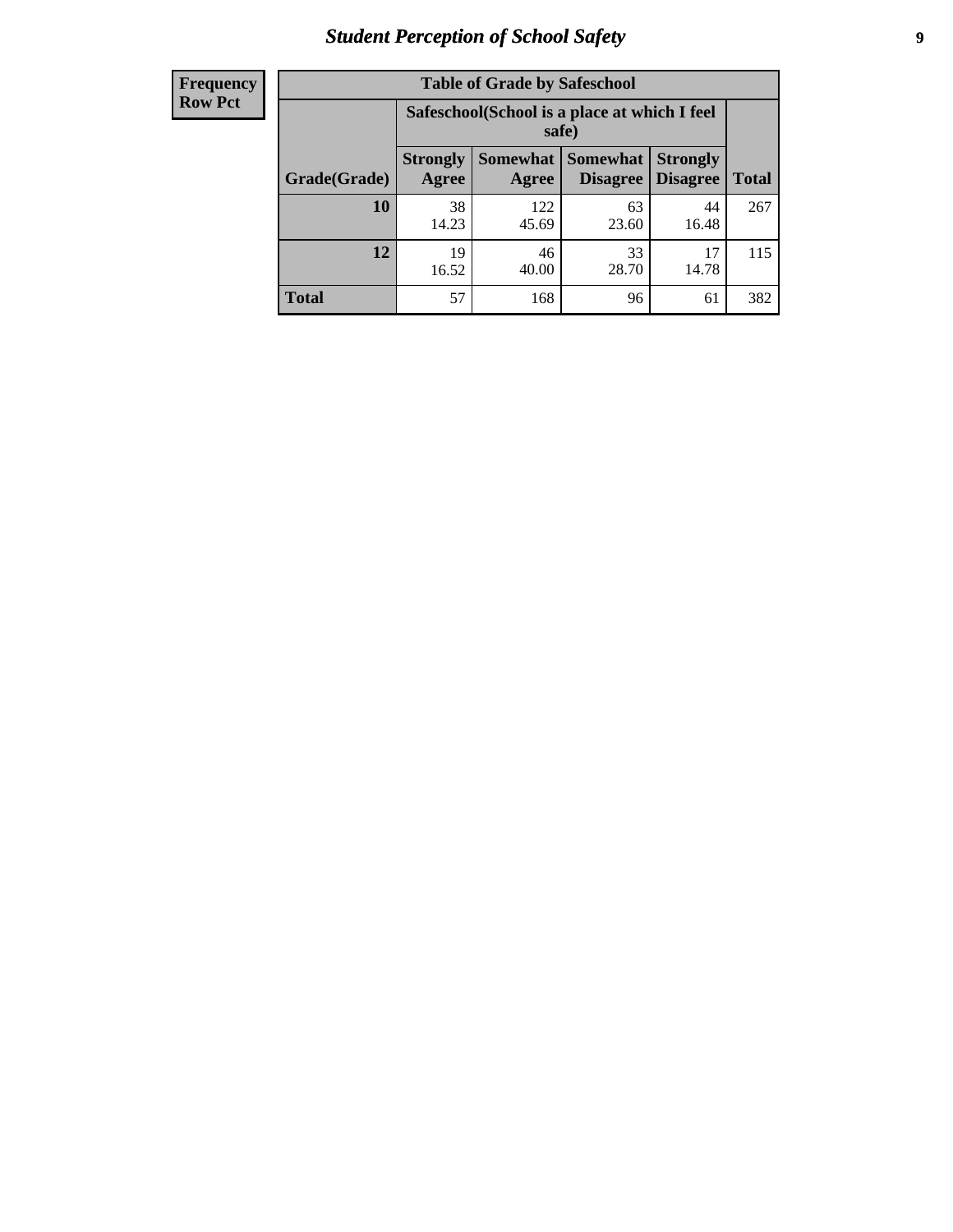### *Students Who Have Been Bullied* **10**

#### **Frequency Row Pct**

| <b>Table of Grade by Bullied</b> |                  |                                                                               |                              |                   |                               |                               |                        |              |
|----------------------------------|------------------|-------------------------------------------------------------------------------|------------------------------|-------------------|-------------------------------|-------------------------------|------------------------|--------------|
|                                  |                  | <b>Bullied</b> (I have been bullied by other<br>students in the past 30 days) |                              |                   |                               |                               |                        |              |
| Grade(Grade)                     | 0<br><b>Days</b> | 1 or<br>days                                                                  | 3 <sub>to</sub><br>5<br>days | 6 to<br>9<br>days | <b>10</b><br>to<br>19<br>days | <b>20</b><br>to<br>29<br>days | All<br>30<br>days      | <b>Total</b> |
| 10                               | 232<br>86.89     | 17<br>6.37                                                                    | 5<br>1.87                    | 3<br>1.12         | 4<br>1.50                     | 4<br>1.50                     | $\mathfrak{D}$<br>0.75 | 267          |
| 12                               | 107<br>93.04     | 0.87                                                                          | $\theta$<br>0.00             | $\Omega$<br>0.00  | 2<br>1.74                     | 0.87                          | 4<br>3.48              | 115          |
| <b>Total</b>                     | 339              | 18                                                                            | 5                            | 3                 | 6                             | 5                             | 6                      | 382          |

 $\blacksquare$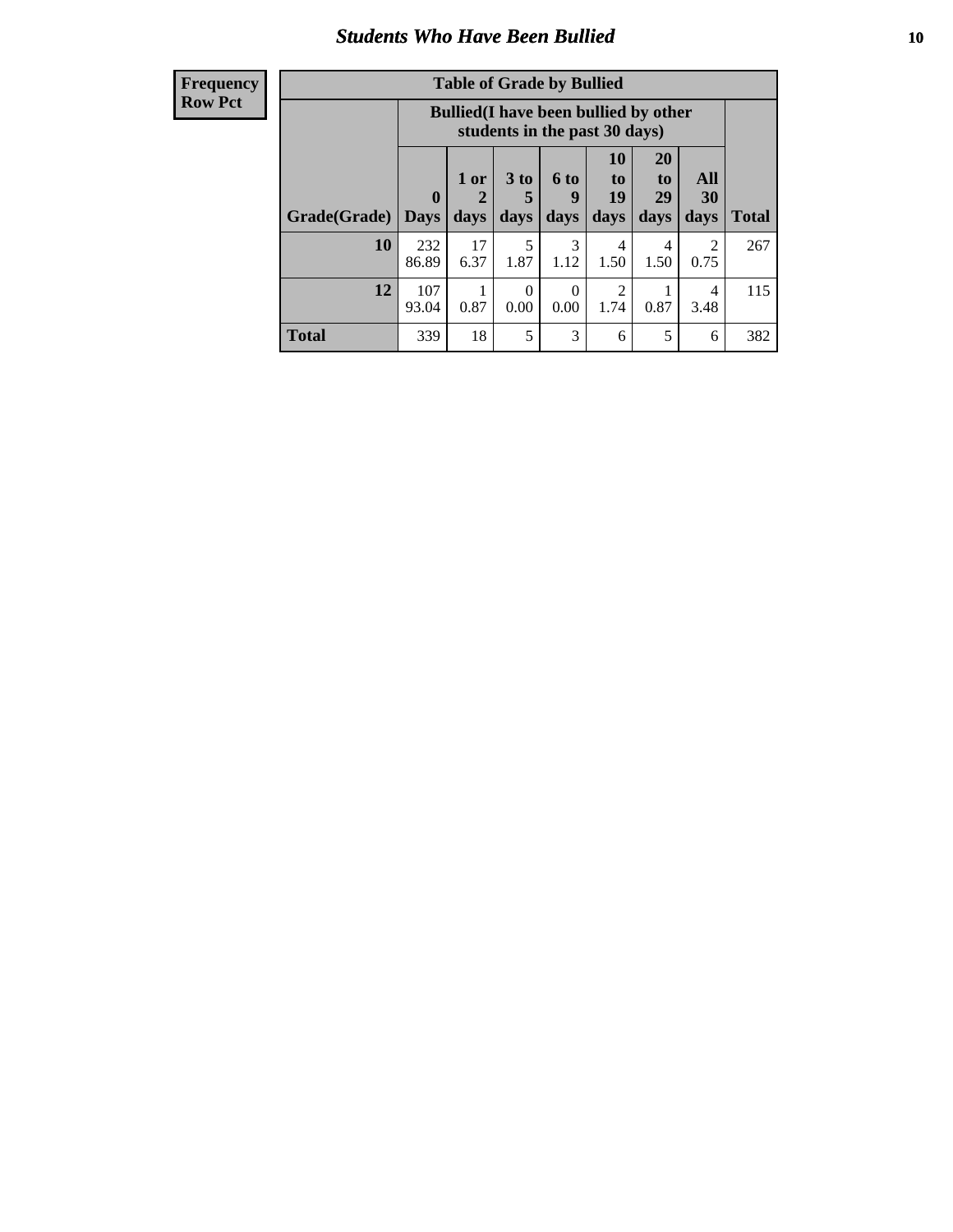#### *School Climate* **11**

| Frequency      | <b>Table of SchoolClimate1 by Grade</b> |                    |             |              |  |  |  |
|----------------|-----------------------------------------|--------------------|-------------|--------------|--|--|--|
| <b>Col Pct</b> | SchoolClimate1(I<br>like school)        | Grade(Grade)<br>10 | 12          | <b>Total</b> |  |  |  |
|                | <b>Strongly Agree</b>                   | 41<br>15.36        | 20<br>17.39 | 61           |  |  |  |
|                | <b>Somewhat Agree</b>                   | 173<br>64.79       | 62<br>53.91 | 235          |  |  |  |
|                | <b>Somewhat Disagree</b>                | 29<br>10.86        | 18<br>15.65 | 47           |  |  |  |
|                | <b>Strongly Disagree</b>                | 24<br>8.99         | 15<br>13.04 | 39           |  |  |  |
|                | <b>Total</b>                            | 267                | 115         | 382          |  |  |  |

| <b>Frequency</b> |  |
|------------------|--|
| <b>Col Pct</b>   |  |

| <b>Table of SchoolClimate2 by Grade</b>           |                    |             |              |  |
|---------------------------------------------------|--------------------|-------------|--------------|--|
| SchoolClimate2(I<br>feel successful at<br>school) | Grade(Grade)<br>10 | 12          | <b>Total</b> |  |
| <b>Strongly Agree</b>                             | 75<br>28.09        | 32<br>27.83 | 107          |  |
| <b>Somewhat Agree</b>                             | 143<br>53.56       | 69<br>60.00 | 212          |  |
| <b>Somewhat Disagree</b>                          | 37<br>13.86        | 11<br>9.57  | 48           |  |
| <b>Strongly Disagree</b>                          | 12<br>4.49         | 3<br>2.61   | 15           |  |
| <b>Total</b>                                      | 267                | 115         | 382          |  |

| Frequency      | <b>Table of SchoolClimate3 by Grade</b>                               |                    |             |              |
|----------------|-----------------------------------------------------------------------|--------------------|-------------|--------------|
| <b>Col Pct</b> | SchoolClimate3(My<br>school has high<br>standards for<br>achievement) | Grade(Grade)<br>10 | 12          | <b>Total</b> |
|                | <b>Strongly Agree</b>                                                 | 78                 | 33          | 111          |
|                |                                                                       | 29.21              | 28.70       |              |
|                | <b>Somewhat Agree</b>                                                 | 117<br>43.82       | 40<br>34.78 | 157          |
|                | <b>Somewhat Disagree</b>                                              | 52<br>19.48        | 31<br>26.96 | 83           |
|                | <b>Strongly Disagree</b>                                              | 20<br>7.49         | 11<br>9.57  | 31           |
|                | Total                                                                 | 267                | 115         | 382          |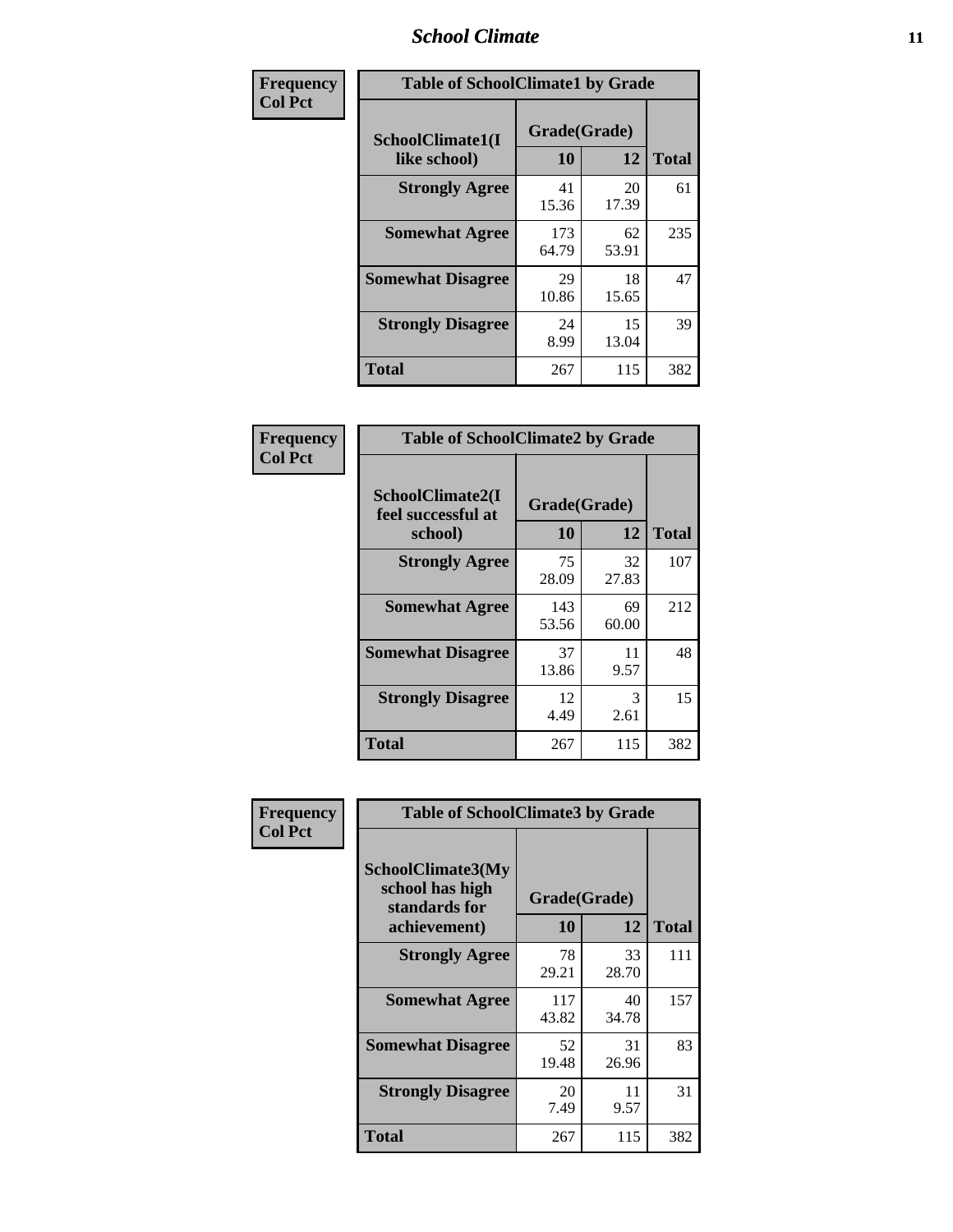#### *School Climate* **12**

| Frequency      | <b>Table of SchoolClimate4 by Grade</b>                              |                    |             |              |
|----------------|----------------------------------------------------------------------|--------------------|-------------|--------------|
| <b>Col Pct</b> | <b>SchoolClimate4(My</b><br>school sets clear<br>rules for behavior) | Grade(Grade)<br>10 | 12          | <b>Total</b> |
|                | <b>Strongly Agree</b>                                                | 82<br>30.71        | 42<br>36.52 | 124          |
|                | <b>Somewhat Agree</b>                                                | 114<br>42.70       | 55<br>47.83 | 169          |
|                | <b>Somewhat Disagree</b>                                             | 52<br>19.48        | 11<br>9.57  | 63           |
|                | <b>Strongly Disagree</b>                                             | 19<br>7.12         | 6.09        | 26           |
|                | Total                                                                | 267                | 115         | 382          |

| <b>Table of SchoolClimate5 by Grade</b>                              |                    |             |              |  |
|----------------------------------------------------------------------|--------------------|-------------|--------------|--|
| SchoolClimate5(I<br>know what to do in<br>an emergency at<br>school) | Grade(Grade)<br>10 | 12          | <b>Total</b> |  |
| <b>Strongly Agree</b>                                                | 150<br>56.18       | 51<br>44.35 | 201          |  |
| <b>Somewhat Agree</b>                                                | 84<br>31.46        | 53<br>46.09 | 137          |  |
| <b>Somewhat Disagree</b>                                             | 20<br>7.49         | 7<br>6.09   | 27           |  |
| <b>Strongly Disagree</b>                                             | 13<br>4.87         | 4<br>3.48   | 17           |  |
| Total                                                                | 267                | 115         | 382          |  |

| Frequency      | <b>Table of SchoolClimate6 by Grade</b>                  |                    |             |              |
|----------------|----------------------------------------------------------|--------------------|-------------|--------------|
| <b>Col Pct</b> | <b>SchoolClimate6(Teachers</b><br>treat me with respect) | Grade(Grade)<br>10 | 12          | <b>Total</b> |
|                | <b>Strongly Agree</b>                                    | 63<br>23.60        | 27<br>23.48 | 90           |
|                | <b>Somewhat Agree</b>                                    | 112<br>41.95       | 50<br>43.48 | 162          |
|                | <b>Somewhat Disagree</b>                                 | 53<br>19.85        | 14<br>12.17 | 67           |
|                | <b>Strongly Disagree</b>                                 | 39<br>14.61        | 24<br>20.87 | 63           |
|                | <b>Total</b>                                             | 267                | 115         | 382          |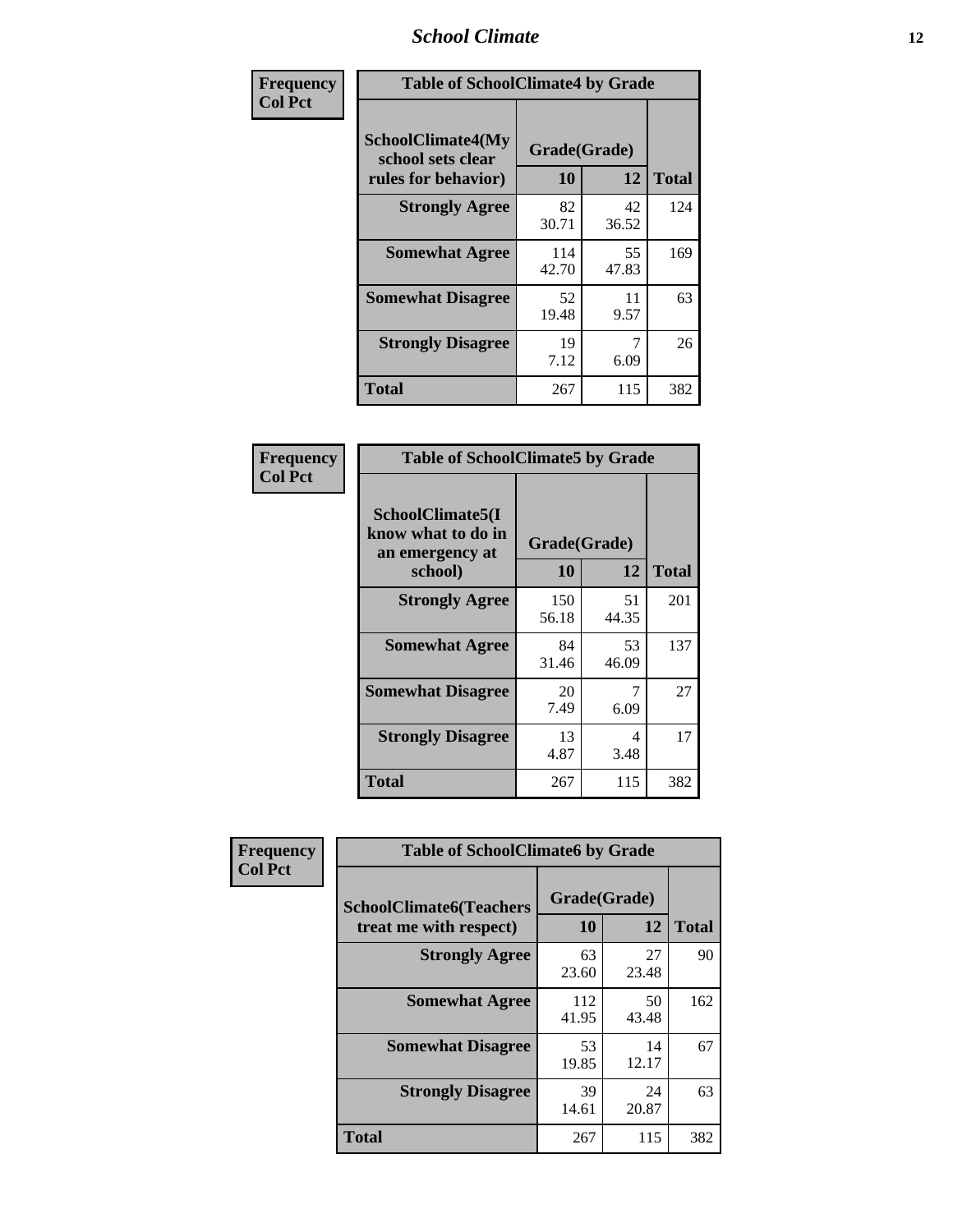#### *School Climate* **13**

| Frequency      | <b>Table of SchoolClimate7 by Grade</b>                                       |                           |             |              |
|----------------|-------------------------------------------------------------------------------|---------------------------|-------------|--------------|
| <b>Col Pct</b> | <b>SchoolClimate7(Behaviors</b><br>in my class allow the<br>teacher to teach) | Grade(Grade)<br><b>10</b> | 12          | <b>Total</b> |
|                | <b>Strongly Agree</b>                                                         | 32<br>11.99               | 18<br>15.65 | 50           |
|                | <b>Somewhat Agree</b>                                                         | 107<br>40.07              | 43<br>37.39 | 150          |
|                | <b>Somewhat Disagree</b>                                                      | 82<br>30.71               | 33<br>28.70 | 115          |
|                | <b>Strongly Disagree</b>                                                      | 46<br>17.23               | 21<br>18.26 | 67           |
|                | <b>Total</b>                                                                  | 267                       | 115         | 382          |

| Frequency      | <b>Table of SchoolClimate8 by Grade</b>                                 |              |             |              |
|----------------|-------------------------------------------------------------------------|--------------|-------------|--------------|
| <b>Col Pct</b> | <b>SchoolClimate8(Students</b><br>are frequently<br>recognized for good | Grade(Grade) |             |              |
|                | behavior)                                                               | 10           | 12          | <b>Total</b> |
|                | <b>Strongly Agree</b>                                                   | 22<br>8.24   | 11<br>9.57  | 33           |
|                | <b>Somewhat Agree</b>                                                   | 95<br>35.58  | 37<br>32.17 | 132          |
|                | <b>Somewhat Disagree</b>                                                | 82<br>30.71  | 34<br>29.57 | 116          |
|                | <b>Strongly Disagree</b>                                                | 68<br>25.47  | 33<br>28.70 | 101          |
|                | Total                                                                   | 267          | 115         | 382          |

| Frequency      | <b>Table of SchoolClimate9 by Grade</b>                                           |                    |             |              |
|----------------|-----------------------------------------------------------------------------------|--------------------|-------------|--------------|
| <b>Col Pct</b> | SchoolClimate9(School<br>counselor would be<br>helpful if I needed<br>assistance) | Grade(Grade)<br>10 | 12          | <b>Total</b> |
|                | <b>Strongly Agree</b>                                                             | 116<br>43.45       | 52<br>45.22 | 168          |
|                | <b>Somewhat Agree</b>                                                             | 103<br>38.58       | 39<br>33.91 | 142          |
|                | <b>Somewhat Disagree</b>                                                          | 30<br>11.24        | 15<br>13.04 | 45           |
|                | <b>Strongly Disagree</b>                                                          | 18<br>6.74         | 9<br>7.83   | 27           |
|                | Total                                                                             | 267                | 115         | 382          |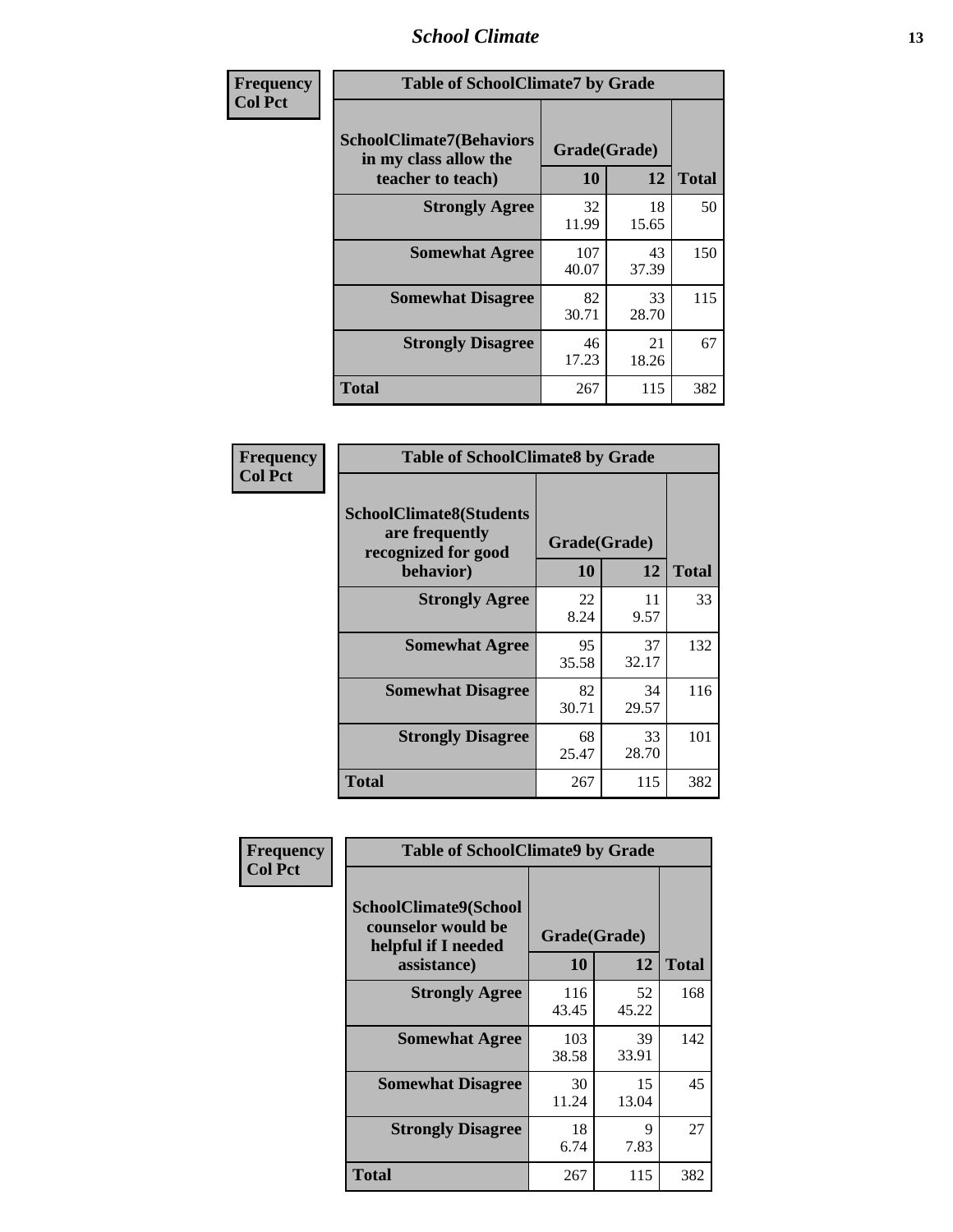### *Reasons for Dropping Out* **14**

| <b>Frequency</b> | <b>Table of Dropoutreason by Grade</b>                                   |                    |             |              |
|------------------|--------------------------------------------------------------------------|--------------------|-------------|--------------|
| <b>Col Pct</b>   | Dropoutreason(If<br>I dropped out the<br>reason would<br>most likely be) | Grade(Grade)<br>10 | 12          | <b>Total</b> |
|                  | <b>Won't Drop out</b>                                                    | 154<br>57.68       | 60<br>52.17 | 214          |
|                  | <b>Bored</b>                                                             | 40<br>14.98        | 15<br>13.04 | 55           |
|                  | <b>Family Reasons</b>                                                    | 23<br>8.61         | 14<br>12.17 | 37           |
|                  | <b>Being Bullied</b>                                                     | 9<br>3.37          | 2<br>1.74   | 11           |
|                  | <b>Other</b>                                                             | 41<br>15.36        | 24<br>20.87 | 65           |
|                  | Total                                                                    | 267                | 115         | 382          |

| Frequency<br><b>Col Pct</b> | <b>Table of Dropout by Grade</b>                            |              |             |              |  |
|-----------------------------|-------------------------------------------------------------|--------------|-------------|--------------|--|
|                             | Dropout(I<br>have<br>thought<br>about<br>dropping<br>out of | Grade(Grade) |             |              |  |
|                             | school)                                                     | 10           | 12          | <b>Total</b> |  |
|                             | Yes                                                         | 90<br>33.71  | 33<br>28.70 | 123          |  |
|                             | N <sub>0</sub>                                              | 177<br>66.29 | 82<br>71.30 | 259          |  |
|                             | <b>Total</b>                                                | 267          | 115         | 382          |  |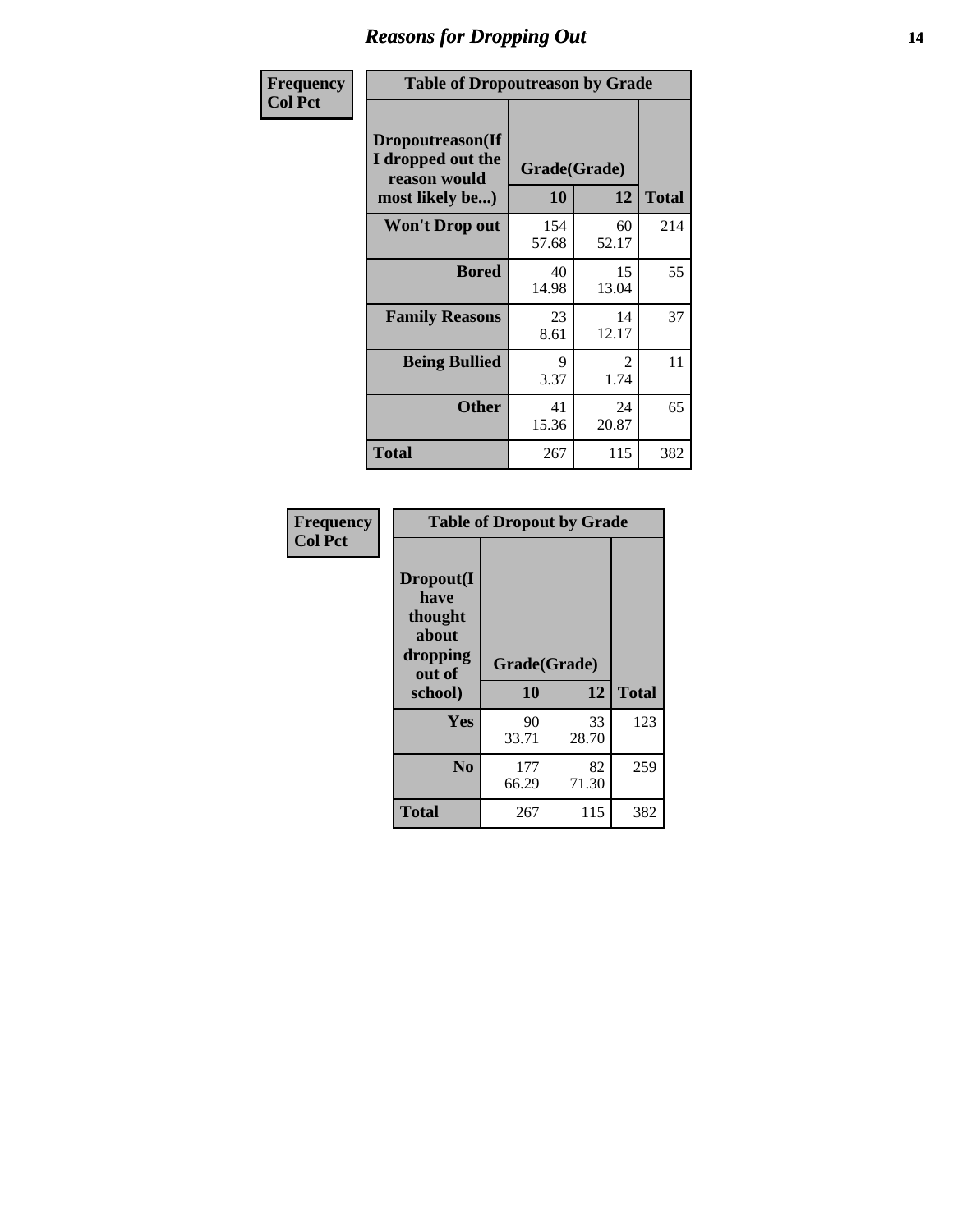*School Safety* **15**

| Frequency      |                                                                                                           | <b>Table of Gangself by Grade</b> |              |              |  |
|----------------|-----------------------------------------------------------------------------------------------------------|-----------------------------------|--------------|--------------|--|
| <b>Col Pct</b> | <b>Gangself</b> (I<br>have<br>participated<br>in illegal<br>gang<br>activities in<br>the past 30<br>days) | Grade(Grade)<br>10                | 12           | <b>Total</b> |  |
|                | Yes                                                                                                       | 21<br>7.87                        | 9<br>7.83    | 30           |  |
|                | N <sub>0</sub>                                                                                            | 246<br>92.13                      | 106<br>92.17 | 352          |  |
|                | <b>Total</b>                                                                                              | 267                               | 115          | 382          |  |

| Frequency<br><b>Col Pct</b> | <b>Table of Gangpeers by Grade</b>                                                                                             |                    |             |              |
|-----------------------------|--------------------------------------------------------------------------------------------------------------------------------|--------------------|-------------|--------------|
|                             | <b>Gangpeers</b> (I<br>have friends<br>who have<br>participated<br>in illegal<br>gang<br>activities in<br>the past 30<br>days) | Grade(Grade)<br>10 | 12          | <b>Total</b> |
|                             | <b>Yes</b>                                                                                                                     | 104<br>38.95       | 35<br>30.43 | 139          |
|                             | N <sub>0</sub>                                                                                                                 | 163<br>61.05       | 80<br>69.57 | 243          |
|                             | <b>Total</b>                                                                                                                   | 267                | 115         | 382          |

| Frequency      |                                                                    | <b>Table of Pickedon by Grade</b> |             |              |  |  |  |  |  |  |  |  |
|----------------|--------------------------------------------------------------------|-----------------------------------|-------------|--------------|--|--|--|--|--|--|--|--|
| <b>Col Pct</b> | <b>Pickedon(I have</b><br>been picked on or<br>teased at school in | Grade(Grade)                      |             |              |  |  |  |  |  |  |  |  |
|                | the past 30 days)                                                  | 10                                | 12          | <b>Total</b> |  |  |  |  |  |  |  |  |
|                | <b>Strongly Agree</b>                                              | 23<br>8.61                        | 6<br>5.22   | 29           |  |  |  |  |  |  |  |  |
|                | <b>Somewhat Agree</b>                                              | 43<br>16.10                       | 13<br>11.30 | 56           |  |  |  |  |  |  |  |  |
|                | <b>Somewhat Disagree</b>                                           | 35<br>13.11                       | 13<br>11.30 | 48           |  |  |  |  |  |  |  |  |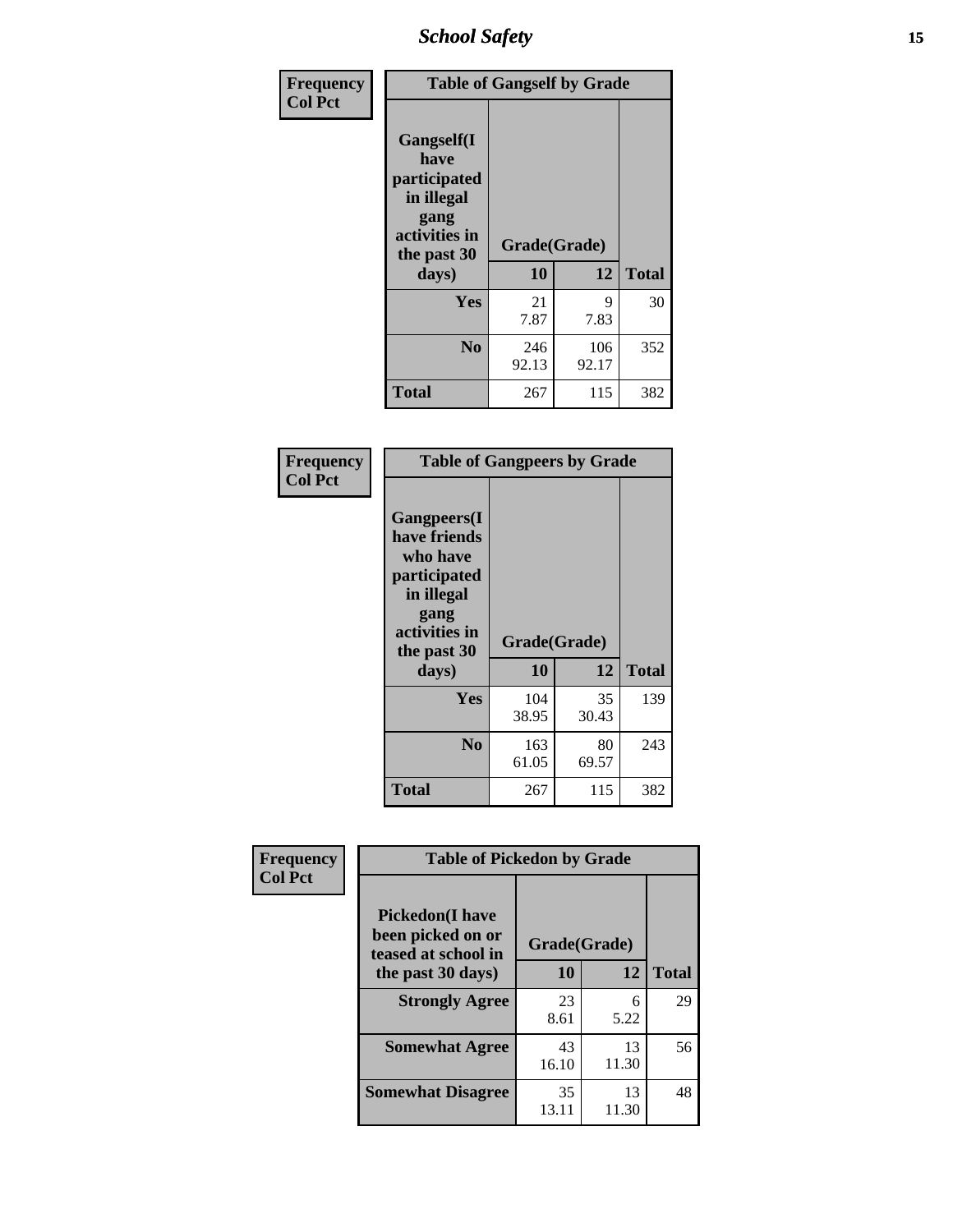### *School Safety* **16**

| <b>Frequency</b> | <b>Table of Pickedon by Grade</b>                                                       |                    |             |              |
|------------------|-----------------------------------------------------------------------------------------|--------------------|-------------|--------------|
| <b>Col Pct</b>   | <b>Pickedon(I have</b><br>been picked on or<br>teased at school in<br>the past 30 days) | Grade(Grade)<br>10 | 12          | <b>Total</b> |
|                  | <b>Strongly Disagree</b>                                                                | 166<br>62.17       | 83<br>72.17 | 249          |
|                  | Total                                                                                   | 267                | 115         | 382          |

| Frequency      | <b>Table of Safeschool by Grade</b>                      |                    |             |              |  |  |  |  |  |  |  |
|----------------|----------------------------------------------------------|--------------------|-------------|--------------|--|--|--|--|--|--|--|
| <b>Col Pct</b> | Safeschool(School<br>is a place at which I<br>feel safe) | Grade(Grade)<br>10 | 12          | <b>Total</b> |  |  |  |  |  |  |  |
|                | <b>Strongly Agree</b>                                    | 38<br>14.23        | 19<br>16.52 | 57           |  |  |  |  |  |  |  |
|                | <b>Somewhat Agree</b>                                    | 122<br>45.69       | 46<br>40.00 | 168          |  |  |  |  |  |  |  |
|                | <b>Somewhat Disagree</b>                                 | 63<br>23.60        | 33<br>28.70 | 96           |  |  |  |  |  |  |  |
|                | <b>Strongly Disagree</b>                                 | 44<br>16.48        | 17<br>14.78 | 61           |  |  |  |  |  |  |  |
|                | Total                                                    | 267                | 115         | 382          |  |  |  |  |  |  |  |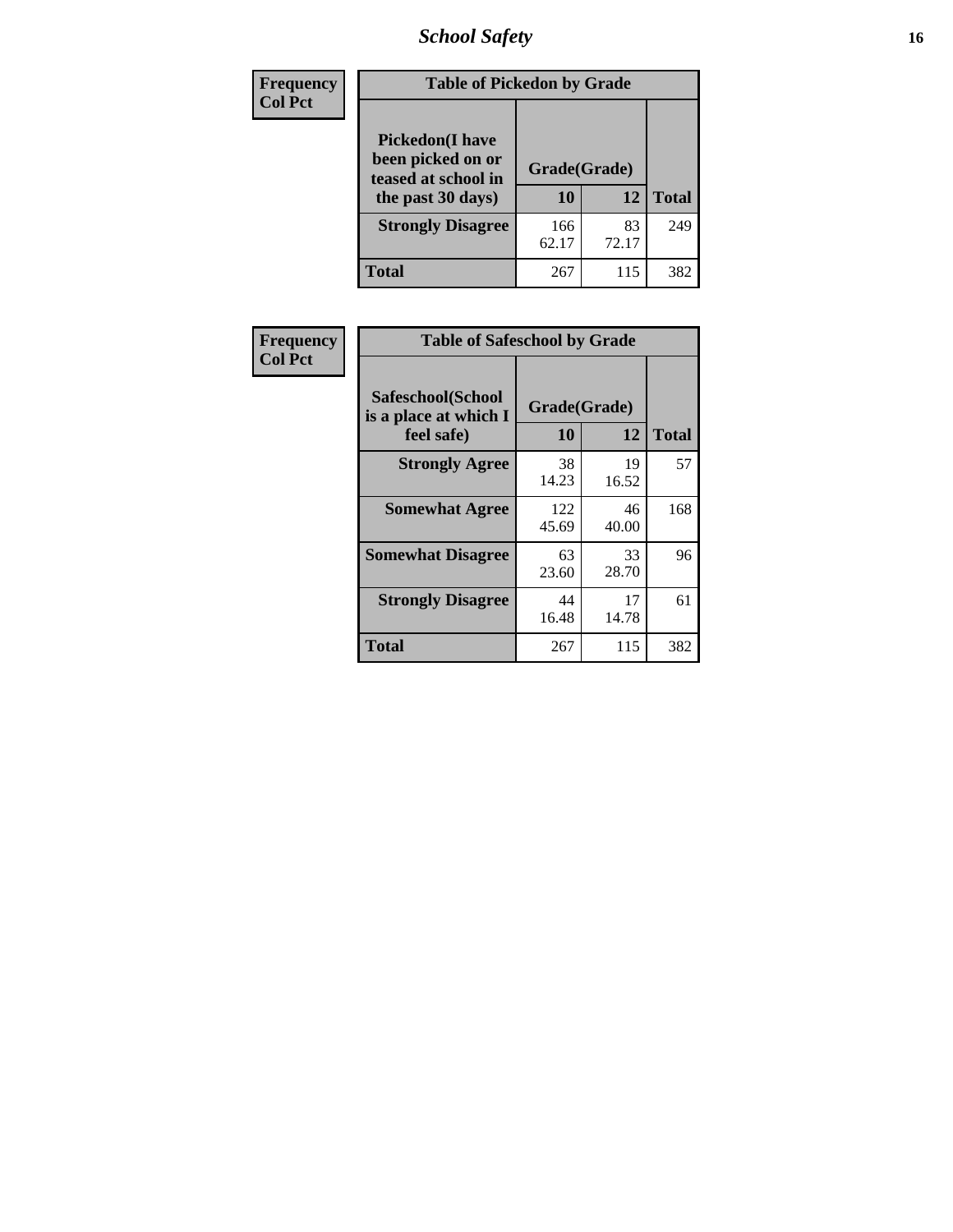*School Safety* **17**

| <b>Table of Grade by Bullied</b> |                             |                                                                               |                              |                   |                               |                               |                   |              |  |  |  |
|----------------------------------|-----------------------------|-------------------------------------------------------------------------------|------------------------------|-------------------|-------------------------------|-------------------------------|-------------------|--------------|--|--|--|
|                                  |                             | <b>Bullied</b> (I have been bullied by other<br>students in the past 30 days) |                              |                   |                               |                               |                   |              |  |  |  |
| Grade(Grade)                     | $\mathbf{0}$<br><b>Days</b> | 1 or<br>2<br>days                                                             | 3 <sub>to</sub><br>5<br>days | 6 to<br>9<br>days | <b>10</b><br>to<br>19<br>days | <b>20</b><br>to<br>29<br>days | All<br>30<br>days | <b>Total</b> |  |  |  |
| 10                               | 232<br>86.89                | 17<br>6.37                                                                    | 5<br>1.87                    | 3<br>1.12         | 4<br>1.50                     | 4<br>1.50                     | 0.75              | 267          |  |  |  |
| 12                               | 107<br>93.04                | 0.87                                                                          | $\Omega$<br>0.00             | 0<br>0.00         | 2<br>1.74                     | 0.87                          | 4<br>3.48         | 115          |  |  |  |
| Total                            | 339                         | 18                                                                            | 5                            | 3                 | 6                             | 5                             | 6                 | 382          |  |  |  |

| <b>Frequency</b> |
|------------------|
| <b>Row Pct</b>   |

| <b>Table of Grade by Bulliedothers</b> |              |                                                                         |                              |                   |                               |                        |                   |              |  |  |  |
|----------------------------------------|--------------|-------------------------------------------------------------------------|------------------------------|-------------------|-------------------------------|------------------------|-------------------|--------------|--|--|--|
|                                        |              | <b>Bulliedothers</b> (I bullied others in the past<br>$30 \text{ days}$ |                              |                   |                               |                        |                   |              |  |  |  |
| Grade(Grade)   Days                    | 0            | $1$ or<br>2<br>days                                                     | 3 <sub>to</sub><br>5<br>days | 6 to<br>9<br>days | <b>10</b><br>to<br>19<br>days | 20<br>to<br>29<br>days | All<br>30<br>days | <b>Total</b> |  |  |  |
| 10                                     | 237<br>88.76 | 11<br>4.12                                                              | 6<br>2.25                    | 3<br>1.12         | 2<br>0.75                     | 3<br>1.12              | 5<br>1.87         | 267          |  |  |  |
| 12                                     | 111<br>96.52 | 0.87                                                                    | 0.87                         | 0<br>0.00         | 0<br>0.00                     | 0.87                   | 0.87              | 115          |  |  |  |
| <b>Total</b>                           | 348          | 12                                                                      | 7                            | 3                 | 2                             | 4                      | 6                 | 382          |  |  |  |

| Frequency      |              | <b>Table of Grade by Weaponschool</b>                    |                   |                     |                        |                        |       |
|----------------|--------------|----------------------------------------------------------|-------------------|---------------------|------------------------|------------------------|-------|
| <b>Row Pct</b> |              | Weaponschool(I brought a<br>weapon to school in the past |                   |                     |                        |                        |       |
|                | Grade(Grade) | $\mathbf{0}$<br><b>Days</b>                              | 1 or<br>2<br>days | $3$ to<br>5<br>days | 20<br>to<br>29<br>days | All<br>30<br>days      | Total |
|                | 10           | 256<br>95.88                                             | 5<br>1.87         | 0.37                | 3<br>1.12              | $\mathfrak{D}$<br>0.75 | 267   |
|                | 12           | 114<br>99.13                                             | 0<br>0.00         | 0<br>0.00           | 0.87                   | 0<br>0.00              | 115   |
|                | <b>Total</b> | 370                                                      | 5                 |                     | 4                      | $\overline{2}$         | 382   |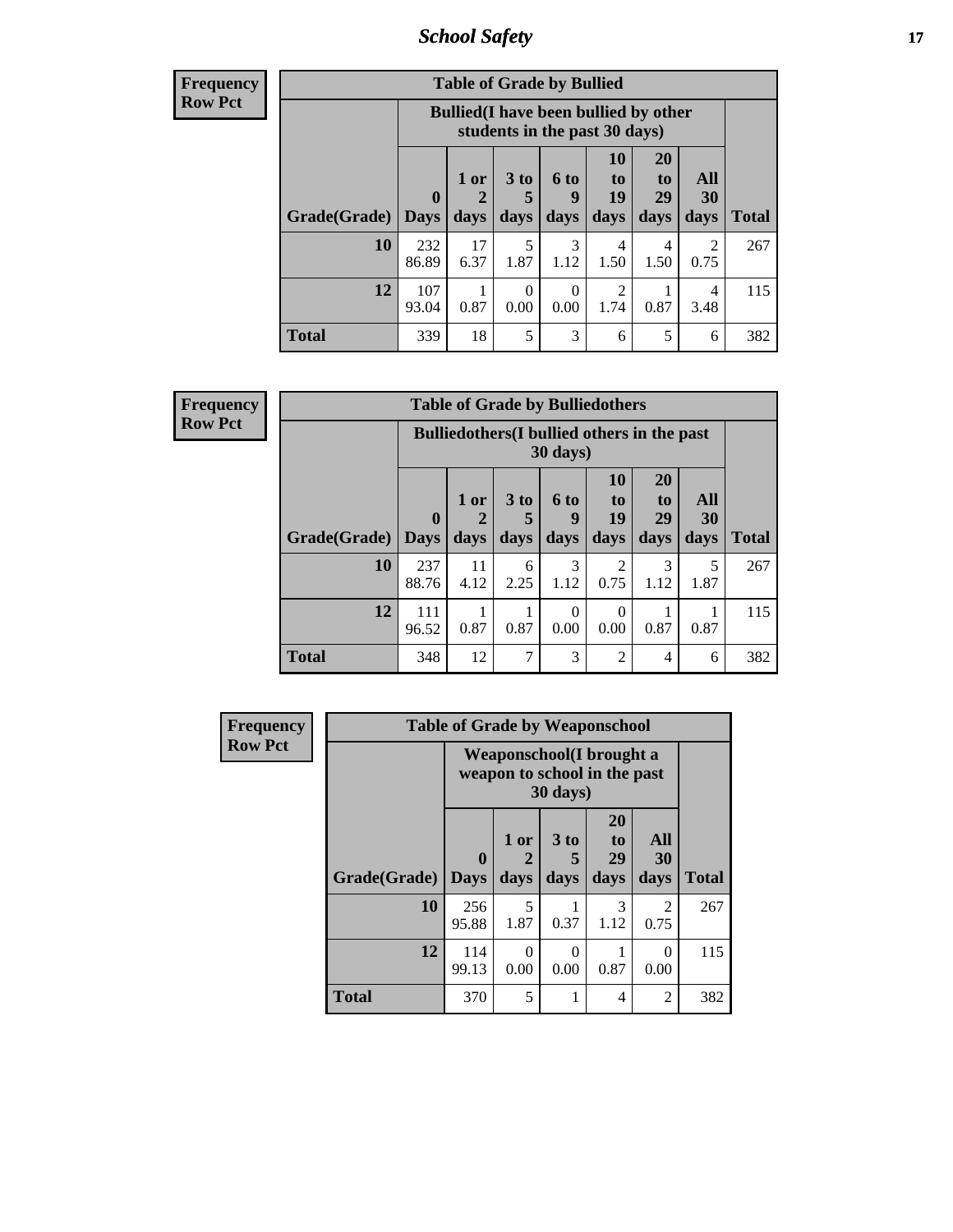*School Safety* **18**

| <b>Frequency</b> | <b>Table of Grade by Absentunsafe</b> |                            |                                                                           |                              |                        |                        |                        |              |  |  |  |
|------------------|---------------------------------------|----------------------------|---------------------------------------------------------------------------|------------------------------|------------------------|------------------------|------------------------|--------------|--|--|--|
| <b>Row Pct</b>   |                                       |                            | Absentunsafe(I have missed school<br>because I felt unsafe in the past 30 | days)                        |                        |                        |                        |              |  |  |  |
|                  | Grade(Grade)                          | $\mathbf 0$<br><b>Days</b> | 1 or<br>2<br>days                                                         | 3 <sub>to</sub><br>5<br>days | 6 to<br>9<br>days      | 10<br>to<br>19<br>days | 20<br>to<br>29<br>days | <b>Total</b> |  |  |  |
|                  | 10                                    | 261<br>97.75               | 3<br>1.12                                                                 | 0.37                         | $\Omega$<br>0.00       | 0.37                   | 0.37                   | 267          |  |  |  |
|                  | 12                                    | 108<br>93.91               | 4<br>3.48                                                                 | 0<br>0.00                    | $\mathfrak{D}$<br>1.74 | 0.87                   | $\Omega$<br>0.00       | 115          |  |  |  |
|                  | <b>Total</b>                          | 369                        | 7                                                                         |                              | $\overline{c}$         | 2                      | 1                      | 382          |  |  |  |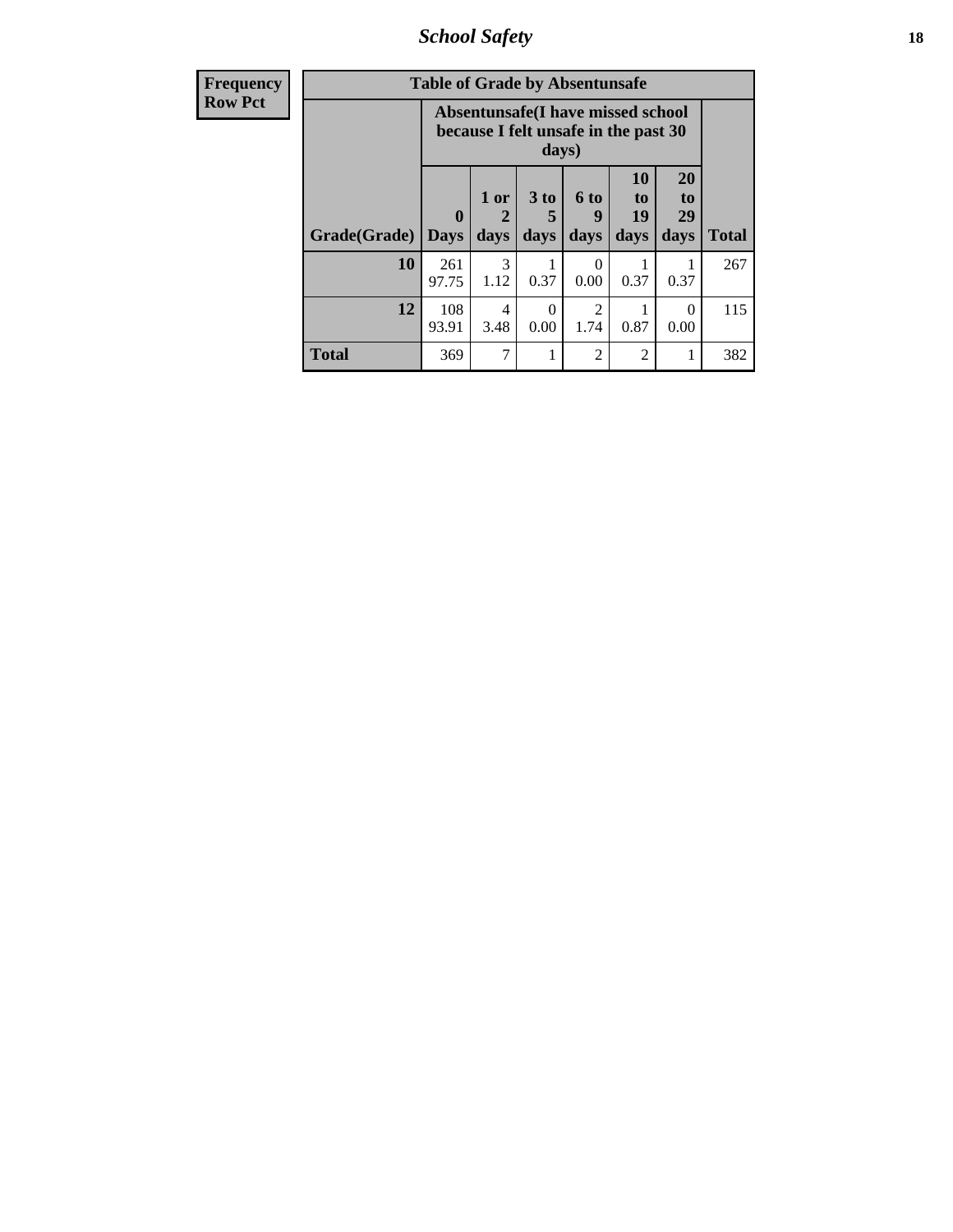### *Drug Use During Last 30 Days* **19**

#### **Frequency Row Pct**

| <b>Table of Grade by Alcohol</b> |                                 |                                     |                 |               |                 |                   |                     |              |  |  |  |
|----------------------------------|---------------------------------|-------------------------------------|-----------------|---------------|-----------------|-------------------|---------------------|--------------|--|--|--|
|                                  |                                 | Alcohol (Alcohol use, past 30 days) |                 |               |                 |                   |                     |              |  |  |  |
| Grade(Grade)                     | <b>Did</b><br>not<br><b>use</b> | $1 - 2$<br>days                     | $3 - 5$<br>days | $6-9$<br>days | $10-19$<br>days | $20 - 29$<br>days | <b>Every</b><br>day | <b>Total</b> |  |  |  |
| 10                               | 220<br>82.40                    | 22<br>8.24                          | 8<br>3.00       | 2<br>0.75     | 4<br>1.50       | 5<br>1.87         | 6<br>2.25           | 267          |  |  |  |
| 12                               | 81<br>70.43                     | 5<br>4.35                           | 10<br>8.70      | 4<br>3.48     | 2<br>1.74       | 8<br>6.96         | 5<br>4.35           | 115          |  |  |  |
| <b>Total</b>                     | 301                             | 27                                  | 18              | 6             | 6               | 13                | 11                  | 382          |  |  |  |

| <b>Table of Grade by Cigarettes</b> |                          |                                                   |                 |                        |                 |                        |                        |       |  |  |
|-------------------------------------|--------------------------|---------------------------------------------------|-----------------|------------------------|-----------------|------------------------|------------------------|-------|--|--|
|                                     |                          | Cigarettes (Smoking tobacco use,<br>past 30 days) |                 |                        |                 |                        |                        |       |  |  |
| Grade(Grade)                        | Did<br>not<br><b>use</b> | $1 - 2$<br>days                                   | $3 - 5$<br>days | $6-9$<br>days          | $10-19$<br>days | 20-29<br>days          | <b>Every</b><br>day    | Total |  |  |
| 10                                  | 253<br>94.76             | 6<br>2.25                                         | 0.37            | $\overline{2}$<br>0.75 | 2<br>0.75       | $\overline{2}$<br>0.75 | 0.37                   | 267   |  |  |
| 12                                  | 99<br>86.09              | 6<br>5.22                                         | 2<br>1.74       | 0.87                   | 2<br>1.74       | 3<br>2.61              | $\overline{2}$<br>1.74 | 115   |  |  |
| <b>Total</b>                        | 352                      | 12                                                | 3               | 3                      | $\overline{4}$  | 5                      | 3                      | 382   |  |  |

| Frequency      |              | <b>Table of Grade by Smokeless</b>                      |                 |                   |                     |              |  |  |  |  |  |
|----------------|--------------|---------------------------------------------------------|-----------------|-------------------|---------------------|--------------|--|--|--|--|--|
| <b>Row Pct</b> |              | <b>Smokeless</b> (Chewing<br>tobacco use, past 30 days) |                 |                   |                     |              |  |  |  |  |  |
|                | Grade(Grade) | Did<br>not<br><b>use</b>                                | $1 - 2$<br>days | $20 - 29$<br>days | <b>Every</b><br>day | <b>Total</b> |  |  |  |  |  |
|                | 10           | 264<br>98.88                                            | 0.37            | 0.37              | 0.37                | 267          |  |  |  |  |  |
|                | 12           | 111<br>96.52                                            | 0.00            | 3<br>2.61         | 0.87                | 115          |  |  |  |  |  |
|                | <b>Total</b> | 375                                                     |                 | 4                 | $\overline{c}$      | 382          |  |  |  |  |  |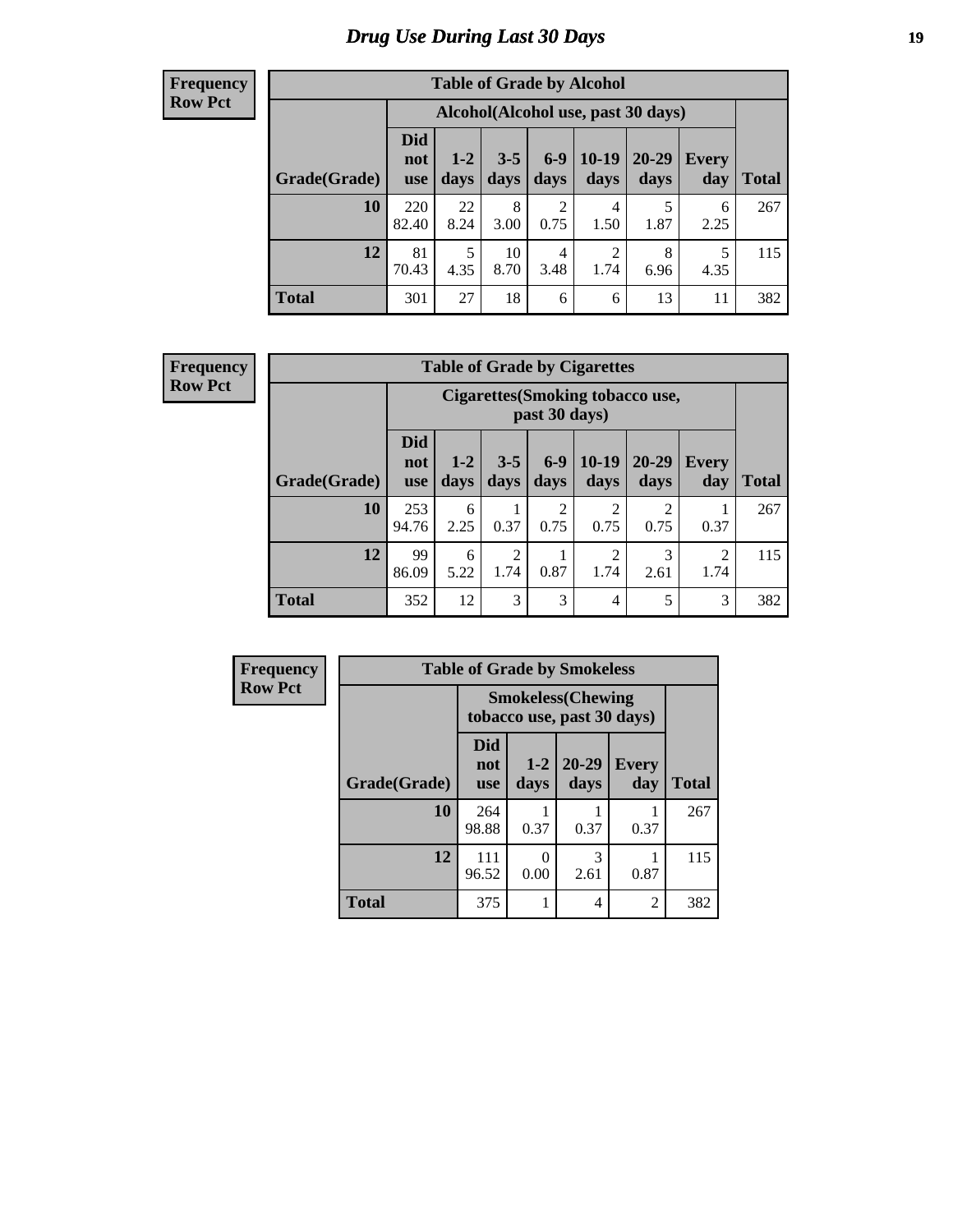| <b>Table of Grade by Marijuana</b> |                                 |                                         |                 |                 |                        |                   |              |       |  |  |  |
|------------------------------------|---------------------------------|-----------------------------------------|-----------------|-----------------|------------------------|-------------------|--------------|-------|--|--|--|
|                                    |                                 | Marijuana (Marijuana use, past 30 days) |                 |                 |                        |                   |              |       |  |  |  |
| Grade(Grade)                       | <b>Did</b><br>not<br><b>use</b> | $1 - 2$<br>days                         | $3 - 5$<br>days | $6 - 9$<br>days | $10-19$<br>days        | $20 - 29$<br>days | Every<br>day | Total |  |  |  |
| 10                                 | 244<br>91.39                    | 10<br>3.75                              | 0.37            | 0.37            | 3<br>1.12              | 8<br>3.00         | 0<br>0.00    | 267   |  |  |  |
| 12                                 | 96<br>83.48                     | 8<br>6.96                               | 0<br>0.00       | 0.87            | $\overline{2}$<br>1.74 | 4<br>3.48         | 4<br>3.48    | 115   |  |  |  |
| <b>Total</b>                       | 340                             | 18                                      | 1               | $\overline{c}$  | 5                      | 12                | 4            | 382   |  |  |  |

| <b>Frequency</b> | <b>Table of Grade by Cocaine</b> |                                 |                                        |                  |                   |                        |              |  |
|------------------|----------------------------------|---------------------------------|----------------------------------------|------------------|-------------------|------------------------|--------------|--|
| <b>Row Pct</b>   |                                  |                                 | Cocaine (Cocaine use,<br>past 30 days) |                  |                   |                        |              |  |
|                  | Grade(Grade)                     | <b>Did</b><br>not<br><b>use</b> | $1 - 2$<br>days                        | $10-19$<br>days  | $20 - 29$<br>days | <b>Every</b><br>day    | <b>Total</b> |  |
|                  | 10                               | 262<br>98.13                    | 3<br>1.12                              | 0.37             | 0.37              | $\Omega$<br>0.00       | 267          |  |
|                  | 12                               | 111<br>96.52                    | 0.00                                   | $\theta$<br>0.00 | 2<br>1.74         | $\mathfrak{D}$<br>1.74 | 115          |  |
|                  | <b>Total</b>                     | 373                             | 3                                      |                  | 3                 | $\overline{2}$         | 382          |  |

| Frequency      |              | <b>Table of Grade by Inhalants</b> |                |                                           |                        |              |  |  |
|----------------|--------------|------------------------------------|----------------|-------------------------------------------|------------------------|--------------|--|--|
| <b>Row Pct</b> |              |                                    |                | Inhalants (Inhalant use,<br>past 30 days) |                        |              |  |  |
|                | Grade(Grade) | <b>Did</b><br>not<br><b>use</b>    | $1-2$<br>days  | $10-19$<br>days                           | 20-29<br>days          | <b>Total</b> |  |  |
|                | 10           | 262<br>98.13                       | 2<br>0.75      | 0.37                                      | $\overline{2}$<br>0.75 | 267          |  |  |
|                | 12           | 112<br>97.39                       | 0<br>0.00      | 0<br>0.00                                 | 3<br>2.61              | 115          |  |  |
|                | <b>Total</b> | 374                                | $\overline{2}$ | 1                                         | 5                      | 382          |  |  |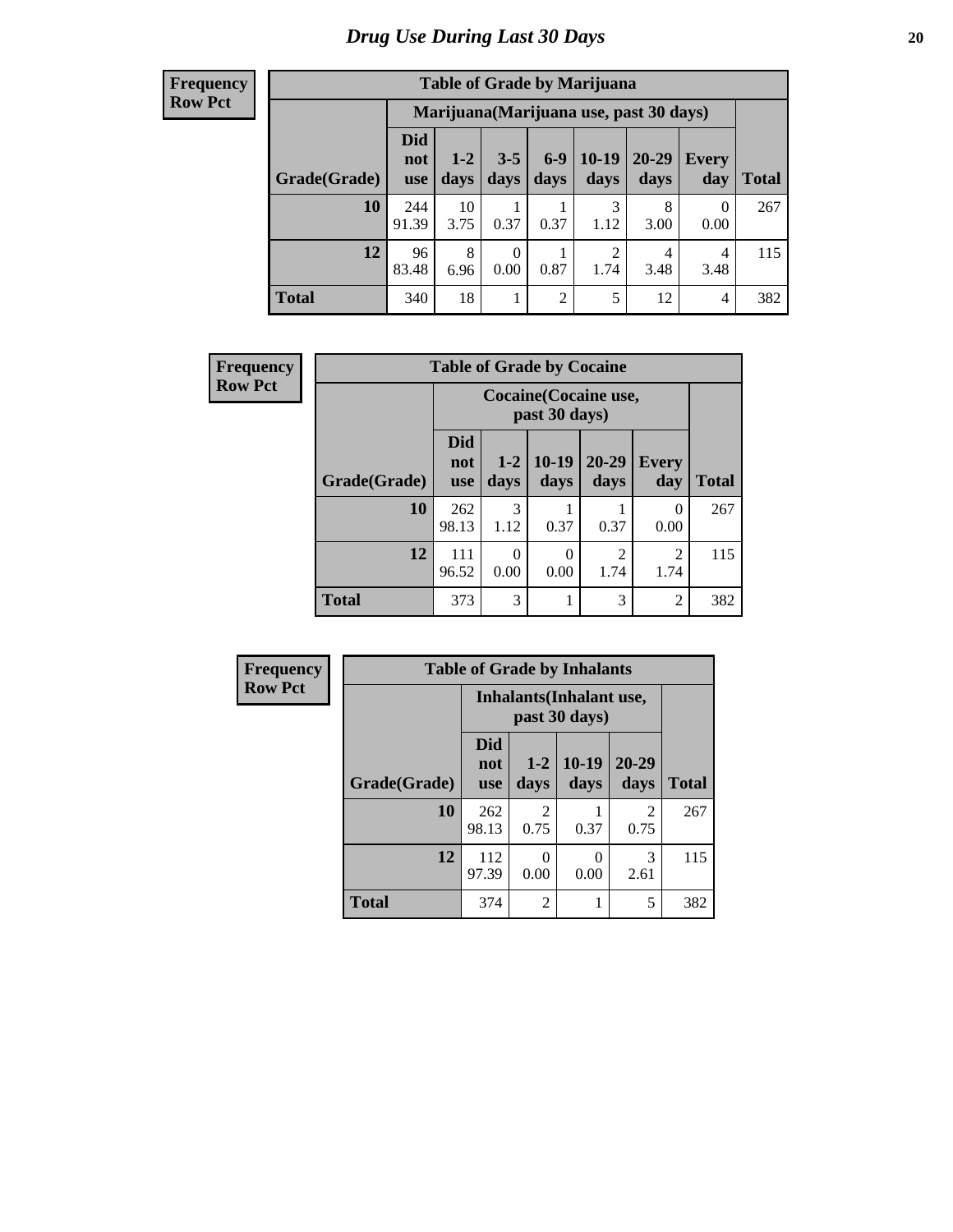### *Drug Use During Last 30 Days* **21**

| Frequency      | <b>Table of Grade by Steroids</b> |                                 |               |                 |                        |                        |              |
|----------------|-----------------------------------|---------------------------------|---------------|-----------------|------------------------|------------------------|--------------|
| <b>Row Pct</b> |                                   |                                 |               | past 30 days)   | Steroids (Steroid use, |                        |              |
|                | Grade(Grade)                      | <b>Did</b><br>not<br><b>use</b> | $1-2$<br>days | $3 - 5$<br>days | $20 - 29$<br>days      | <b>Every</b><br>day    | <b>Total</b> |
|                | 10                                | 261<br>97.75                    | 2<br>0.75     | 0.37            | 0.37                   | $\overline{2}$<br>0.75 | 267          |
|                | 12                                | 111<br>96.52                    | 0.87          | 0<br>0.00       | 3<br>2.61              | 0<br>0.00              | 115          |
|                | <b>Total</b>                      | 372                             | 3             |                 | 4                      | 2                      | 382          |

| <b>Frequency</b> | <b>Table of Grade by Ecstasy</b> |                                        |                 |               |                   |              |
|------------------|----------------------------------|----------------------------------------|-----------------|---------------|-------------------|--------------|
| <b>Row Pct</b>   |                                  | Ecstasy (Ecstasy use,<br>past 30 days) |                 |               |                   |              |
|                  | Grade(Grade)                     | <b>Did</b><br>not<br><b>use</b>        | $1 - 2$<br>days | $6-9$<br>days | $20 - 29$<br>days | <b>Total</b> |
|                  | 10                               | 264<br>98.88                           | 2<br>0.75       | 0<br>0.00     | 0.37              | 267          |
|                  | 12                               | 112<br>97.39                           | 0<br>0.00       | 0.87          | 2<br>1.74         | 115          |
|                  | <b>Total</b>                     | 376                                    | $\overline{c}$  |               | 3                 | 382          |

| <b>Frequency</b> | <b>Table of Grade by Meth</b><br>Meth (Methamphetamine use,<br>past 30 days) |                                 |               |                        |                     |              |
|------------------|------------------------------------------------------------------------------|---------------------------------|---------------|------------------------|---------------------|--------------|
| <b>Row Pct</b>   |                                                                              |                                 |               |                        |                     |              |
|                  | Grade(Grade)                                                                 | <b>Did</b><br>not<br><b>use</b> | $1-2$<br>days | $20 - 29$<br>days      | <b>Every</b><br>day | <b>Total</b> |
|                  | 10                                                                           | 265<br>99.25                    | 0.37          | 0.37                   | $\Omega$<br>0.00    | 267          |
|                  | 12                                                                           | 112<br>97.39                    | 0<br>0.00     | $\overline{2}$<br>1.74 | 0.87                | 115          |
|                  | <b>Total</b>                                                                 | 377                             |               | 3                      |                     | 382          |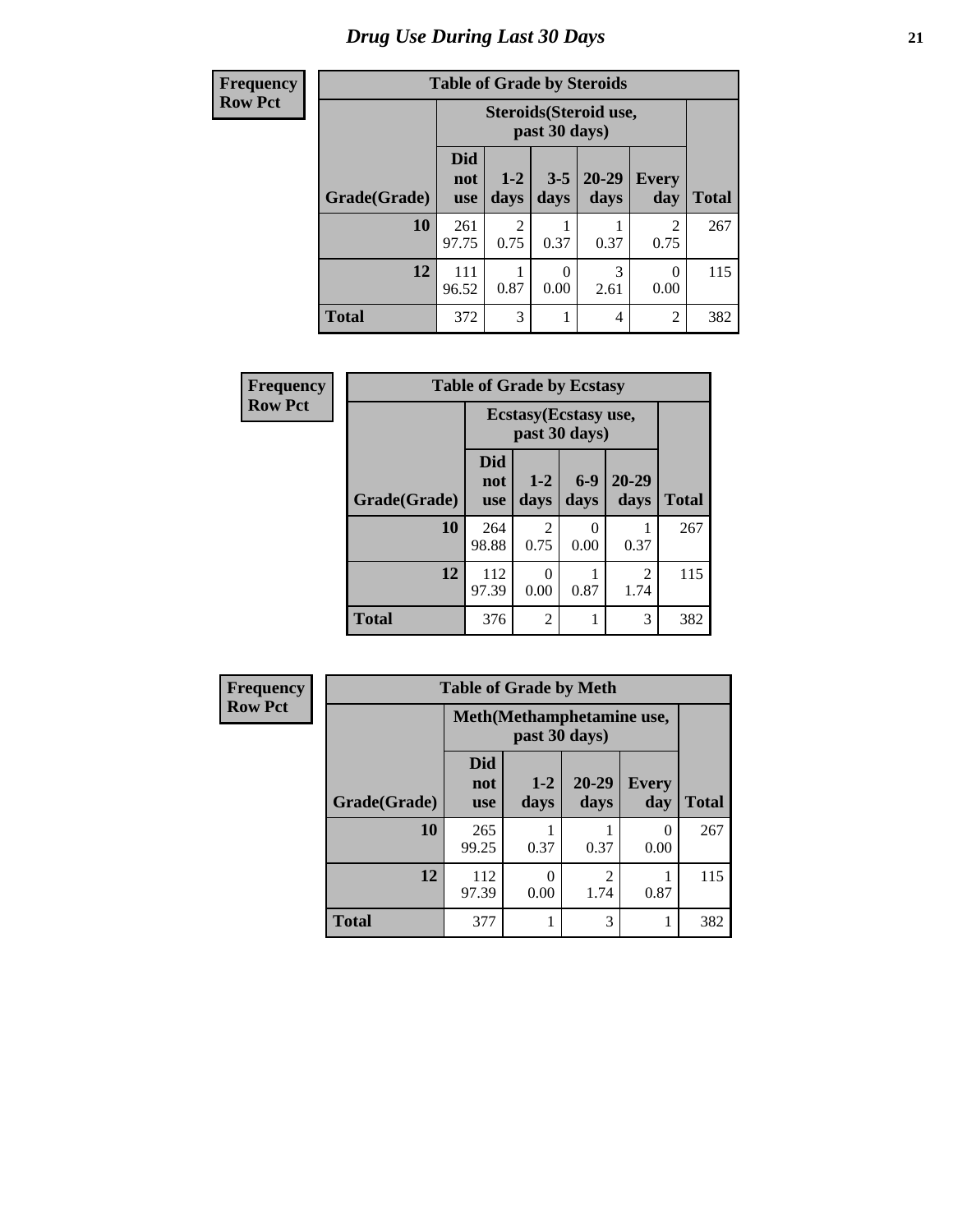### *Drug Use During Last 30 Days* **22**

| <b>Frequency</b> | <b>Table of Grade by Hallucinogens</b> |                                                   |            |                        |              |  |  |
|------------------|----------------------------------------|---------------------------------------------------|------------|------------------------|--------------|--|--|
| <b>Row Pct</b>   |                                        | Hallucinogens (Hallucinogen<br>use, past 30 days) |            |                        |              |  |  |
|                  | Grade(Grade)                           | Did not<br><b>use</b>                             | $3-5$ days | $20 - 29$<br>days      | <b>Total</b> |  |  |
|                  | 10                                     | 265<br>99.25                                      | 0.37       | 0.37                   | 267          |  |  |
|                  | 12                                     | 113<br>98.26                                      | 0.00       | $\mathfrak{D}$<br>1.74 | 115          |  |  |
|                  | <b>Total</b>                           | 378                                               |            | 3                      | 382          |  |  |

| <b>Frequency</b> |              |                                 |                        |                        | <b>Table of Grade by Prescription</b>                             |                        |              |
|------------------|--------------|---------------------------------|------------------------|------------------------|-------------------------------------------------------------------|------------------------|--------------|
| <b>Row Pct</b>   |              |                                 |                        | past 30 days)          | <b>Prescription</b> (Prescription drugs)<br>not prescribed to me, |                        |              |
|                  | Grade(Grade) | <b>Did</b><br>not<br><b>use</b> | $1 - 2$<br>days        | $3 - 5$<br>days        | $10-19$<br>days                                                   | $20 - 29$<br>days      | <b>Total</b> |
|                  | 10           | 257<br>96.25                    | 4<br>1.50              | $\mathfrak{D}$<br>0.75 | 3<br>1.12                                                         | 0.37                   | 267          |
|                  | 12           | 107<br>93.04                    | $\overline{2}$<br>1.74 | 0.00                   | 4<br>3.48                                                         | $\overline{2}$<br>1.74 | 115          |
|                  | <b>Total</b> | 364                             | 6                      | $\mathfrak{D}$         | 7                                                                 | 3                      | 382          |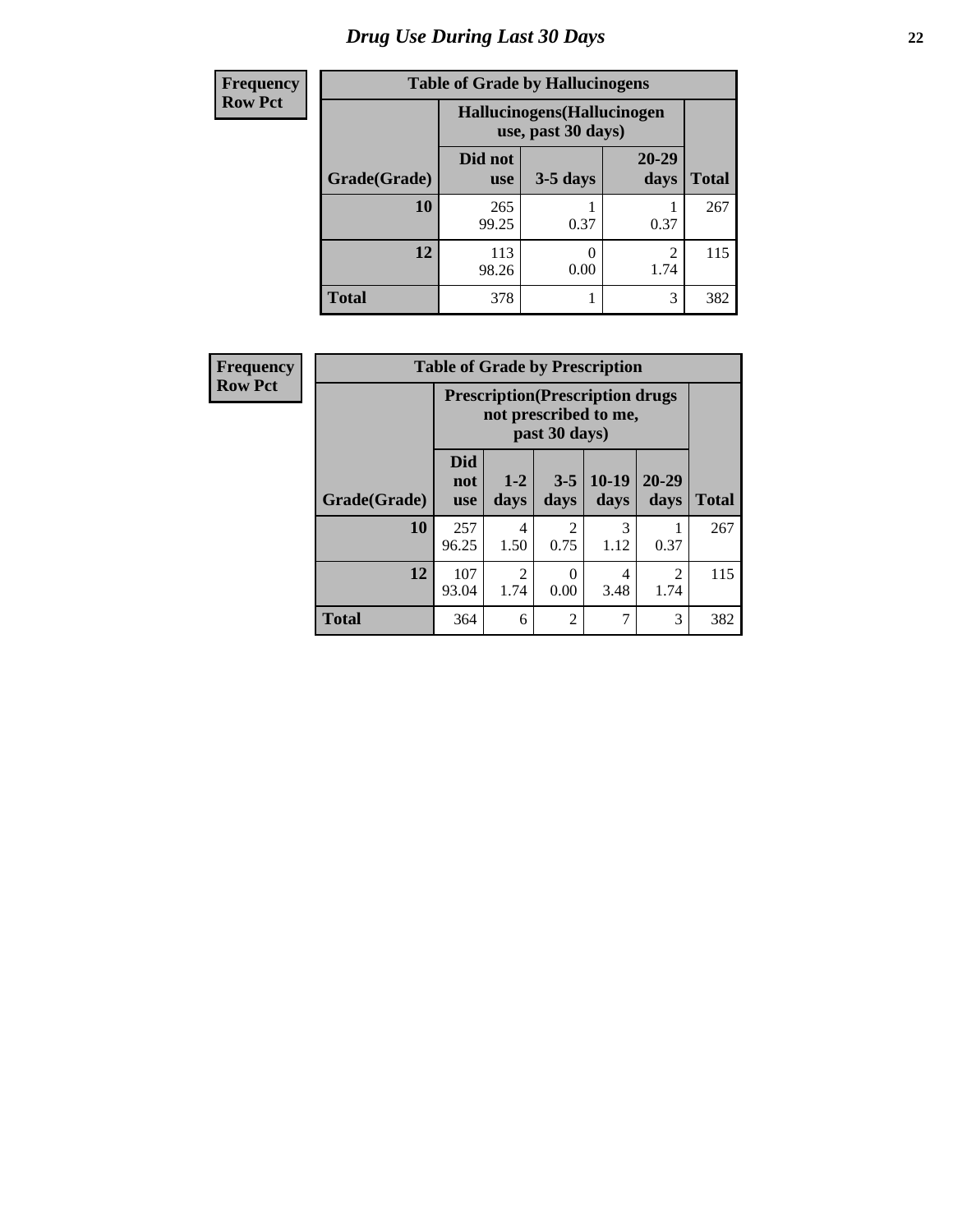| Frequency      | <b>Table of Alcoholease by Grade</b>              |                    |             |              |  |  |
|----------------|---------------------------------------------------|--------------------|-------------|--------------|--|--|
| <b>Col Pct</b> | <b>Alcoholease</b> (It is<br>easy to get alcohol) | Grade(Grade)<br>10 | 12          | <b>Total</b> |  |  |
|                | <b>Strongly Agree</b>                             | 72<br>26.97        | 46<br>40.00 | 118          |  |  |
|                | <b>Somewhat Agree</b>                             | 72<br>26.97        | 35<br>30.43 | 107          |  |  |
|                | <b>Somewhat Disagree</b>                          | 41<br>15.36        | 11<br>9.57  | 52           |  |  |
|                | <b>Strongly Disagree</b>                          | 82<br>30.71        | 23<br>20.00 | 105          |  |  |
|                | <b>Total</b>                                      | 267                | 115         | 382          |  |  |

| Frequency      | <b>Table of Cigarettesease by Grade</b>                  |                    |             |              |  |  |
|----------------|----------------------------------------------------------|--------------------|-------------|--------------|--|--|
| <b>Col Pct</b> | Cigarettesease (It is<br>easy to get smoking<br>tobacco) | Grade(Grade)<br>10 | 12          | <b>Total</b> |  |  |
|                | <b>Strongly Agree</b>                                    | 75<br>28.09        | 45<br>39.13 | 120          |  |  |
|                | <b>Somewhat Agree</b>                                    | 55<br>20.60        | 32<br>27.83 | 87           |  |  |
|                | <b>Somewhat Disagree</b>                                 | 33<br>12.36        | 10<br>8.70  | 43           |  |  |
|                | <b>Strongly Disagree</b>                                 | 104<br>38.95       | 28<br>24.35 | 132          |  |  |
|                | Total                                                    | 267                | 115         | 382          |  |  |

| Frequency      | <b>Table of Smokelessease by Grade</b>                         |                    |             |              |  |  |  |  |
|----------------|----------------------------------------------------------------|--------------------|-------------|--------------|--|--|--|--|
| <b>Col Pct</b> | <b>Smokelessease</b> (It is<br>easy to get chewing<br>tobacco) | Grade(Grade)<br>10 | 12          | <b>Total</b> |  |  |  |  |
|                | <b>Strongly Agree</b>                                          | 48<br>17.98        | 37<br>32.17 | 85           |  |  |  |  |
|                | <b>Somewhat Agree</b>                                          | 39<br>14.61        | 25<br>21.74 | 64           |  |  |  |  |
|                | <b>Somewhat Disagree</b>                                       | 48<br>17.98        | 14<br>12.17 | 62           |  |  |  |  |
|                | <b>Strongly Disagree</b>                                       | 132<br>49.44       | 39<br>33.91 | 171          |  |  |  |  |
|                | Total                                                          | 267                | 115         | 382          |  |  |  |  |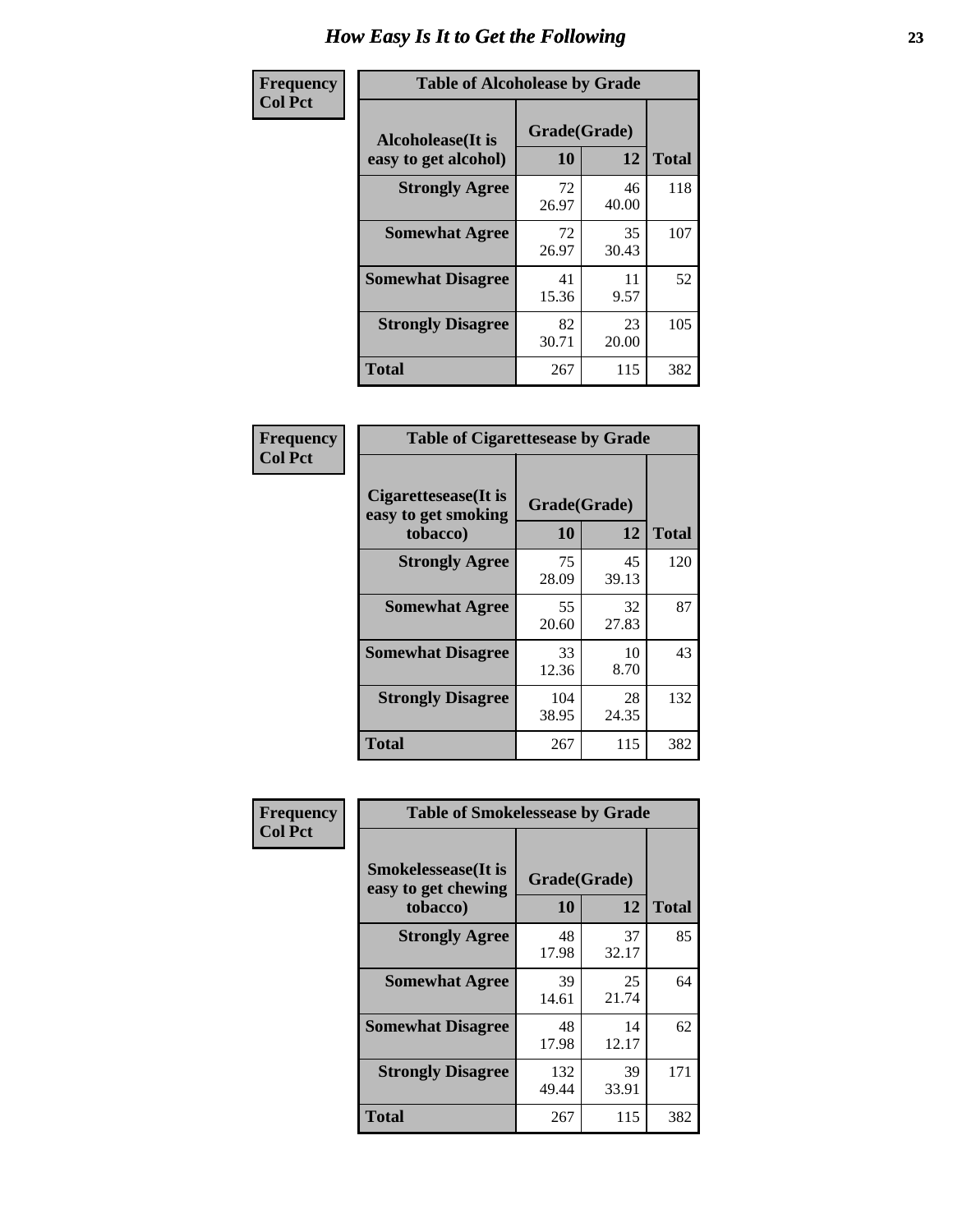| Frequency      | <b>Table of Marijuanaease by Grade</b>           |                           |             |              |  |  |
|----------------|--------------------------------------------------|---------------------------|-------------|--------------|--|--|
| <b>Col Pct</b> | Marijuanaease(It is<br>easy to get<br>marijuana) | Grade(Grade)<br><b>10</b> | 12          | <b>Total</b> |  |  |
|                | <b>Strongly Agree</b>                            | 87<br>32.58               | 48<br>41.74 | 135          |  |  |
|                | <b>Somewhat Agree</b>                            | 41<br>15.36               | 33<br>28.70 | 74           |  |  |
|                | <b>Somewhat Disagree</b>                         | 47<br>17.60               | 8<br>6.96   | 55           |  |  |
|                | <b>Strongly Disagree</b>                         | 92<br>34.46               | 26<br>22.61 | 118          |  |  |
|                | <b>Total</b>                                     | 267                       | 115         | 382          |  |  |

| <b>Table of Cocaineease by Grade</b>              |                    |             |              |  |  |  |
|---------------------------------------------------|--------------------|-------------|--------------|--|--|--|
| <b>Cocaineease</b> (It is<br>easy to get cocaine) | Grade(Grade)<br>10 | 12          | <b>Total</b> |  |  |  |
| <b>Strongly Agree</b>                             | 30<br>11.24        | 20<br>17.39 | 50           |  |  |  |
| <b>Somewhat Agree</b>                             | 39<br>14.61        | 23<br>20.00 | 62           |  |  |  |
| <b>Somewhat Disagree</b>                          | 59<br>22.10        | 31<br>26.96 | 90           |  |  |  |
| <b>Strongly Disagree</b>                          | 139<br>52.06       | 41<br>35.65 | 180          |  |  |  |
| <b>Total</b>                                      | 267                | 115         | 382          |  |  |  |

| Frequency      | <b>Table of Inhalantsease by Grade</b>           |                    |              |     |
|----------------|--------------------------------------------------|--------------------|--------------|-----|
| <b>Col Pct</b> | Inhalantsease(It is<br>easy to get<br>inhalants) | Grade(Grade)<br>10 | <b>Total</b> |     |
|                | <b>Strongly Agree</b>                            | 71<br>26.59        | 35<br>30.43  | 106 |
|                | <b>Somewhat Agree</b>                            | 36<br>13.48        | 26<br>22.61  | 62  |
|                | <b>Somewhat Disagree</b>                         | 42<br>15.73        | 17<br>14.78  | 59  |
|                | <b>Strongly Disagree</b>                         | 118<br>44.19       | 37<br>32.17  | 155 |
|                | <b>Total</b>                                     | 267                | 115          | 382 |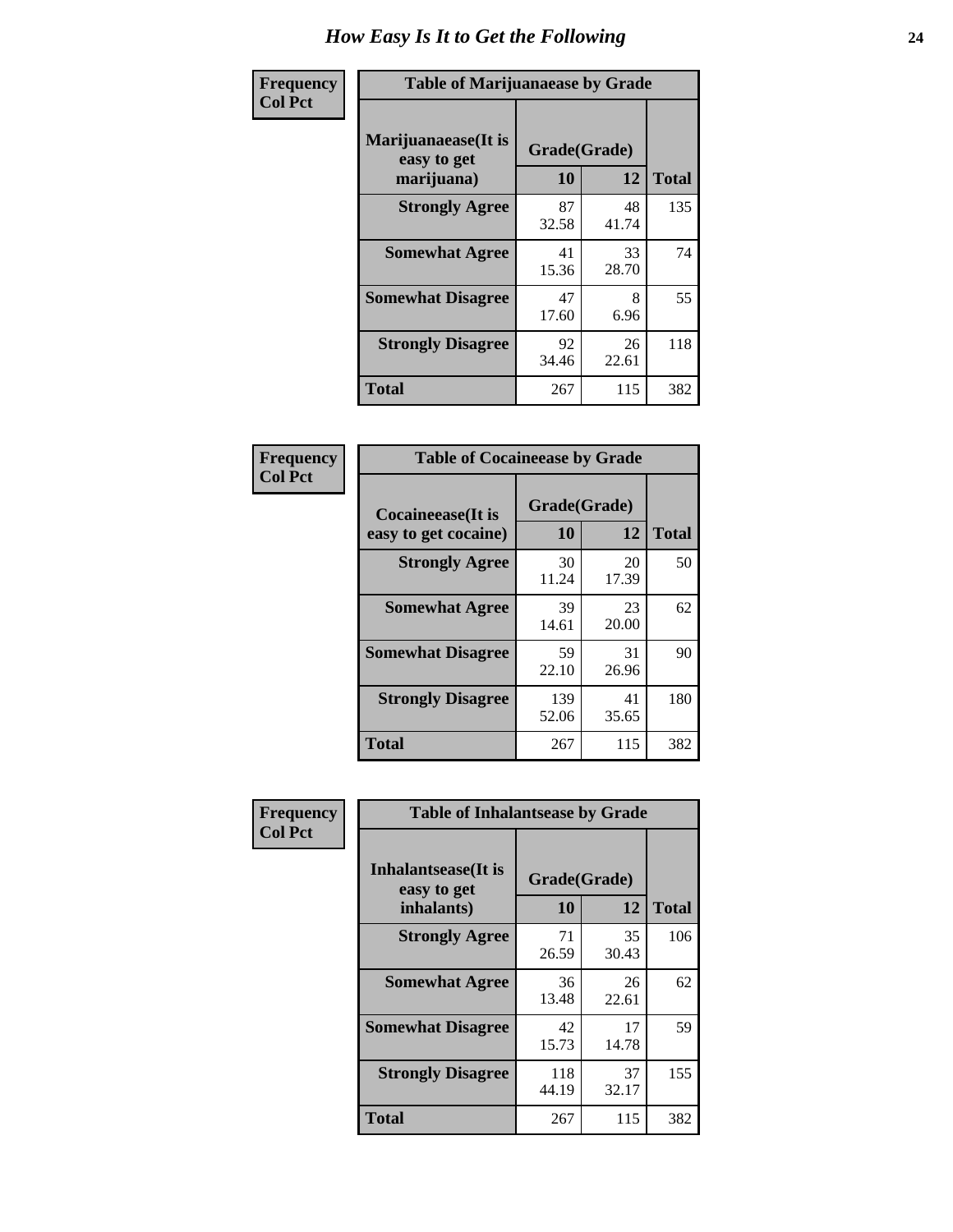| Frequency      | <b>Table of Steroidsease by Grade</b>               |                    |              |     |  |  |  |  |  |
|----------------|-----------------------------------------------------|--------------------|--------------|-----|--|--|--|--|--|
| <b>Col Pct</b> | <b>Steroidsease</b> (It is<br>easy to get steroids) | Grade(Grade)<br>10 | <b>Total</b> |     |  |  |  |  |  |
|                | <b>Strongly Agree</b>                               | 33<br>12.36        | 17<br>14.78  | 50  |  |  |  |  |  |
|                | <b>Somewhat Agree</b>                               | 36<br>13.48        | 35<br>30.43  | 71  |  |  |  |  |  |
|                | <b>Somewhat Disagree</b>                            | 65<br>24.34        | 16<br>13.91  | 81  |  |  |  |  |  |
|                | <b>Strongly Disagree</b>                            | 133<br>49.81       | 47<br>40.87  | 180 |  |  |  |  |  |
|                | <b>Total</b>                                        | 267                | 115          | 382 |  |  |  |  |  |

| Frequency      | <b>Table of Ecstasyease by Grade</b> |              |             |              |  |  |  |  |
|----------------|--------------------------------------|--------------|-------------|--------------|--|--|--|--|
| <b>Col Pct</b> | <b>Ecstasyease</b> (It is            | Grade(Grade) |             |              |  |  |  |  |
|                | easy to get ecstasy)                 | 10           | 12          | <b>Total</b> |  |  |  |  |
|                | <b>Strongly Agree</b>                | 37<br>13.86  | 26<br>22.61 | 63           |  |  |  |  |
|                | <b>Somewhat Agree</b>                | 43<br>16.10  | 18<br>15.65 | 61           |  |  |  |  |
|                | <b>Somewhat Disagree</b>             | 44<br>16.48  | 26<br>22.61 | 70           |  |  |  |  |
|                | <b>Strongly Disagree</b>             | 143<br>53.56 | 45<br>39.13 | 188          |  |  |  |  |
|                | <b>Total</b>                         | 267          | 115         | 382          |  |  |  |  |

| Frequency      | <b>Table of Methease by Grade</b>                          |                    |             |              |  |  |  |  |  |
|----------------|------------------------------------------------------------|--------------------|-------------|--------------|--|--|--|--|--|
| <b>Col Pct</b> | <b>Methease</b> (It is easy<br>to get<br>methamphetamines) | Grade(Grade)<br>10 | 12          | <b>Total</b> |  |  |  |  |  |
|                | <b>Strongly Agree</b>                                      | 34<br>12.73        | 18<br>15.65 | 52           |  |  |  |  |  |
|                | <b>Somewhat Agree</b>                                      | 34<br>12.73        | 22<br>19.13 | 56           |  |  |  |  |  |
|                | <b>Somewhat Disagree</b>                                   | 44<br>16.48        | 27<br>23.48 | 71           |  |  |  |  |  |
|                | <b>Strongly Disagree</b>                                   | 155<br>58.05       | 48<br>41.74 | 203          |  |  |  |  |  |
|                | Total                                                      | 267                | 115         | 382          |  |  |  |  |  |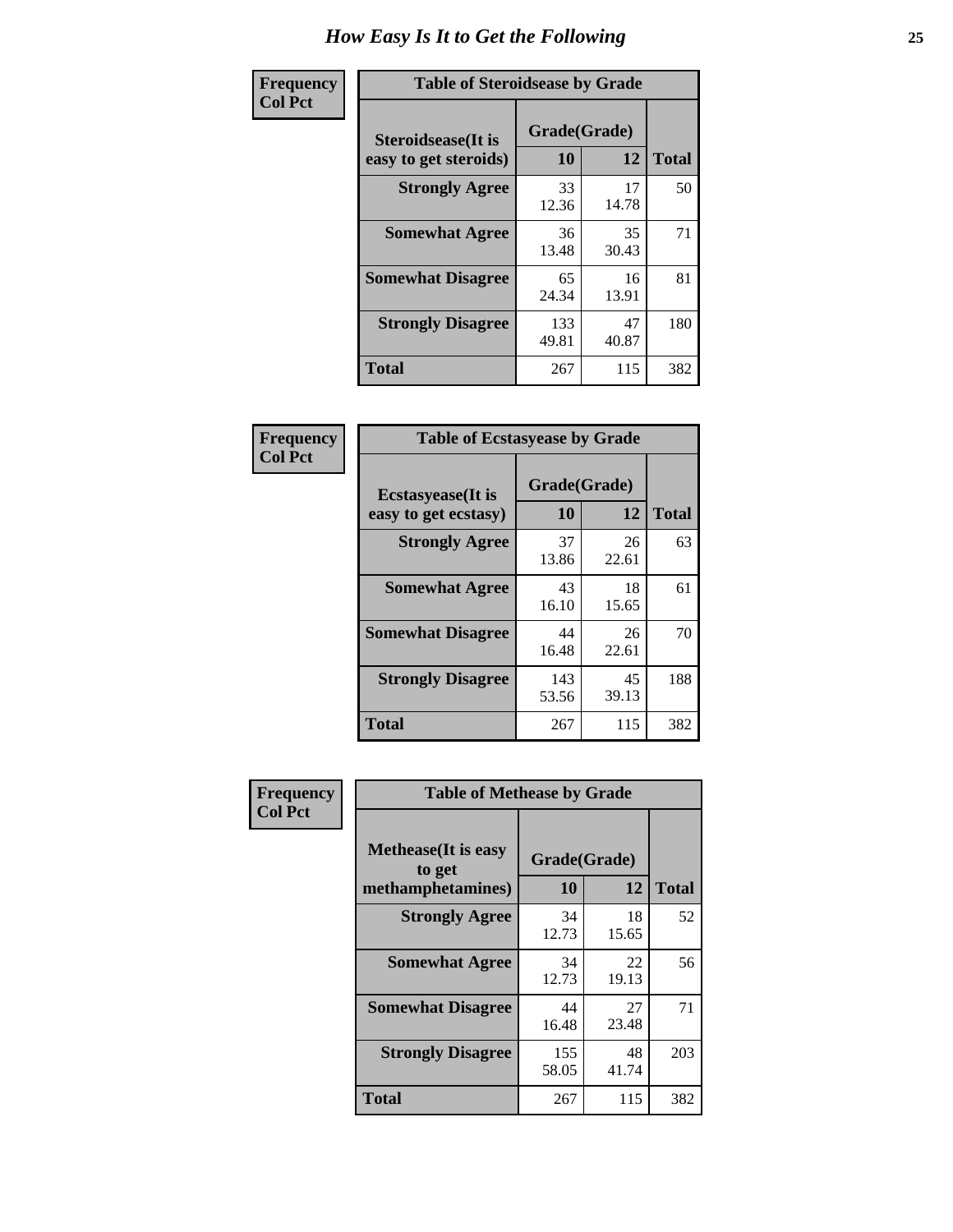| <b>Frequency</b> | <b>Table of Hallucinogensease by Grade</b>                |                    |             |              |  |
|------------------|-----------------------------------------------------------|--------------------|-------------|--------------|--|
| <b>Col Pct</b>   | Hallucinogensease(It)<br>is easy to get<br>hallucinogens) | Grade(Grade)<br>10 | 12          | <b>Total</b> |  |
|                  | <b>Strongly Agree</b>                                     | 26<br>9.74         | 21<br>18.26 | 47           |  |
|                  | <b>Somewhat Agree</b>                                     | 26<br>9.74         | 17<br>14.78 | 43           |  |
|                  | <b>Somewhat Disagree</b>                                  | 60<br>22.47        | 28<br>24.35 | 88           |  |
|                  | <b>Strongly Disagree</b>                                  | 155<br>58.05       | 49<br>42.61 | 204          |  |
|                  | <b>Total</b>                                              | 267                | 115         | 382          |  |

| Frequency<br>Col Pct |
|----------------------|
|                      |

г

| <b>Table of Prescriptionease by Grade</b>                                                |              |             |              |  |  |  |  |  |
|------------------------------------------------------------------------------------------|--------------|-------------|--------------|--|--|--|--|--|
| <b>Prescriptionease</b> (It<br>is easy to get<br>prescription drugs<br>not prescribed to | Grade(Grade) |             |              |  |  |  |  |  |
| me)                                                                                      | 10           | 12          | <b>Total</b> |  |  |  |  |  |
| <b>Strongly Agree</b>                                                                    | 75<br>28.09  | 42<br>36.52 | 117          |  |  |  |  |  |
| <b>Somewhat Agree</b>                                                                    | 46<br>17.23  | 24<br>20.87 | 70           |  |  |  |  |  |
| <b>Somewhat Disagree</b>                                                                 | 33<br>12.36  | 15<br>13.04 | 48           |  |  |  |  |  |
| <b>Strongly Disagree</b>                                                                 | 113<br>42.32 | 34<br>29.57 | 147          |  |  |  |  |  |
| <b>Total</b>                                                                             | 267          | 115         | 382          |  |  |  |  |  |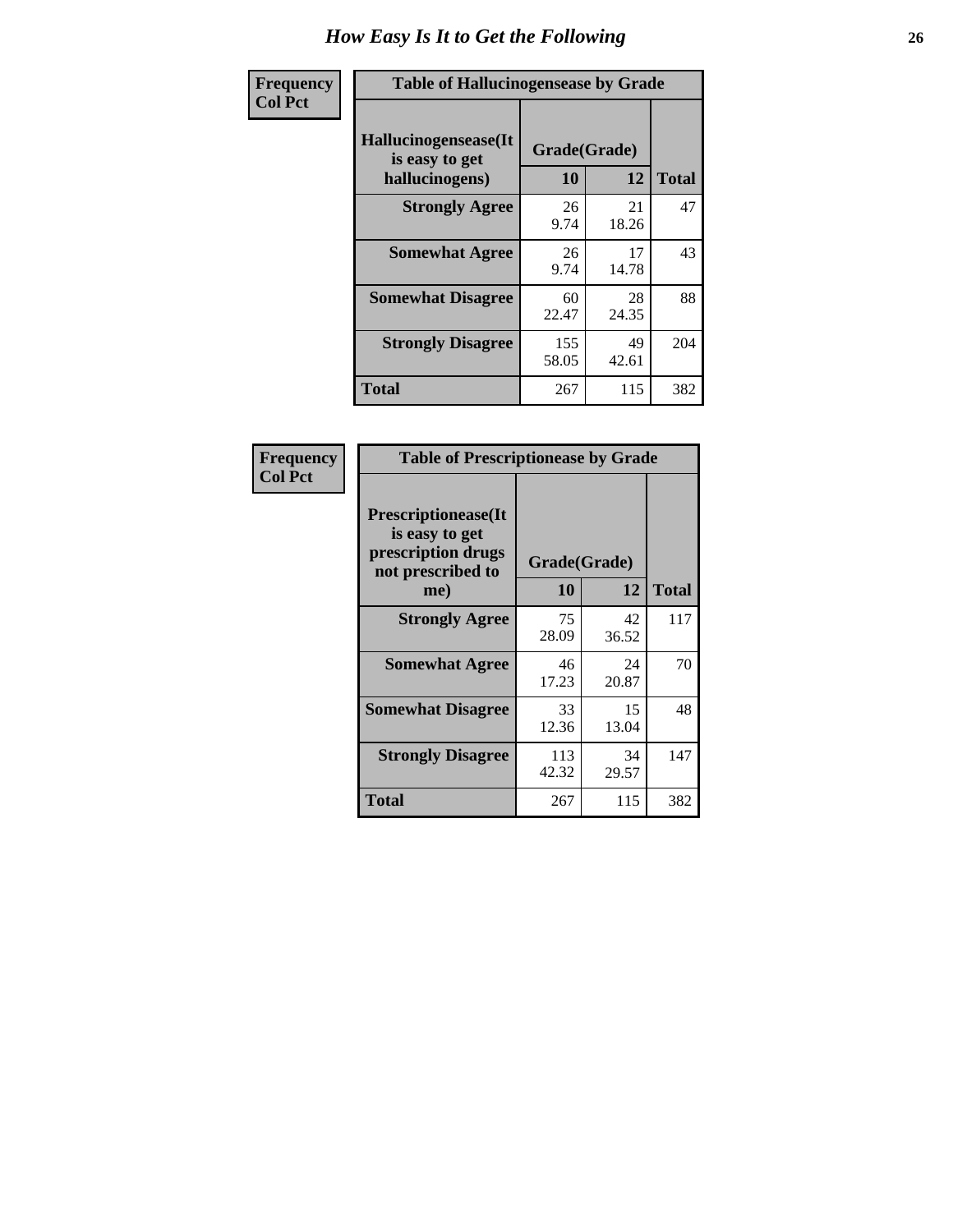#### *Age at Onset of Use* **27** *Results for "Age at Onset of Use" questions exclude students who said they did not use that substance*

| <b>Frequency</b> | <b>Table of Grade by Alcoholinit</b> |                        |                |           |           |                           |                       |             |                                                  |                        |              |
|------------------|--------------------------------------|------------------------|----------------|-----------|-----------|---------------------------|-----------------------|-------------|--------------------------------------------------|------------------------|--------------|
| <b>Row Pct</b>   |                                      |                        |                |           |           |                           |                       |             | Alcoholinit (I started using alcohol when I was) |                        |              |
|                  | Grade(Grade)   younger               | <b>8 or</b>            | 9              | <b>10</b> | 11        | 12                        | 13                    | 14          | 15                                               | 16                     | <b>Total</b> |
|                  | 10                                   | 17<br>21.79            | 1.28           | 4<br>5.13 | 8.97      | 14<br>17.95               | 12<br>15.38           | 16<br>20.51 | 6.41                                             | $\overline{2}$<br>2.56 | 78           |
|                  | 12                                   | $\overline{2}$<br>3.64 | 1.82           | 4<br>7.27 | 2<br>3.64 | 7<br>12.73                | $\mathcal{F}$<br>5.45 | 13<br>23.64 | 10<br>18.18                                      | 13<br>23.64            | 55           |
|                  | <b>Total</b>                         | 19                     | $\overline{2}$ | 8         | 9         | 21                        | 15                    | 29          | 15                                               | 15                     | 133          |
|                  |                                      |                        |                |           |           | Frequency Missing $= 249$ |                       |             |                                                  |                        |              |

| <b>Table of Grade by Cigarettesinit</b> |                 |                                                       |            |                       |                           |                         |            |                        |       |                  |              |
|-----------------------------------------|-----------------|-------------------------------------------------------|------------|-----------------------|---------------------------|-------------------------|------------|------------------------|-------|------------------|--------------|
|                                         |                 | Cigarettesinit (I started smoking tobacco when I was) |            |                       |                           |                         |            |                        |       |                  |              |
| <b>Grade</b> (Grade)                    | 8 or<br>younger | 9                                                     | <b>10</b>  | 11                    | 12                        | 13                      | 14         | 15                     | 16    | 17               | <b>Total</b> |
| 10                                      | 3.70            | 7.41                                                  | 4<br>14.81 | $\mathcal{L}$<br>7.41 | 25.93                     | $\overline{4}$<br>14.81 | 18.52      | $\mathfrak{D}$<br>7.41 | 0.00  | $\Omega$<br>0.00 | 27           |
| 12                                      | 4.35            | 0.00                                                  | 4.35       | $\theta$<br>0.00      | 3<br>13.04                | 3<br>13.04              | 3<br>13.04 | 6<br>26.09             | 21.74 | 4.35             | 23           |
| <b>Total</b>                            | 2               | $\overline{2}$                                        | 5          | 2                     | 10                        | 7                       | 8          | 8                      | 5     |                  | 50           |
|                                         |                 |                                                       |            |                       | Frequency Missing $= 332$ |                         |            |                        |       |                  |              |

| Frequency      | <b>Table of Grade by Smokelessinit</b> |                           |                                                               |                |                |       |       |  |  |  |
|----------------|----------------------------------------|---------------------------|---------------------------------------------------------------|----------------|----------------|-------|-------|--|--|--|
| <b>Row Pct</b> |                                        |                           | <b>Smokelessinit(I started</b><br>chewing tobacco when I was) |                |                |       |       |  |  |  |
|                | Grade(Grade)                           | 12                        | 13                                                            | 14             | 15             | 16    | Total |  |  |  |
|                | 10                                     | 33.33                     | 0<br>0.00                                                     | 33.33          | 33.33          | 0.00  | 3     |  |  |  |
|                | 12                                     | 16.67                     | $\overline{2}$<br>33.33                                       | 16.67          | 16.67          | 16.67 | 6     |  |  |  |
|                | <b>Total</b>                           | $\overline{c}$            | $\overline{2}$                                                | $\overline{c}$ | $\overline{c}$ |       | 9     |  |  |  |
|                |                                        | Frequency Missing $= 373$ |                                                               |                |                |       |       |  |  |  |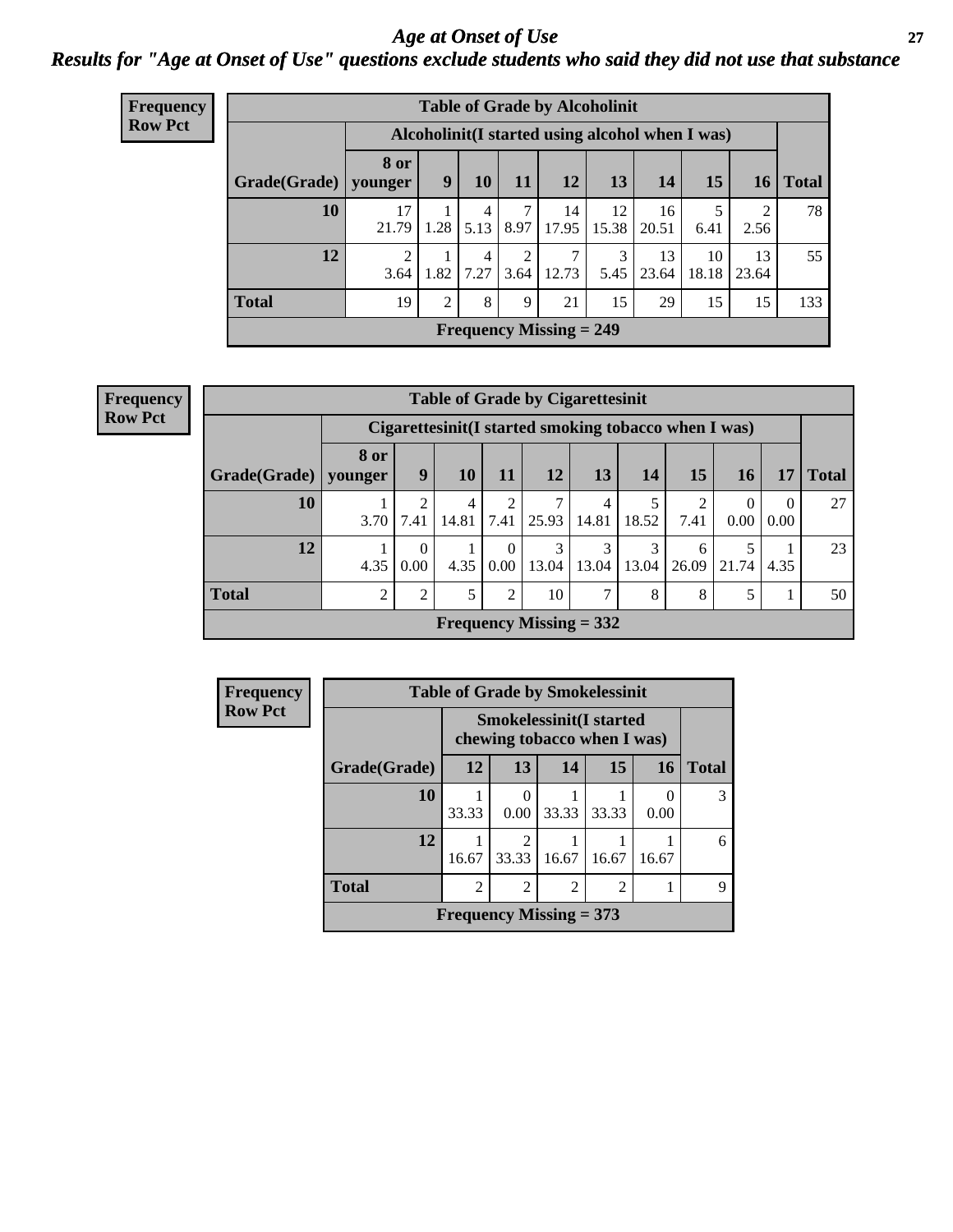#### *Age at Onset of Use* **28**

*Results for "Age at Onset of Use" questions exclude students who said they did not use that substance*

| <b>Frequency</b> | <b>Table of Grade by Marijuanainit</b> |           |                   |           |       |            |                                                      |       |                 |            |                  |              |
|------------------|----------------------------------------|-----------|-------------------|-----------|-------|------------|------------------------------------------------------|-------|-----------------|------------|------------------|--------------|
| <b>Row Pct</b>   |                                        |           |                   |           |       |            | Marijuanainit (I started using marijuana when I was) |       |                 |            |                  |              |
|                  | Grade(Grade)   younger                 | 8 or      | 9                 | <b>10</b> | 11    | 12         | 13                                                   | 14    | 15 <sup>1</sup> | 16         | 17               | <b>Total</b> |
|                  | 10                                     | 2.63      | 4<br>10.53        | 3<br>7.89 | 18.42 | 9<br>23.68 | 4<br>10.53                                           | 18.42 | 5.26            | 2.63       | $\Omega$<br>0.00 | 38           |
|                  | 12                                     | 0<br>0.00 | 0.00 <sub>l</sub> | 3.03      | 3.03  |            | 5<br>$15.15$   $15.15$   $12.12$                     | 4     | 15.15           | 9<br>27.27 | 3<br>9.09        | 33           |
|                  | <b>Total</b>                           |           | 4                 | 4         | 8     | 14         | 9                                                    | 11    | 7               | 10         | 3                | 71           |
|                  |                                        |           |                   |           |       |            | <b>Frequency Missing = 311</b>                       |       |                 |            |                  |              |

| <b>Frequency</b> | <b>Table of Grade by Cocaineinit</b> |                  |                                                       |                           |                  |                |                  |              |  |  |  |
|------------------|--------------------------------------|------------------|-------------------------------------------------------|---------------------------|------------------|----------------|------------------|--------------|--|--|--|
| <b>Row Pct</b>   |                                      |                  | Cocaine in it (I started using cocaine when<br>I was) |                           |                  |                |                  |              |  |  |  |
|                  | Grade(Grade)                         | 8 or<br>younger  | 12                                                    | 13                        | 14               | 15             | <b>16</b>        | <b>Total</b> |  |  |  |
|                  | 10                                   | 50.00            | $\Omega$<br>0.00                                      | $\theta$<br>0.00          | $\Omega$<br>0.00 | 50.00          | $\Omega$<br>0.00 | 2            |  |  |  |
|                  | 12                                   | $\theta$<br>0.00 | 20.00                                                 | 20.00                     | 20.00            | 20.00          | 20.00            | 5            |  |  |  |
|                  | <b>Total</b>                         | 1                |                                                       |                           |                  | $\overline{2}$ |                  | 7            |  |  |  |
|                  |                                      |                  |                                                       | Frequency Missing $= 375$ |                  |                |                  |              |  |  |  |

| <b>Frequency</b> |
|------------------|
| <b>Row Pct</b>   |

| <b>Table of Grade by Inhalantsinit</b> |           |                                                         |                         |       |           |                         |              |  |  |
|----------------------------------------|-----------|---------------------------------------------------------|-------------------------|-------|-----------|-------------------------|--------------|--|--|
|                                        |           | Inhalantsinit (I started using inhalants<br>when I was) |                         |       |           |                         |              |  |  |
| Grade(Grade)   younger                 | 8 or      | 10                                                      | 12                      | 13    | 14        | 15                      | <b>Total</b> |  |  |
| 10                                     | 12.50     | 12.50                                                   | $\overline{2}$<br>25.00 | 12.50 | 12.50     | $\mathfrak{D}$<br>25.00 | 8            |  |  |
| 12                                     | 0<br>0.00 | $\mathbf{\Omega}$<br>0.00                               | 100.00                  | 0.00  | 0<br>0.00 | 0.00                    |              |  |  |
| <b>Total</b>                           |           |                                                         | 3                       |       |           | $\mathfrak{D}$          | 9            |  |  |
| Frequency Missing $= 373$              |           |                                                         |                         |       |           |                         |              |  |  |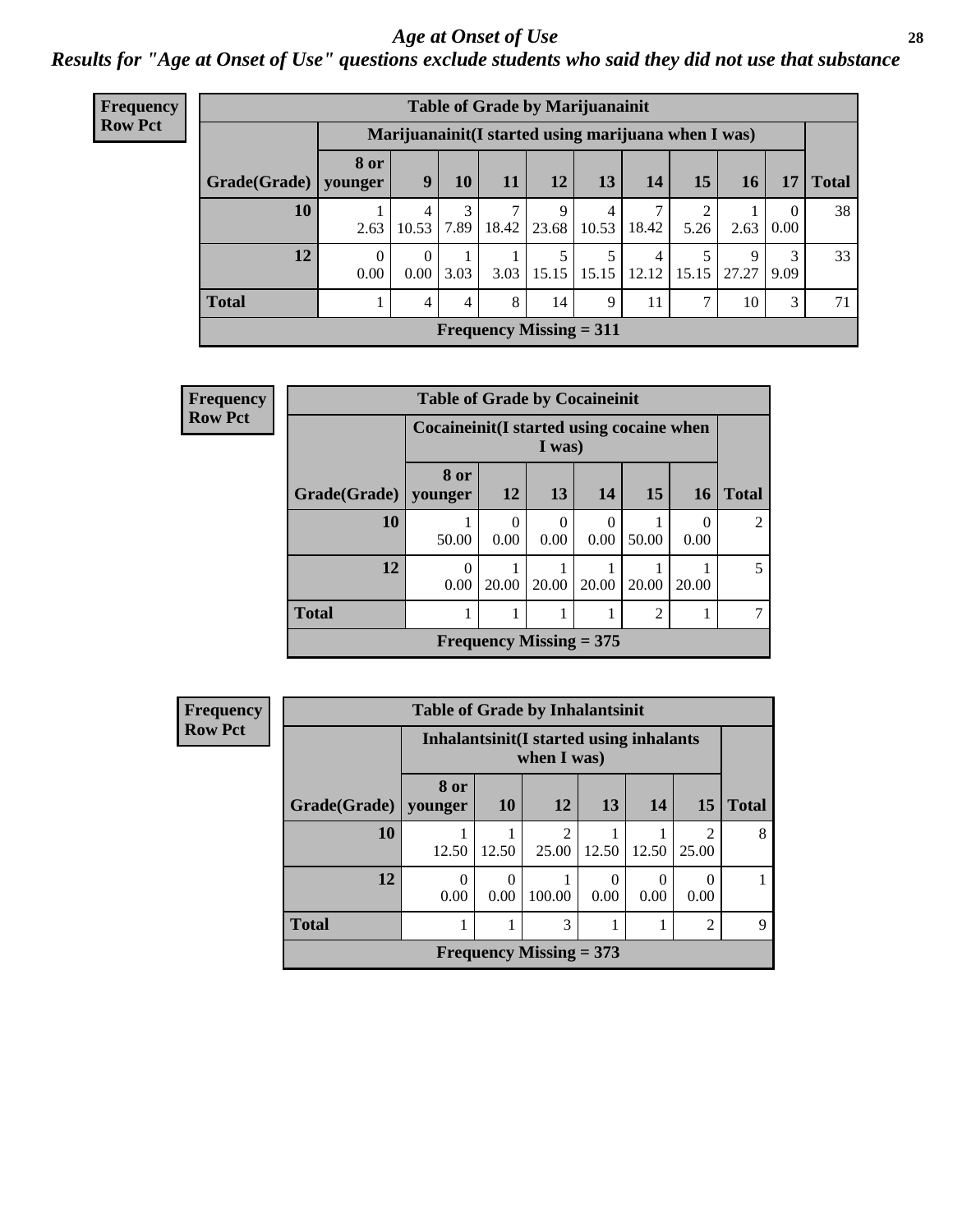#### *Age at Onset of Use* **29**

#### *Results for "Age at Onset of Use" questions exclude students who said they did not use that substance*

| <b>Frequency</b> |              | <b>Table of Grade by Steroidsinit</b>        |                  |           |                  |                      |              |  |  |
|------------------|--------------|----------------------------------------------|------------------|-----------|------------------|----------------------|--------------|--|--|
| <b>Row Pct</b>   |              | <b>Steroidsinit(I started using steroids</b> | when I was)      |           |                  |                      |              |  |  |
|                  | Grade(Grade) | 8 or<br>younger                              | 12               | 13        | 14               | <b>15</b>            | <b>Total</b> |  |  |
|                  | <b>10</b>    | 3<br>50.00                                   | $\theta$<br>0.00 | 16.67     | 16.67            | 16.67                | 6            |  |  |
|                  | 12           | $\Omega$<br>0.00                             | 100.00           | 0<br>0.00 | $\Omega$<br>0.00 | $\mathbf{0}$<br>0.00 |              |  |  |
|                  | <b>Total</b> | 3                                            | 1                |           |                  | 1                    |              |  |  |
|                  |              | Frequency Missing $= 375$                    |                  |           |                  |                      |              |  |  |

| <b>Frequency</b> | <b>Table of Grade by Ecstasyinit</b> |                  |                  |           |                           |                  |           |                                                  |       |              |  |
|------------------|--------------------------------------|------------------|------------------|-----------|---------------------------|------------------|-----------|--------------------------------------------------|-------|--------------|--|
| <b>Row Pct</b>   |                                      |                  |                  |           |                           |                  |           | Ecstasyinit (I started using ecstasy when I was) |       |              |  |
|                  | Grade(Grade)   younger               | <b>8 or</b>      | 9                | <b>10</b> | 12                        | 13               | 14        | 15                                               | 17    | <b>Total</b> |  |
|                  | <b>10</b>                            | 16.67            | $\Omega$<br>0.00 | 16.67     | $\theta$<br>0.00          | 16.67            | 16.67     | $\mathfrak{D}$<br>33.33                          | 0.00  | 6            |  |
|                  | 12                                   | $\theta$<br>0.00 | 20.00            | 0<br>0.00 | 20.00                     | $\Omega$<br>0.00 | 0<br>0.00 | っ<br>40.00                                       | 20.00 |              |  |
|                  | <b>Total</b>                         |                  |                  |           |                           |                  |           | $\overline{4}$                                   |       |              |  |
|                  |                                      |                  |                  |           | Frequency Missing $= 371$ |                  |           |                                                  |       |              |  |

| <b>Frequency</b> | <b>Table of Grade by Methinit</b> |                              |                  |                                 |       |           |                |  |  |
|------------------|-----------------------------------|------------------------------|------------------|---------------------------------|-------|-----------|----------------|--|--|
| <b>Row Pct</b>   |                                   | methamphetamines when I was) |                  | <b>Methinit(I started using</b> |       |           |                |  |  |
|                  | Grade(Grade)                      | 8 or<br>younger              | 9                | <b>12</b>                       | 15    | <b>16</b> | <b>Total</b>   |  |  |
|                  | <b>10</b>                         | 50.00                        | 50.00            | 0<br>0.00                       | 0.00  | 0.00      | $\overline{2}$ |  |  |
|                  | 12                                | O<br>0.00                    | $\Omega$<br>0.00 | 33.33                           | 33.33 | 33.33     | $\mathcal{R}$  |  |  |
|                  | <b>Total</b>                      |                              |                  |                                 |       |           | 5              |  |  |
|                  |                                   | Frequency Missing $= 377$    |                  |                                 |       |           |                |  |  |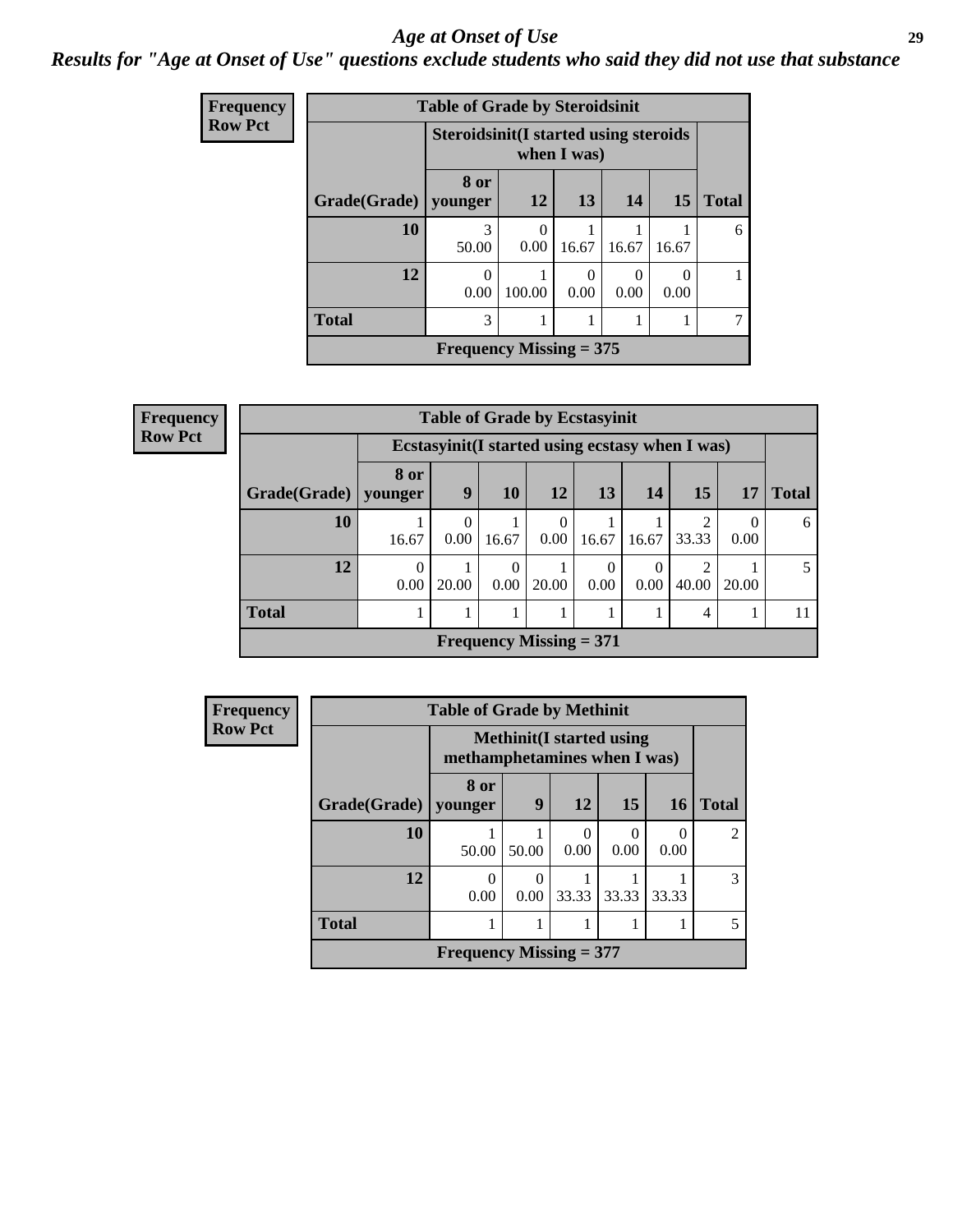#### Age at Onset of Use **30**

*Results for "Age at Onset of Use" questions exclude students who said they did not use that substance*

| <b>Frequency</b> |              |                                                                |                | <b>Table of Grade by Hallucinogensinit</b> |       |       |           |               |
|------------------|--------------|----------------------------------------------------------------|----------------|--------------------------------------------|-------|-------|-----------|---------------|
| <b>Row Pct</b>   |              | Hallucinogensinit(I started using<br>hallucinogens when I was) |                |                                            |       |       |           |               |
|                  | Grade(Grade) | 9                                                              | <b>10</b>      | 12                                         | 13    | 14    | 15        | <b>Total</b>  |
|                  | 10           | 20.00                                                          | 20.00          | 0.00                                       | 40.00 | 0.00  | 20.00     | 5             |
|                  | 12           | $\Omega$<br>0.00                                               | 33.33          | 33.33                                      | 0.00  | 33.33 | 0<br>0.00 | $\mathcal{E}$ |
|                  | <b>Total</b> |                                                                | $\overline{2}$ |                                            | 2     |       |           | 8             |
|                  |              |                                                                |                | Frequency Missing $=$ 374                  |       |       |           |               |

| <b>Frequency</b> |              |                         |                         |                  |      | <b>Table of Grade by Prescriptioninit</b> |                |                  |                                                            |                         |              |
|------------------|--------------|-------------------------|-------------------------|------------------|------|-------------------------------------------|----------------|------------------|------------------------------------------------------------|-------------------------|--------------|
| <b>Row Pct</b>   |              |                         |                         |                  |      | prescribed to me when I was)              |                |                  | Prescription in it (I started using prescription drugs not |                         |              |
|                  | Grade(Grade) | 8 or<br>vounger         | 9                       | 10               | 11   | 12                                        | 13             | 14               | 15                                                         | 16                      | <b>Total</b> |
|                  | 10           | 3<br>17.65              | $\mathfrak{D}$<br>11.76 | 3<br>17.65       | 5.88 | 5.88                                      | っ<br>11.76     | 4<br>23.53       | 5.88                                                       | $\Omega$<br>0.00        | 17           |
|                  | 12           | $\overline{2}$<br>25.00 | $\theta$<br>0.00        | $\theta$<br>0.00 | 0.00 | 12.50                                     | 0.00           | $\Omega$<br>0.00 | 3<br>37.50                                                 | $\overline{c}$<br>25.00 | 8            |
|                  | <b>Total</b> |                         | 2                       | 3                |      | $\overline{2}$                            | $\overline{2}$ | 4                | 4                                                          | $\overline{2}$          | 25           |
|                  |              |                         |                         |                  |      | Frequency Missing $= 357$                 |                |                  |                                                            |                         |              |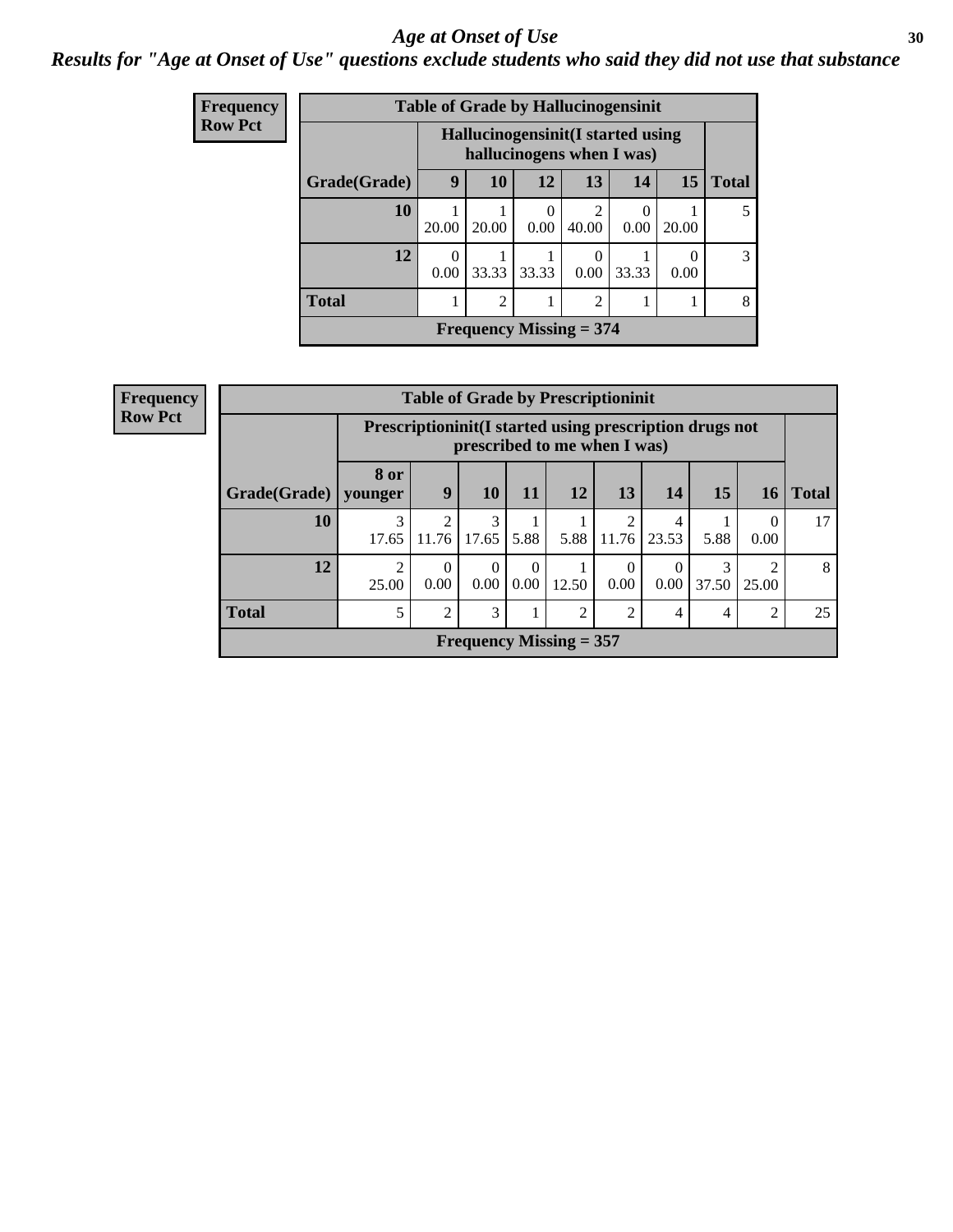| Frequency      | <b>Table of Alcoholharm by Grade</b>          |                    |             |              |  |  |
|----------------|-----------------------------------------------|--------------------|-------------|--------------|--|--|
| <b>Col Pct</b> | Alcoholharm(I<br>think alcohol is<br>harmful) | Grade(Grade)<br>10 | 12          | <b>Total</b> |  |  |
|                | <b>Strongly Agree</b>                         | 146<br>54.68       | 47<br>40.87 | 193          |  |  |
|                | <b>Somewhat Agree</b>                         | 65<br>24.34        | 35<br>30.43 | 100          |  |  |
|                | <b>Somewhat Disagree</b>                      | 31<br>11.61        | 19<br>16.52 | 50           |  |  |
|                | <b>Strongly Disagree</b>                      | 25<br>9.36         | 14<br>12.17 | 39           |  |  |
|                | <b>Total</b>                                  | 267                | 115         | 382          |  |  |

| <b>Table of Cigarettesharm by Grade</b>                  |                    |                        |              |  |  |  |  |
|----------------------------------------------------------|--------------------|------------------------|--------------|--|--|--|--|
| Cigarettesharm(I<br>think smoking<br>tobacco is harmful) | Grade(Grade)<br>10 | 12                     | <b>Total</b> |  |  |  |  |
| <b>Strongly Agree</b>                                    | 208<br>77.90       | 88<br>76.52            | 296          |  |  |  |  |
| <b>Somewhat Agree</b>                                    | 21<br>7.87         | 17<br>14.78            | 38           |  |  |  |  |
| <b>Somewhat Disagree</b>                                 | 12<br>4.49         | $\mathfrak{D}$<br>1.74 | 14           |  |  |  |  |
| <b>Strongly Disagree</b>                                 | 26<br>9.74         | 8<br>6.96              | 34           |  |  |  |  |
| <b>Total</b>                                             | 267                | 115                    | 382          |  |  |  |  |

| Frequency      | <b>Table of Smokelessharm by Grade</b>                  |                    |                   |     |  |  |  |  |  |
|----------------|---------------------------------------------------------|--------------------|-------------------|-----|--|--|--|--|--|
| <b>Col Pct</b> | Smokelessharm(I<br>think chewing<br>tobacco is harmful) | Grade(Grade)<br>10 | <b>Total</b>      |     |  |  |  |  |  |
|                | <b>Strongly Agree</b>                                   | 206<br>77.15       | 12<br>90<br>78.26 | 296 |  |  |  |  |  |
|                | <b>Somewhat Agree</b>                                   | 24<br>8.99         | 17<br>14.78       | 41  |  |  |  |  |  |
|                | <b>Somewhat Disagree</b>                                | 12<br>4.49         | 0<br>0.00         | 12  |  |  |  |  |  |
|                | <b>Strongly Disagree</b>                                | 25<br>9.36         | 8<br>6.96         | 33  |  |  |  |  |  |
|                | <b>Total</b>                                            | 267                | 115               | 382 |  |  |  |  |  |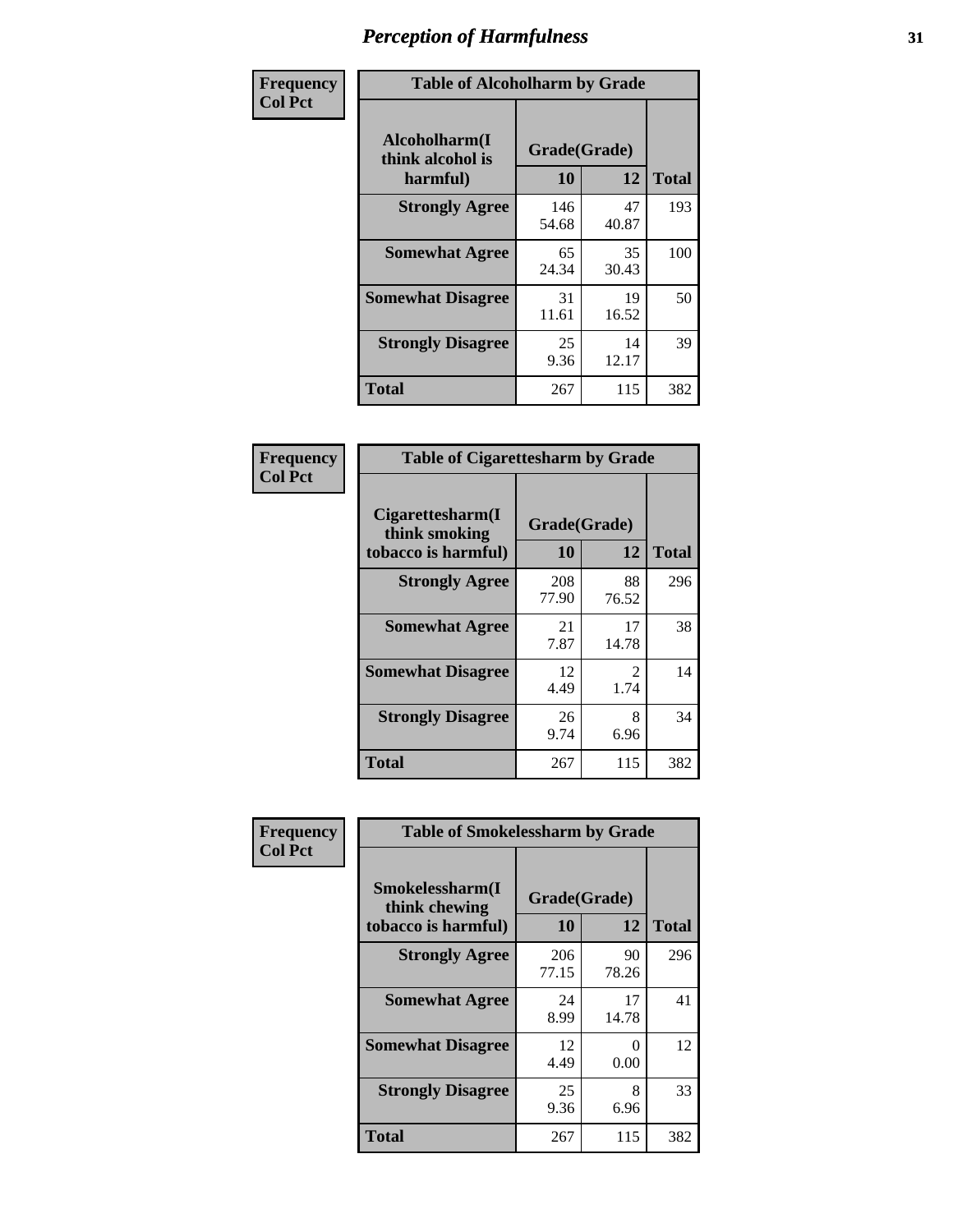| Frequency      | <b>Table of Marijuanaharm by Grade</b>            |                    |             |              |  |  |
|----------------|---------------------------------------------------|--------------------|-------------|--------------|--|--|
| <b>Col Pct</b> | Marijuanaharm(I<br>think marijuana is<br>harmful) | Grade(Grade)<br>10 | 12          | <b>Total</b> |  |  |
|                | <b>Strongly Agree</b>                             | 171<br>64.04       | 59<br>51.30 | 230          |  |  |
|                | <b>Somewhat Agree</b>                             | 28<br>10.49        | 16<br>13.91 | 44           |  |  |
|                | <b>Somewhat Disagree</b>                          | 17<br>6.37         | 19<br>16.52 | 36           |  |  |
|                | <b>Strongly Disagree</b>                          | 51<br>19.10        | 21<br>18.26 | 72           |  |  |
|                | <b>Total</b>                                      | 267                | 115         | 382          |  |  |

| <b>Table of Cocaineharm by Grade</b>          |                    |                        |              |  |  |  |  |  |
|-----------------------------------------------|--------------------|------------------------|--------------|--|--|--|--|--|
| Cocaineharm(I<br>think cocaine is<br>harmful) | Grade(Grade)<br>10 | 12                     | <b>Total</b> |  |  |  |  |  |
| <b>Strongly Agree</b>                         | 215<br>80.52       | 96<br>83.48            | 311          |  |  |  |  |  |
| <b>Somewhat Agree</b>                         | 11<br>4.12         | 8<br>6.96              | 19           |  |  |  |  |  |
| <b>Somewhat Disagree</b>                      | 9<br>3.37          | $\mathfrak{D}$<br>1.74 | 11           |  |  |  |  |  |
| <b>Strongly Disagree</b>                      | 32<br>11.99        | 9<br>7.83              | 41           |  |  |  |  |  |
| Total                                         | 267                | 115                    | 382          |  |  |  |  |  |

| Frequency      | <b>Table of Inhalantsharm by Grade</b>             |                           |             |              |
|----------------|----------------------------------------------------|---------------------------|-------------|--------------|
| <b>Col Pct</b> | Inhalantsharm(I<br>think inhalants are<br>harmful) | Grade(Grade)<br><b>10</b> | 12          | <b>Total</b> |
|                | <b>Strongly Agree</b>                              | 207<br>77.53              | 94<br>81.74 | 301          |
|                | <b>Somewhat Agree</b>                              | 21<br>7.87                | 10<br>8.70  | 31           |
|                | <b>Somewhat Disagree</b>                           | 12<br>4.49                | 3<br>2.61   | 15           |
|                | <b>Strongly Disagree</b>                           | 27<br>10.11               | 8<br>6.96   | 35           |
|                | Total                                              | 267                       | 115         | 382          |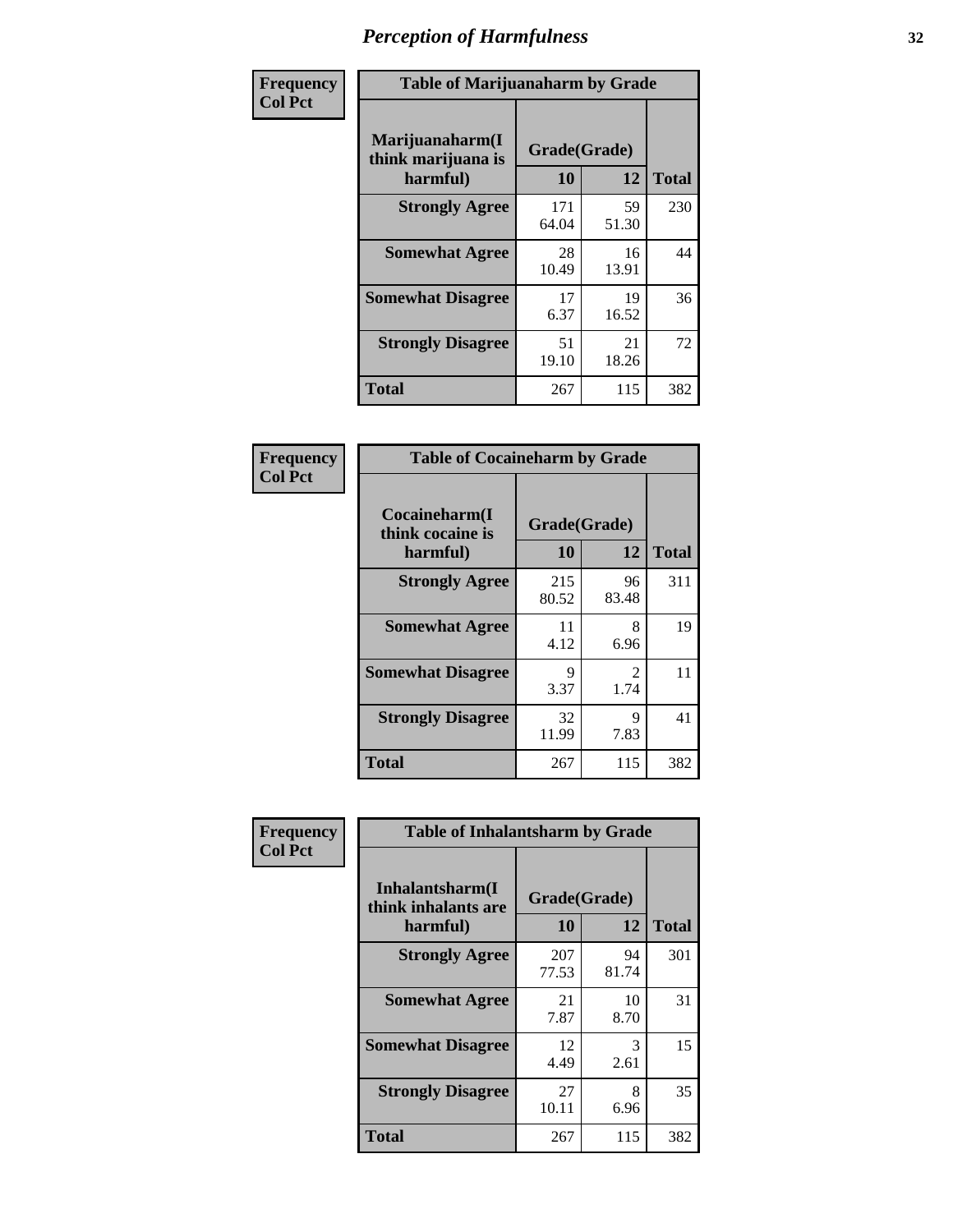| Frequency      | <b>Table of Steroidsharm by Grade</b>            |                    |             |              |
|----------------|--------------------------------------------------|--------------------|-------------|--------------|
| <b>Col Pct</b> | Steroidsharm(I<br>think steroids are<br>harmful) | Grade(Grade)<br>10 | 12          | <b>Total</b> |
|                | <b>Strongly Agree</b>                            | 197<br>73.78       | 87<br>75.65 | 284          |
|                | <b>Somewhat Agree</b>                            | 32<br>11.99        | 15<br>13.04 | 47           |
|                | <b>Somewhat Disagree</b>                         | 9<br>3.37          | 3<br>2.61   | 12           |
|                | <b>Strongly Disagree</b>                         | 29<br>10.86        | 10<br>8.70  | 39           |
|                | <b>Total</b>                                     | 267                | 115         | 382          |

| <b>Table of Ecstasyharm by Grade</b>          |                    |             |              |  |  |
|-----------------------------------------------|--------------------|-------------|--------------|--|--|
| Ecstasyharm(I<br>think ecstasy is<br>harmful) | Grade(Grade)<br>10 | 12          | <b>Total</b> |  |  |
| <b>Strongly Agree</b>                         | 208<br>77.90       | 87<br>75.65 | 295          |  |  |
| <b>Somewhat Agree</b>                         | 19<br>7.12         | 10<br>8.70  | 29           |  |  |
| <b>Somewhat Disagree</b>                      | 13<br>4.87         | 6<br>5.22   | 19           |  |  |
| <b>Strongly Disagree</b>                      | 27<br>10.11        | 12<br>10.43 | 39           |  |  |
| <b>Total</b>                                  | 267                | 115         | 382          |  |  |

| Frequency      | <b>Table of Methharm by Grade</b>                            |                           |             |              |
|----------------|--------------------------------------------------------------|---------------------------|-------------|--------------|
| <b>Col Pct</b> | <b>Methharm</b> (I think<br>methamphetamines<br>are harmful) | Grade(Grade)<br><b>10</b> | 12          | <b>Total</b> |
|                | <b>Strongly Agree</b>                                        | 215<br>80.52              | 97<br>84.35 | 312          |
|                | <b>Somewhat Agree</b>                                        | 16<br>5.99                | 8<br>6.96   | 24           |
|                | <b>Somewhat Disagree</b>                                     | 5<br>1.87                 | 3<br>2.61   | 8            |
|                | <b>Strongly Disagree</b>                                     | 31<br>11.61               | 7<br>6.09   | 38           |
|                | <b>Total</b>                                                 | 267                       | 115         | 382          |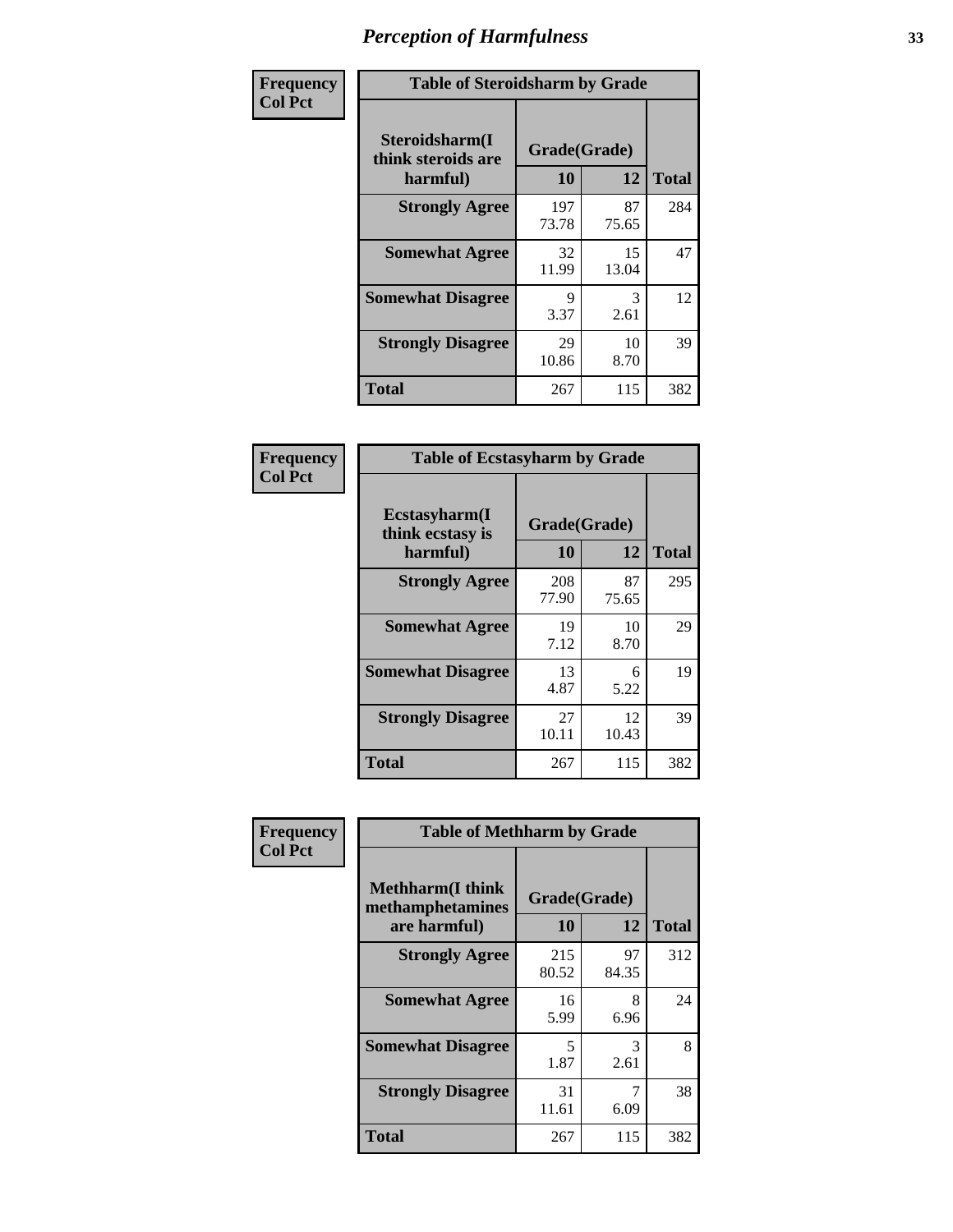| Frequency      | <b>Table of Hallucinogensharm by Grade</b>                 |                    |             |              |
|----------------|------------------------------------------------------------|--------------------|-------------|--------------|
| <b>Col Pct</b> | Hallucinogensharm(I<br>think hallucinogens<br>are harmful) | Grade(Grade)<br>10 | 12          | <b>Total</b> |
|                | <b>Strongly Agree</b>                                      | 209<br>78.28       | 93<br>80.87 | 302          |
|                | <b>Somewhat Agree</b>                                      | 22<br>8.24         | 8<br>6.96   | 30           |
|                | <b>Somewhat Disagree</b>                                   | 2.62               | 5<br>4.35   | 12           |
|                | <b>Strongly Disagree</b>                                   | 29<br>10.86        | 9<br>7.83   | 38           |
|                | <b>Total</b>                                               | 267                | 115         | 382          |

| <b>Table of Prescriptionharm by Grade</b>                                         |              |             |              |  |
|-----------------------------------------------------------------------------------|--------------|-------------|--------------|--|
| <b>Prescriptionharm(I)</b><br>think prescription<br>drugs not<br>prescribed to me | Grade(Grade) |             |              |  |
| are harmful)                                                                      | 10           | 12          | <b>Total</b> |  |
| <b>Strongly Agree</b>                                                             | 183<br>68.54 | 82<br>71.30 | 265          |  |
| <b>Somewhat Agree</b>                                                             | 39<br>14.61  | 15<br>13.04 | 54           |  |
| <b>Somewhat Disagree</b>                                                          | 17<br>6.37   | Q<br>7.83   | 26           |  |
| <b>Strongly Disagree</b>                                                          | 28<br>10.49  | 9<br>7.83   | 37           |  |
| Total                                                                             | 267          | 115         | 382          |  |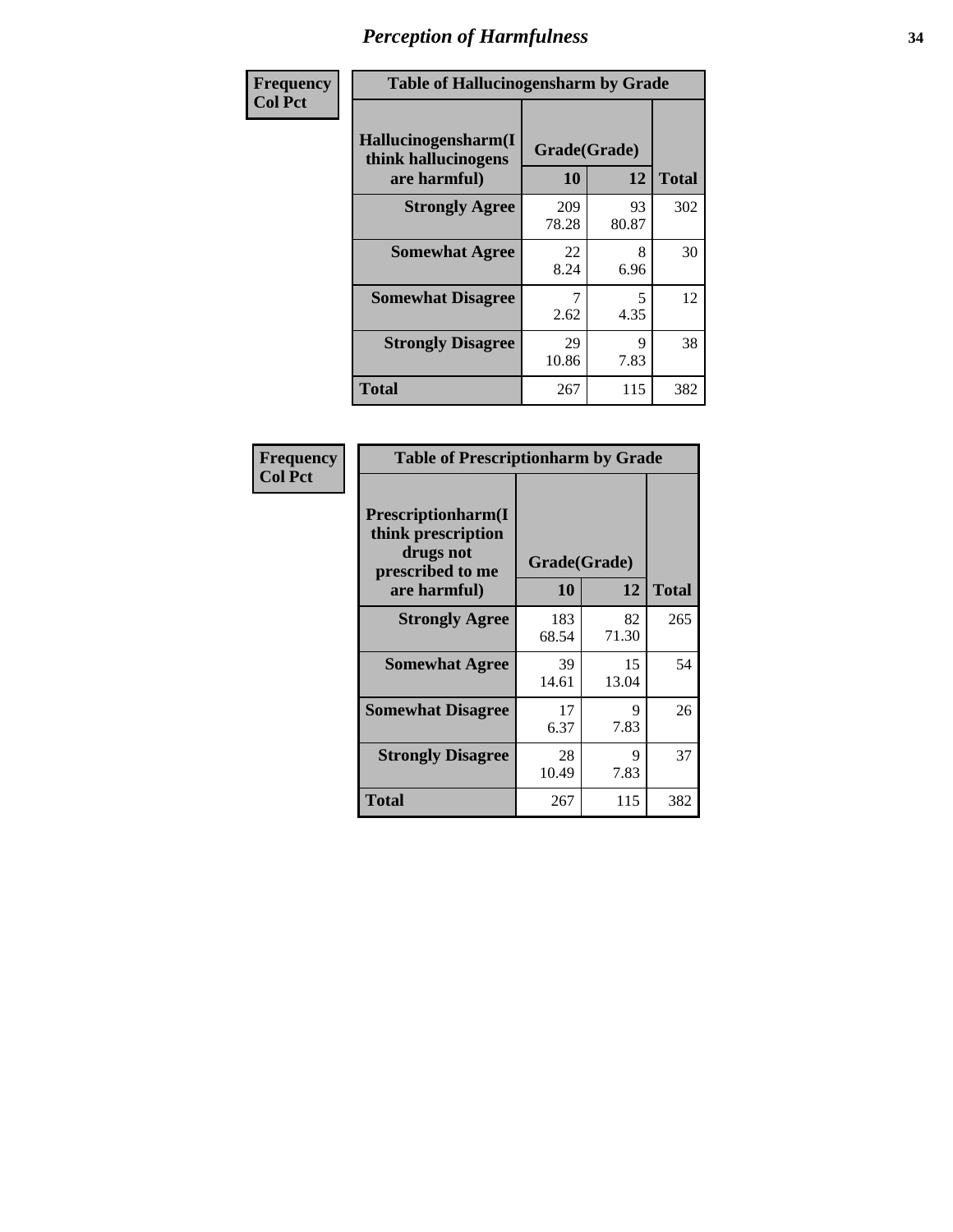### *Disapproval by Adults* **35**

| Frequency      | <b>Table of Alcoholadult by Grade</b>                                 |                    |             |              |
|----------------|-----------------------------------------------------------------------|--------------------|-------------|--------------|
| <b>Col Pct</b> | <b>Alcoholadult</b> (Adults<br>would disapprove if<br>I used alcohol) | Grade(Grade)<br>10 | 12          | <b>Total</b> |
|                | <b>Strongly Agree</b>                                                 | 151<br>56.55       | 65<br>56.52 | 216          |
|                | <b>Somewhat Agree</b>                                                 | 58<br>21.72        | 23<br>20.00 | 81           |
|                | <b>Somewhat Disagree</b>                                              | 32<br>11.99        | 21<br>18.26 | 53           |
|                | <b>Strongly Disagree</b>                                              | 26<br>9.74         | 6<br>5.22   | 32           |
|                | <b>Total</b>                                                          | 267                | 115         | 382          |

| <b>Table of Tobaccoadult by Grade</b>                                |                          |             |     |  |
|----------------------------------------------------------------------|--------------------------|-------------|-----|--|
| <b>Tobaccoadult(Adults</b><br>would disapprove if<br>I used tobacco) | Grade(Grade)<br>10<br>12 |             |     |  |
| <b>Strongly Agree</b>                                                | 206<br>77.15             | 93<br>80.87 | 299 |  |
| <b>Somewhat Agree</b>                                                | 21<br>7.87               | 9<br>7.83   | 30  |  |
| <b>Somewhat Disagree</b>                                             | 14<br>5.24               | 5<br>4.35   | 19  |  |
| <b>Strongly Disagree</b>                                             | 26<br>9.74               | 8<br>6.96   | 34  |  |
| <b>Total</b>                                                         | 267                      | 115         | 382 |  |

| Frequency      | <b>Table of Marijuanaadult by Grade</b>                           |                    |             |              |  |
|----------------|-------------------------------------------------------------------|--------------------|-------------|--------------|--|
| <b>Col Pct</b> | Marijuanaadult(Adults<br>would disapprove if I<br>used marijuana) | Grade(Grade)<br>10 | 12          | <b>Total</b> |  |
|                | <b>Strongly Agree</b>                                             | 205<br>76.78       | 95<br>82.61 | 300          |  |
|                | <b>Somewhat Agree</b>                                             | 22<br>8.24         | 10<br>8.70  | 32           |  |
|                | <b>Somewhat Disagree</b>                                          | 13<br>4.87         | 2<br>1.74   | 15           |  |
|                | <b>Strongly Disagree</b>                                          | 27<br>10.11        | 8<br>6.96   | 35           |  |
|                | <b>Total</b>                                                      | 267                | 115         | 382          |  |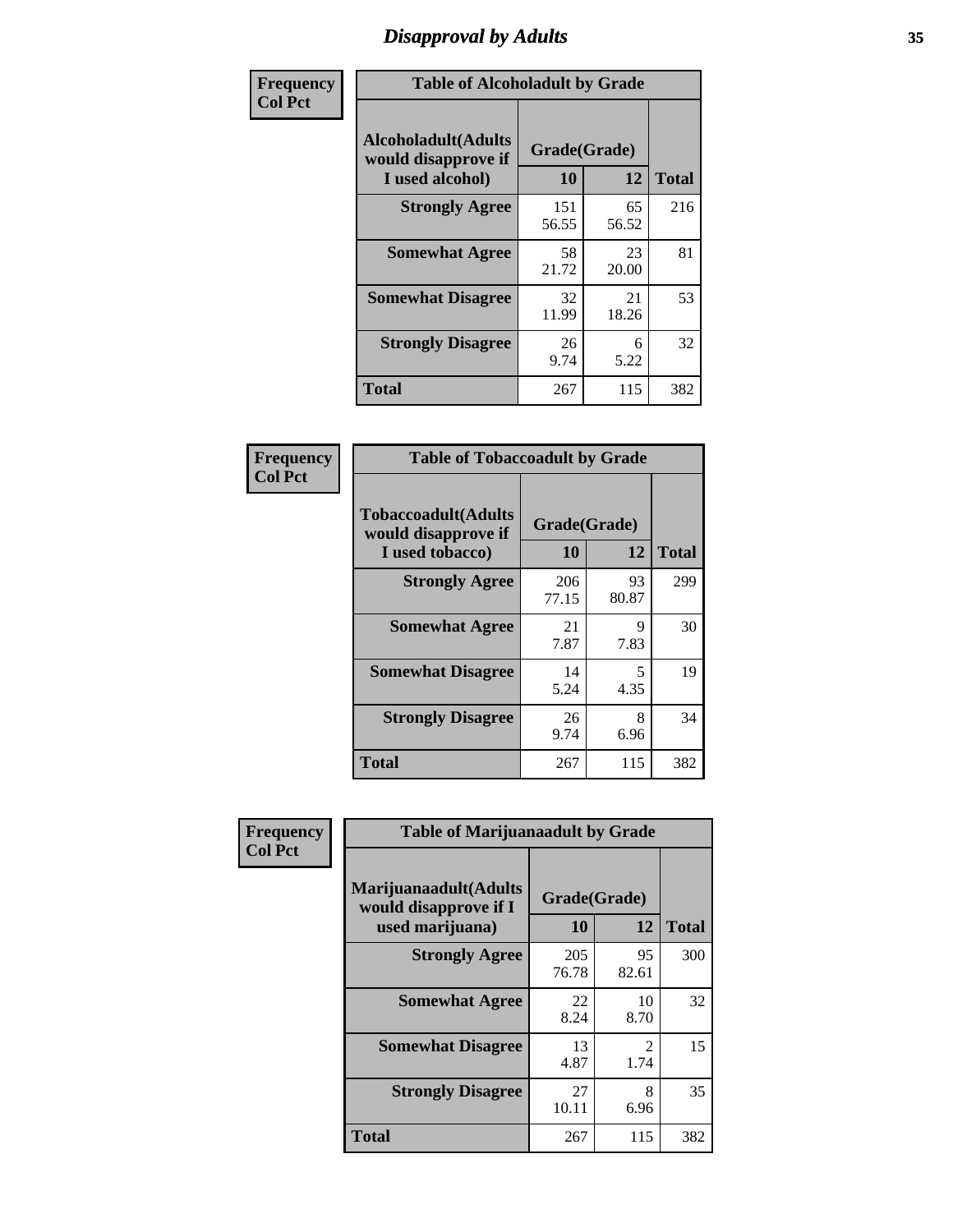### *Disapproval by Adults* **36**

| Frequency      | <b>Table of Otherdrugadult by Grade</b>                                     |                    |              |              |
|----------------|-----------------------------------------------------------------------------|--------------------|--------------|--------------|
| <b>Col Pct</b> | <b>Otherdrugadult</b> (Adults<br>would disapprove if I<br>used other drugs) | Grade(Grade)<br>10 | 12           | <b>Total</b> |
|                | <b>Strongly Agree</b>                                                       | 222<br>83.15       | 106<br>92.17 | 328          |
|                | <b>Somewhat Agree</b>                                                       | 15<br>5.62         | 4<br>3.48    | 19           |
|                | <b>Somewhat Disagree</b>                                                    | 2.62               | 0<br>0.00    | 7            |
|                | <b>Strongly Disagree</b>                                                    | 23<br>8.61         | 5<br>4.35    | 28           |
|                | <b>Total</b>                                                                | 267                | 115          | 382          |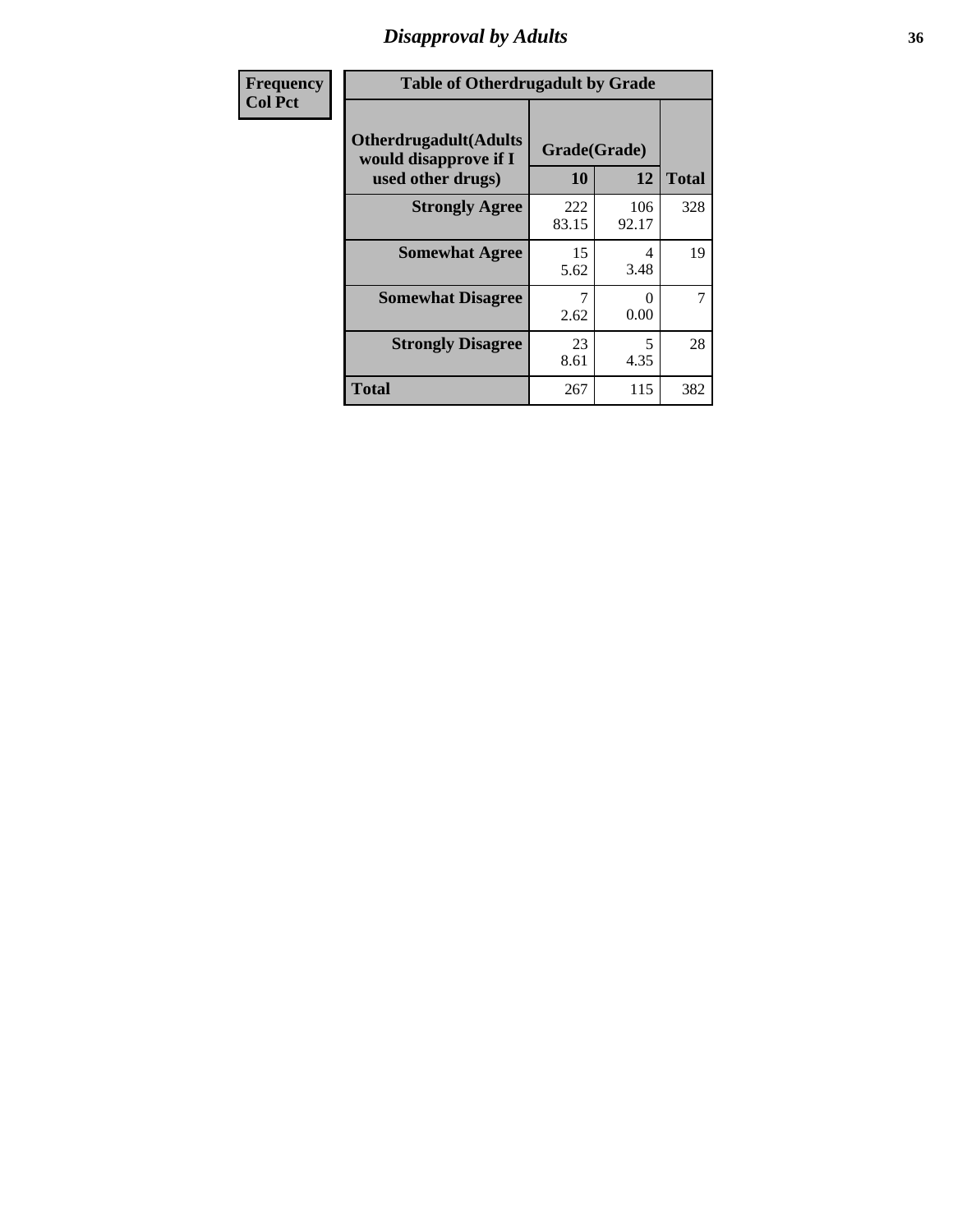# *Disapproval by Peers* **37**

| Frequency      | <b>Table of Alcoholpeer by Grade</b>                    |              |             |              |  |
|----------------|---------------------------------------------------------|--------------|-------------|--------------|--|
| <b>Col Pct</b> | Alcoholpeer(My<br>friends would<br>disapprove if I used | Grade(Grade) |             |              |  |
|                | alcohol)                                                | 10           | 12          | <b>Total</b> |  |
|                | <b>Strongly Agree</b>                                   | 77<br>28.84  | 19<br>16.52 | 96           |  |
|                | <b>Somewhat Agree</b>                                   | 63<br>23.60  | 25<br>21.74 | 88           |  |
|                | <b>Somewhat Disagree</b>                                | 60<br>22.47  | 34<br>29.57 | 94           |  |
|                | <b>Strongly Disagree</b>                                | 67<br>25.09  | 37<br>32.17 | 104          |  |
|                | Total                                                   | 267          | 115         | 382          |  |

| Frequency      | <b>Table of Tobaccopeer by Grade</b>                                |                    |             |              |  |
|----------------|---------------------------------------------------------------------|--------------------|-------------|--------------|--|
| <b>Col Pct</b> | Tobaccopeer(My<br>friends would<br>disapprove if I used<br>tobacco) | Grade(Grade)<br>10 | 12          | <b>Total</b> |  |
|                | <b>Strongly Agree</b>                                               | 126<br>47.19       | 39<br>33.91 | 165          |  |
|                | <b>Somewhat Agree</b>                                               | 50<br>18.73        | 23<br>20.00 | 73           |  |
|                | <b>Somewhat Disagree</b>                                            | 38<br>14.23        | 30<br>26.09 | 68           |  |
|                | <b>Strongly Disagree</b>                                            | 53<br>19.85        | 23<br>20.00 | 76           |  |
|                | Total                                                               | 267                | 115         | 382          |  |

| Frequency      | <b>Table of Marijuanapeer by Grade</b>                    |              |             |              |
|----------------|-----------------------------------------------------------|--------------|-------------|--------------|
| <b>Col Pct</b> | Marijuanapeer(My<br>friends would<br>disapprove if I used | Grade(Grade) |             |              |
|                | marijuana)                                                | 10           | 12          | <b>Total</b> |
|                | <b>Strongly Agree</b>                                     | 109<br>40.82 | 31<br>26.96 | 140          |
|                | <b>Somewhat Agree</b>                                     | 39<br>14.61  | 29<br>25.22 | 68           |
|                | <b>Somewhat Disagree</b>                                  | 54<br>20.22  | 25<br>21.74 | 79           |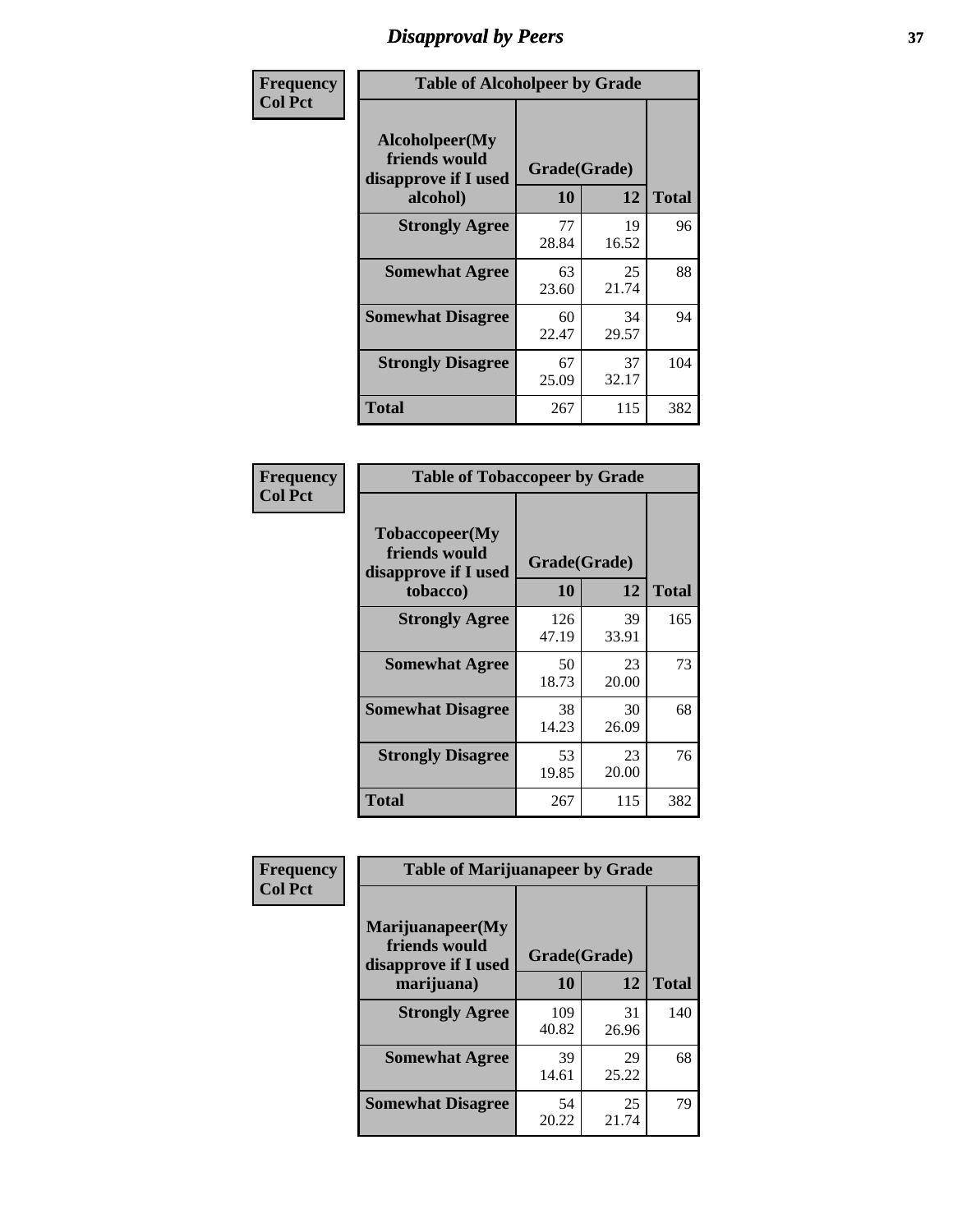# *Disapproval by Peers* **38**

| <b>Frequency</b> | <b>Table of Marijuanapeer by Grade</b>                                  |                           |             |              |  |
|------------------|-------------------------------------------------------------------------|---------------------------|-------------|--------------|--|
| <b>Col Pct</b>   | Marijuanapeer(My<br>friends would<br>disapprove if I used<br>marijuana) | Grade(Grade)<br><b>10</b> | 12          | <b>Total</b> |  |
|                  | <b>Strongly Disagree</b>                                                | 65<br>24.34               | 30<br>26.09 | 95           |  |
|                  | <b>Total</b>                                                            | 267                       | 115         | 382          |  |

| <b>Frequency</b> | <b>Table of Otherdrugpeer by Grade</b>                                    |                    |             |              |
|------------------|---------------------------------------------------------------------------|--------------------|-------------|--------------|
| <b>Col Pct</b>   | Otherdrugpeer(My<br>friends would<br>disapprove if I used<br>other drugs) | Grade(Grade)<br>10 | 12          | <b>Total</b> |
|                  | <b>Strongly Agree</b>                                                     | 143<br>53.56       | 57<br>49.57 | 200          |
|                  | <b>Somewhat Agree</b>                                                     | 40<br>14.98        | 28<br>24.35 | 68           |
|                  | <b>Somewhat Disagree</b>                                                  | 35<br>13.11        | 13<br>11.30 | 48           |
|                  | <b>Strongly Disagree</b>                                                  | 49<br>18.35        | 17<br>14.78 | 66           |
|                  | Total                                                                     | 267                | 115         | 382          |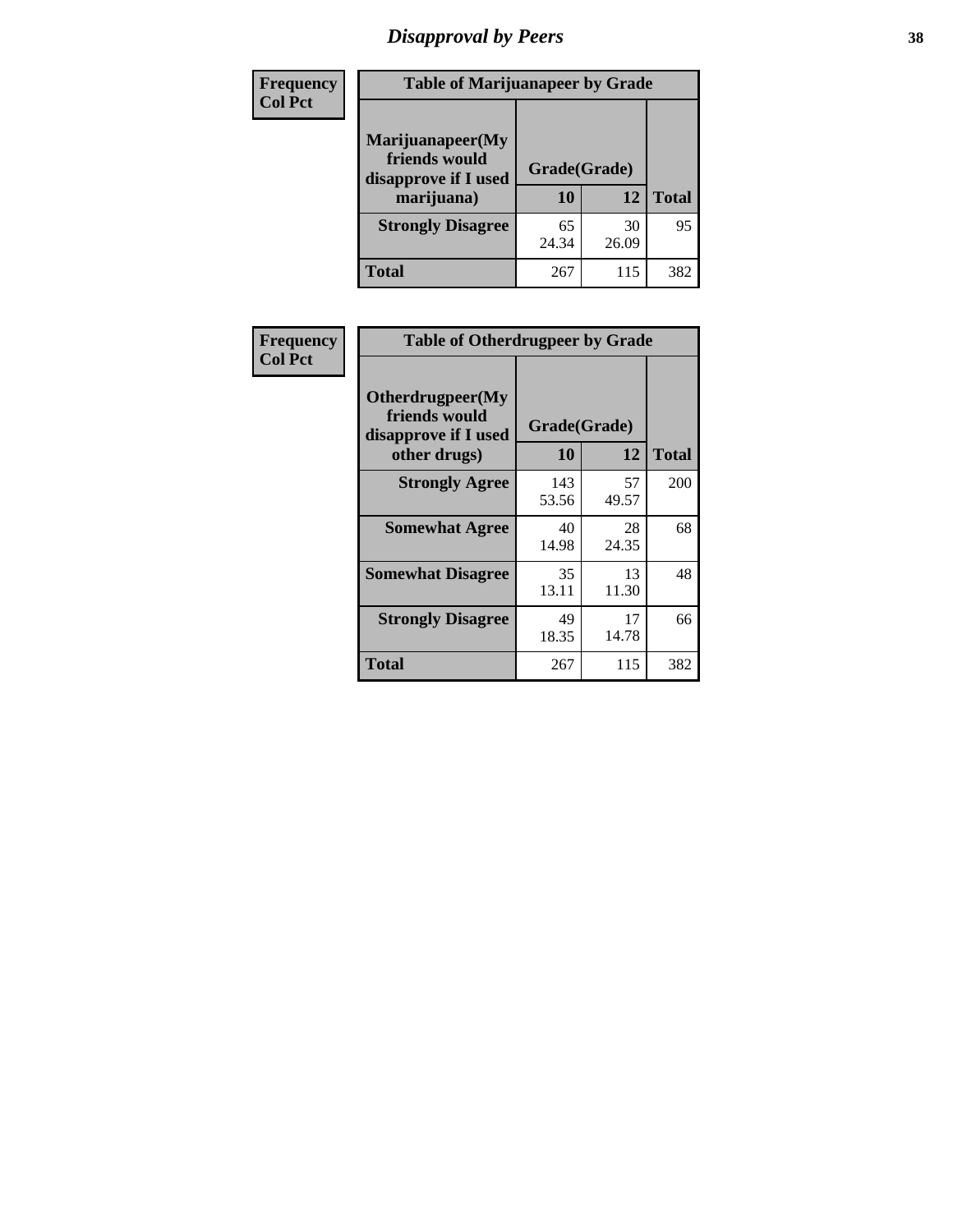| Frequency      | <b>Table of Alcohollocation1 by Grade</b> |              |             |              |
|----------------|-------------------------------------------|--------------|-------------|--------------|
| <b>Col Pct</b> | <b>Alcohollocation1(Places</b>            | Grade(Grade) |             |              |
|                | <b>Friends Use Alcohol)</b>               | 10           | 12          | <b>Total</b> |
|                |                                           | 151<br>56.55 | 73<br>63.48 | 224          |
|                | Do Not Use                                | 116<br>43.45 | 42<br>36.52 | 158          |
|                | <b>Total</b>                              | 267          | 115         | 382          |

| Frequency      | <b>Table of Alcohollocation2 by Grade</b>                     |                    |             |              |
|----------------|---------------------------------------------------------------|--------------------|-------------|--------------|
| <b>Col Pct</b> | <b>Alcohollocation2(Places</b><br><b>Friends Use Alcohol)</b> | Grade(Grade)<br>10 | 12          | <b>Total</b> |
|                |                                                               | 164<br>61.42       | 64<br>55.65 | 228          |
|                | Home                                                          | 103<br>38.58       | 51<br>44.35 | 154          |
|                | Total                                                         | 267                | 115         | 382          |

| Frequency<br><b>Col Pct</b> | <b>Table of Alcohollocation 3 by Grade</b>                    |                    |              |              |
|-----------------------------|---------------------------------------------------------------|--------------------|--------------|--------------|
|                             | <b>Alcohollocation3(Places</b><br><b>Friends Use Alcohol)</b> | Grade(Grade)<br>10 | 12           | <b>Total</b> |
|                             |                                                               |                    |              |              |
|                             |                                                               | 241<br>90.26       | 100<br>86.96 | 341          |
|                             | <b>School</b>                                                 | 26<br>9.74         | 15<br>13.04  | 41           |
|                             | Total                                                         | 267                | 115          | 382          |

| <b>Frequency</b> | <b>Table of Alcohollocation4 by Grade</b> |              |             |              |
|------------------|-------------------------------------------|--------------|-------------|--------------|
| <b>Col Pct</b>   | <b>Alcohollocation4(Places</b>            | Grade(Grade) |             |              |
|                  | <b>Friends Use Alcohol)</b>               | 10           | 12          | <b>Total</b> |
|                  |                                           | 233<br>87.27 | 99<br>86.09 | 332          |
|                  | Car                                       | 34<br>12.73  | 16<br>13.91 | 50           |
|                  | <b>Total</b>                              | 267          | 115         | 382          |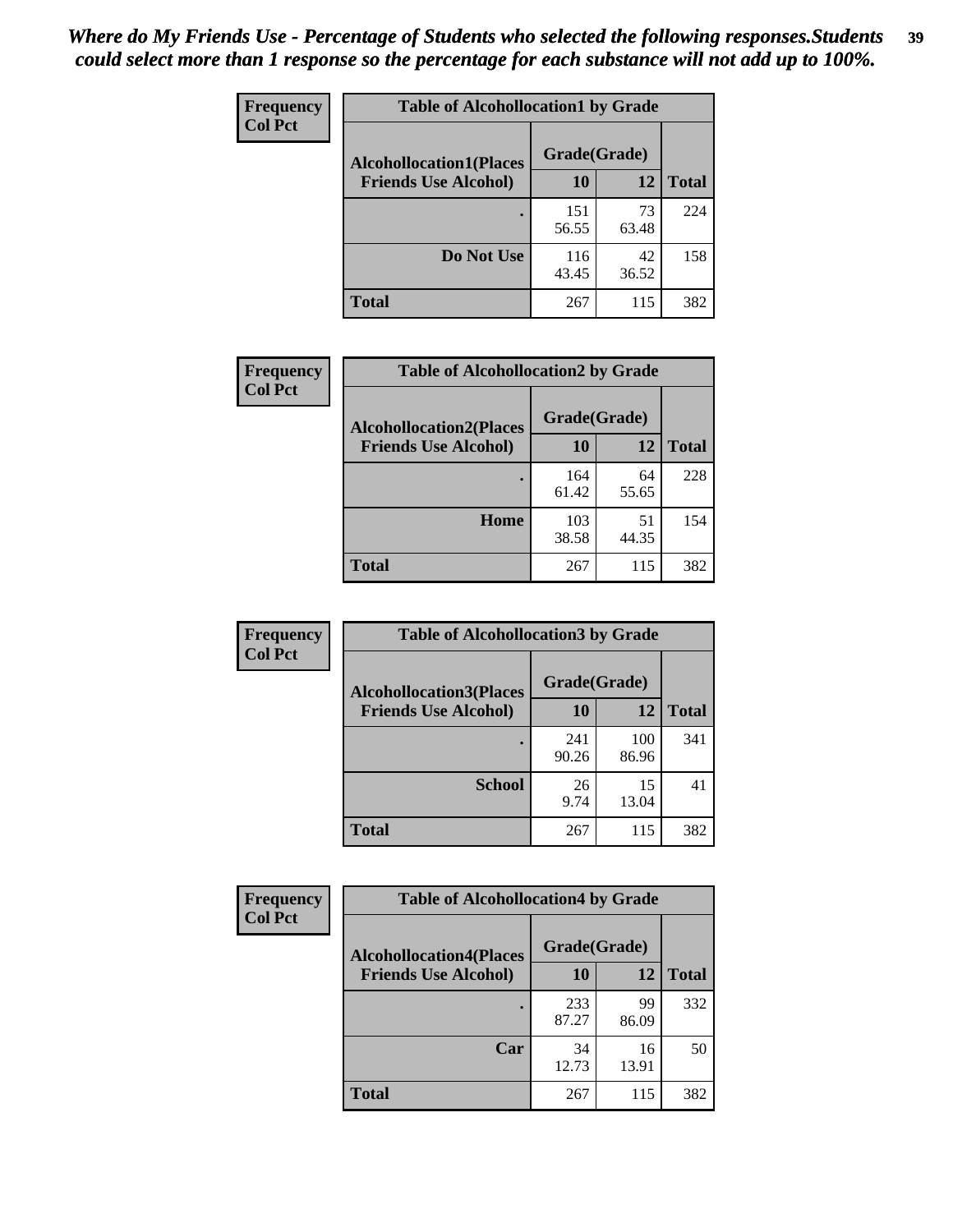| Frequency<br><b>Col Pct</b> | <b>Table of Alcohollocation5 by Grade</b> |              |             |              |
|-----------------------------|-------------------------------------------|--------------|-------------|--------------|
|                             | <b>Alcohollocation5(Places</b>            | Grade(Grade) |             |              |
|                             | <b>Friends Use Alcohol)</b>               | 10           | 12          | <b>Total</b> |
|                             |                                           | 166<br>62.17 | 55<br>47.83 | 221          |
|                             | <b>Friend's House</b>                     | 101<br>37.83 | 60<br>52.17 | 161          |
|                             | <b>Total</b>                              | 267          | 115         | 382          |

| Frequency      | <b>Table of Alcohollocation6 by Grade</b>                     |                    |             |              |
|----------------|---------------------------------------------------------------|--------------------|-------------|--------------|
| <b>Col Pct</b> | <b>Alcohollocation6(Places</b><br><b>Friends Use Alcohol)</b> | Grade(Grade)<br>10 | 12          | <b>Total</b> |
|                |                                                               |                    |             |              |
|                |                                                               | 202<br>75.66       | 87<br>75.65 | 289          |
|                | <b>Other</b>                                                  | 65<br>24.34        | 28<br>24.35 | 93           |
|                | Total                                                         | 267                | 115         | 382          |

| Frequency      | <b>Table of Tobaccolocation1 by Grade</b> |              |             |              |
|----------------|-------------------------------------------|--------------|-------------|--------------|
| <b>Col Pct</b> | <b>Tobaccolocation1(Places</b>            | Grade(Grade) |             |              |
|                | <b>Friends Use Tobacco)</b>               | 10           | 12          | <b>Total</b> |
|                |                                           | 85<br>31.84  | 42<br>36.52 | 127          |
|                | Do Not Use                                | 182<br>68.16 | 73<br>63.48 | 255          |
|                | <b>Total</b>                              | 267          | 115         | 382          |

| <b>Frequency</b> | <b>Table of Tobaccolocation2 by Grade</b> |              |             |              |  |
|------------------|-------------------------------------------|--------------|-------------|--------------|--|
| <b>Col Pct</b>   | <b>Tobaccolocation2(Places</b>            | Grade(Grade) |             |              |  |
|                  | <b>Friends Use Tobacco)</b>               | 10           | 12          | <b>Total</b> |  |
|                  |                                           | 221<br>82.77 | 86<br>74.78 | 307          |  |
|                  | Home                                      | 46<br>17.23  | 29<br>25.22 | 75           |  |
|                  | <b>Total</b>                              | 267          | 115         | 382          |  |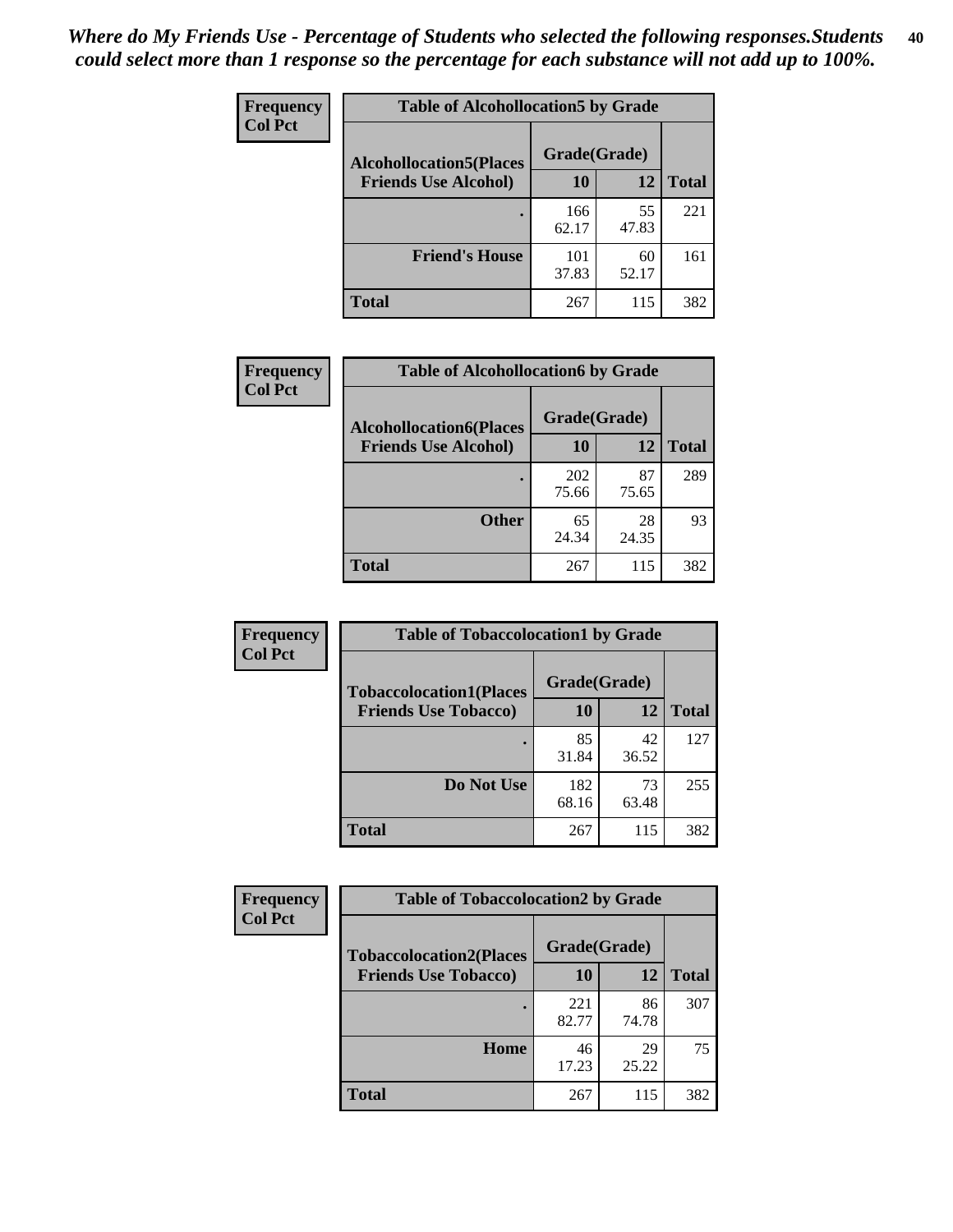| Frequency      | <b>Table of Tobaccolocation 3 by Grade</b> |              |             |              |  |  |
|----------------|--------------------------------------------|--------------|-------------|--------------|--|--|
| <b>Col Pct</b> | <b>Tobaccolocation3(Places</b>             | Grade(Grade) |             |              |  |  |
|                | <b>Friends Use Tobacco)</b>                | 10           | <b>12</b>   | <b>Total</b> |  |  |
|                |                                            | 247<br>92.51 | 99<br>86.09 | 346          |  |  |
|                | <b>School</b>                              | 20<br>7.49   | 16<br>13.91 | 36           |  |  |
|                | <b>Total</b>                               | 267          | 115         | 382          |  |  |

| Frequency      | <b>Table of Tobaccolocation4 by Grade</b> |              |             |              |
|----------------|-------------------------------------------|--------------|-------------|--------------|
| <b>Col Pct</b> | <b>Tobaccolocation4(Places</b>            | Grade(Grade) |             |              |
|                | <b>Friends Use Tobacco)</b>               | 10           | <b>12</b>   | <b>Total</b> |
|                |                                           | 242<br>90.64 | 91<br>79.13 | 333          |
|                | Car                                       | 25<br>9.36   | 24<br>20.87 | 49           |
|                | <b>Total</b>                              | 267          | 115         | 382          |

| Frequency      | <b>Table of Tobaccolocation5 by Grade</b>                     |                    |             |              |
|----------------|---------------------------------------------------------------|--------------------|-------------|--------------|
| <b>Col Pct</b> | <b>Tobaccolocation5(Places</b><br><b>Friends Use Tobacco)</b> | Grade(Grade)<br>10 | 12          | <b>Total</b> |
|                |                                                               | 216<br>80.90       | 80<br>69.57 | 296          |
|                | <b>Friend's House</b>                                         | 51<br>19.10        | 35<br>30.43 | 86           |
|                | <b>Total</b>                                                  | 267                | 115         | 382          |

| <b>Frequency</b> | <b>Table of Tobaccolocation6 by Grade</b> |              |             |              |  |
|------------------|-------------------------------------------|--------------|-------------|--------------|--|
| <b>Col Pct</b>   | <b>Tobaccolocation6(Places</b>            | Grade(Grade) |             |              |  |
|                  | <b>Friends Use Tobacco)</b>               | 10           | 12          | <b>Total</b> |  |
|                  |                                           | 226<br>84.64 | 93<br>80.87 | 319          |  |
|                  | <b>Other</b>                              | 41<br>15.36  | 22<br>19.13 | 63           |  |
|                  | <b>Total</b>                              | 267          | 115         | 382          |  |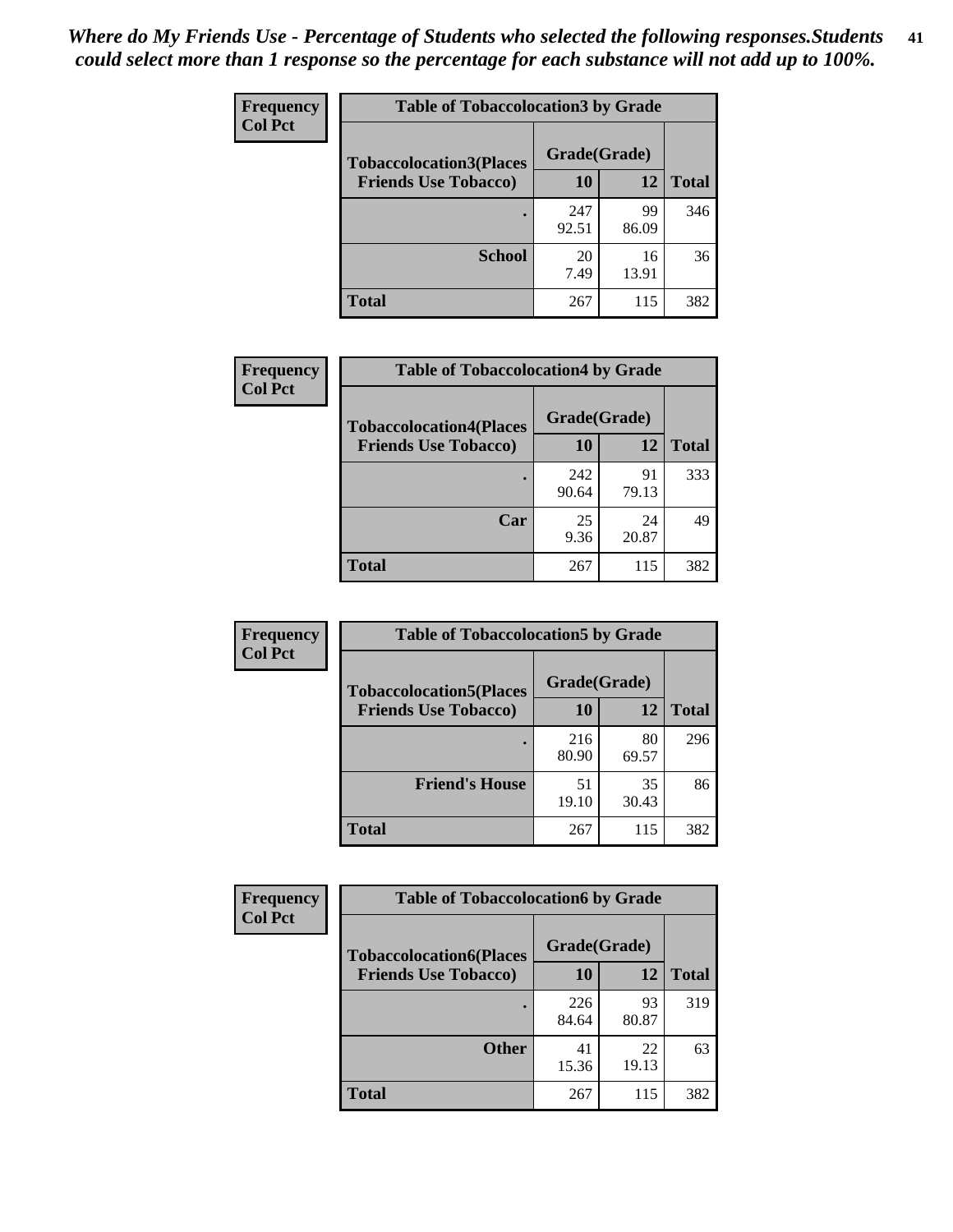| <b>Frequency</b> | <b>Table of Marijuanalocation1 by Grade</b> |              |             |              |
|------------------|---------------------------------------------|--------------|-------------|--------------|
| <b>Col Pct</b>   | <b>Marijuanalocation1(Places</b>            | Grade(Grade) |             |              |
|                  | <b>Friends Use Marijuana</b> )              | 10           | 12          | <b>Total</b> |
|                  |                                             | 131<br>49.06 | 67<br>58.26 | 198          |
|                  | Do Not Use                                  | 136<br>50.94 | 48<br>41.74 | 184          |
|                  | <b>Total</b>                                | 267          | 115         | 382          |

| <b>Frequency</b> | <b>Table of Marijuanalocation2 by Grade</b>                        |                    |             |              |
|------------------|--------------------------------------------------------------------|--------------------|-------------|--------------|
| <b>Col Pct</b>   | <b>Marijuanalocation2(Places</b><br><b>Friends Use Marijuana</b> ) | Grade(Grade)<br>10 | 12          | <b>Total</b> |
|                  |                                                                    | 185<br>69.29       | 76<br>66.09 | 261          |
|                  | Home                                                               | 82<br>30.71        | 39<br>33.91 | 121          |
|                  | <b>Total</b>                                                       | 267                | 115         | 382          |

| Frequency<br><b>Col Pct</b> | <b>Table of Marijuanalocation3 by Grade</b> |              |             |       |
|-----------------------------|---------------------------------------------|--------------|-------------|-------|
|                             | <b>Marijuanalocation3</b> (Places           | Grade(Grade) |             |       |
|                             | <b>Friends Use Marijuana</b> )              | 10           | 12          | Total |
|                             |                                             | 231<br>86.52 | 94<br>81.74 | 325   |
|                             | <b>School</b>                               | 36<br>13.48  | 21<br>18.26 | 57    |
|                             | <b>Total</b>                                | 267          | 115         | 382   |

| Frequency      | <b>Table of Marijuanalocation4 by Grade</b> |              |             |              |  |
|----------------|---------------------------------------------|--------------|-------------|--------------|--|
| <b>Col Pct</b> | <b>Marijuanalocation4(Places</b>            | Grade(Grade) |             |              |  |
|                | <b>Friends Use Marijuana</b> )              | <b>10</b>    | 12          | <b>Total</b> |  |
|                |                                             | 213<br>79.78 | 82<br>71.30 | 295          |  |
|                | Car                                         | 54<br>20.22  | 33<br>28.70 | 87           |  |
|                | <b>Total</b>                                | 267          | 115         | 382          |  |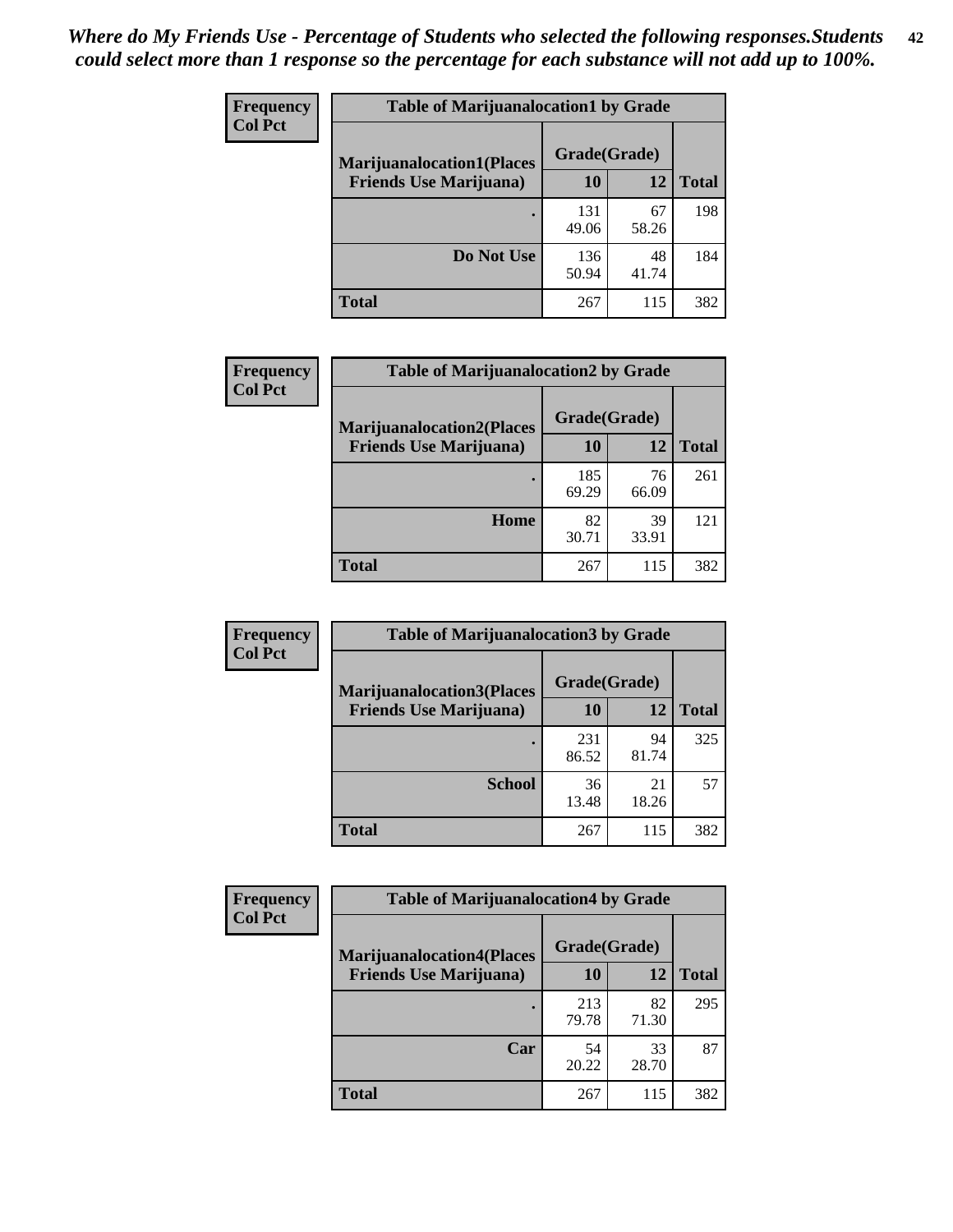| <b>Frequency</b> | <b>Table of Marijuanalocation5 by Grade</b> |              |             |              |
|------------------|---------------------------------------------|--------------|-------------|--------------|
| <b>Col Pct</b>   | <b>Marijuanalocation5</b> (Places           | Grade(Grade) |             |              |
|                  | <b>Friends Use Marijuana</b> )              | 10           | 12          | <b>Total</b> |
|                  |                                             | 183<br>68.54 | 59<br>51.30 | 242          |
|                  | <b>Friend's House</b>                       | 84<br>31.46  | 56<br>48.70 | 140          |
|                  | <b>Total</b>                                | 267          | 115         | 382          |

| <b>Frequency</b> | <b>Table of Marijuanalocation6 by Grade</b>                        |                    |             |              |
|------------------|--------------------------------------------------------------------|--------------------|-------------|--------------|
| <b>Col Pct</b>   | <b>Marijuanalocation6(Places</b><br><b>Friends Use Marijuana</b> ) | Grade(Grade)<br>10 | 12          | <b>Total</b> |
|                  |                                                                    | 204<br>76.40       | 82<br>71.30 | 286          |
|                  | <b>Other</b>                                                       | 63<br>23.60        | 33<br>28.70 | 96           |
|                  | <b>Total</b>                                                       | 267                | 115         | 382          |

| <b>Frequency</b> | <b>Table of Otherdruglocation1 by Grade</b>                          |              |             |              |
|------------------|----------------------------------------------------------------------|--------------|-------------|--------------|
| <b>Col Pct</b>   | <b>Otherdruglocation1(Places</b><br><b>Friends Use Other Illegal</b> | Grade(Grade) |             |              |
|                  | Drugs)                                                               | 10           | 12          | <b>Total</b> |
|                  |                                                                      | 85<br>31.84  | 30<br>26.09 | 115          |
|                  | Do Not Use                                                           | 182<br>68.16 | 85<br>73.91 | 267          |
|                  | <b>Total</b>                                                         | 267          | 115         | 382          |

| <b>Frequency</b> | <b>Table of Otherdruglocation2 by Grade</b>                          |              |             |              |
|------------------|----------------------------------------------------------------------|--------------|-------------|--------------|
| <b>Col Pct</b>   | <b>Otherdruglocation2(Places</b><br><b>Friends Use Other Illegal</b> | Grade(Grade) |             |              |
|                  | Drugs)                                                               | 10           | 12          | <b>Total</b> |
|                  |                                                                      | 220<br>82.40 | 97<br>84.35 | 317          |
|                  | <b>Home</b>                                                          | 47<br>17.60  | 18<br>15.65 | 65           |
|                  | <b>Total</b>                                                         | 267          | 115         | 382          |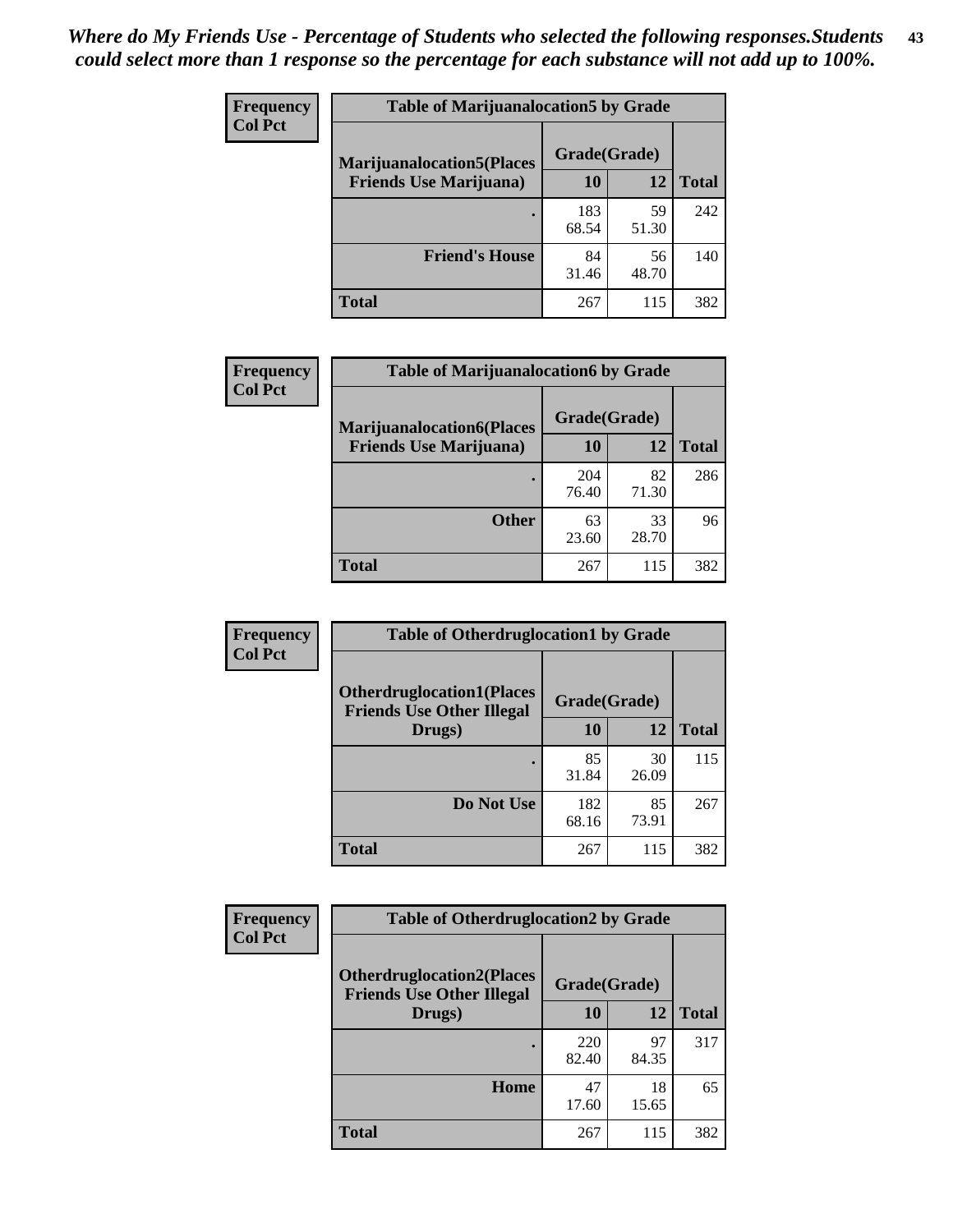| <b>Frequency</b> | <b>Table of Otherdruglocation 3 by Grade</b>                         |              |              |              |
|------------------|----------------------------------------------------------------------|--------------|--------------|--------------|
| <b>Col Pct</b>   | <b>Otherdruglocation3(Places</b><br><b>Friends Use Other Illegal</b> | Grade(Grade) |              |              |
|                  | Drugs)                                                               | 10           | 12           | <b>Total</b> |
|                  |                                                                      | 248<br>92.88 | 104<br>90.43 | 352          |
|                  | <b>School</b>                                                        | 19<br>7.12   | 11<br>9.57   | 30           |
|                  | <b>Total</b>                                                         | 267          | 115          | 382          |

| <b>Frequency</b> | <b>Table of Otherdruglocation4 by Grade</b>                          |              |              |              |
|------------------|----------------------------------------------------------------------|--------------|--------------|--------------|
| <b>Col Pct</b>   | <b>Otherdruglocation4(Places</b><br><b>Friends Use Other Illegal</b> | Grade(Grade) |              |              |
|                  | Drugs)                                                               | 10           | 12           | <b>Total</b> |
|                  |                                                                      | 243<br>91.01 | 104<br>90.43 | 347          |
|                  | Car                                                                  | 24<br>8.99   | 11<br>9.57   | 35           |
|                  | <b>Total</b>                                                         | 267          | 115          | 382          |

| Frequency      | <b>Table of Otherdruglocation5 by Grade</b>                          |              |             |              |
|----------------|----------------------------------------------------------------------|--------------|-------------|--------------|
| <b>Col Pct</b> | <b>Otherdruglocation5(Places</b><br><b>Friends Use Other Illegal</b> | Grade(Grade) |             |              |
|                | Drugs)                                                               | 10           | 12          | <b>Total</b> |
|                |                                                                      | 223<br>83.52 | 91<br>79.13 | 314          |
|                | <b>Friend's House</b>                                                | 44<br>16.48  | 24<br>20.87 | 68           |
|                | Total                                                                | 267          | 115         | 382          |

| Frequency      | <b>Table of Otherdruglocation6 by Grade</b>                          |              |             |              |
|----------------|----------------------------------------------------------------------|--------------|-------------|--------------|
| <b>Col Pct</b> | <b>Otherdruglocation6(Places</b><br><b>Friends Use Other Illegal</b> | Grade(Grade) |             |              |
|                | Drugs)                                                               | 10           | 12          | <b>Total</b> |
|                |                                                                      | 222<br>83.15 | 98<br>85.22 | 320          |
|                | <b>Other</b>                                                         | 45<br>16.85  | 17<br>14.78 | 62           |
|                | <b>Total</b>                                                         | 267          | 115         | 382          |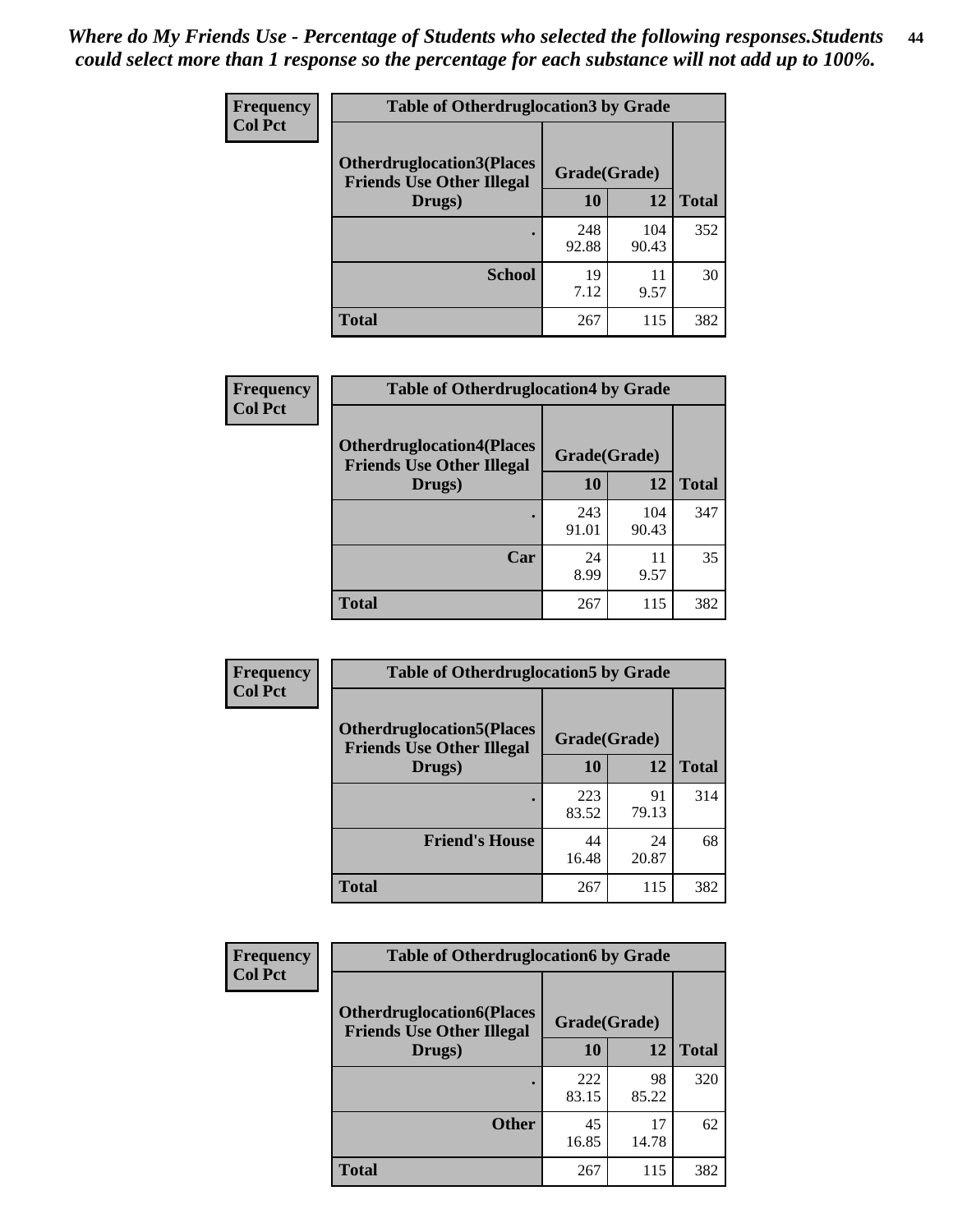| Frequency      | <b>Table of Alcoholtime1 by Grade</b>           |              |             |              |
|----------------|-------------------------------------------------|--------------|-------------|--------------|
| <b>Col Pct</b> | <b>Alcoholtime1(Times</b><br><b>Friends Use</b> | Grade(Grade) |             |              |
|                | Alcohol)                                        | 10           | <b>12</b>   | <b>Total</b> |
|                |                                                 | 153<br>57.30 | 72<br>62.61 | 225          |
|                | Do Not Use                                      | 114<br>42.70 | 43<br>37.39 | 157          |
|                | <b>Total</b>                                    | 267          | 115         | 382          |

| Frequency      | <b>Table of Alcoholtime2 by Grade</b>           |              |              |              |
|----------------|-------------------------------------------------|--------------|--------------|--------------|
| <b>Col Pct</b> | <b>Alcoholtime2(Times</b><br><b>Friends Use</b> | Grade(Grade) |              |              |
|                | <b>Alcohol</b> )                                | 10           | 12           | <b>Total</b> |
|                |                                                 | 234<br>87.64 | 103<br>89.57 | 337          |
|                | <b>On Way to School</b>                         | 33<br>12.36  | 12<br>10.43  | 45           |
|                | <b>Total</b>                                    | 267          | 115          | 382          |

| Frequency<br><b>Col Pct</b> | <b>Table of Alcoholtime3 by Grade</b>                           |              |              |              |
|-----------------------------|-----------------------------------------------------------------|--------------|--------------|--------------|
|                             | <b>Alcoholtime3(Times</b><br>Grade(Grade)<br><b>Friends Use</b> |              |              |              |
|                             | Alcohol)                                                        | 10           | 12           | <b>Total</b> |
|                             |                                                                 | 241<br>90.26 | 101<br>87.83 | 342          |
|                             | <b>During School</b>                                            | 26<br>9.74   | 14<br>12.17  | 40           |
|                             | <b>Total</b>                                                    | 267          | 115          | 382          |

| <b>Frequency</b> | <b>Table of Alcoholtime4 by Grade</b> |              |              |              |  |
|------------------|---------------------------------------|--------------|--------------|--------------|--|
| <b>Col Pct</b>   | <b>Alcoholtime4(Times</b>             | Grade(Grade) |              |              |  |
|                  | <b>Friends Use Alcohol)</b>           | 10           | 12           | <b>Total</b> |  |
|                  |                                       | 233<br>87.27 | 102<br>88.70 | 335          |  |
|                  | <b>On Way Home From School</b>        | 34<br>12.73  | 13<br>11.30  | 47           |  |
|                  | <b>Total</b>                          | 267          | 115          | 382          |  |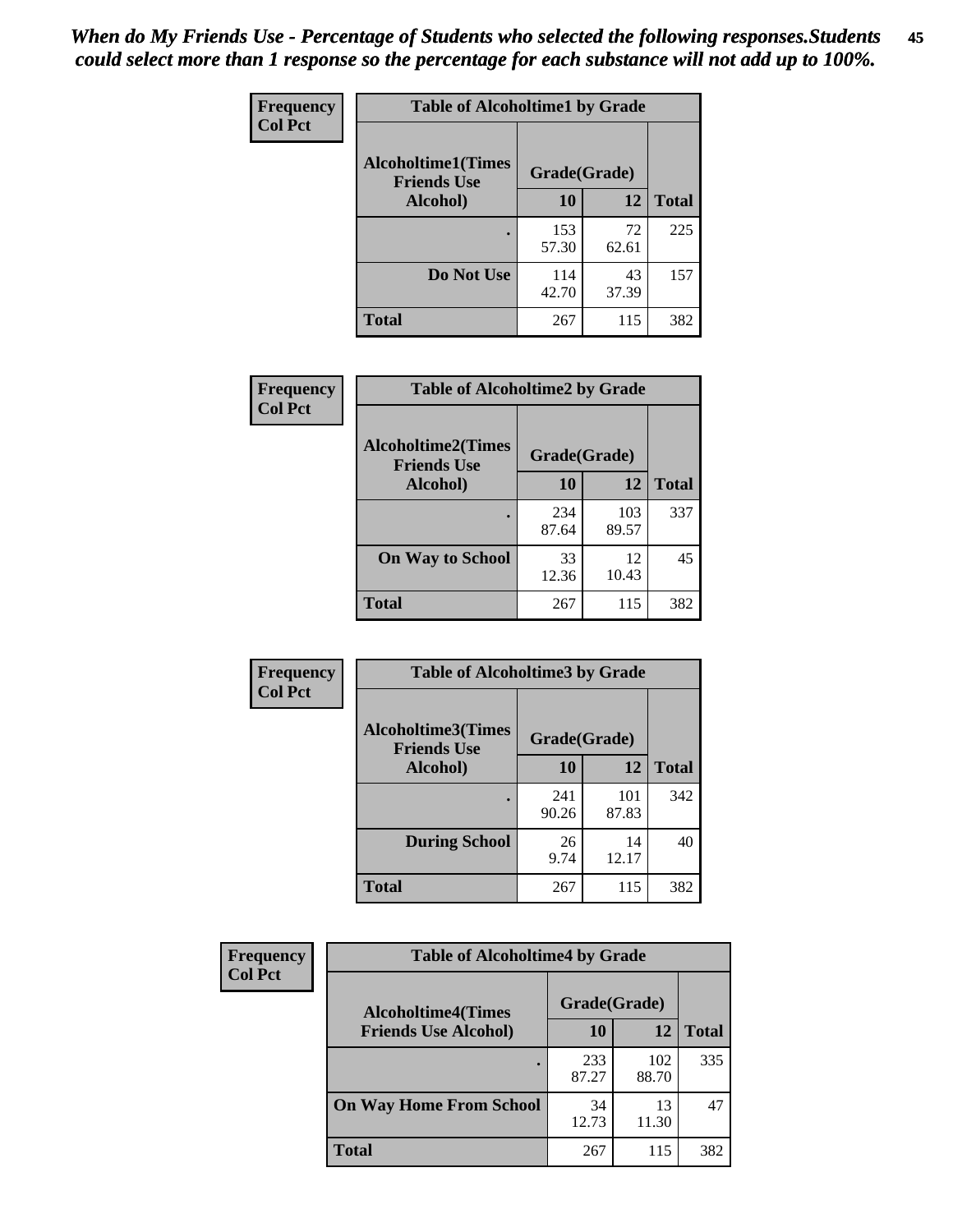*When do My Friends Use - Percentage of Students who selected the following responses.Students could select more than 1 response so the percentage for each substance will not add up to 100%.* **46**

| Frequency      | <b>Table of Alcoholtime5 by Grade</b>           |              |             |              |
|----------------|-------------------------------------------------|--------------|-------------|--------------|
| <b>Col Pct</b> | <b>Alcoholtime5(Times</b><br><b>Friends Use</b> | Grade(Grade) |             |              |
|                | Alcohol)                                        | 10           | <b>12</b>   | <b>Total</b> |
|                |                                                 | 206<br>77.15 | 89<br>77.39 | 295          |
|                | Weeknights                                      | 61<br>22.85  | 26<br>22.61 | 87           |
|                | <b>Total</b>                                    | 267          | 115         | 382          |

| <b>Frequency</b> | <b>Table of Alcoholtime6 by Grade</b>           |              |             |              |
|------------------|-------------------------------------------------|--------------|-------------|--------------|
| <b>Col Pct</b>   | <b>Alcoholtime6(Times</b><br><b>Friends Use</b> | Grade(Grade) |             |              |
|                  | Alcohol)                                        | 10           | 12          | <b>Total</b> |
|                  |                                                 | 127<br>47.57 | 42<br>36.52 | 169          |
|                  | Weekends                                        | 140<br>52.43 | 73<br>63.48 | 213          |
|                  | <b>Total</b>                                    | 267          | 115         | 382          |

| Frequency      | <b>Table of Tobaccotime1 by Grade</b>           |              |             |              |
|----------------|-------------------------------------------------|--------------|-------------|--------------|
| <b>Col Pct</b> | <b>Tobaccotime1(Times</b><br><b>Friends Use</b> | Grade(Grade) |             |              |
|                | <b>Tobacco</b> )                                | 10           | 12          | <b>Total</b> |
|                | ٠                                               | 85<br>31.84  | 41<br>35.65 | 126          |
|                | Do Not Use                                      | 182<br>68.16 | 74<br>64.35 | 256          |
|                | <b>Total</b>                                    | 267          | 115         | 382          |

| <b>Frequency</b> | <b>Table of Tobaccotime2 by Grade</b>           |              |             |              |
|------------------|-------------------------------------------------|--------------|-------------|--------------|
| <b>Col Pct</b>   | <b>Tobaccotime2(Times</b><br><b>Friends Use</b> | Grade(Grade) |             |              |
|                  | <b>Tobacco</b> )                                | <b>10</b>    | 12          | <b>Total</b> |
|                  |                                                 | 235<br>88.01 | 96<br>83.48 | 331          |
|                  | <b>On Way to School</b>                         | 32<br>11.99  | 19<br>16.52 | 51           |
|                  | <b>Total</b>                                    | 267          | 115         | 382          |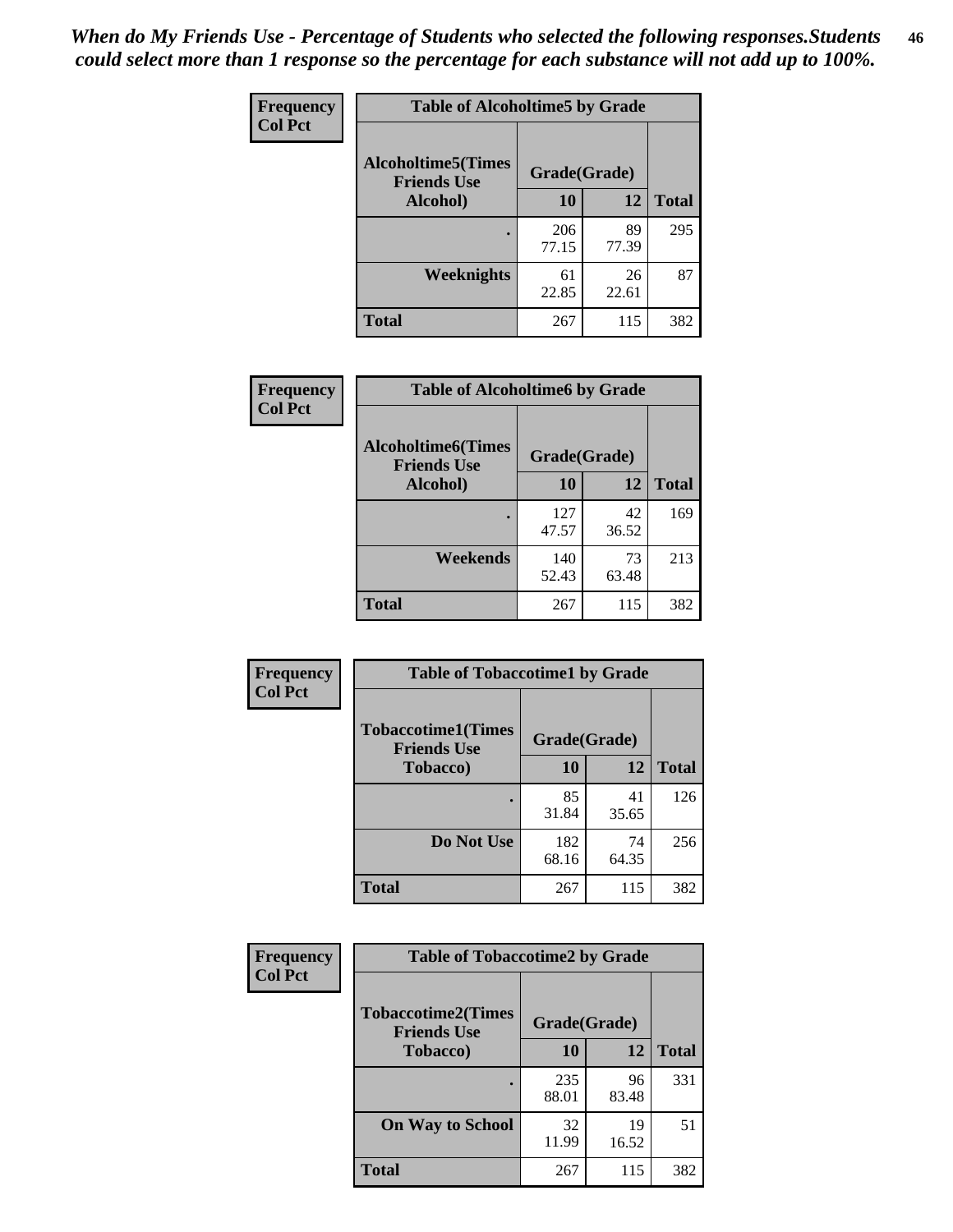*When do My Friends Use - Percentage of Students who selected the following responses.Students could select more than 1 response so the percentage for each substance will not add up to 100%.* **47**

| <b>Frequency</b> | <b>Table of Tobaccotime3 by Grade</b>           |              |              |              |  |
|------------------|-------------------------------------------------|--------------|--------------|--------------|--|
| <b>Col Pct</b>   | <b>Tobaccotime3(Times</b><br><b>Friends Use</b> |              | Grade(Grade) |              |  |
|                  | <b>Tobacco</b> )                                | 10           | 12           | <b>Total</b> |  |
|                  |                                                 | 241<br>90.26 | 103<br>89.57 | 344          |  |
|                  | <b>During School</b>                            | 26<br>9.74   | 12<br>10.43  | 38           |  |
|                  | <b>Total</b>                                    | 267          | 115          | 382          |  |

| Frequency<br><b>Col Pct</b> | <b>Table of Tobaccotime4 by Grade</b> |              |              |              |
|-----------------------------|---------------------------------------|--------------|--------------|--------------|
|                             | <b>Tobaccotime4(Times</b>             | Grade(Grade) |              |              |
|                             | <b>Friends Use Tobacco)</b>           | 10           | 12           | <b>Total</b> |
|                             |                                       | 233<br>87.27 | 102<br>88.70 | 335          |
|                             | <b>On Way Home From School</b>        | 34<br>12.73  | 13<br>11.30  | 47           |
|                             | Total                                 | 267          | 115          | 382          |

| Frequency      | <b>Table of Tobaccotime5 by Grade</b>            |              |             |              |
|----------------|--------------------------------------------------|--------------|-------------|--------------|
| <b>Col Pct</b> | <b>Tobaccotime5</b> (Times<br><b>Friends Use</b> | Grade(Grade) |             |              |
|                | <b>Tobacco</b> )                                 | 10           | 12          | <b>Total</b> |
|                |                                                  | 210<br>78.65 | 87<br>75.65 | 297          |
|                | Weeknights                                       | 57<br>21.35  | 28<br>24.35 | 85           |
|                | <b>Total</b>                                     | 267          | 115         | 382          |

| Frequency<br><b>Col Pct</b> | <b>Table of Tobaccotime6 by Grade</b>                           |              |             |              |
|-----------------------------|-----------------------------------------------------------------|--------------|-------------|--------------|
|                             | <b>Tobaccotime6(Times</b><br>Grade(Grade)<br><b>Friends Use</b> |              |             |              |
|                             | <b>Tobacco</b> )                                                | 10           | 12          | <b>Total</b> |
|                             |                                                                 | 200<br>74.91 | 75<br>65.22 | 275          |
|                             | Weekends                                                        | 67<br>25.09  | 40<br>34.78 | 107          |
|                             | Total                                                           | 267          | 115         | 382          |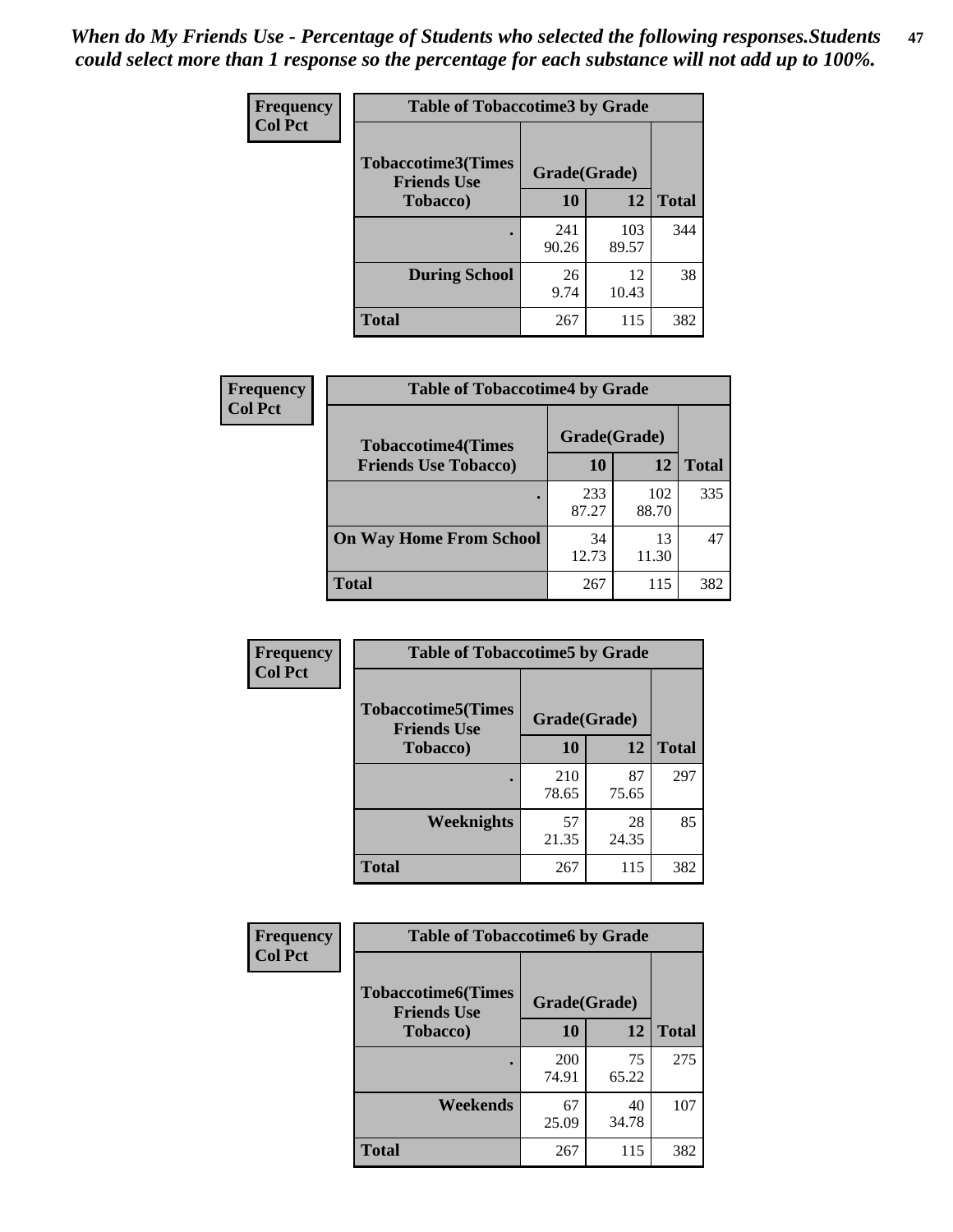| Frequency      | <b>Table of Marijuanatime1 by Grade</b>           |              |             |              |
|----------------|---------------------------------------------------|--------------|-------------|--------------|
| <b>Col Pct</b> | <b>Marijuanatime1(Times</b><br><b>Friends Use</b> | Grade(Grade) |             |              |
|                | Marijuana)                                        | 10           | 12          | <b>Total</b> |
|                |                                                   | 121<br>45.32 | 67<br>58.26 | 188          |
|                | Do Not Use                                        | 146<br>54.68 | 48<br>41.74 | 194          |
|                | <b>Total</b>                                      | 267          | 115         | 382          |

| Frequency      | <b>Table of Marijuanatime2 by Grade</b>    |              |             |              |
|----------------|--------------------------------------------|--------------|-------------|--------------|
| <b>Col Pct</b> | Marijuanatime2(Times<br><b>Friends Use</b> | Grade(Grade) |             |              |
|                | Marijuana)                                 | 10           | 12          | <b>Total</b> |
|                | ٠                                          | 220<br>82.40 | 89<br>77.39 | 309          |
|                | <b>On Way to School</b>                    | 47<br>17.60  | 26<br>22.61 | 73           |
|                | <b>Total</b>                               | 267          | 115         | 382          |

| Frequency<br><b>Col Pct</b> | <b>Table of Marijuanatime3 by Grade</b>    |              |             |              |
|-----------------------------|--------------------------------------------|--------------|-------------|--------------|
|                             | Marijuanatime3(Times<br><b>Friends Use</b> | Grade(Grade) |             |              |
|                             | Marijuana)                                 | 10           | 12          | <b>Total</b> |
|                             |                                            | 230<br>86.14 | 99<br>86.09 | 329          |
|                             | <b>During School</b>                       | 37<br>13.86  | 16<br>13.91 | 53           |
|                             | <b>Total</b>                               | 267          | 115         | 382          |

| Frequency      | <b>Table of Marijuanatime4 by Grade</b> |              |             |              |
|----------------|-----------------------------------------|--------------|-------------|--------------|
| <b>Col Pct</b> | <b>Marijuanatime4</b> (Times            | Grade(Grade) |             |              |
|                | <b>Friends Use Marijuana</b> )          | 10           | 12          | <b>Total</b> |
|                |                                         | 217<br>81.27 | 91<br>79.13 | 308          |
|                | <b>On Way Home From School</b>          | 50<br>18.73  | 24<br>20.87 | 74           |
|                | <b>Total</b>                            | 267          | 115         | 382          |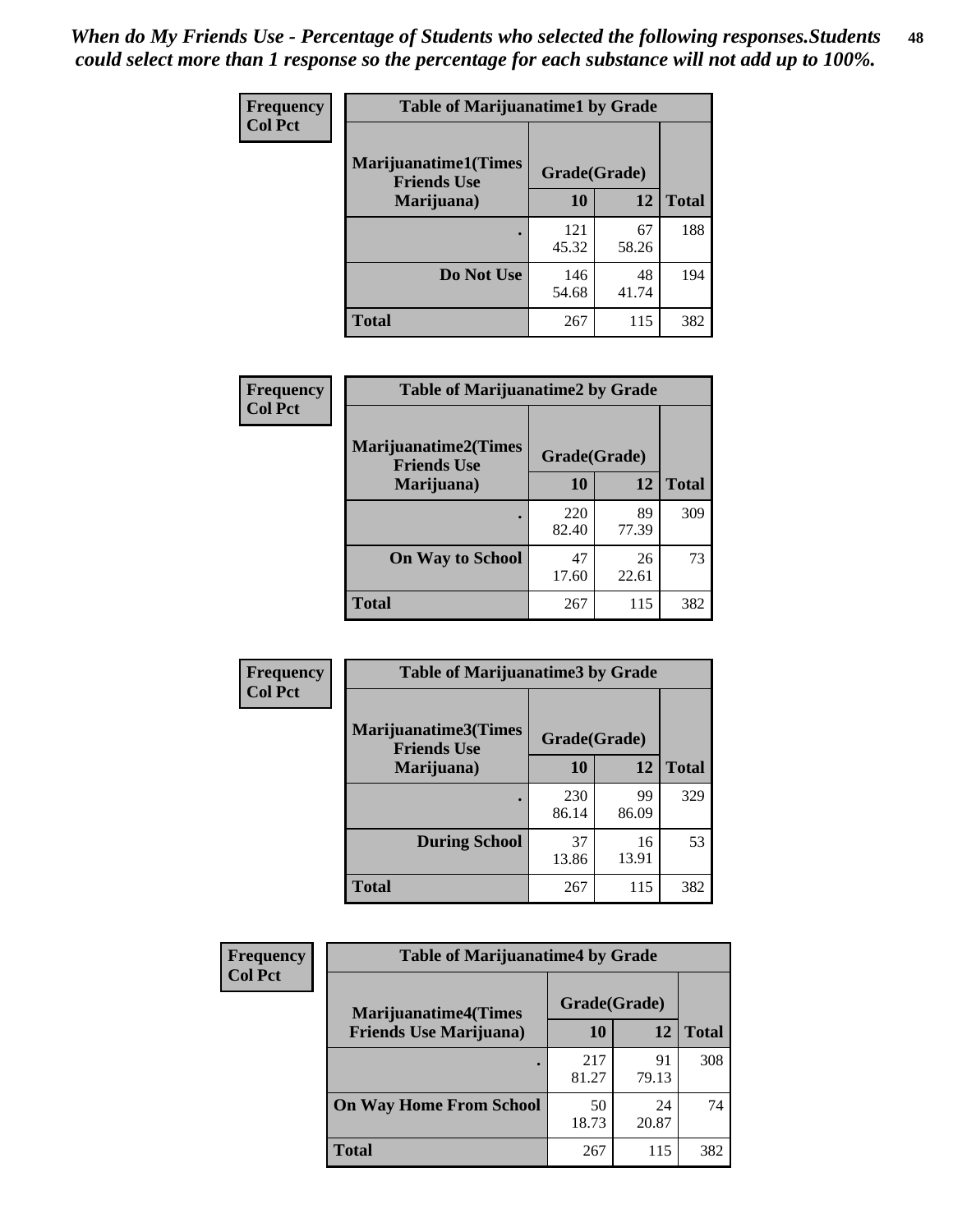| Frequency      | <b>Table of Marijuanatime5 by Grade</b>            |              |             |              |
|----------------|----------------------------------------------------|--------------|-------------|--------------|
| <b>Col Pct</b> | <b>Marijuanatime5</b> (Times<br><b>Friends Use</b> | Grade(Grade) |             |              |
|                | Marijuana)                                         | 10           | 12          | <b>Total</b> |
|                |                                                    | 184<br>68.91 | 76<br>66.09 | 260          |
|                | <b>Weeknights</b>                                  | 83<br>31.09  | 39<br>33.91 | 122          |
|                | <b>Total</b>                                       | 267          | 115         | 382          |

| Frequency      | <b>Table of Marijuanatime6 by Grade</b>    |              |             |              |
|----------------|--------------------------------------------|--------------|-------------|--------------|
| <b>Col Pct</b> | Marijuanatime6(Times<br><b>Friends Use</b> | Grade(Grade) |             |              |
|                | Marijuana)                                 | 10           | 12          | <b>Total</b> |
|                |                                            | 159<br>59.55 | 56<br>48.70 | 215          |
|                | Weekends                                   | 108<br>40.45 | 59<br>51.30 | 167          |
|                | <b>Total</b>                               | 267          | 115         | 382          |

| Frequency      | <b>Table of Otherdrugtime1 by Grade</b>                 |              |             |              |
|----------------|---------------------------------------------------------|--------------|-------------|--------------|
| <b>Col Pct</b> | <b>Otherdrugtime1(Times</b><br><b>Friends Use Other</b> | Grade(Grade) |             |              |
|                | <b>Illegal Drugs</b> )                                  | 10           | 12          | <b>Total</b> |
|                |                                                         | 65<br>24.34  | 30<br>26.09 | 95           |
|                | Do Not Use                                              | 202<br>75.66 | 85<br>73.91 | 287          |
|                | Total                                                   | 267          | 115         | 382          |

| <b>Frequency</b> | <b>Table of Otherdrugtime2 by Grade</b>                                 |              |              |              |  |  |
|------------------|-------------------------------------------------------------------------|--------------|--------------|--------------|--|--|
| <b>Col Pct</b>   | <b>Otherdrugtime2(Times</b><br>Grade(Grade)<br><b>Friends Use Other</b> |              |              |              |  |  |
|                  | <b>Illegal Drugs</b> )                                                  |              | 12           | <b>Total</b> |  |  |
|                  |                                                                         | 244<br>91.39 | 103<br>89.57 | 347          |  |  |
|                  | <b>On Way to School</b>                                                 | 23<br>8.61   | 12<br>10.43  | 35           |  |  |
|                  | <b>Total</b>                                                            | 267          | 115          | 382          |  |  |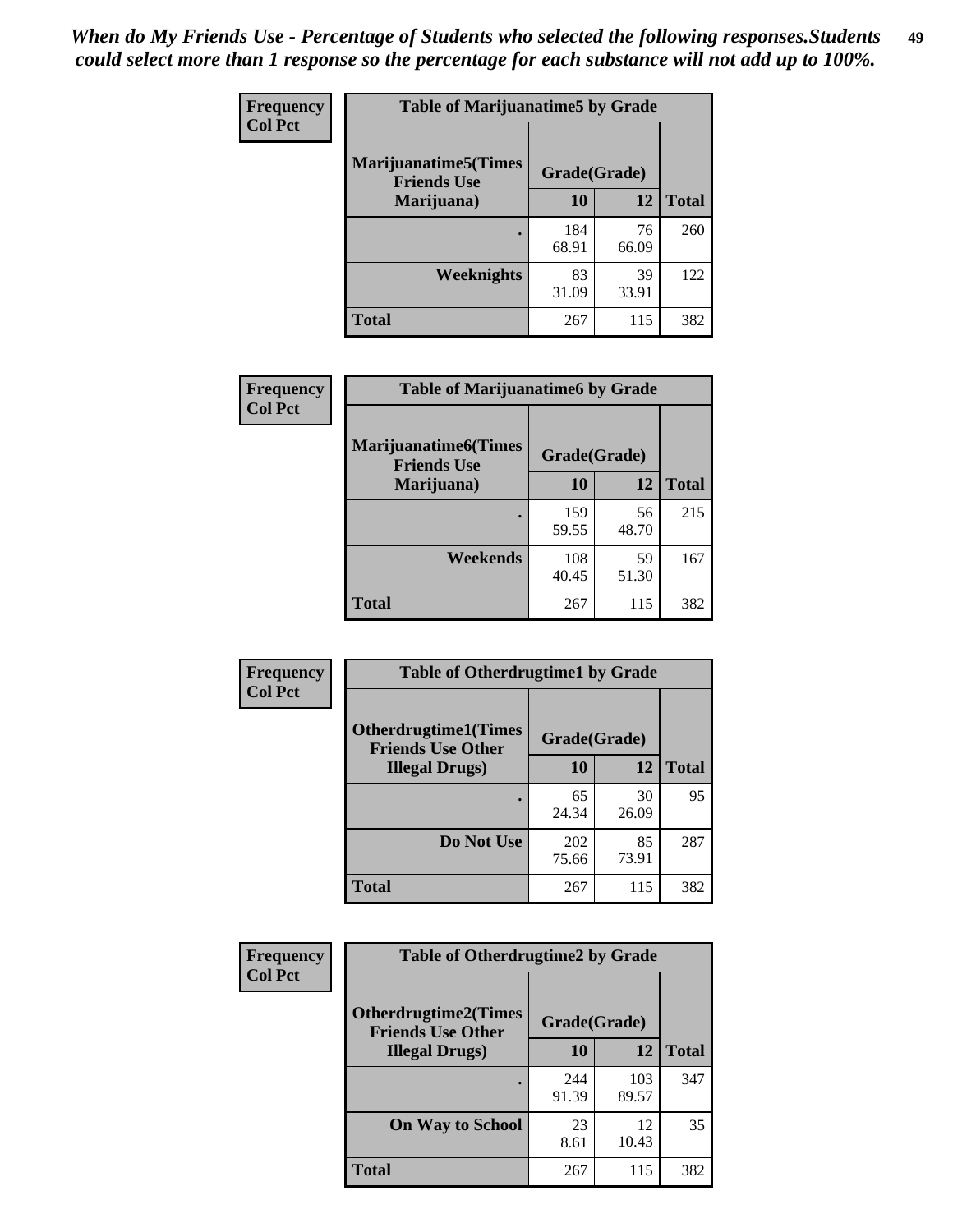| <b>Frequency</b> | <b>Table of Otherdrugtime3 by Grade</b>          |              |              |              |  |  |
|------------------|--------------------------------------------------|--------------|--------------|--------------|--|--|
| <b>Col Pct</b>   | Otherdrugtime3(Times<br><b>Friends Use Other</b> | Grade(Grade) |              |              |  |  |
|                  | <b>Illegal Drugs</b> )                           | 10           | 12           | <b>Total</b> |  |  |
|                  |                                                  | 252<br>94.38 | 105<br>91.30 | 357          |  |  |
|                  | <b>During School</b>                             | 15<br>5.62   | 10<br>8.70   | 25           |  |  |
|                  | Total                                            | 267          | 115          | 382          |  |  |

| Frequency      | <b>Table of Otherdrugtime4 by Grade</b>                         |              |              |              |  |  |
|----------------|-----------------------------------------------------------------|--------------|--------------|--------------|--|--|
| <b>Col Pct</b> | <b>Otherdrugtime4(Times</b><br><b>Friends Use Other Illegal</b> | Grade(Grade) |              |              |  |  |
|                | Drugs)                                                          | 10           | 12           | <b>Total</b> |  |  |
|                | ٠                                                               | 242<br>90.64 | 102<br>88.70 | 344          |  |  |
|                | <b>On Way Home From School</b>                                  | 25<br>9.36   | 13<br>11.30  | 38           |  |  |
|                | Total                                                           | 267          | 115          | 382          |  |  |

| <b>Frequency</b> | <b>Table of Otherdrugtime5 by Grade</b>                  |              |             |              |  |  |
|------------------|----------------------------------------------------------|--------------|-------------|--------------|--|--|
| <b>Col Pct</b>   | <b>Otherdrugtime5</b> (Times<br><b>Friends Use Other</b> | Grade(Grade) |             |              |  |  |
|                  | <b>Illegal Drugs</b> )                                   | 10           | 12          | <b>Total</b> |  |  |
|                  |                                                          | 229<br>85.77 | 96<br>83.48 | 325          |  |  |
|                  | Weeknights                                               | 38<br>14.23  | 19<br>16.52 | 57           |  |  |
|                  | <b>Total</b>                                             | 267          | 115         | 382          |  |  |

| Frequency      | <b>Table of Otherdrugtime6 by Grade</b>                                 |              |             |              |  |  |
|----------------|-------------------------------------------------------------------------|--------------|-------------|--------------|--|--|
| <b>Col Pct</b> | <b>Otherdrugtime6(Times</b><br>Grade(Grade)<br><b>Friends Use Other</b> |              |             |              |  |  |
|                | <b>Illegal Drugs</b> )                                                  | 10           | 12          | <b>Total</b> |  |  |
|                |                                                                         | 210<br>78.65 | 87<br>75.65 | 297          |  |  |
|                | Weekends                                                                | 57<br>21.35  | 28<br>24.35 | 85           |  |  |
|                | <b>Total</b>                                                            | 267          | 115         | 382          |  |  |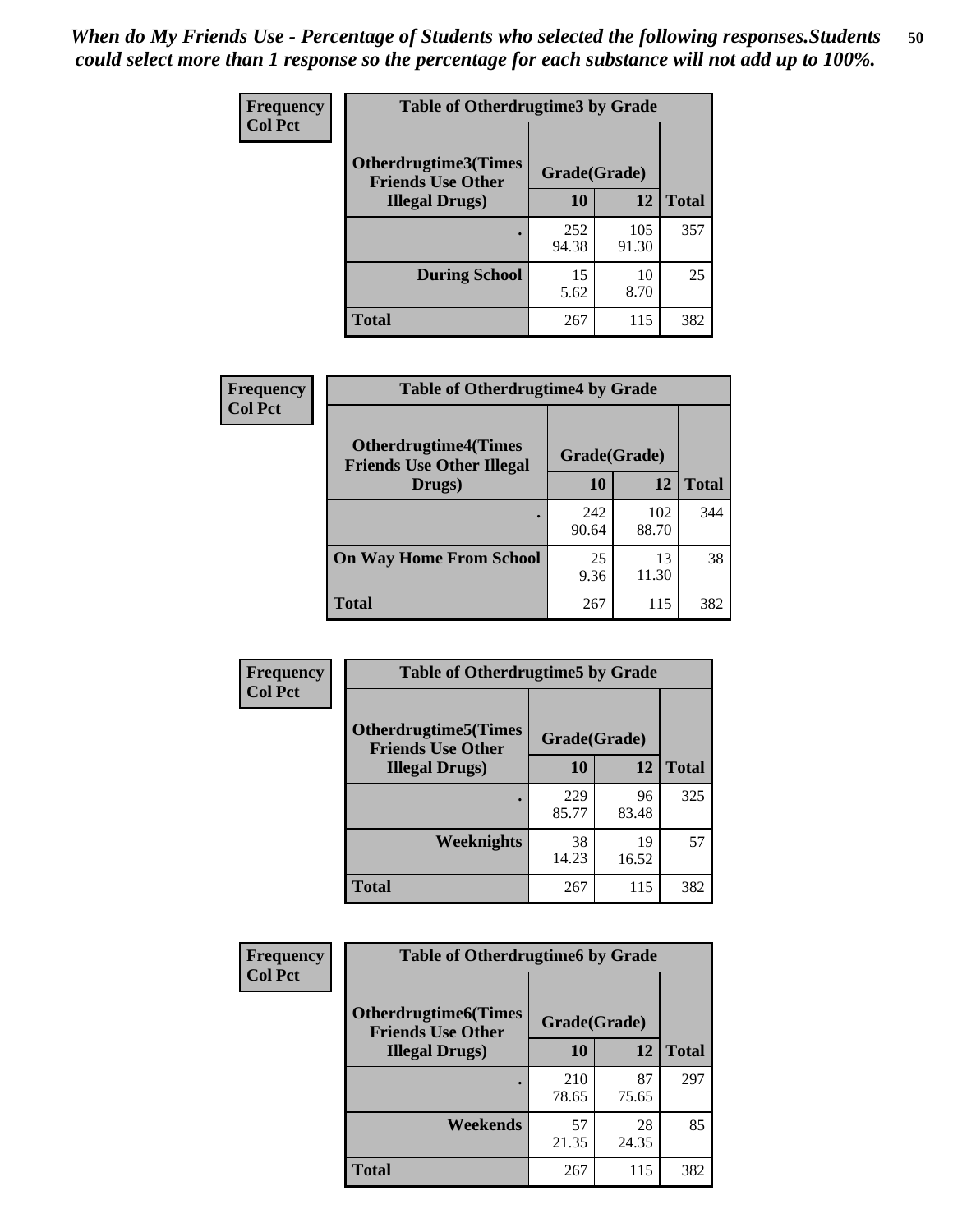| Frequency      | <b>Table of Educationalcohol by Grade</b>                                                                  |              |             |              |  |
|----------------|------------------------------------------------------------------------------------------------------------|--------------|-------------|--------------|--|
| <b>Col Pct</b> | Educationalcohol(I<br>have been taught<br>about alcohol,<br>tobacco,<br>and other drugs<br>within the last | Grade(Grade) |             |              |  |
|                | year at school)                                                                                            | 10           | 12          | <b>Total</b> |  |
|                | <b>Yes</b>                                                                                                 | 210<br>78.65 | 73<br>63.48 | 283          |  |
|                | N <sub>0</sub>                                                                                             | 57<br>21.35  | 42<br>36.52 | 99           |  |
|                | <b>Total</b>                                                                                               | 267          | 115         | 382          |  |

| Frequency      | <b>Table of Eversmoked by Grade</b> |              |             |              |  |  |
|----------------|-------------------------------------|--------------|-------------|--------------|--|--|
| <b>Col Pct</b> | Eversmoked(I<br>have smoked         | Grade(Grade) |             |              |  |  |
|                | a cigarette)                        | 10           | 12          | <b>Total</b> |  |  |
|                | <b>Yes</b>                          | 70<br>26.22  | 36<br>31.30 | 106          |  |  |
|                | N <sub>0</sub>                      | 197<br>73.78 | 79<br>68.70 | 276          |  |  |
|                | <b>Total</b>                        | 267          | 115         | 382          |  |  |

| Frequency      | <b>Table of Drovedrinking by Grade</b>                                                                              |                    |              |     |  |  |
|----------------|---------------------------------------------------------------------------------------------------------------------|--------------------|--------------|-----|--|--|
| <b>Col Pct</b> | Drovedrinking(In<br>the past 30 days I<br>have driven a car<br>or other vehicle<br>while I was<br>drinking alcohol) | Grade(Grade)<br>10 | <b>Total</b> |     |  |  |
|                | Yes                                                                                                                 | 15                 | 12<br>6      | 21  |  |  |
|                |                                                                                                                     | 5.62               | 5.22         |     |  |  |
|                | N <sub>0</sub>                                                                                                      | 252<br>94.38       | 109<br>94.78 | 361 |  |  |
|                | <b>Total</b>                                                                                                        | 267                | 115          | 382 |  |  |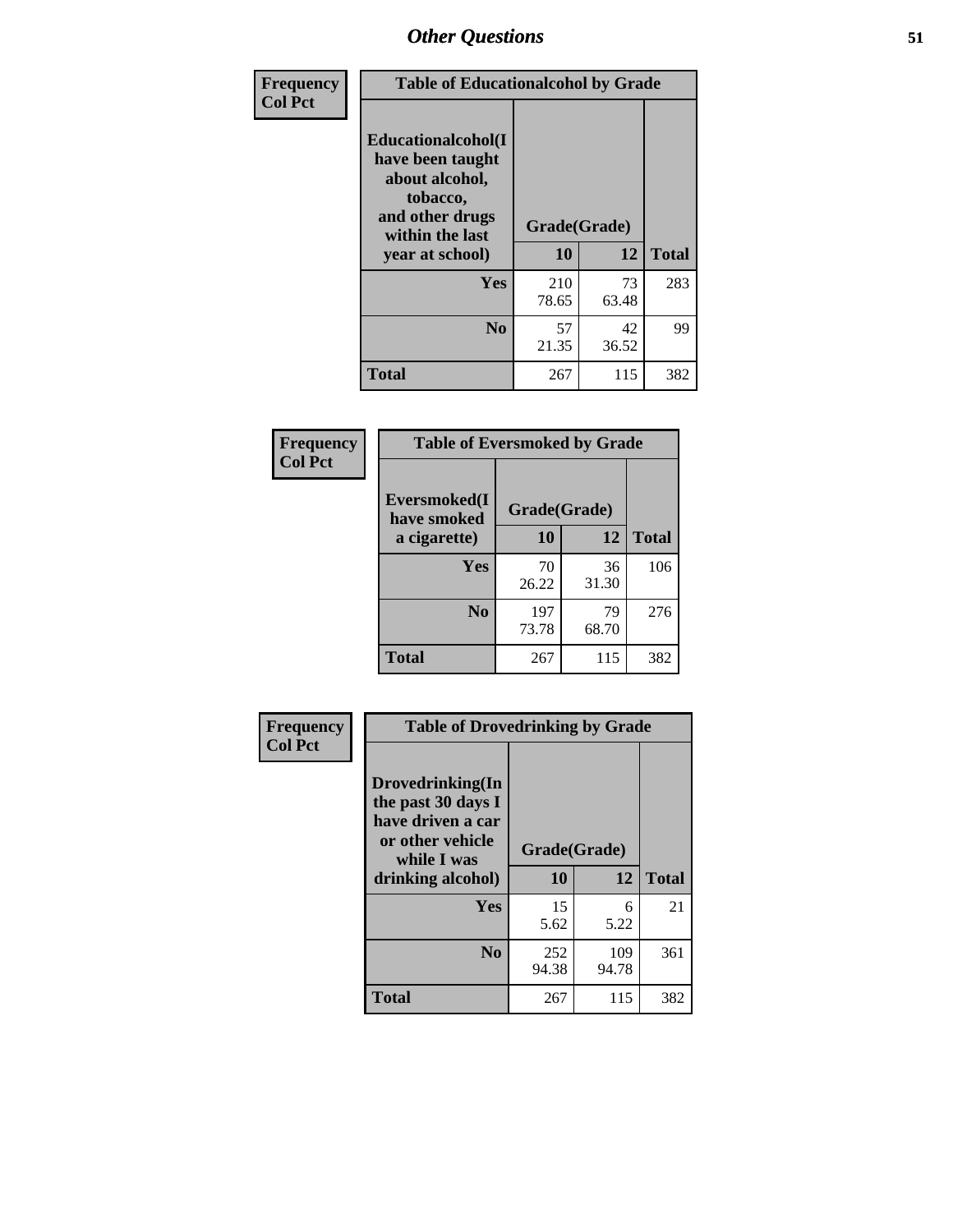| Frequency<br><b>Col Pct</b> | <b>Table of Rodedrinking by Grade</b>                                                                      |              |              |              |  |  |
|-----------------------------|------------------------------------------------------------------------------------------------------------|--------------|--------------|--------------|--|--|
|                             | Rodedrinking(In<br>the past 30 days<br>I have ridden in<br>a car with a<br>driver who had<br>been drinking | Grade(Grade) |              |              |  |  |
|                             | alcohol)                                                                                                   | 10           | 12           | <b>Total</b> |  |  |
|                             | <b>Yes</b>                                                                                                 | 43<br>16.10  | 11<br>9.57   | 54           |  |  |
|                             | N <sub>0</sub>                                                                                             | 224<br>83.90 | 104<br>90.43 | 328          |  |  |
|                             | <b>Total</b>                                                                                               | 267          | 115          | 382          |  |  |

#### **Frequency Col Pct**

| <b>Table of Drugsschool by Grade</b>                                                                                      |              |       |              |  |  |  |
|---------------------------------------------------------------------------------------------------------------------------|--------------|-------|--------------|--|--|--|
| <b>Drugsschool</b> (During<br>the past 12 months,<br>I have been offered,<br>sold,<br>or given illegal<br>drugs on school | Grade(Grade) |       |              |  |  |  |
| property)                                                                                                                 | 10           | 12    | <b>Total</b> |  |  |  |
| Yes                                                                                                                       | 49           | 26    | 75           |  |  |  |
|                                                                                                                           | 18.35        | 22.61 |              |  |  |  |
|                                                                                                                           |              |       |              |  |  |  |
| N <sub>0</sub>                                                                                                            | 218          | 89    | 307          |  |  |  |
|                                                                                                                           | 81.65        | 77.39 |              |  |  |  |

| Frequency      | <b>Table of Helpbullied by Grade</b>           |              |             |              |  |  |  |
|----------------|------------------------------------------------|--------------|-------------|--------------|--|--|--|
| <b>Col Pct</b> | Helpbullied(I<br>would help<br>someone who was | Grade(Grade) |             |              |  |  |  |
|                | being bullied)                                 | 10           | 12          | <b>Total</b> |  |  |  |
|                | <b>Strongly Agree</b>                          | 84<br>31.46  | 49<br>42.61 | 133          |  |  |  |
|                | <b>Somewhat Agree</b>                          | 121<br>45.32 | 51<br>44.35 | 172          |  |  |  |
|                | <b>Somewhat Disagree</b>                       | 35<br>13.11  | 11<br>9.57  | 46           |  |  |  |
|                | <b>Strongly Disagree</b>                       | 27<br>10.11  | 4<br>3.48   | 31           |  |  |  |
|                | <b>Total</b>                                   | 267          | 115         | 382          |  |  |  |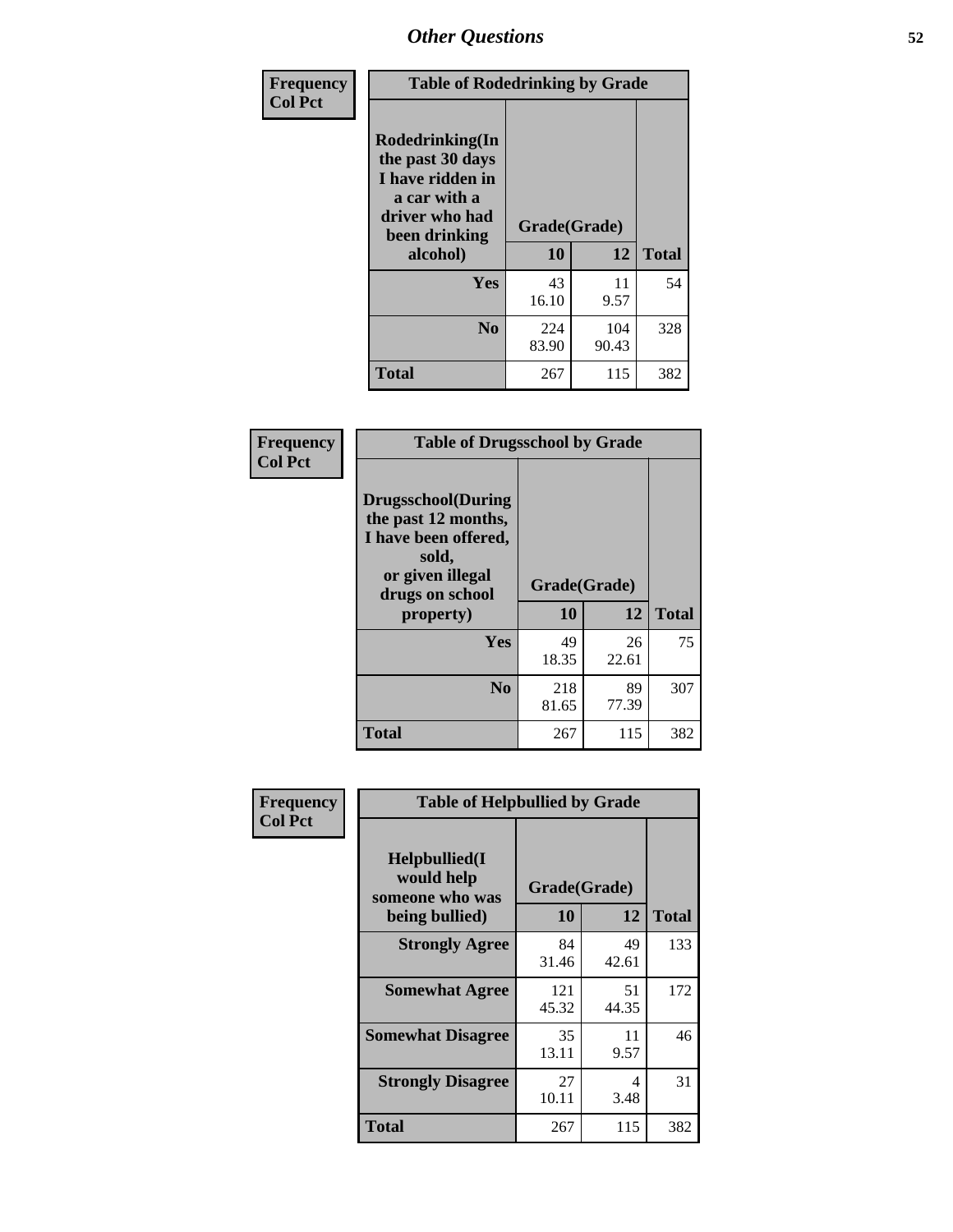*Other Questions* **53**

| <b>Frequency</b> | <b>Table of Grade by Bingedrinking</b> |                             |                |                     |                                                                                                         |                        |                        |              |
|------------------|----------------------------------------|-----------------------------|----------------|---------------------|---------------------------------------------------------------------------------------------------------|------------------------|------------------------|--------------|
| <b>Row Pct</b>   |                                        |                             |                |                     | Bingedrinking(I have drunk five or<br>more drinks of alcohol at one sitting<br>during the last 30 days) |                        |                        |              |
|                  | Grade(Grade)                           | $\mathbf{0}$<br><b>Days</b> | $1$ or<br>days | $3$ to<br>5<br>days | 6 <sub>to</sub><br>9<br>days                                                                            | 10<br>to<br>19<br>days | 20<br>to<br>29<br>days | <b>Total</b> |
|                  | 10                                     | 242<br>90.64                | 9<br>3.37      | 6<br>2.25           | 2<br>0.75                                                                                               | 3<br>1.12              | 5<br>1.87              | 267          |
|                  | 12                                     | 98<br>85.22                 | 0.87           | 4<br>3.48           | 2<br>1.74                                                                                               | 4<br>3.48              | 6<br>5.22              | 115          |
|                  | <b>Total</b>                           | 340                         | 10             | 10                  | 4                                                                                                       | 7                      | 11                     | 382          |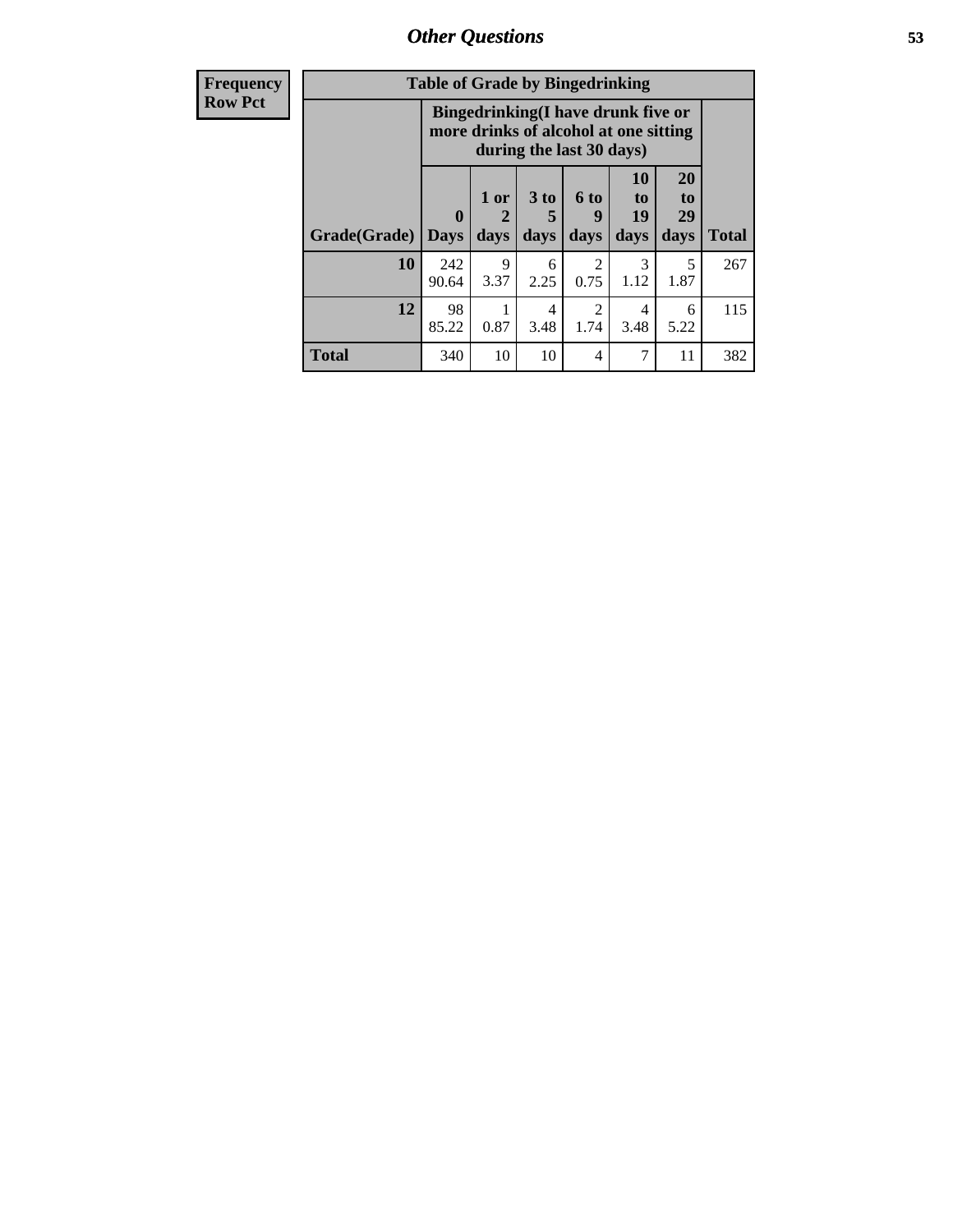### *Nutrition* **54**

| <b>Frequency</b><br>Row Pct |
|-----------------------------|
|                             |

| <b>Table of Grade by Dairy</b> |                          |                                                                 |                             |                                    |              |  |
|--------------------------------|--------------------------|-----------------------------------------------------------------|-----------------------------|------------------------------------|--------------|--|
|                                |                          | Dairy (I eat at least 3 servings of dairy<br>products each day) |                             |                                    |              |  |
| Grade(Grade)                   | <b>Strongly</b><br>Agree | Somewhat<br>Agree                                               | <b>Somewhat</b><br>Disagree | <b>Strongly</b><br><b>Disagree</b> | <b>Total</b> |  |
| 10                             | 89<br>33.33              | 106<br>39.70                                                    | 42<br>15.73                 | 30<br>11.24                        | 267          |  |
| 12                             | 33<br>28.70              | 45<br>39.13                                                     | 23<br>20.00                 | 14<br>12.17                        | 115          |  |
| <b>Total</b>                   | 122                      | 151                                                             | 65                          | 44                                 | 382          |  |

| <b>Frequency</b> |  |
|------------------|--|
| <b>Row Pct</b>   |  |

| <b>Table of Grade by Fruitveg</b>                                        |                          |                     |                 |                                             |              |
|--------------------------------------------------------------------------|--------------------------|---------------------|-----------------|---------------------------------------------|--------------|
| Fruitveg(I eat at least 5 servings of fruits<br>and vegetables each day) |                          |                     |                 |                                             |              |
| Grade(Grade)                                                             | <b>Strongly</b><br>Agree | Somewhat  <br>Agree | <b>Somewhat</b> | <b>Strongly</b><br><b>Disagree</b> Disagree | <b>Total</b> |
| 10                                                                       | 59<br>22.10              | 96<br>35.96         | 59<br>22.10     | 53<br>19.85                                 | 267          |
| 12                                                                       | 16<br>13.91              | 41<br>35.65         | 42<br>36.52     | 16<br>13.91                                 | 115          |
| <b>Total</b>                                                             | 75                       | 137                 | 101             | 69                                          | 382          |

| <b>Frequency</b><br>Row Pct |
|-----------------------------|

Е

| <b>Table of Grade by Cafeteriahealthy</b> |                                                                       |                     |                             |                                    |              |  |
|-------------------------------------------|-----------------------------------------------------------------------|---------------------|-----------------------------|------------------------------------|--------------|--|
|                                           | Cafeteriahealthy (School meals in my<br>school cafeteria are healthy) |                     |                             |                                    |              |  |
| Grade(Grade)                              | <b>Strongly</b><br>Agree                                              | Somewhat  <br>Agree | <b>Somewhat</b><br>Disagree | <b>Strongly</b><br><b>Disagree</b> | <b>Total</b> |  |
| 10                                        | 30<br>11.24                                                           | 46<br>17.23         | 80<br>29.96                 | 111<br>41.57                       | 267          |  |
| 12                                        | 9<br>7.83                                                             | 17<br>14.78         | 27<br>23.48                 | 62<br>53.91                        | 115          |  |
| <b>Total</b>                              | 39                                                                    | 63                  | 107                         | 173                                | 382          |  |

**Frequency Row Pct**

| <b>Table of Grade by Cafeterianutrition</b>                                               |                          |                     |                      |                                    |              |  |
|-------------------------------------------------------------------------------------------|--------------------------|---------------------|----------------------|------------------------------------|--------------|--|
| <b>Cafeterianutrition</b> (Facts about nutrition<br>are available in my school cafeteria) |                          |                     |                      |                                    |              |  |
| Grade(Grade)                                                                              | <b>Strongly</b><br>Agree | Somewhat  <br>Agree | Somewhat<br>Disagree | <b>Strongly</b><br><b>Disagree</b> | <b>Total</b> |  |
| 10                                                                                        | 45<br>16.85              | 91<br>34.08         | 53<br>19.85          | 78<br>29.21                        | 267          |  |
| 12                                                                                        | 19<br>16.52              | 24<br>20.87         | 40<br>34.78          | 32<br>27.83                        | 115          |  |
| <b>Total</b>                                                                              | 64                       | 115                 | 93                   | 110                                | 382          |  |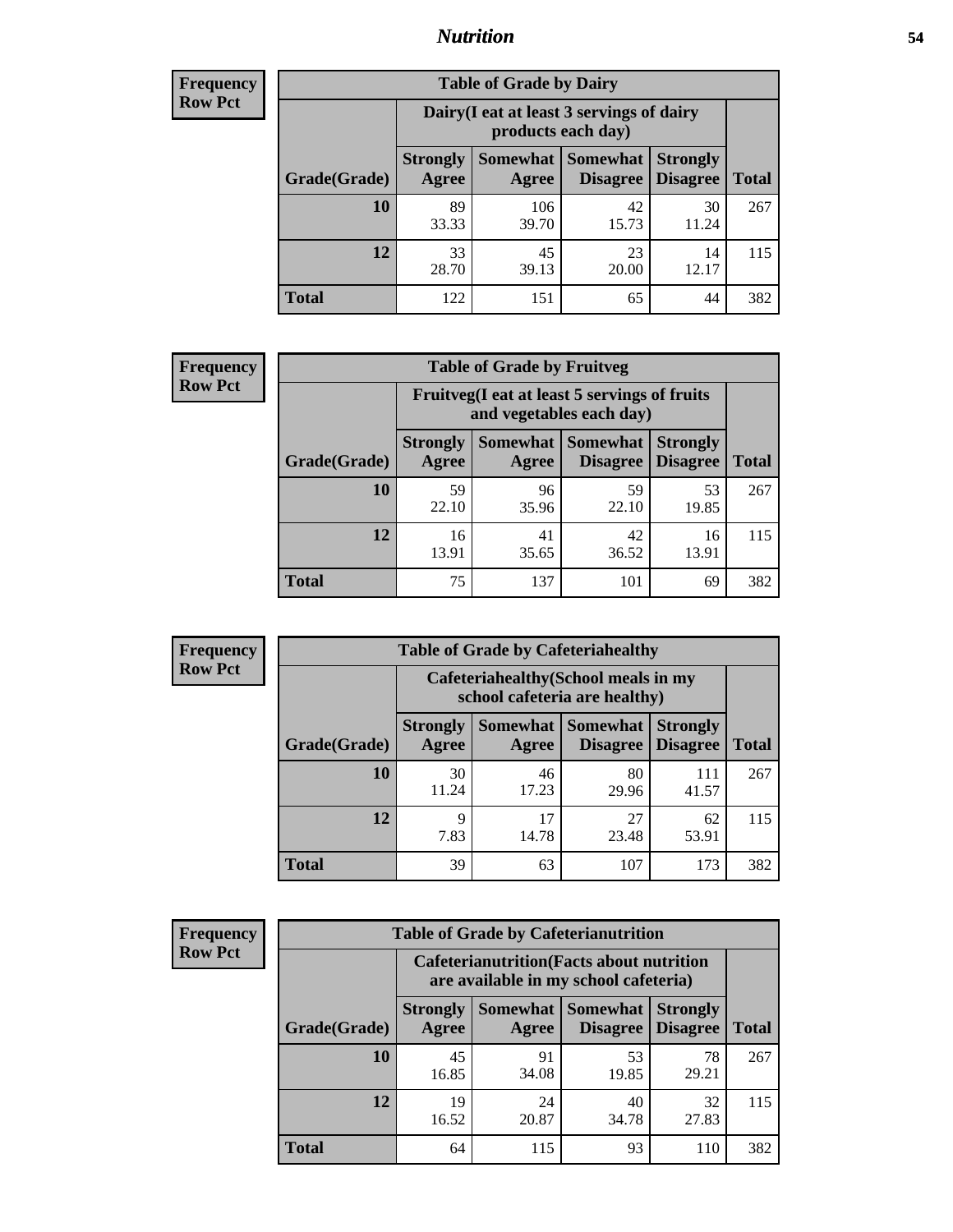### *Nutrition* **55**

| <b>Frequency</b> |
|------------------|
| <b>Row Pct</b>   |

| <b>Table of Grade by Schoollunch</b> |                          |                                                                 |                             |                                    |              |  |
|--------------------------------------|--------------------------|-----------------------------------------------------------------|-----------------------------|------------------------------------|--------------|--|
|                                      |                          | Schoollunch(I eat school lunch three or<br>more times per week) |                             |                                    |              |  |
| Grade(Grade)                         | <b>Strongly</b><br>Agree | <b>Somewhat</b><br>Agree                                        | <b>Somewhat</b><br>Disagree | <b>Strongly</b><br><b>Disagree</b> | <b>Total</b> |  |
| 10                                   | 120<br>44.94             | 73<br>27.34                                                     | 24<br>8.99                  | 50<br>18.73                        | 267          |  |
| 12                                   | 48<br>41.74              | 23<br>20.00                                                     | 15<br>13.04                 | 29<br>25.22                        | 115          |  |
| <b>Total</b>                         | 168                      | 96                                                              | 39                          | 79                                 | 382          |  |

| <b>Frequency</b> |  |
|------------------|--|
| <b>Row Pct</b>   |  |

| <b>Table of Grade by Foodchoices</b>                                |                          |             |                               |                                    |              |
|---------------------------------------------------------------------|--------------------------|-------------|-------------------------------|------------------------------------|--------------|
| Foodchoices (I make healthy food choices in<br>my school cafeteria) |                          |             |                               |                                    |              |
| Grade(Grade)                                                        | <b>Strongly</b><br>Agree | Agree       | Somewhat Somewhat<br>Disagree | <b>Strongly</b><br><b>Disagree</b> | <b>Total</b> |
| 10                                                                  | 39<br>14.61              | 90<br>33.71 | 69<br>25.84                   | 69<br>25.84                        | 267          |
| 12                                                                  | 18<br>15.65              | 36<br>31.30 | 30<br>26.09                   | 31<br>26.96                        | 115          |
| <b>Total</b>                                                        | 57                       | 126         | 99                            | 100                                | 382          |

| Frequency |  |
|-----------|--|
|           |  |

Е

| <b>Table of Grade by Wholewheat</b> |                          |                                                                                                             |                                               |                                    |              |  |
|-------------------------------------|--------------------------|-------------------------------------------------------------------------------------------------------------|-----------------------------------------------|------------------------------------|--------------|--|
|                                     |                          | Wholewheat (There are whole wheat and<br>multigrain breads and cereals available in<br>my school cafeteria) |                                               |                                    |              |  |
| Grade(Grade)                        | <b>Strongly</b><br>Agree | Agree                                                                                                       | <b>Somewhat   Somewhat</b><br><b>Disagree</b> | <b>Strongly</b><br><b>Disagree</b> | <b>Total</b> |  |
| 10                                  | 53<br>19.85              | 78<br>29.21                                                                                                 | 68<br>25.47                                   | 68<br>25.47                        | 267          |  |
| 12                                  | 19<br>16.52              | 43<br>37.39                                                                                                 | 21<br>18.26                                   | 32<br>27.83                        | 115          |  |
| <b>Total</b>                        | 72                       | 121                                                                                                         | 89                                            | 100                                | 382          |  |

٦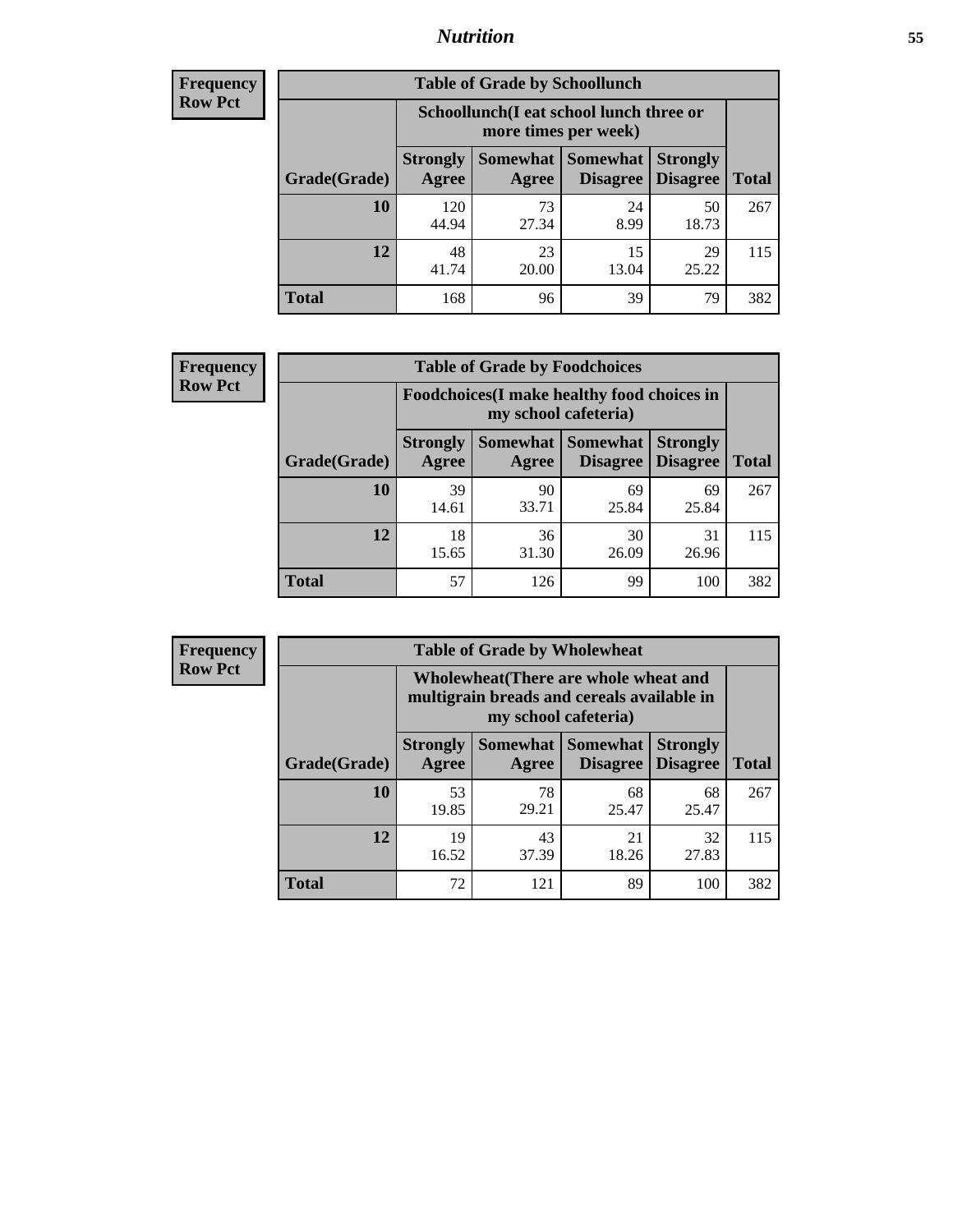### *Nutrition* **56**

**Frequency Row Pct**

| <b>Table of Grade by Healthyvending</b> |                                                                                                                                               |                          |                                    |                                    |              |  |  |
|-----------------------------------------|-----------------------------------------------------------------------------------------------------------------------------------------------|--------------------------|------------------------------------|------------------------------------|--------------|--|--|
|                                         | Healthyvending (If only healthy snacks and<br>beverages were available in the vending<br>machines during the school day,<br>I would buy them) |                          |                                    |                                    |              |  |  |
| Grade(Grade)                            | <b>Strongly</b><br>Agree                                                                                                                      | <b>Somewhat</b><br>Agree | <b>Somewhat</b><br><b>Disagree</b> | <b>Strongly</b><br><b>Disagree</b> | <b>Total</b> |  |  |
| 10                                      | 58<br>21.72                                                                                                                                   | 86<br>32.21              | 52<br>19.48                        | 71<br>26.59                        | 267          |  |  |
| 12                                      | 25<br>21.74                                                                                                                                   | 37<br>32.17              | 26<br>22.61                        | 27<br>23.48                        | 115          |  |  |
| <b>Total</b>                            | 83                                                                                                                                            | 123                      | 78                                 | 98                                 | 382          |  |  |

**Frequency Row Pct**

| <b>Table of Grade by Schoolbreakfast</b> |                                                                                                                                        |                     |                                    |                                    |              |  |
|------------------------------------------|----------------------------------------------------------------------------------------------------------------------------------------|---------------------|------------------------------------|------------------------------------|--------------|--|
|                                          | Schoolbreakfast(If breakfast were<br>available at school,<br>but outside the cafeteria,<br>I would eat breakfast at school more often) |                     |                                    |                                    |              |  |
| Grade(Grade)                             | <b>Strongly</b><br>Agree                                                                                                               | Somewhat  <br>Agree | <b>Somewhat</b><br><b>Disagree</b> | <b>Strongly</b><br><b>Disagree</b> | <b>Total</b> |  |
| 10                                       | 95<br>35.58                                                                                                                            | 80<br>29.96         | 42<br>15.73                        | 50<br>18.73                        | 267          |  |
| 12                                       | 40<br>34.78                                                                                                                            | 37<br>32.17         | 18<br>15.65                        | 20<br>17.39                        | 115          |  |
| <b>Total</b>                             | 135                                                                                                                                    | 117                 | 60                                 | 70                                 | 382          |  |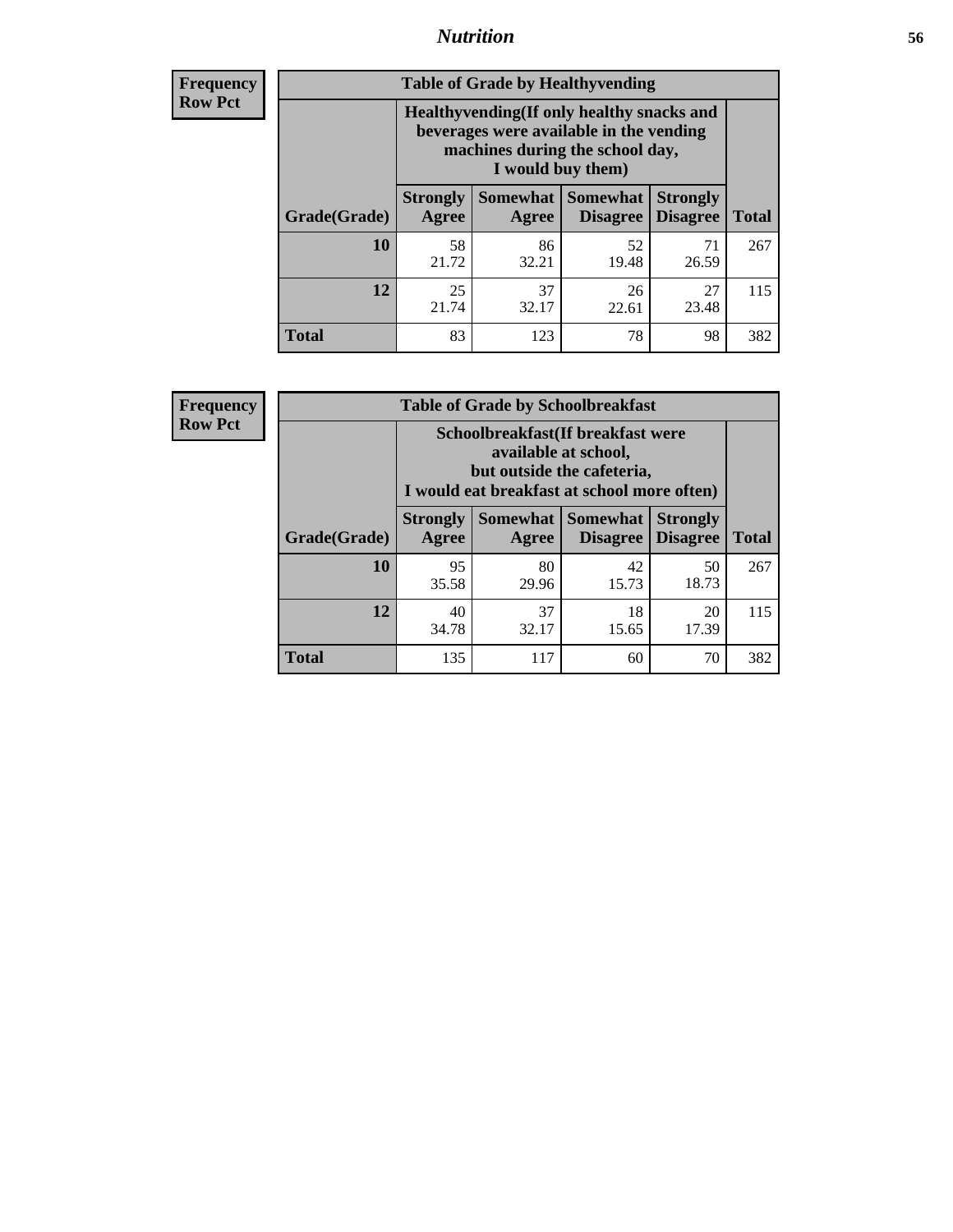| Frequency<br><b>Col Pct</b> | <b>Table of Educationaids by Grade</b>                                                                    |                    |             |              |
|-----------------------------|-----------------------------------------------------------------------------------------------------------|--------------------|-------------|--------------|
|                             | <b>Educationaids</b> (I<br>have been<br>taught about<br><b>HIV/AIDS</b> at<br>school in the<br>past year) | Grade(Grade)<br>10 | 12          | <b>Total</b> |
|                             | Yes                                                                                                       | 228<br>85.39       | 86<br>74.78 | 314          |
|                             | N <sub>0</sub>                                                                                            | 39<br>14.61        | 29<br>25.22 | 68           |
|                             | <b>Total</b>                                                                                              | 267                | 115         | 382          |

| <b>Frequency</b> | <b>Table of Educationcharacter by Grade</b>                                          |              |             |              |
|------------------|--------------------------------------------------------------------------------------|--------------|-------------|--------------|
| <b>Col Pct</b>   | Educationcharacter(I<br>have been taught<br>about character<br>education in the past | Grade(Grade) |             |              |
|                  | year at school)                                                                      | 10           | 12          | <b>Total</b> |
|                  | Yes                                                                                  | 197<br>73.78 | 75<br>65.22 | 272          |
|                  | N <sub>0</sub>                                                                       | 70<br>26.22  | 40<br>34.78 | 110          |
|                  | <b>Total</b>                                                                         | 267          | 115         | 382          |

| Frequency      | <b>Table of Gradcoach1 by Grade</b>              |              |             |              |
|----------------|--------------------------------------------------|--------------|-------------|--------------|
| <b>Col Pct</b> | Gradcoach1(I<br>know who my<br><b>Graduation</b> | Grade(Grade) |             |              |
|                | Coach is)                                        | 10           | 12          | <b>Total</b> |
|                | Yes                                              | 87<br>32.58  | 85<br>73.91 | 172          |
|                | N <sub>0</sub>                                   | 180<br>67.42 | 30<br>26.09 | 210          |
|                | <b>Total</b>                                     | 267          | 115         | 382          |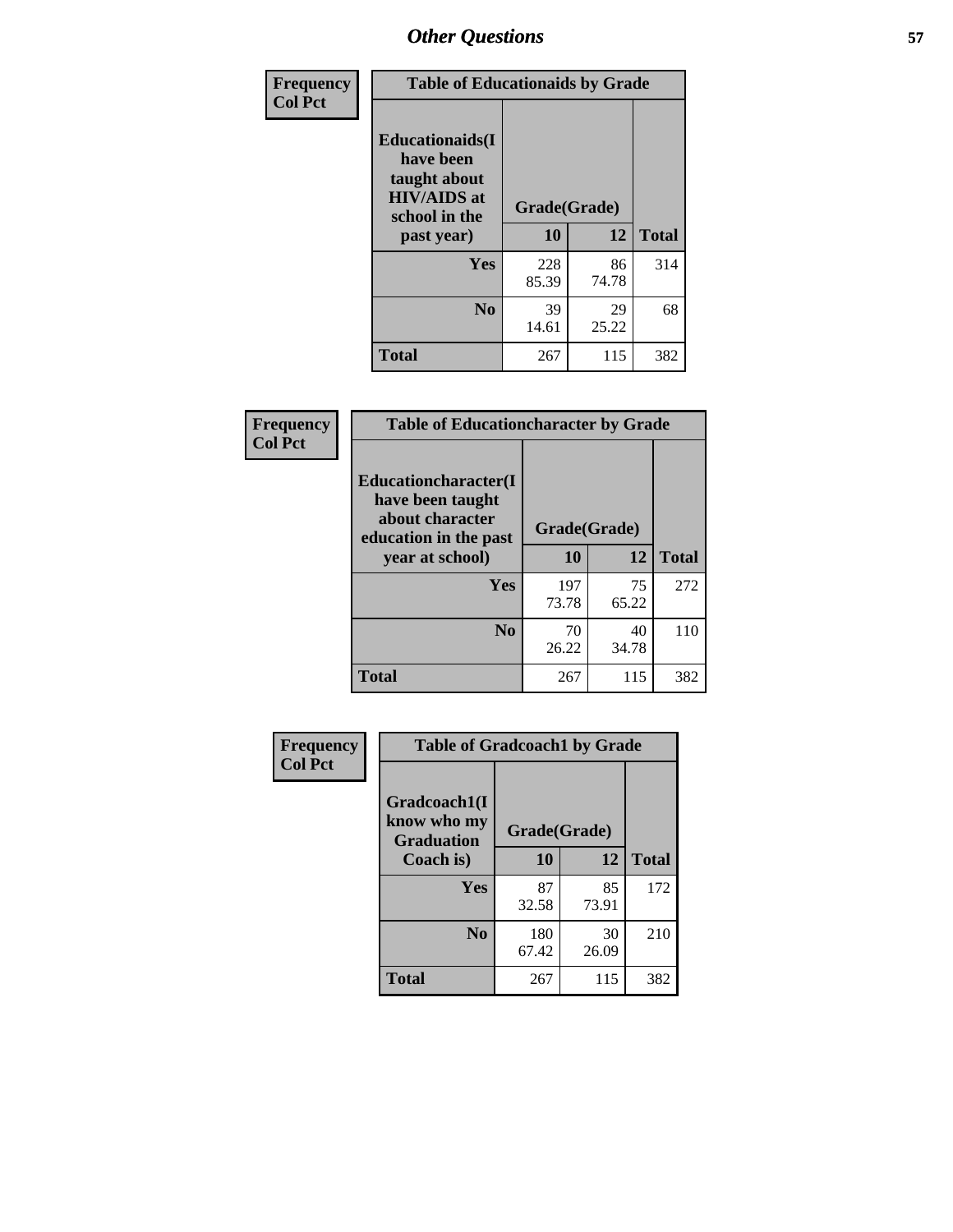| Frequency      | <b>Table of Gradcoach2 by Grade</b> |              |             |              |
|----------------|-------------------------------------|--------------|-------------|--------------|
| <b>Col Pct</b> | Gradcoach2(I<br>have                |              |             |              |
|                | contacted my<br><b>Graduation</b>   | Grade(Grade) |             |              |
|                | Coach)                              | 10           | 12          | <b>Total</b> |
|                | Yes                                 | 29<br>10.86  | 45<br>39.13 | 74           |
|                | N <sub>0</sub>                      | 238<br>89.14 | 70<br>60.87 | 308          |
|                | <b>Total</b>                        | 267          | 115         | 382          |

| Frequency<br><b>Col Pct</b> | <b>Table of Gradcoach3 by Grade</b>                                         |              |             |              |
|-----------------------------|-----------------------------------------------------------------------------|--------------|-------------|--------------|
|                             | Gradcoach3(I<br>have received<br>assistance<br>from my<br><b>Graduation</b> | Grade(Grade) |             |              |
|                             | Coach)                                                                      | 10           | 12          | <b>Total</b> |
|                             | Yes                                                                         | 20<br>7.49   | 47<br>40.87 | 67           |
|                             | N <sub>0</sub>                                                              | 93<br>34.83  | 21<br>18.26 | 114          |
|                             | Don't know                                                                  | 154<br>57.68 | 47<br>40.87 | 201          |
|                             | <b>Total</b>                                                                | 267          | 115         | 382          |

| Frequency<br><b>Col Pct</b> | <b>Table of Selfharm by Grade</b>                                                                                                                                                      |              |                    |              |
|-----------------------------|----------------------------------------------------------------------------------------------------------------------------------------------------------------------------------------|--------------|--------------------|--------------|
|                             | <b>Selfharm</b> (During<br>the past 12<br>months,<br>I harmed myself<br>on purpose<br><b>Suicideconsider</b><br>During the past<br>12 months,<br>I seriously<br>considered<br>suicide) | 10           | Grade(Grade)<br>12 | <b>Total</b> |
|                             | Yes                                                                                                                                                                                    | 34<br>12.73  | 14<br>12.17        | 48           |
|                             | N <sub>0</sub>                                                                                                                                                                         | 233<br>87.27 | 101<br>87.83       | 334          |
|                             | Total                                                                                                                                                                                  | 267          | 115                | 382          |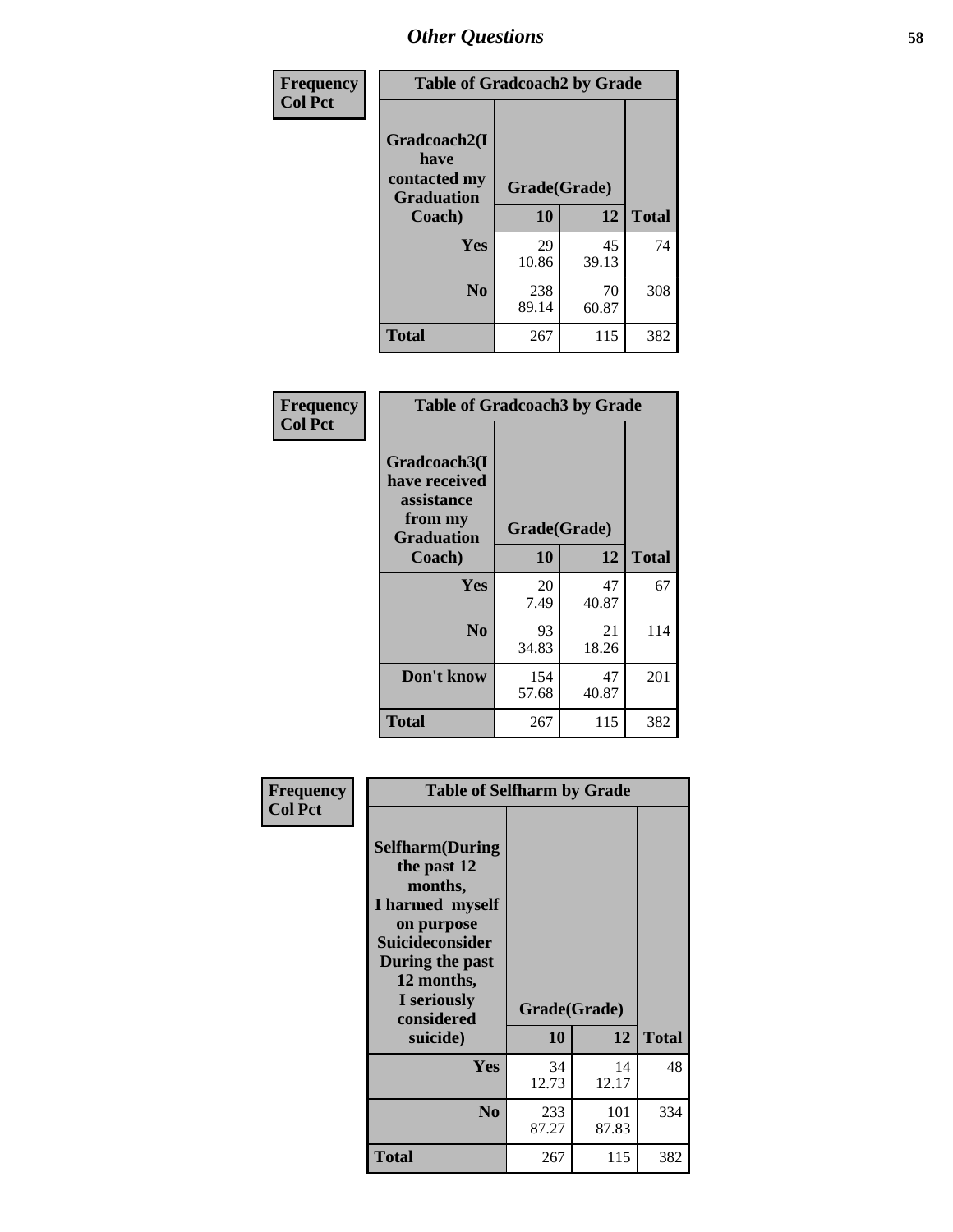| <b>Frequency</b> |                 |              | <b>Table of Suicideconsider by Grade</b> |              |
|------------------|-----------------|--------------|------------------------------------------|--------------|
| <b>Col Pct</b>   |                 | Grade(Grade) |                                          |              |
|                  | Suicideconsider | <b>10</b>    | 12                                       | <b>Total</b> |
|                  | Yes             | 31<br>11.61  | 9<br>7.83                                | 40           |
|                  | N <sub>0</sub>  | 236<br>88.39 | 106<br>92.17                             | 342          |
|                  | <b>Total</b>    | 267          | 115                                      | 382          |

| Frequency      | <b>Table of Suicideattempt by Grade</b>              |              |              |              |
|----------------|------------------------------------------------------|--------------|--------------|--------------|
| <b>Col Pct</b> | Suicideattempt(I<br>have attempted<br>suicide in the | Grade(Grade) |              |              |
|                | last year)                                           | 10           | 12           | <b>Total</b> |
|                | Yes                                                  | 19<br>7.12   | 5<br>4.35    | 24           |
|                | N <sub>0</sub>                                       | 248<br>92.88 | 110<br>95.65 | 358          |
|                | <b>Total</b>                                         | 267          | 115          | 382          |

| Frequency      | <b>Table of Instantmessaged by Grade</b>               |              |             |              |
|----------------|--------------------------------------------------------|--------------|-------------|--------------|
| <b>Col Pct</b> | Instantmessaged(I<br>have instant<br>messaged people I | Grade(Grade) |             |              |
|                | do not even know)                                      | 10           | 12          | <b>Total</b> |
|                | Yes                                                    | 85<br>31.84  | 36<br>31.30 | 121          |
|                | N <sub>0</sub>                                         | 182<br>68.16 | 79<br>68.70 | 261          |
|                | <b>Total</b>                                           | 267          | 115         | 382          |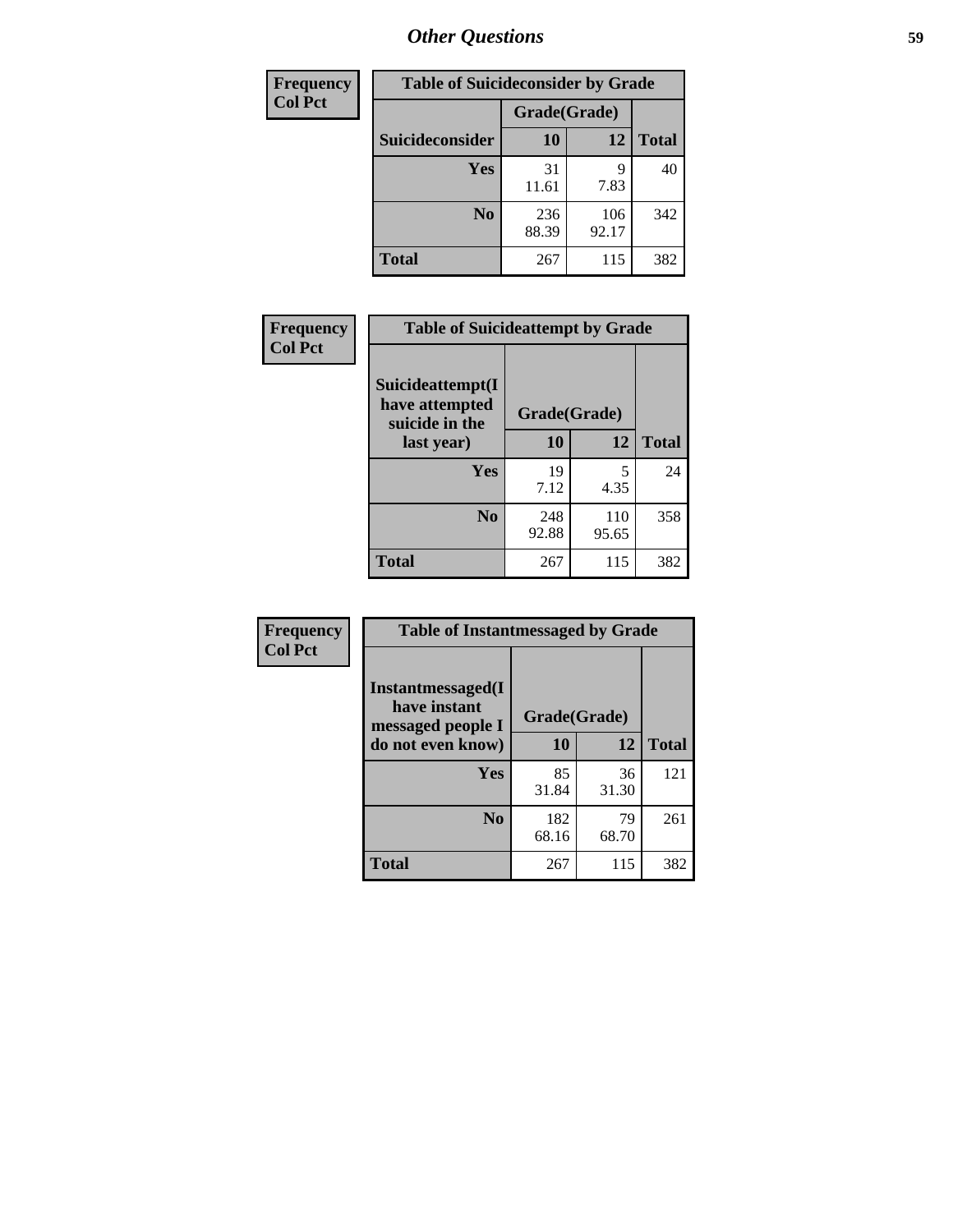| Frequency      | <b>Table of Getsalong by Grade</b>                          |              |             |              |  |  |  |
|----------------|-------------------------------------------------------------|--------------|-------------|--------------|--|--|--|
| <b>Col Pct</b> | <b>Getsalong</b> (I get<br>along with other<br>students and | Grade(Grade) |             |              |  |  |  |
|                | adults)                                                     | 10           | 12          | <b>Total</b> |  |  |  |
|                | <b>Strongly Agree</b>                                       | 111<br>41.57 | 67<br>58.26 | 178          |  |  |  |
|                | <b>Somewhat Agree</b>                                       | 115<br>43.07 | 42<br>36.52 | 157          |  |  |  |
|                | <b>Somewhat Disagree</b>                                    | 24<br>8.99   | 5<br>4.35   | 29           |  |  |  |
|                | <b>Strongly Disagree</b>                                    | 17<br>6.37   | 0.87        | 18           |  |  |  |
|                | <b>Total</b>                                                | 267          | 115         | 382          |  |  |  |

| Frequency      | <b>Table of Safehome by Grade</b> |                           |                       |              |  |  |
|----------------|-----------------------------------|---------------------------|-----------------------|--------------|--|--|
| <b>Col Pct</b> | Safehome(I feel<br>safe at home)  | Grade(Grade)<br><b>10</b> | 12                    | <b>Total</b> |  |  |
|                | <b>Strongly Agree</b>             | 176<br>65.92              | 77<br>66.96           | 253          |  |  |
|                | <b>Somewhat Agree</b>             | 63<br>23.60               | 31<br>26.96           | 94           |  |  |
|                | <b>Somewhat Disagree</b>          | 17<br>6.37                | 5<br>4.35             | 22           |  |  |
|                | <b>Strongly Disagree</b>          | 11<br>4.12                | $\mathcal{L}$<br>1.74 | 13           |  |  |
|                | <b>Total</b>                      | 267                       | 115                   | 382          |  |  |

| Frequency      | <b>Table of Adulttalk by Grade</b>                                                  |              |             |              |  |  |  |
|----------------|-------------------------------------------------------------------------------------|--------------|-------------|--------------|--|--|--|
| <b>Col Pct</b> | <b>Adulttalk(I</b><br>know an<br>adult at<br>school that<br>I can talk<br>with if I | Grade(Grade) |             |              |  |  |  |
|                | need help)                                                                          | 10           | 12          | <b>Total</b> |  |  |  |
|                | Yes                                                                                 | 189<br>70.79 | 88<br>76.52 | 277          |  |  |  |
|                | N <sub>0</sub>                                                                      | 78<br>29.21  | 27<br>23.48 | 105          |  |  |  |
|                | <b>Total</b>                                                                        | 267          | 115         | 382          |  |  |  |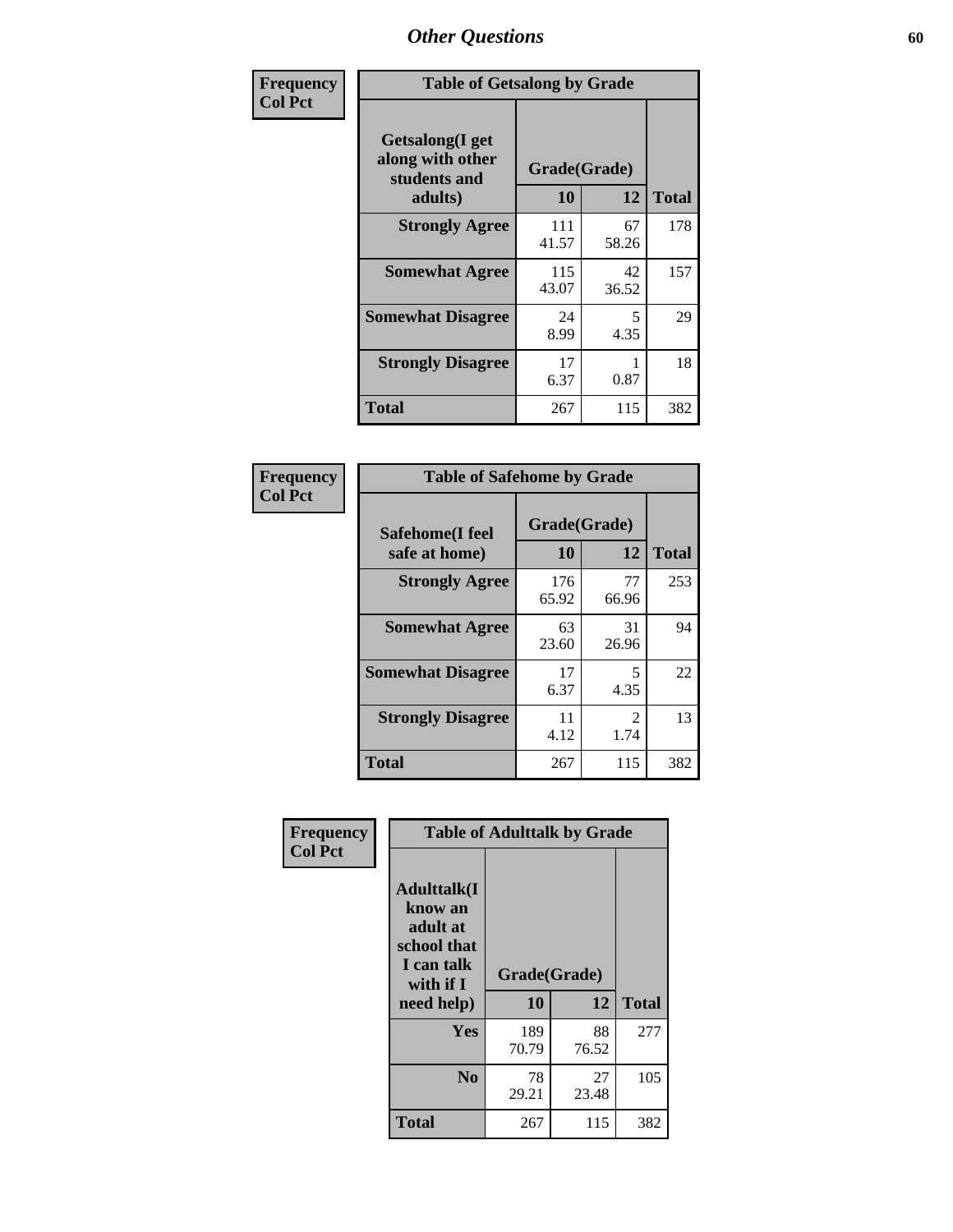**Frequency Row Pct**

| <b>Table of Grade by Tytime</b> |             |                                                                                         |             |                                   |             |             |              |  |  |
|---------------------------------|-------------|-----------------------------------------------------------------------------------------|-------------|-----------------------------------|-------------|-------------|--------------|--|--|
|                                 |             | Tytime (On an average school day,<br>how much unsupervised time do I spend watching TV) |             |                                   |             |             |              |  |  |
|                                 |             | <b>Less that</b>                                                                        |             | $2 - 3$                           | $4 - 5$     | $6+$        |              |  |  |
| Grade(Grade)   None             |             | hour/day                                                                                | hour/day    | hours/day   hours/day   hours/day |             |             | <b>Total</b> |  |  |
| 10                              | 36<br>13.48 | 25<br>9.36                                                                              | 39<br>14.61 | 77<br>28.84                       | 44<br>16.48 | 46<br>17.23 | 267          |  |  |
| 12                              | 14<br>12.17 | 14<br>12.17                                                                             | 14<br>12.17 | 36<br>31.30                       | 24<br>20.87 | 13<br>11.30 | 115          |  |  |
| <b>Total</b>                    | 50          | 39                                                                                      | 53          | 113                               | 68          | 59          | 382          |  |  |

**Frequency Row Pct**

| <b>Table of Grade by Computertime</b> |             |                                                                                                   |             |                      |                      |                   |              |  |  |  |
|---------------------------------------|-------------|---------------------------------------------------------------------------------------------------|-------------|----------------------|----------------------|-------------------|--------------|--|--|--|
|                                       |             | Computertime (On an average school day,<br>how much unsupervised time do I spend on the computer) |             |                      |                      |                   |              |  |  |  |
| Grade(Grade)                          | None        | <b>Less that</b><br>hour/day                                                                      | hour/day    | $2 - 3$<br>hours/day | $4 - 5$<br>hours/day | $6+$<br>hours/day | <b>Total</b> |  |  |  |
| 10                                    | 42<br>15.73 | 53<br>19.85                                                                                       | 46<br>17.23 | 64<br>23.97          | 25<br>9.36           | 37<br>13.86       | 267          |  |  |  |
| 12                                    | 15<br>13.04 | 19<br>36<br>17<br>14<br>14<br>14.78<br>31.30<br>12.17<br>12.17<br>16.52                           |             |                      |                      |                   |              |  |  |  |
| <b>Total</b>                          | 57          | 72                                                                                                | 63          | 100                  | 39                   | 51                | 382          |  |  |  |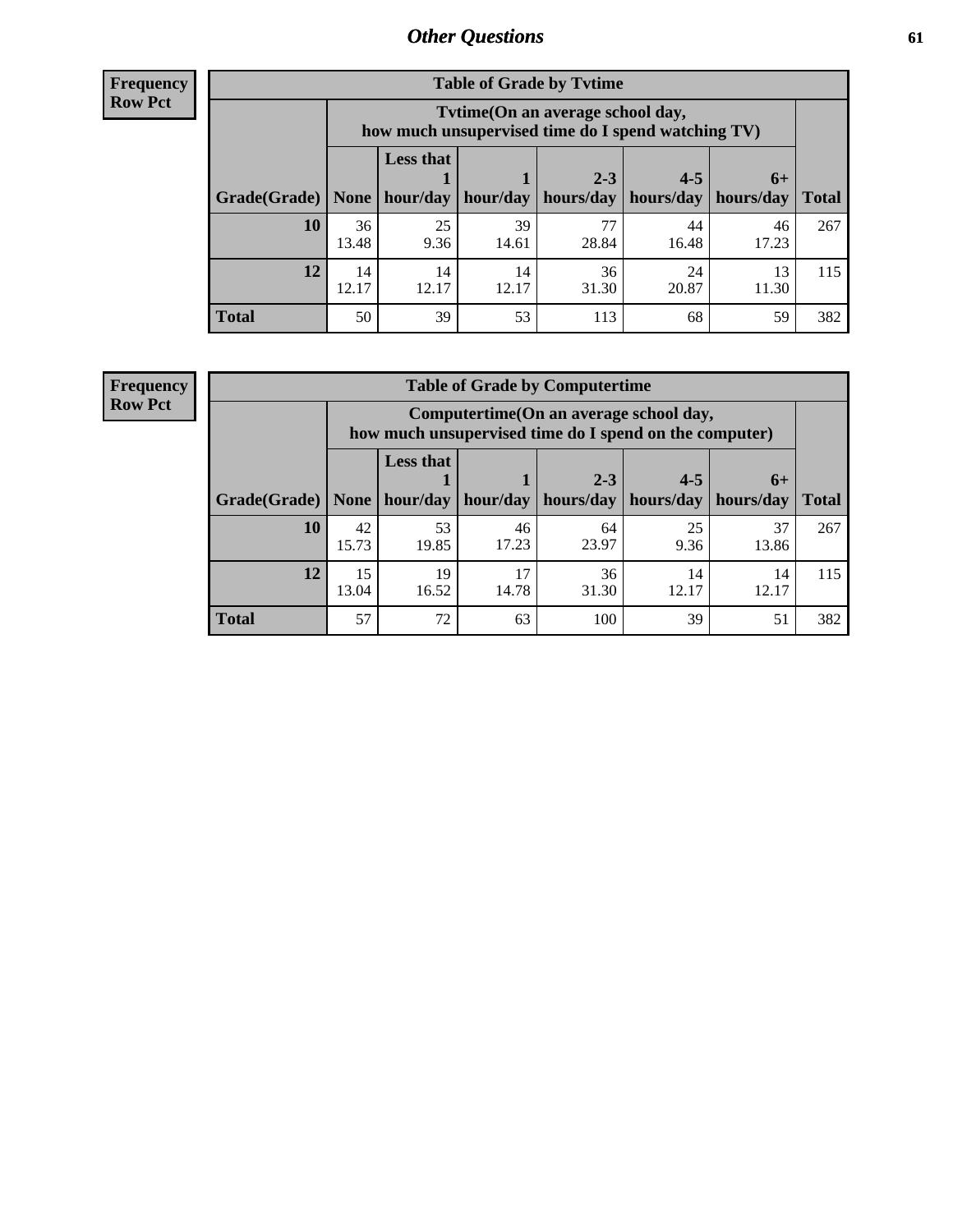#### *Questions about Driving Laws* **62** *Driving Questions were asked only of high school students.*

| <b>Frequency</b> |
|------------------|
| <b>Row Pct</b>   |

| <b>Table of Grade by License1</b> |                                                                     |                                                                                                                                           |                |               |               |              |  |  |  |
|-----------------------------------|---------------------------------------------------------------------|-------------------------------------------------------------------------------------------------------------------------------------------|----------------|---------------|---------------|--------------|--|--|--|
|                                   |                                                                     | License1(During the first 6 months of driving<br>with a provisional license,<br>the only passengers who can ride with the<br>driver are:) |                |               |               |              |  |  |  |
| Grade(Grade)                      | <b>Parent or</b><br>Guardian                                        | Family<br>  Members                                                                                                                       | <b>Friends</b> | <b>Anyone</b> | Don't<br>Know | <b>Total</b> |  |  |  |
| 10                                | 96<br>35.96                                                         | 72<br>26.97                                                                                                                               | 16<br>5.99     | 25<br>9.36    | 58<br>21.72   | 267          |  |  |  |
| 12                                | 33<br>51<br>15<br>7<br>9<br>7.83<br>28.70<br>13.04<br>44.35<br>6.09 |                                                                                                                                           |                |               |               |              |  |  |  |
| Total                             | 129                                                                 | 123                                                                                                                                       | 23             | 34            | 73            | 382          |  |  |  |

| Frequency      |              | <b>Table of Grade by License2</b> |                  |                  |                                                                                                          |                      |              |  |  |
|----------------|--------------|-----------------------------------|------------------|------------------|----------------------------------------------------------------------------------------------------------|----------------------|--------------|--|--|
| <b>Row Pct</b> |              |                                   |                  |                  | License2(17 yr old drivers with a<br>provisional driver's license cannot<br>drive between the hours of:) |                      |              |  |  |
|                | Grade(Grade) | <b>Midnight</b><br>to 6am         | 1am<br>to<br>5am | 1am<br>to<br>6am | N <sub>0</sub><br>curfew<br>for $17$<br>year<br>olds                                                     | Don't<br><b>Know</b> | <b>Total</b> |  |  |
|                | 10           | 105<br>39.33                      | 28<br>10.49      | 21<br>7.87       | 13<br>4.87                                                                                               | 100<br>37.45         | 267          |  |  |
|                | 12           | 64<br>55.65                       | 13<br>11.30      | 11<br>9.57       | 5<br>4.35                                                                                                | 22<br>19.13          | 115          |  |  |
|                | <b>Total</b> | 169                               | 41               | 32               | 18                                                                                                       | 122                  | 382          |  |  |

| Frequency      |                                                                                        | <b>Table of Grade by License3</b> |             |             |            |             |               |              |  |
|----------------|----------------------------------------------------------------------------------------|-----------------------------------|-------------|-------------|------------|-------------|---------------|--------------|--|
| <b>Row Pct</b> | License3(For drivers under the age of 21,<br>what level of alcohol is considered DUI?) |                                   |             |             |            |             |               |              |  |
|                | Grade(Grade)                                                                           | Any<br><b>Amount</b>              | 0.02        | 0.04        | 0.06       | 0.08        | Don't<br>know | <b>Total</b> |  |
|                | <b>10</b>                                                                              | 46<br>17.23                       | 33<br>12.36 | 28<br>10.49 | 15<br>5.62 | 23<br>8.61  | 122<br>45.69  | 267          |  |
|                | 12                                                                                     | 27<br>23.48                       | 20<br>17.39 | 11<br>9.57  | 7<br>6.09  | 15<br>13.04 | 35<br>30.43   | 115          |  |
|                | <b>Total</b>                                                                           | 73                                | 53          | 39          | 22         | 38          | 157           | 382          |  |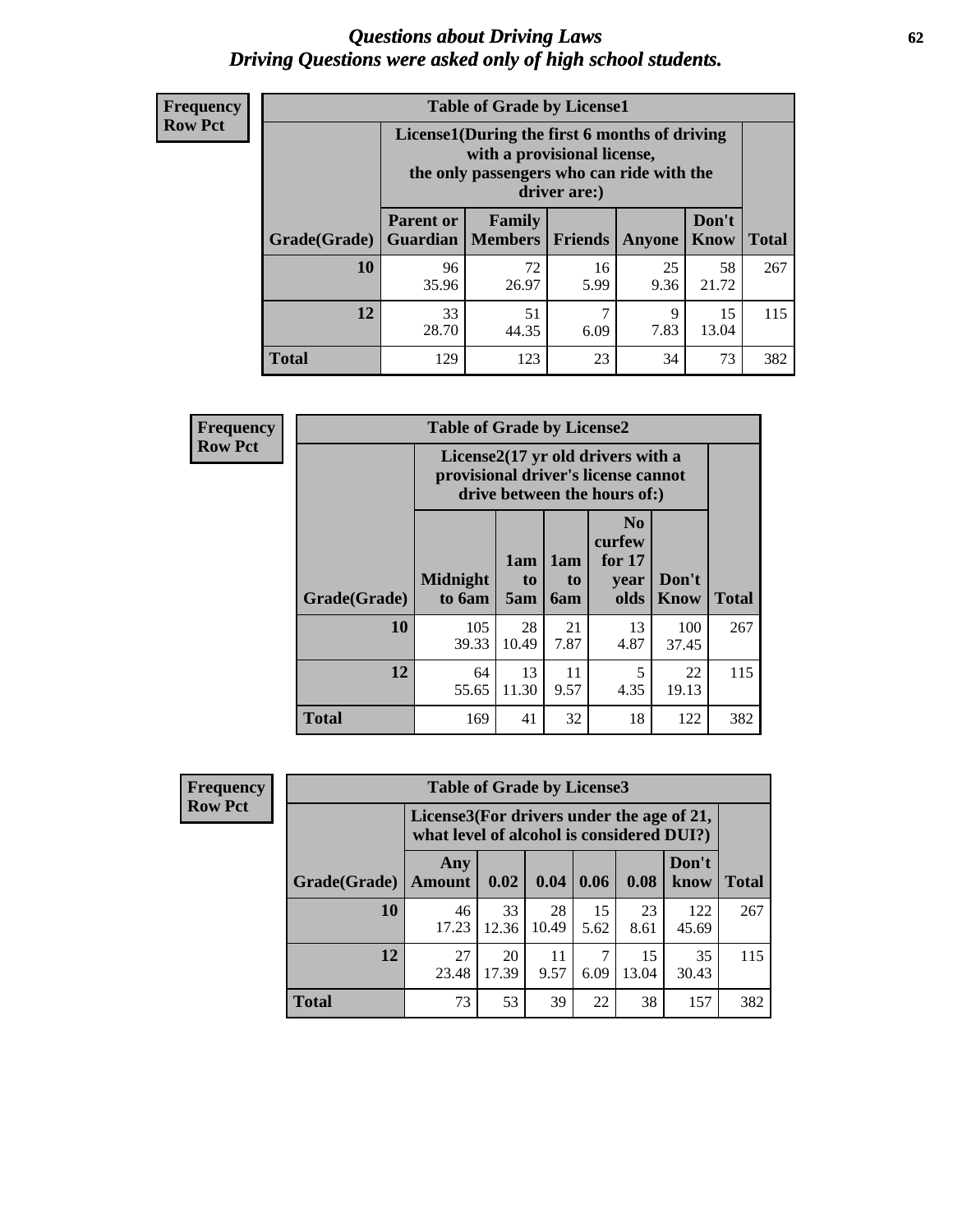#### *Questions about Driving Laws* **63** *Driving Questions were asked only of high school students.*

**Frequency Row Pct**

|              |             |                                                                                                                                                                                                                                                                                |            | <b>Table of Grade by License4</b> |             |              |     |  |  |
|--------------|-------------|--------------------------------------------------------------------------------------------------------------------------------------------------------------------------------------------------------------------------------------------------------------------------------|------------|-----------------------------------|-------------|--------------|-----|--|--|
|              |             | License4(A driver under 21 automatically<br>loses his/her license if caught exceeding the<br>posted speet limit by:)<br>Can't<br>lose<br><b>Depends</b><br>license<br>$15+$<br>$25+$<br>$35+$<br>Don't<br>for<br>on<br><b>Total</b><br>mph<br>speeding<br>know<br>mph<br>judge |            |                                   |             |              |     |  |  |
| Grade(Grade) | mph         |                                                                                                                                                                                                                                                                                |            |                                   |             |              |     |  |  |
| 10           | 33<br>12.36 | 31<br>11.61                                                                                                                                                                                                                                                                    | 26<br>9.74 | 21<br>7.87                        | 27<br>10.11 | 129<br>48.31 | 267 |  |  |
| 12           | 20<br>17.39 | 21<br>9<br>20<br>9<br>36<br>17.39<br>18.26<br>7.83<br>7.83<br>31.30                                                                                                                                                                                                            |            |                                   |             |              |     |  |  |
| <b>Total</b> | 53          | 51                                                                                                                                                                                                                                                                             | 47         | 30                                | 36          | 165          | 382 |  |  |

| Frequency      | <b>Table of Grade by License5</b> |             |                                                                                                                                      |                     |       |
|----------------|-----------------------------------|-------------|--------------------------------------------------------------------------------------------------------------------------------------|---------------------|-------|
| <b>Row Pct</b> |                                   |             | License5(A)<br>Georgia teenager<br>with family<br>connections or a<br>good lawyer can<br>break a teen<br>driving law and<br>license) | keep their driver's |       |
|                | Grade(Grade)                      | Yes         | N <sub>0</sub>                                                                                                                       | Don't<br>know       | Total |
|                | 10                                | 37<br>13.86 | 113<br>42.32                                                                                                                         | 117<br>43.82        | 267   |
|                | 12                                | 25<br>21.74 | 52<br>45.22                                                                                                                          | 38<br>33.04         | 115   |
|                | <b>Total</b>                      | 62          | 165                                                                                                                                  | 155                 | 382   |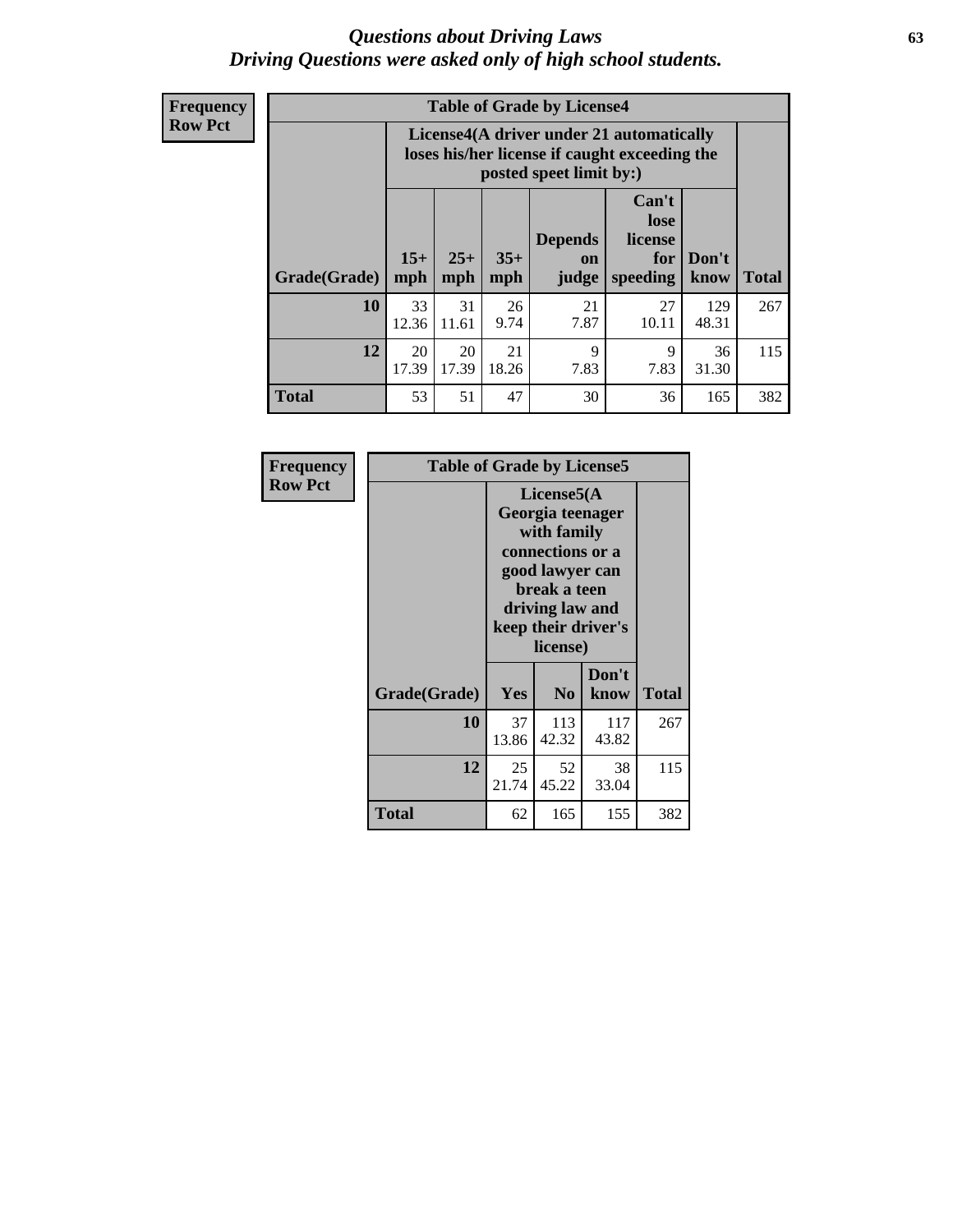#### *Questions about Driving Laws* **64** *Driving Questions were asked only of high school students.*

| <b>Frequency</b> | <b>Table of Grade by License6</b> |                                                                                                                                                 |                              |               |              |
|------------------|-----------------------------------|-------------------------------------------------------------------------------------------------------------------------------------------------|------------------------------|---------------|--------------|
| <b>Row Pct</b>   |                                   | License <sub>6</sub> (I know a<br>friend or<br>classmate that<br>broke a teen<br>driving law,<br>but was allowed to<br>keep his/her<br>license) |                              |               |              |
|                  | Grade(Grade)                      | <b>Yes</b>                                                                                                                                      | N <sub>0</sub>               | Don't<br>know | <b>Total</b> |
|                  | 10                                | 47<br>17.60                                                                                                                                     | 101<br>119<br>37.83<br>44.57 |               |              |
|                  | 12                                | 44<br>39<br>32<br>33.91<br>27.83<br>38.26                                                                                                       |                              |               | 115          |
|                  | Total                             | 91                                                                                                                                              | 140                          | 151           | 382          |

| <b>Frequency</b> |              |                                                                             | <b>Table of Grade by License7</b>                                                             |                                                   |                        |              |  |
|------------------|--------------|-----------------------------------------------------------------------------|-----------------------------------------------------------------------------------------------|---------------------------------------------------|------------------------|--------------|--|
| <b>Row Pct</b>   |              |                                                                             | License7(A student under the age of 18 cam loser<br>his/her driving privileges if he or she:) |                                                   |                        |              |  |
|                  | Grade(Grade) | <b>Have</b><br>more than<br>10<br>unexcused<br>absences<br>per school<br>yr | Drop out<br>without  <br>graduating                                                           | <b>Bring</b><br>alcohol/drugs/weapon<br>to school | All of<br>the<br>above | <b>Total</b> |  |
|                  | 10           | 75<br>28.09                                                                 | 26<br>9.74                                                                                    | 12<br>4.49                                        | 154<br>57.68           | 267          |  |
|                  | 12           | 29<br>25.22                                                                 | 7<br>6.09                                                                                     | 5<br>4.35                                         | 74<br>64.35            | 115          |  |
|                  | <b>Total</b> | 104                                                                         | 33                                                                                            | 17                                                | 228                    | 382          |  |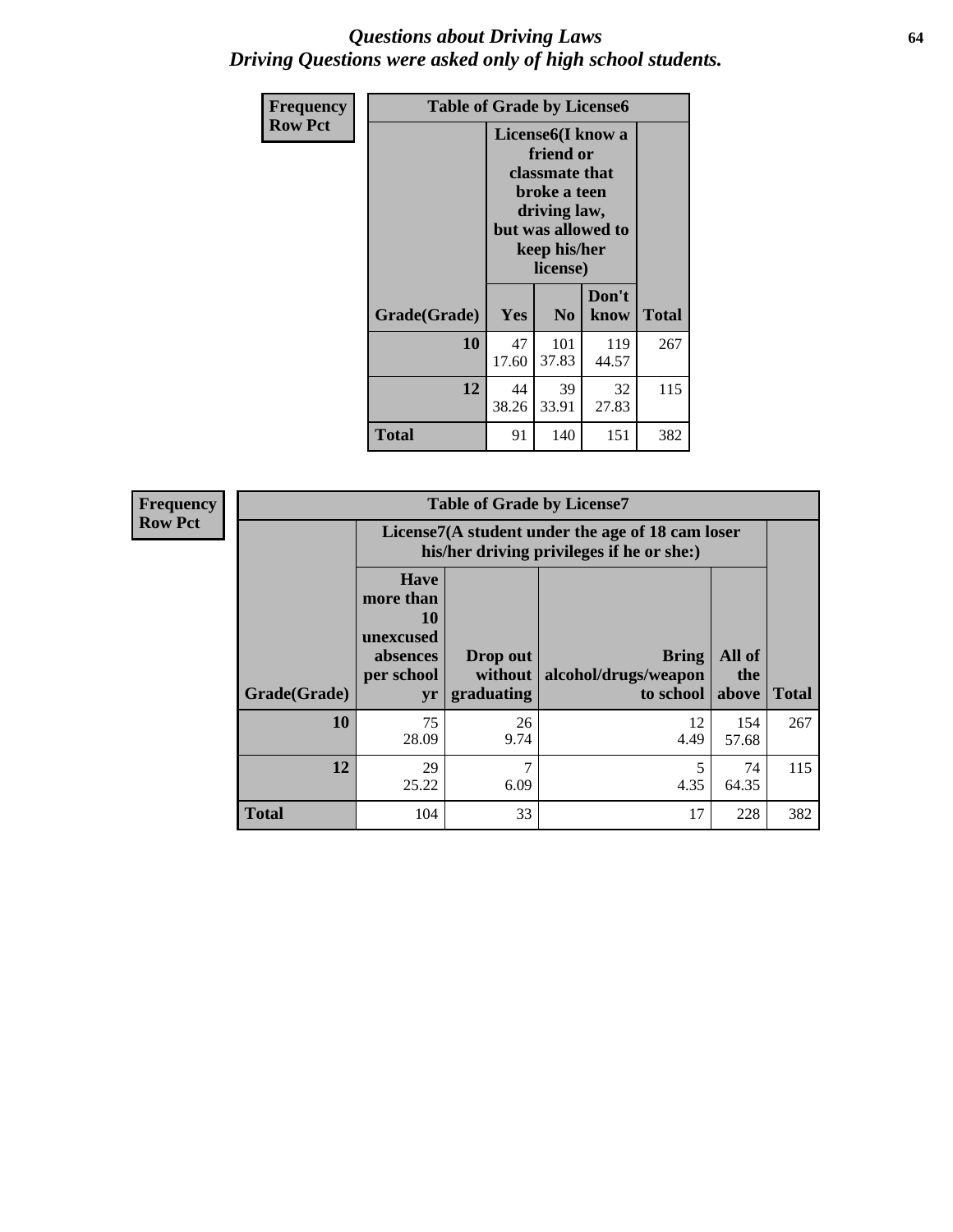# *Select Results by Gender* **65**

| Frequency      | <b>Table of SchoolClimate2 by Gender</b>          |                                 |             |              |
|----------------|---------------------------------------------------|---------------------------------|-------------|--------------|
| <b>Col Pct</b> | SchoolClimate2(I<br>feel successful at<br>school) | Gender(Gender)<br><b>Female</b> | <b>Male</b> | <b>Total</b> |
|                | <b>Strongly Agree</b>                             | 35<br>19.34                     | 72<br>35.82 | 107          |
|                | <b>Somewhat Agree</b>                             | 116<br>64.09                    | 96<br>47.76 | 212          |
|                | <b>Somewhat Disagree</b>                          | 22<br>12.15                     | 26<br>12.94 | 48           |
|                | <b>Strongly Disagree</b>                          | 8<br>4.42                       | 7<br>3.48   | 15           |
|                | <b>Total</b>                                      | 181                             | 201         | 382          |

| Frequency      | <b>Table of SchoolClimate6 by Gender</b>                 |                                 |             |              |  |
|----------------|----------------------------------------------------------|---------------------------------|-------------|--------------|--|
| <b>Col Pct</b> | <b>SchoolClimate6(Teachers</b><br>treat me with respect) | Gender(Gender)<br><b>Female</b> | <b>Male</b> | <b>Total</b> |  |
|                | <b>Strongly Agree</b>                                    | 39<br>21.55                     | 51<br>25.37 | 90           |  |
|                | <b>Somewhat Agree</b>                                    | 76<br>41.99                     | 86<br>42.79 | 162          |  |
|                | <b>Somewhat Disagree</b>                                 | 35<br>19.34                     | 32<br>15.92 | 67           |  |
|                | <b>Strongly Disagree</b>                                 | 31<br>17.13                     | 32<br>15.92 | 63           |  |
|                | <b>Total</b>                                             | 181                             | 201         | 382          |  |

| <b>Frequency</b> | <b>Table of SchoolClimate8 by Gender</b>                                             |                                 |             |              |
|------------------|--------------------------------------------------------------------------------------|---------------------------------|-------------|--------------|
| <b>Col Pct</b>   | <b>SchoolClimate8(Students</b><br>are frequently<br>recognized for good<br>behavior) | Gender(Gender)<br><b>Female</b> | <b>Male</b> | <b>Total</b> |
|                  |                                                                                      |                                 |             |              |
|                  | <b>Strongly Agree</b>                                                                | 15<br>8.29                      | 18<br>8.96  | 33           |
|                  | <b>Somewhat Agree</b>                                                                | 59<br>32.60                     | 73<br>36.32 | 132          |
|                  | <b>Somewhat Disagree</b>                                                             | 58<br>32.04                     | 58<br>28.86 | 116          |
|                  | <b>Strongly Disagree</b>                                                             | 49<br>27.07                     | 52<br>25.87 | 101          |
|                  | <b>Total</b>                                                                         | 181                             | 201         | 382          |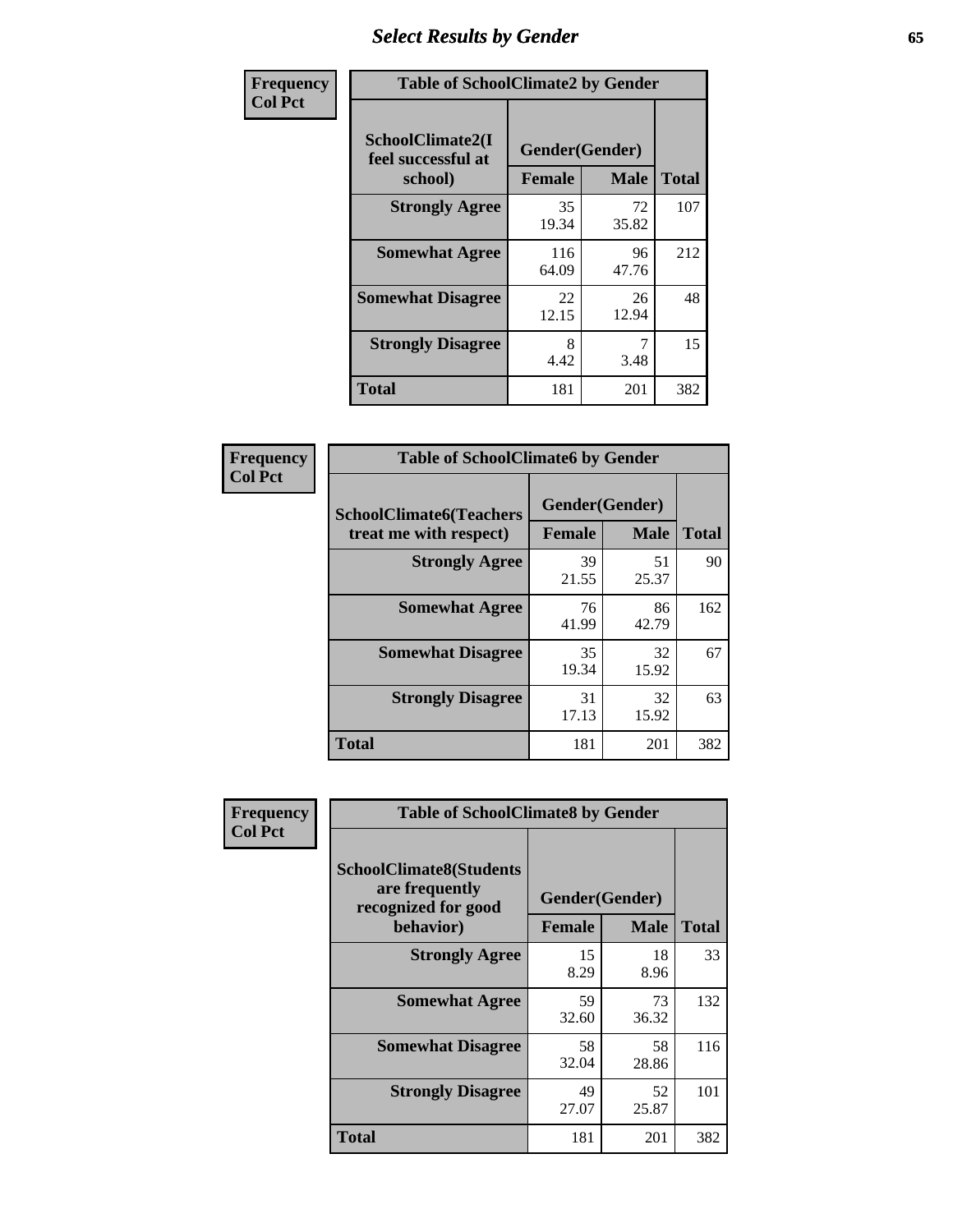# *Select Results by Gender* **66**

| <b>Frequency</b> | <b>Table of Gender by Dropout</b> |                                                                        |                |              |
|------------------|-----------------------------------|------------------------------------------------------------------------|----------------|--------------|
| <b>Row Pct</b>   |                                   | Dropout(I<br>have<br>thought<br>about<br>dropping<br>out of<br>school) |                |              |
|                  | Gender(Gender)                    | Yes                                                                    | N <sub>0</sub> | <b>Total</b> |
|                  | <b>Female</b>                     | 55<br>30.39                                                            | 126<br>69.61   | 181          |
|                  | <b>Male</b>                       | 68<br>33.83                                                            | 133<br>66.17   | 201          |
|                  | <b>Total</b>                      | 123                                                                    | 259            | 382          |

| <b>Frequency</b> | <b>Table of Gender by Dropoutreason</b> |                                                                    |              |                          |                                |              |              |
|------------------|-----------------------------------------|--------------------------------------------------------------------|--------------|--------------------------|--------------------------------|--------------|--------------|
| <b>Row Pct</b>   |                                         | Dropoutreason(If I dropped out the<br>reason would most likely be) |              |                          |                                |              |              |
|                  | Gender(Gender)                          | Won't<br><b>Drop</b><br>out                                        | <b>Bored</b> | Family<br><b>Reasons</b> | <b>Being</b><br><b>Bullied</b> | <b>Other</b> | <b>Total</b> |
|                  | <b>Female</b>                           | 107<br>59.12                                                       | 24<br>13.26  | 15<br>8.29               | 6<br>3.31                      | 29<br>16.02  | 181          |
|                  | <b>Male</b>                             | 107<br>53.23                                                       | 31<br>15.42  | 22<br>10.95              | 2.49                           | 36<br>17.91  | 201          |
|                  | <b>Total</b>                            | 214                                                                | 55           | 37                       | 11                             | 65           | 382          |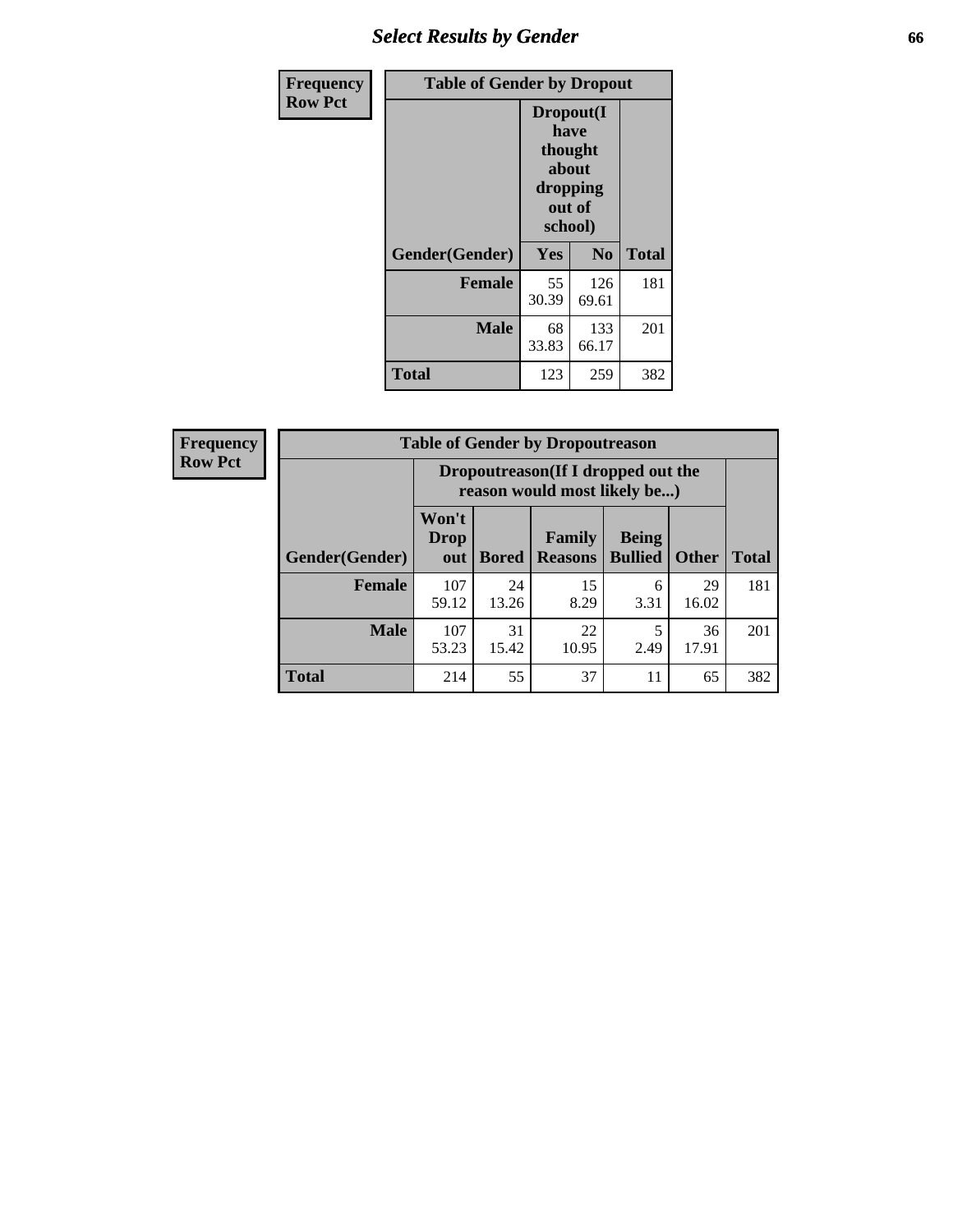*School Safety* **67**

| Frequency      | <b>Table of Gender by Bullied2</b> |                 |                |              |  |
|----------------|------------------------------------|-----------------|----------------|--------------|--|
| <b>Row Pct</b> |                                    | <b>Bullied2</b> |                |              |  |
|                | Gender(Gender)                     | Yes             | N <sub>0</sub> | <b>Total</b> |  |
|                | <b>Female</b>                      | 23<br>12.71     | 158<br>87.29   | 181          |  |
|                | <b>Male</b>                        | 20<br>9.95      | 181<br>90.05   | 201          |  |
|                | Total                              | 43              | 339            | 382          |  |

| Frequency      | <b>Table of Gender by Bulliedothers2</b> |                       |                |              |
|----------------|------------------------------------------|-----------------------|----------------|--------------|
| <b>Row Pct</b> |                                          | <b>Bulliedothers2</b> |                |              |
|                | Gender(Gender)                           | Yes                   | N <sub>0</sub> | <b>Total</b> |
|                | <b>Female</b>                            | 23<br>12.71           | 158<br>87.29   | 181          |
|                | <b>Male</b>                              | 11<br>5.47            | 190<br>94.53   | 201          |
|                | <b>Total</b>                             | 34                    | 348            | 382          |

| <b>Frequency</b> | <b>Table of Gender by Weaponschool2</b> |               |                |              |
|------------------|-----------------------------------------|---------------|----------------|--------------|
| <b>Row Pct</b>   |                                         | Weaponschool2 |                |              |
|                  | Gender(Gender)                          | Yes           | N <sub>0</sub> | <b>Total</b> |
|                  | <b>Female</b>                           | 2.21          | 177<br>97.79   | 181          |
|                  | <b>Male</b>                             | 3.98          | 193<br>96.02   | 201          |
|                  | <b>Total</b>                            | 12            | 370            | 382          |

| Frequency      | <b>Table of Gender by Absentunsafe2</b> |               |                |              |
|----------------|-----------------------------------------|---------------|----------------|--------------|
| <b>Row Pct</b> |                                         | Absentunsafe2 |                |              |
|                | Gender(Gender)                          | Yes           | N <sub>0</sub> | <b>Total</b> |
|                | <b>Female</b>                           | 3.87          | 174<br>96.13   | 181          |
|                | <b>Male</b>                             | 6<br>2.99     | 195<br>97.01   | 201          |
|                | <b>Total</b>                            | 13            | 369            | 382          |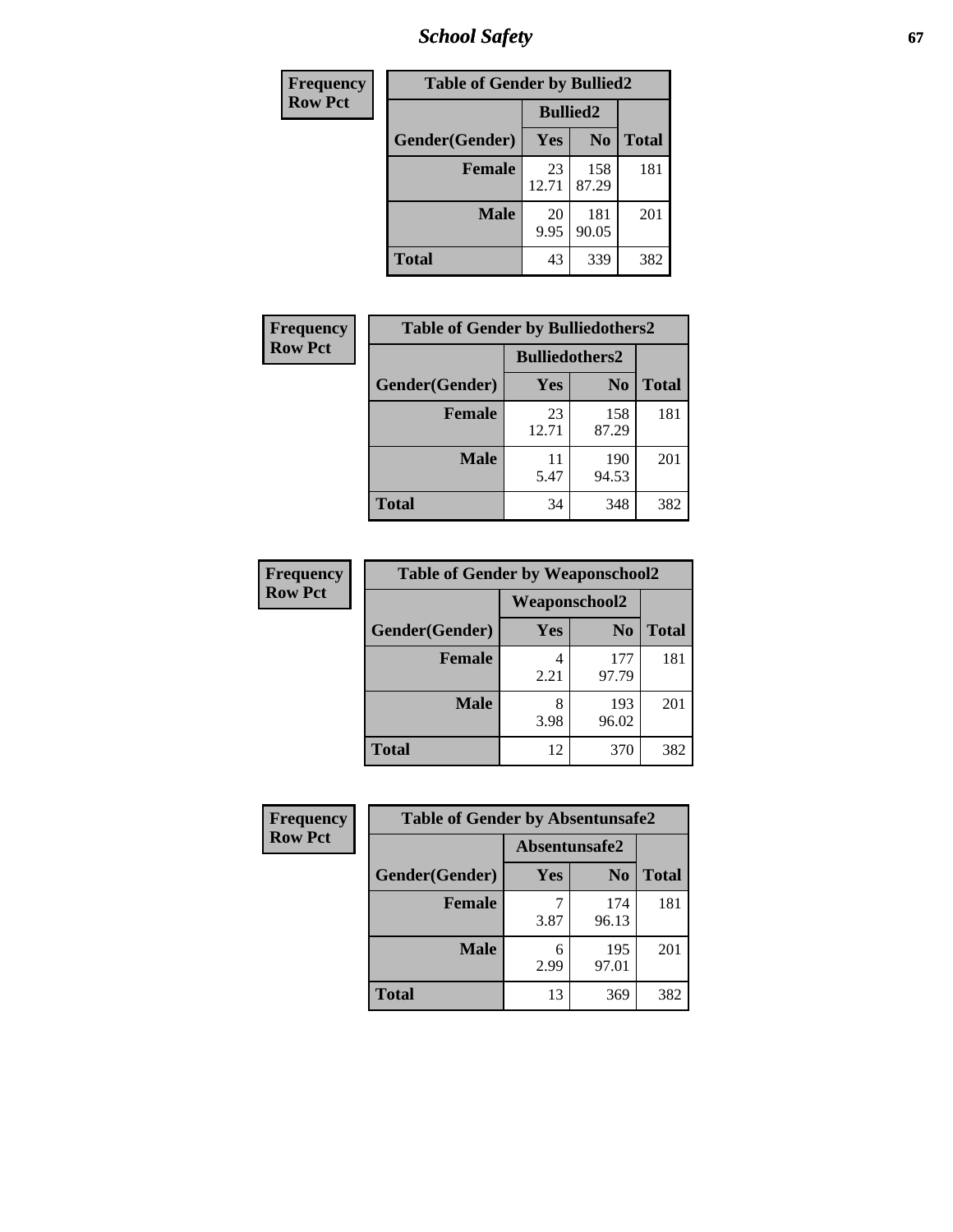*School Safety* **68**

| Frequency      | <b>Table of Gender by Gangself</b> |                                                                                                |              |              |
|----------------|------------------------------------|------------------------------------------------------------------------------------------------|--------------|--------------|
| <b>Row Pct</b> |                                    | Gangself(I<br>have<br>participated<br>in illegal gang<br>activities in<br>the past 30<br>days) |              |              |
|                | Gender(Gender)                     | Yes                                                                                            | No           | <b>Total</b> |
|                | <b>Female</b>                      | 12<br>6.63                                                                                     | 169<br>93.37 | 181          |
|                | <b>Male</b>                        | 18<br>8.96                                                                                     | 183<br>91.04 | 201          |
|                | <b>Total</b>                       | 30                                                                                             | 352          | 382          |

| Frequency      | <b>Table of Gender by Gangpeers</b> |                                                                                                                             |                |              |
|----------------|-------------------------------------|-----------------------------------------------------------------------------------------------------------------------------|----------------|--------------|
| <b>Row Pct</b> |                                     | <b>Gangpeers</b> (I<br>have friends<br>who have<br>participated<br>in illegal gang<br>activities in<br>the past 30<br>days) |                |              |
|                | Gender(Gender)                      | Yes                                                                                                                         | N <sub>0</sub> | <b>Total</b> |
|                | <b>Female</b>                       | 62<br>34.25                                                                                                                 | 119<br>65.75   | 181          |
|                | <b>Male</b>                         | 77<br>38.31                                                                                                                 | 124<br>61.69   | 201          |
|                | Total                               | 139                                                                                                                         | 243            | 382          |

| Frequency      | <b>Table of Gender by Pickedon2</b> |             |                |              |  |
|----------------|-------------------------------------|-------------|----------------|--------------|--|
| <b>Row Pct</b> |                                     | Pickedon2   |                |              |  |
|                | Gender(Gender)                      | <b>Yes</b>  | N <sub>0</sub> | <b>Total</b> |  |
|                | <b>Female</b>                       | 45<br>24.86 | 136<br>75.14   | 181          |  |
|                | <b>Male</b>                         | 40<br>19.90 | 161<br>80.10   | 201          |  |
|                | <b>Total</b>                        | 85          | 297            | 382          |  |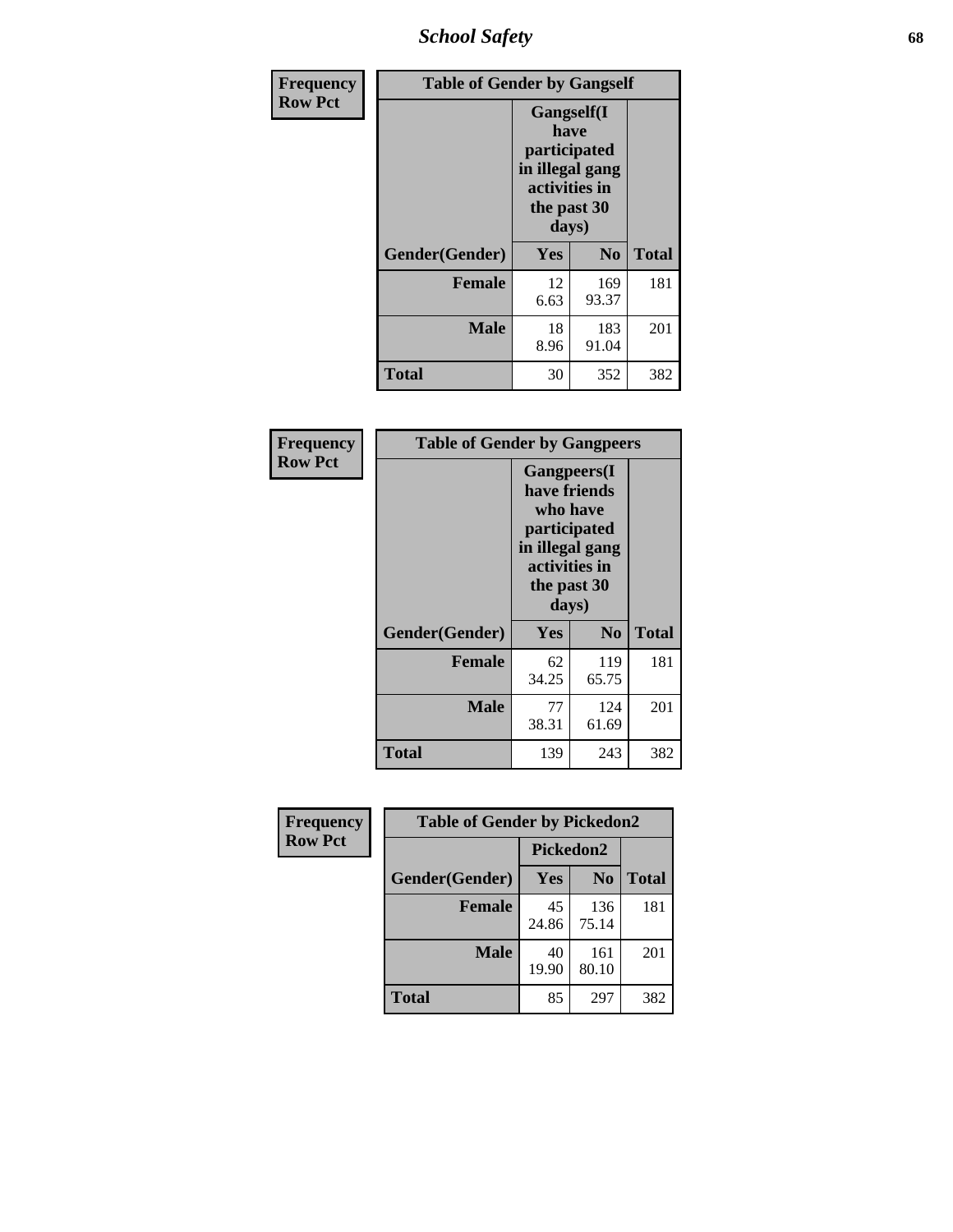*School Safety* **69**

| <b>Frequency</b> | <b>Table of Gender by Safeschool2</b> |              |                |              |
|------------------|---------------------------------------|--------------|----------------|--------------|
| <b>Row Pct</b>   |                                       | Safeschool2  |                |              |
|                  | Gender(Gender)                        | <b>Yes</b>   | N <sub>0</sub> | <b>Total</b> |
|                  | <b>Female</b>                         | 94<br>51.93  | 87<br>48.07    | 181          |
|                  | <b>Male</b>                           | 131<br>65.17 | 70<br>34.83    | 201          |
|                  | <b>Total</b>                          | 225          | 157            | 382          |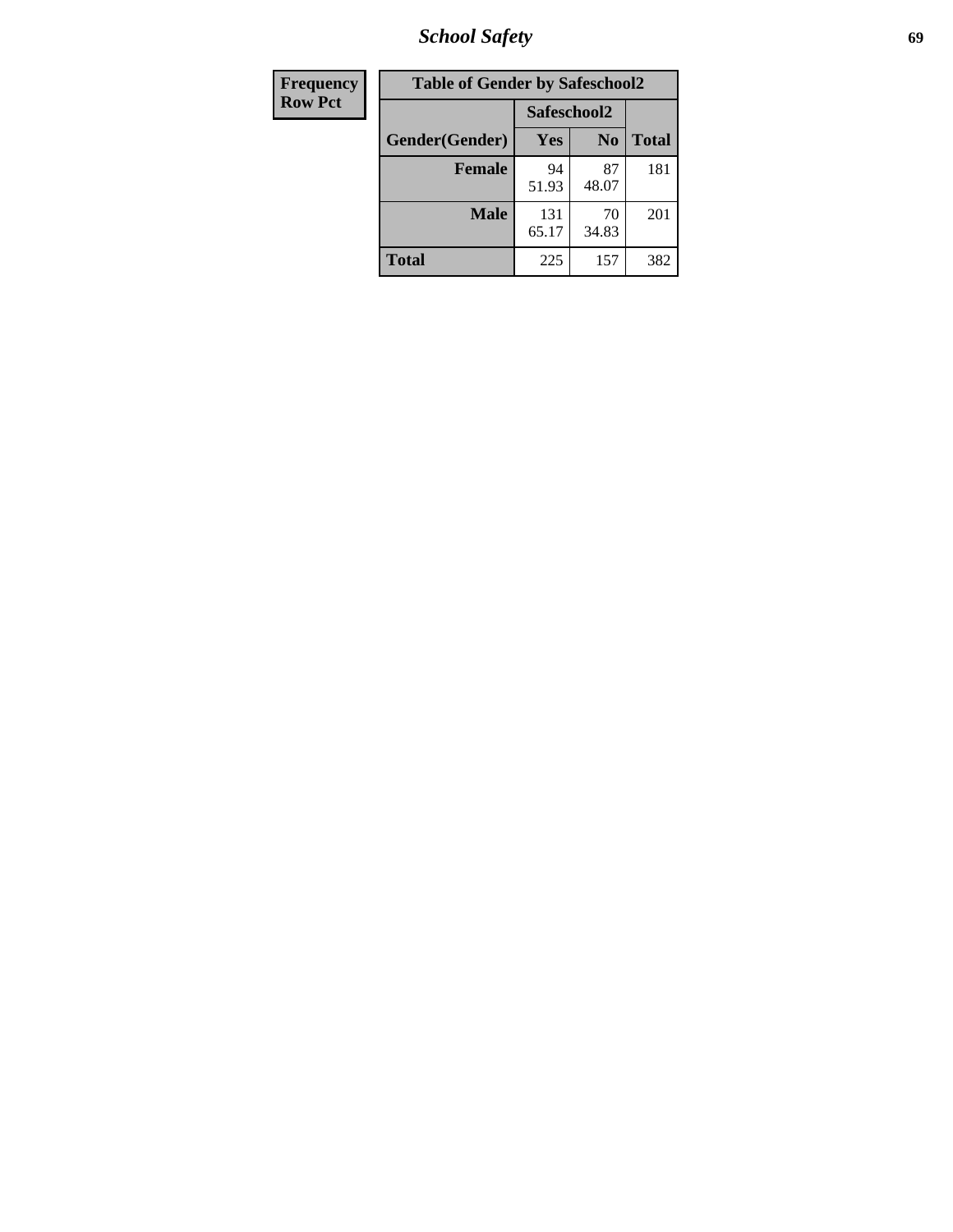# *Incidence of Drug Use* **70**

| Frequency      |                | <b>Table of Gender by AlcoholAlt</b>     |                |              |
|----------------|----------------|------------------------------------------|----------------|--------------|
| <b>Row Pct</b> |                | AlcoholAlt(Alcohol<br>use, past 30 days) |                |              |
|                | Gender(Gender) | Yes                                      | N <sub>0</sub> | <b>Total</b> |
|                | <b>Female</b>  | 43<br>23.76                              | 138<br>76.24   | 181          |
|                | <b>Male</b>    | 38<br>18.91                              | 163<br>81.09   | 201          |
|                | <b>Total</b>   | 81                                       | 301            | 382          |

| <b>Frequency</b> | <b>Table of Gender by TobaccoAny</b> |                                          |                |              |  |
|------------------|--------------------------------------|------------------------------------------|----------------|--------------|--|
| <b>Row Pct</b>   |                                      | TobaccoAny(Tobacco<br>use, past 30 days) |                |              |  |
|                  | Gender(Gender)                       | Yes                                      | N <sub>0</sub> | <b>Total</b> |  |
|                  | <b>Female</b>                        | 14<br>7.73                               | 167<br>92.27   | 181          |  |
|                  | <b>Male</b>                          | 17<br>8.46                               | 184<br>91.54   | 201          |  |
|                  | <b>Total</b>                         | 31                                       | 351            | 382          |  |

| <b>Frequency</b> | <b>Table of Gender by MarijuanaAlt</b> |             |                                              |              |
|------------------|----------------------------------------|-------------|----------------------------------------------|--------------|
| <b>Row Pct</b>   |                                        |             | MarijuanaAlt(Marijuana<br>use, past 30 days) |              |
|                  | Gender(Gender)                         | <b>Yes</b>  | N <sub>0</sub>                               | <b>Total</b> |
|                  | <b>Female</b>                          | 20<br>11.05 | 161<br>88.95                                 | 181          |
|                  | <b>Male</b>                            | 22<br>10.95 | 179<br>89.05                                 | 201          |
|                  | <b>Total</b>                           | 42          | 340                                          | 382          |

| <b>Frequency</b> | <b>Table of Gender by OtherDrugAny</b> |                                                      |                |              |
|------------------|----------------------------------------|------------------------------------------------------|----------------|--------------|
| <b>Row Pct</b>   |                                        | <b>OtherDrugAny(Other</b><br>drug use, past 30 days) |                |              |
|                  | Gender(Gender)                         | <b>Yes</b>                                           | N <sub>0</sub> | <b>Total</b> |
|                  | <b>Female</b>                          | 13<br>7.18                                           | 168<br>92.82   | 181          |
|                  | <b>Male</b>                            | 14<br>6.97                                           | 187<br>93.03   | 201          |
|                  | <b>Total</b>                           | 27                                                   | 355            | 382          |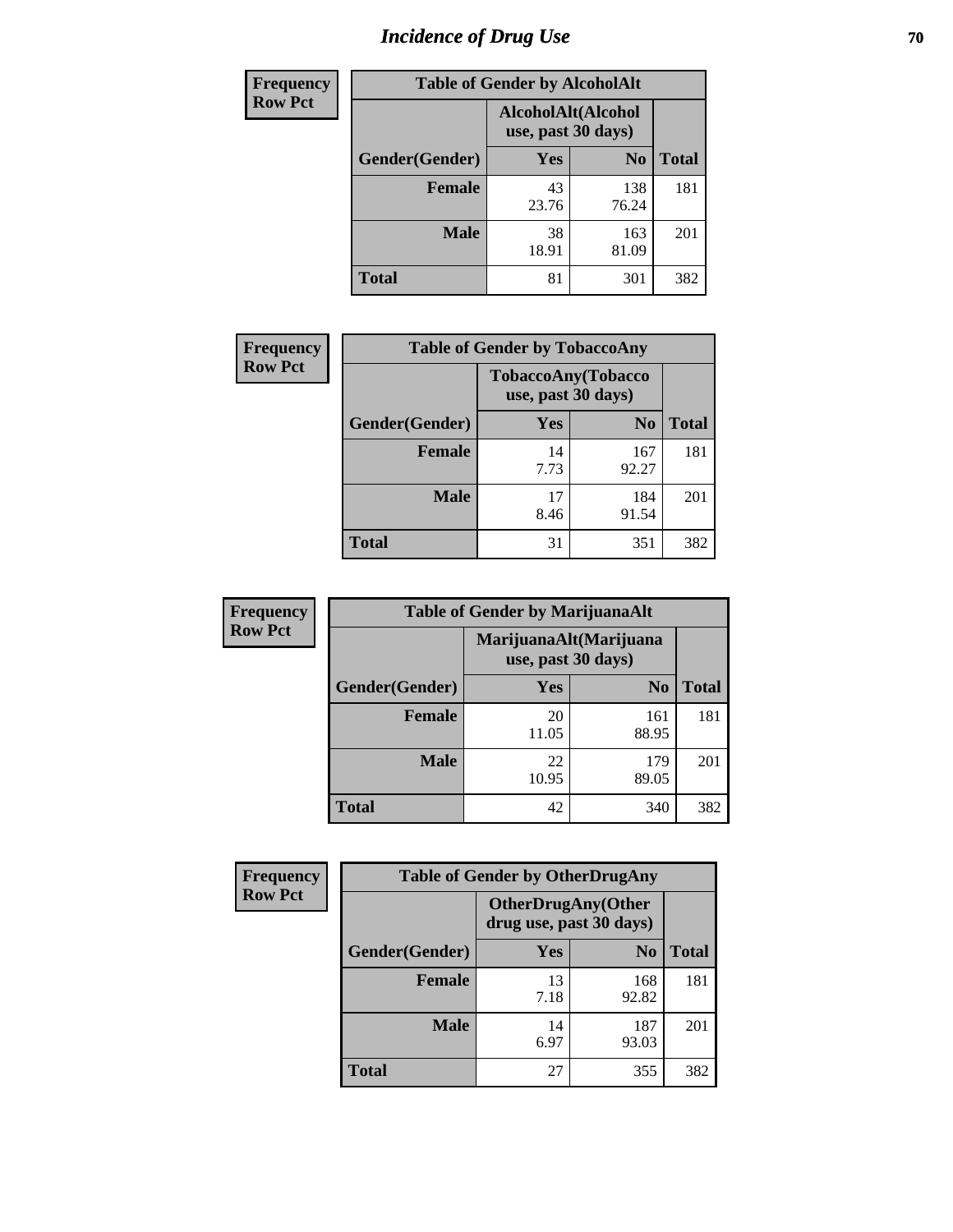#### *Average Age at Onset of Use* **71** *Results for "Average Age at Onset of Use" questions exclude students who said they did not use that substance*

#### **Gender=Female**

| <b>Variable</b>    | <b>Label</b>                                                       | <b>Mean</b> |
|--------------------|--------------------------------------------------------------------|-------------|
| Alcoholinit2       | I started using alcohol when I was                                 | 12.56       |
| Cigarettesinit2    | I started smoking tobacco when I was                               | 12.52       |
| Smokelessinit2     | I started chewing tobacco when I was                               |             |
| Marijuanainit2     | I started using marijuana when I was                               | 13.47       |
| Cocaineinit2       | I started using cocaine when I was                                 | 14.00       |
| Inhalantsinit2     | I started using inhalants when I was                               | 12.67       |
| Steroidsinit2      | I started using steroids when I was                                | 12.50       |
| Ecstasyinit2       | I started using ecstasy when I was                                 | 12.67       |
| Methinit2          | I started using methamphetamines when I was                        | 12.00       |
| Hallucinogensinit2 | I started using hallucinogens when I was                           | 11.50       |
| Prescription in t2 | I started using prescription drugs not prescribed to me when I was | 11.25       |

#### **Gender=Male**

| <b>Variable</b>                 | Label                                                              | <b>Mean</b> |
|---------------------------------|--------------------------------------------------------------------|-------------|
| Alcoholinit2                    | I started using alcohol when I was                                 | 12.51       |
| Cigarettesinit2                 | I started smoking tobacco when I was                               | 13.26       |
| Smokelessinit2                  | I started chewing tobacco when I was                               | 13.78       |
| Marijuanainit2                  | I started using marijuana when I was                               | 12.68       |
| Cocaineinit2                    | I started using cocaine when I was                                 | 13.17       |
| Inhalantsinit2                  | I started using inhalants when I was                               | 11.67       |
| Steroidsinit2                   | I started using steroids when I was                                | 9.33        |
| Ecstasyinit2                    | I started using ecstasy when I was                                 | 13.40       |
| Methinit <sub>2</sub>           | I started using methamphetamines when I was                        | 12.00       |
| Hallucinogensinit2              | I started using hallucinogens when I was                           | 12.17       |
| Prescription in it <sub>2</sub> | I started using prescription drugs not prescribed to me when I was | 13.00       |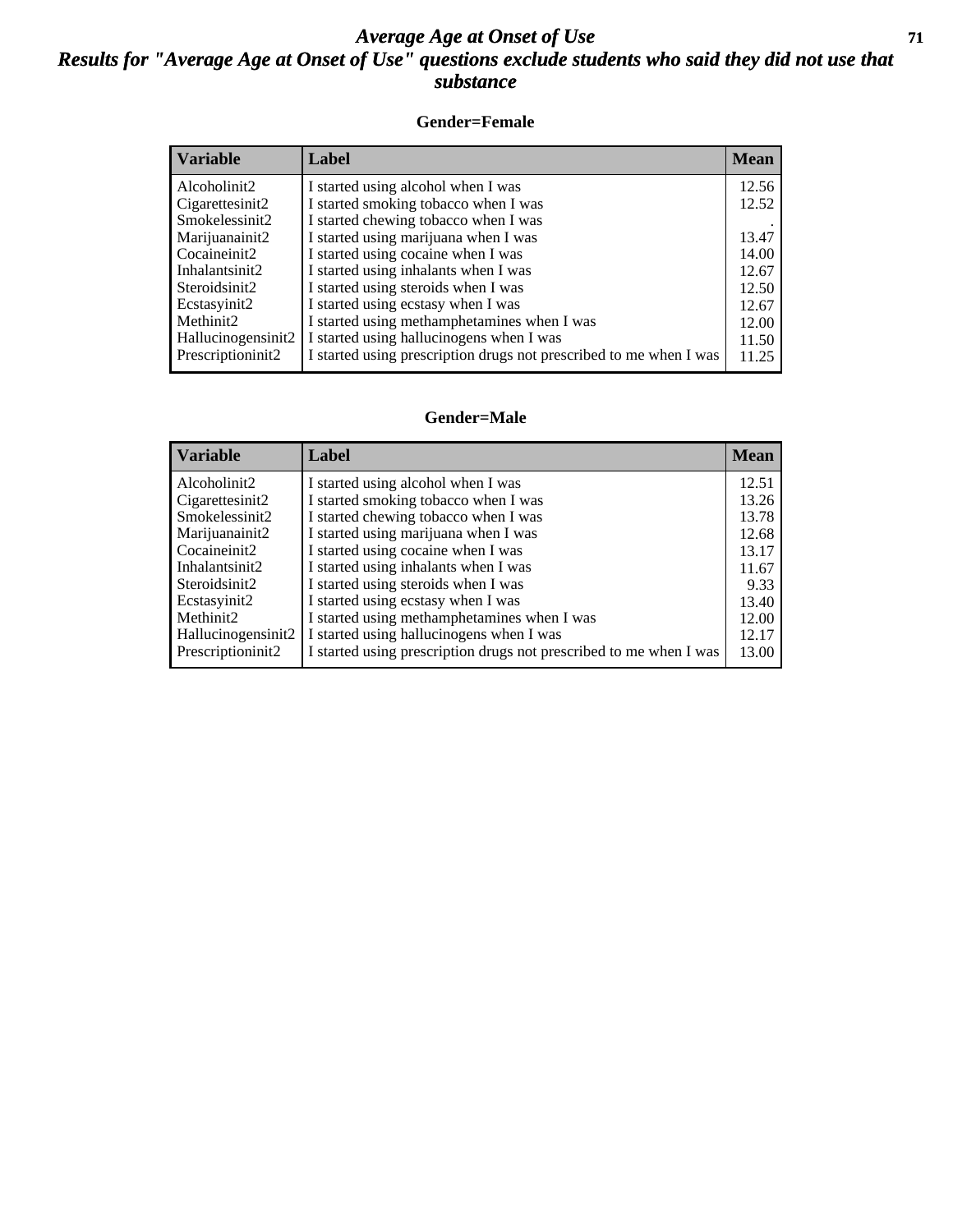# *I Think These Drugs are Harmful* **72**

| <b>Frequency</b> | <b>Table of Gender by Alcoholharmdich</b> |                                                   |                |              |
|------------------|-------------------------------------------|---------------------------------------------------|----------------|--------------|
| <b>Row Pct</b>   |                                           | Alcoholharmdich(I<br>think alcohol is<br>harmful) |                |              |
|                  | Gender(Gender)                            | <b>Yes</b>                                        | N <sub>0</sub> | <b>Total</b> |
|                  | <b>Female</b>                             | 144<br>79.56                                      | 37<br>20.44    | 181          |
|                  | <b>Male</b>                               | 149<br>74.13                                      | 52<br>25.87    | 201          |
|                  | <b>Total</b>                              | 293                                               | 89             | 382          |

| Frequency      | <b>Table of Gender by Tobaccoharmdich</b> |                              |                   |              |
|----------------|-------------------------------------------|------------------------------|-------------------|--------------|
| <b>Row Pct</b> |                                           | think tobacco is<br>harmful) | Tobaccoharmdich(I |              |
|                | Gender(Gender)                            | Yes                          | $\bf N_0$         | <b>Total</b> |
|                | <b>Female</b>                             | 167<br>92.27                 | 14<br>7.73        | 181          |
|                | <b>Male</b>                               | 181<br>90.05                 | 20<br>9.95        | 201          |
|                | <b>Total</b>                              | 348                          | 34                | 382          |

| Frequency      | <b>Table of Gender by Marijuanaharmdich</b> |                                |                     |              |  |
|----------------|---------------------------------------------|--------------------------------|---------------------|--------------|--|
| <b>Row Pct</b> |                                             | think marijuana is<br>harmful) | Marijuanaharmdich(I |              |  |
|                | Gender(Gender)                              | <b>Yes</b>                     | N <sub>0</sub>      | <b>Total</b> |  |
|                | <b>Female</b>                               | 147<br>81.22                   | 34<br>18.78         | 181          |  |
|                | <b>Male</b>                                 | 127<br>63.18                   | 74<br>36.82         | 201          |  |
|                | <b>Total</b>                                | 274                            | 108                 | 382          |  |

| Frequency      | <b>Table of Gender by Otherdrugharmdich</b> |                                                          |                |              |  |
|----------------|---------------------------------------------|----------------------------------------------------------|----------------|--------------|--|
| <b>Row Pct</b> |                                             | Otherdrugharmdich(I<br>think other drugs are<br>harmful) |                |              |  |
|                | Gender(Gender)                              | <b>Yes</b>                                               | N <sub>0</sub> | <b>Total</b> |  |
|                | <b>Female</b>                               | 164<br>90.61                                             | 17<br>9.39     | 181          |  |
|                | <b>Male</b>                                 | 183<br>91.04                                             | 18<br>8.96     | 201          |  |
|                | <b>Total</b>                                | 347                                                      | 35             | 382          |  |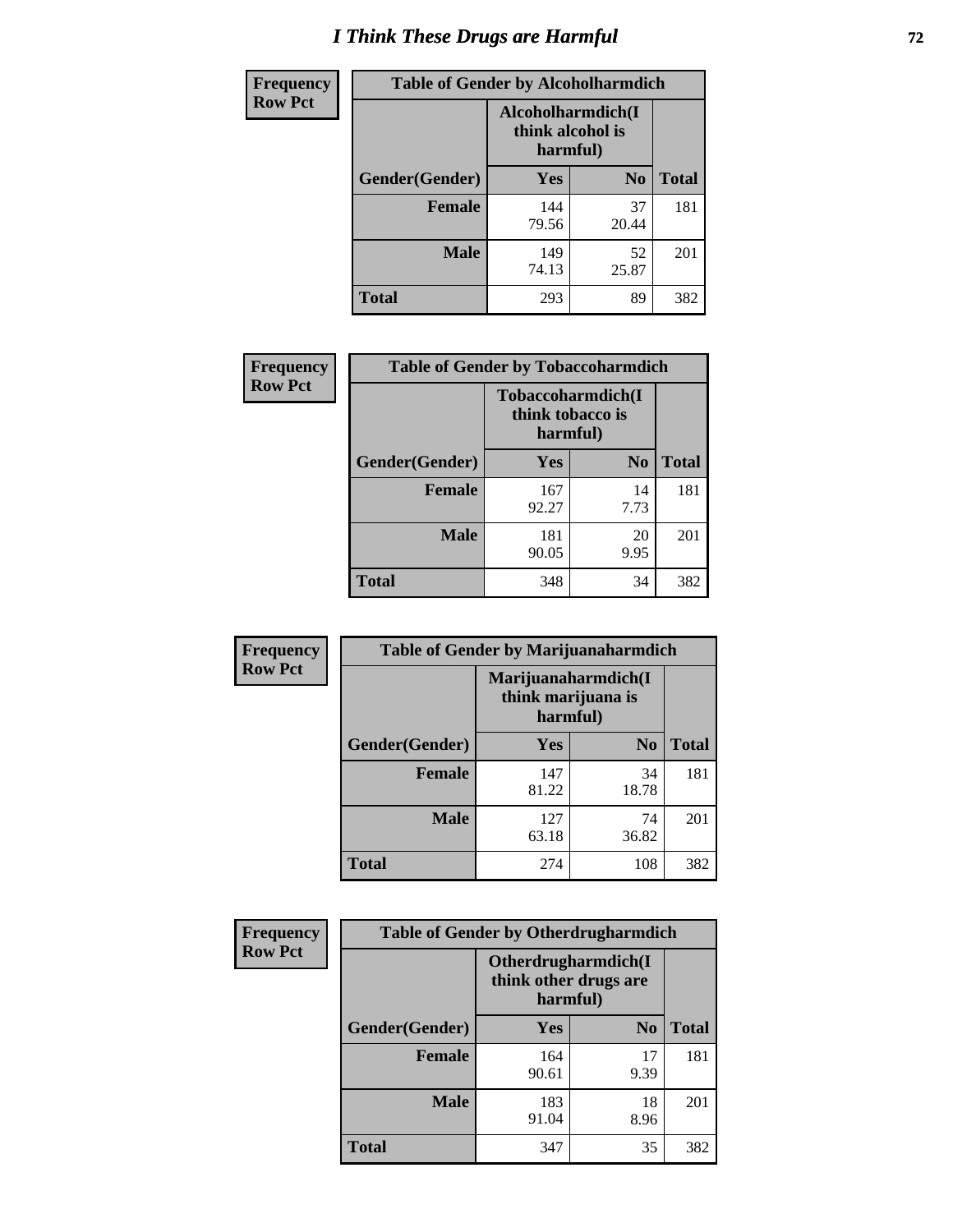| <b>Frequency</b> | <b>Table of Gender by Alcohollocation1</b> |                                                               |             |              |
|------------------|--------------------------------------------|---------------------------------------------------------------|-------------|--------------|
| <b>Row Pct</b>   |                                            | <b>Alcohollocation1(Places</b><br><b>Friends Use Alcohol)</b> |             |              |
|                  | Gender(Gender)                             |                                                               | Do Not Use  | <b>Total</b> |
|                  | <b>Female</b>                              | 115<br>63.54                                                  | 66<br>36.46 | 181          |
|                  | <b>Male</b>                                | 109<br>54.23                                                  | 92<br>45.77 | 201          |
|                  | <b>Total</b>                               | 224                                                           | 158         | 382          |

| <b>Frequency</b> | <b>Table of Gender by Alcohollocation2</b> |              |                                                               |              |
|------------------|--------------------------------------------|--------------|---------------------------------------------------------------|--------------|
| <b>Row Pct</b>   |                                            |              | <b>Alcohollocation2(Places</b><br><b>Friends Use Alcohol)</b> |              |
|                  | Gender(Gender)                             |              | Home                                                          | <b>Total</b> |
|                  | <b>Female</b>                              | 101<br>55.80 | 80<br>44.20                                                   | 181          |
|                  | <b>Male</b>                                | 127<br>63.18 | 74<br>36.82                                                   | 201          |
|                  | <b>Total</b>                               | 228          | 154                                                           | 382          |

| Frequency      | <b>Table of Gender by Alcohollocation3</b> |                                                               |               |              |
|----------------|--------------------------------------------|---------------------------------------------------------------|---------------|--------------|
| <b>Row Pct</b> |                                            | <b>Alcohollocation3(Places</b><br><b>Friends Use Alcohol)</b> |               |              |
|                | Gender(Gender)                             |                                                               | <b>School</b> | <b>Total</b> |
|                | <b>Female</b>                              | 161<br>88.95                                                  | 20<br>11.05   | 181          |
|                | <b>Male</b>                                | 180<br>89.55                                                  | 21<br>10.45   | 201          |
|                | <b>Total</b>                               | 341                                                           | 41            | 382          |

| <b>Frequency</b> | <b>Table of Gender by Alcohollocation4</b> |                                                               |             |              |  |
|------------------|--------------------------------------------|---------------------------------------------------------------|-------------|--------------|--|
| <b>Row Pct</b>   |                                            | <b>Alcohollocation4(Places</b><br><b>Friends Use Alcohol)</b> |             |              |  |
|                  | Gender(Gender)                             |                                                               | Car         | <b>Total</b> |  |
|                  | <b>Female</b>                              | 152<br>83.98                                                  | 29<br>16.02 | 181          |  |
|                  | <b>Male</b>                                | 180<br>89.55                                                  | 21<br>10.45 | 201          |  |
|                  | <b>Total</b>                               | 332                                                           | 50          | 382          |  |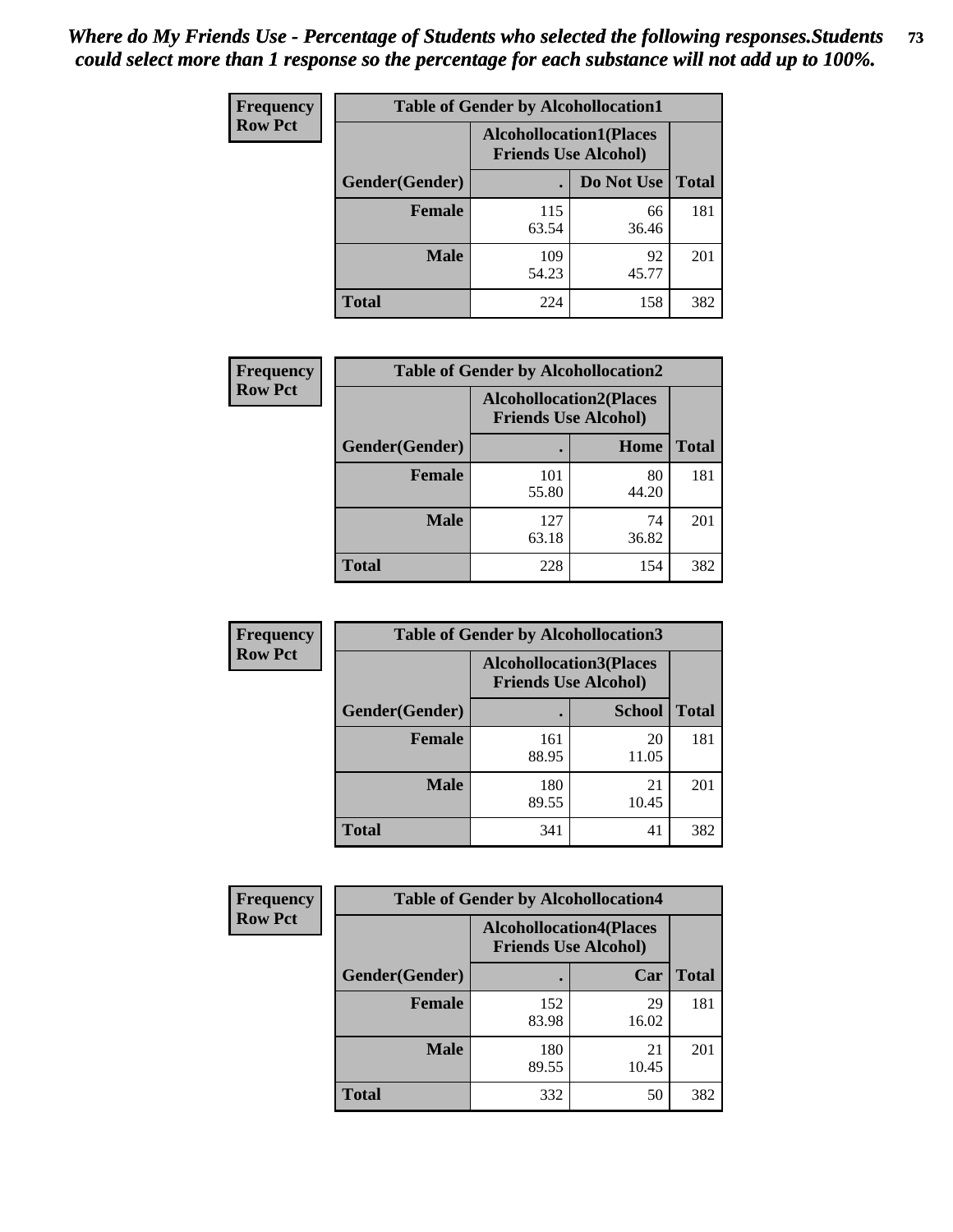| <b>Frequency</b> | <b>Table of Gender by Alcohollocation5</b> |                                                                |                                 |              |
|------------------|--------------------------------------------|----------------------------------------------------------------|---------------------------------|--------------|
| <b>Row Pct</b>   |                                            | <b>Alcohollocation5</b> (Places<br><b>Friends Use Alcohol)</b> |                                 |              |
|                  | <b>Gender</b> (Gender)                     |                                                                | <b>Friend's</b><br><b>House</b> | <b>Total</b> |
|                  | <b>Female</b>                              | 98<br>54.14                                                    | 83<br>45.86                     | 181          |
|                  | <b>Male</b>                                | 123<br>61.19                                                   | 78<br>38.81                     | 201          |
|                  | <b>Total</b>                               | 221                                                            | 161                             | 382          |

| Frequency      | <b>Table of Gender by Alcohollocation6</b> |                                                               |              |              |  |
|----------------|--------------------------------------------|---------------------------------------------------------------|--------------|--------------|--|
| <b>Row Pct</b> |                                            | <b>Alcohollocation6(Places</b><br><b>Friends Use Alcohol)</b> |              |              |  |
|                | <b>Gender</b> (Gender)                     |                                                               | <b>Other</b> | <b>Total</b> |  |
|                | <b>Female</b>                              | 134<br>74.03                                                  | 47<br>25.97  | 181          |  |
|                | <b>Male</b>                                | 155<br>77.11                                                  | 46<br>22.89  | 201          |  |
|                | <b>Total</b>                               | 289                                                           | 93           | 382          |  |

| Frequency      | <b>Table of Gender by Tobaccolocation1</b> |                                                               |              |              |  |
|----------------|--------------------------------------------|---------------------------------------------------------------|--------------|--------------|--|
| <b>Row Pct</b> |                                            | <b>Tobaccolocation1(Places</b><br><b>Friends Use Tobacco)</b> |              |              |  |
|                | <b>Gender</b> (Gender)                     |                                                               | Do Not Use   | <b>Total</b> |  |
|                | <b>Female</b>                              | 56<br>30.94                                                   | 125<br>69.06 | 181          |  |
|                | <b>Male</b>                                | 71<br>35.32                                                   | 130<br>64.68 | 201          |  |
|                | <b>Total</b>                               | 127                                                           | 255          | 382          |  |

| <b>Frequency</b> | <b>Table of Gender by Tobaccolocation2</b> |                                                               |             |              |
|------------------|--------------------------------------------|---------------------------------------------------------------|-------------|--------------|
| <b>Row Pct</b>   |                                            | <b>Tobaccolocation2(Places</b><br><b>Friends Use Tobacco)</b> |             |              |
|                  | Gender(Gender)                             |                                                               | Home        | <b>Total</b> |
|                  | Female                                     | 148<br>81.77                                                  | 33<br>18.23 | 181          |
|                  | <b>Male</b>                                | 159<br>79.10                                                  | 42<br>20.90 | 201          |
|                  | <b>Total</b>                               | 307                                                           | 75          | 382          |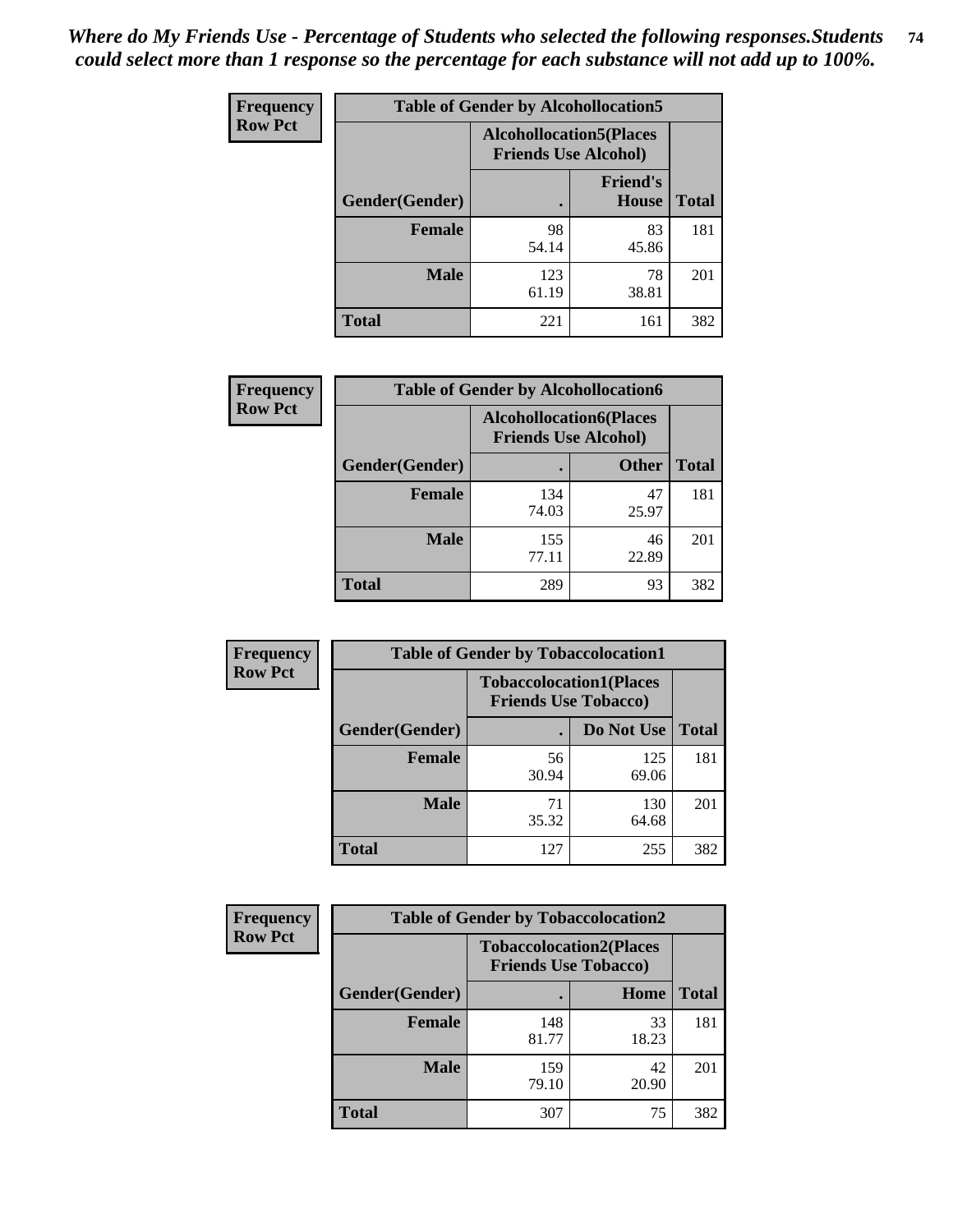| <b>Frequency</b> | <b>Table of Gender by Tobaccolocation3</b> |              |                                                               |              |
|------------------|--------------------------------------------|--------------|---------------------------------------------------------------|--------------|
| <b>Row Pct</b>   |                                            |              | <b>Tobaccolocation3(Places</b><br><b>Friends Use Tobacco)</b> |              |
|                  | Gender(Gender)                             |              | <b>School</b>                                                 | <b>Total</b> |
|                  | <b>Female</b>                              | 166<br>91.71 | 15<br>8.29                                                    | 181          |
|                  | <b>Male</b>                                | 180<br>89.55 | 21<br>10.45                                                   | 201          |
|                  | Total                                      | 346          | 36                                                            | 382          |

| <b>Frequency</b> | <b>Table of Gender by Tobaccolocation4</b> |                                                               |             |              |
|------------------|--------------------------------------------|---------------------------------------------------------------|-------------|--------------|
| <b>Row Pct</b>   |                                            | <b>Tobaccolocation4(Places</b><br><b>Friends Use Tobacco)</b> |             |              |
|                  | Gender(Gender)                             |                                                               | Car         | <b>Total</b> |
|                  | Female                                     | 159<br>87.85                                                  | 22<br>12.15 | 181          |
|                  | <b>Male</b>                                | 174<br>86.57                                                  | 27<br>13.43 | 201          |
|                  | <b>Total</b>                               | 333                                                           | 49          | 382          |

| <b>Frequency</b> | <b>Table of Gender by Tobaccolocation5</b> |                                                               |                                 |              |
|------------------|--------------------------------------------|---------------------------------------------------------------|---------------------------------|--------------|
| <b>Row Pct</b>   |                                            | <b>Tobaccolocation5(Places</b><br><b>Friends Use Tobacco)</b> |                                 |              |
|                  | Gender(Gender)                             |                                                               | <b>Friend's</b><br><b>House</b> | <b>Total</b> |
|                  | <b>Female</b>                              | 141<br>77.90                                                  | 40<br>22.10                     | 181          |
|                  | <b>Male</b>                                | 155<br>77.11                                                  | 46<br>22.89                     | 201          |
|                  | <b>Total</b>                               | 296                                                           | 86                              | 382          |

| <b>Frequency</b> | <b>Table of Gender by Tobaccolocation6</b> |                                                               |              |              |
|------------------|--------------------------------------------|---------------------------------------------------------------|--------------|--------------|
| <b>Row Pct</b>   |                                            | <b>Tobaccolocation6(Places</b><br><b>Friends Use Tobacco)</b> |              |              |
|                  | Gender(Gender)                             |                                                               | <b>Other</b> | <b>Total</b> |
|                  | Female                                     | 155<br>85.64                                                  | 26<br>14.36  | 181          |
|                  | <b>Male</b>                                | 164<br>81.59                                                  | 37<br>18.41  | 201          |
|                  | <b>Total</b>                               | 319                                                           | 63           | 382          |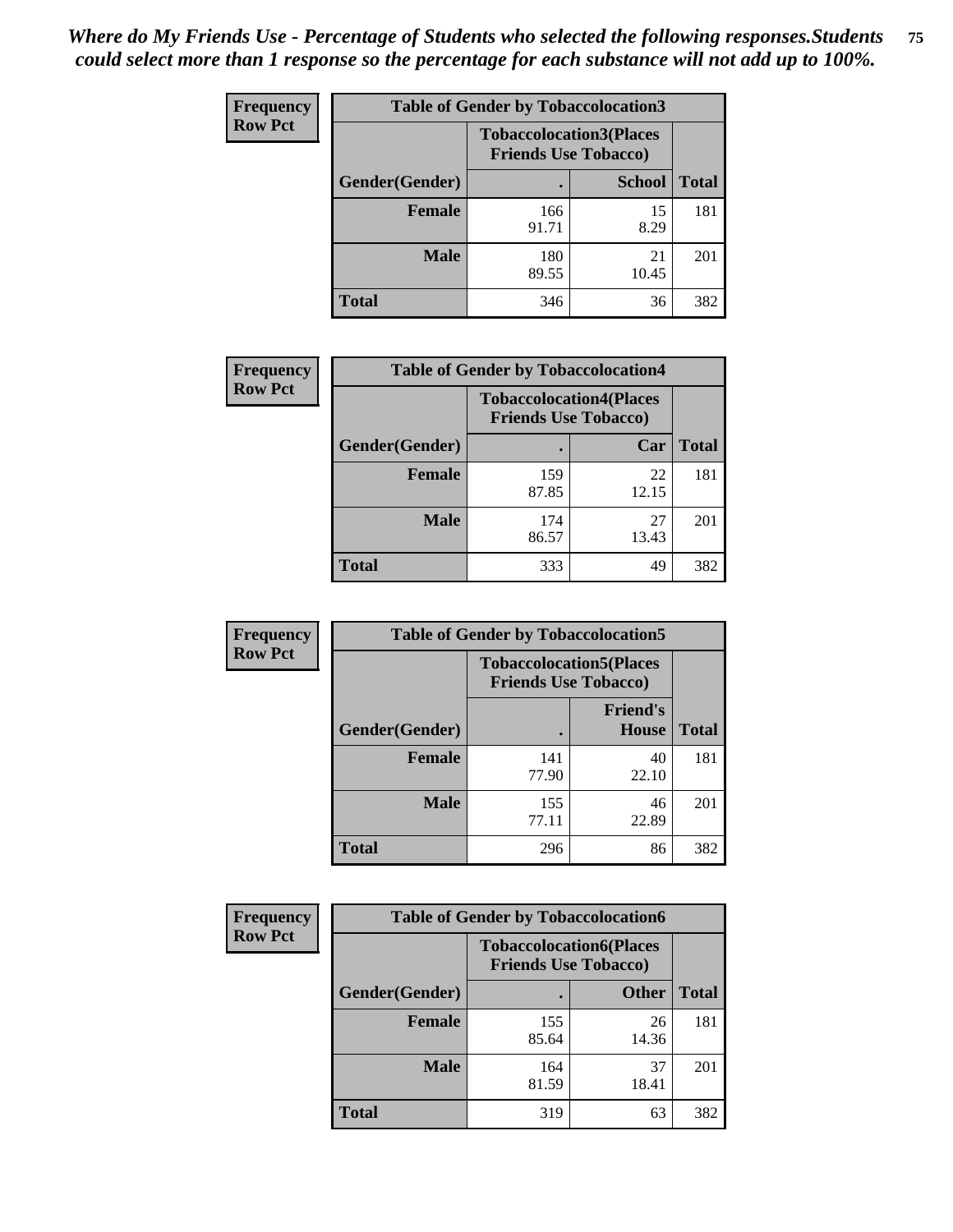| <b>Frequency</b> | <b>Table of Gender by Marijuanalocation1</b> |                                                                    |             |              |
|------------------|----------------------------------------------|--------------------------------------------------------------------|-------------|--------------|
| <b>Row Pct</b>   |                                              | <b>Marijuanalocation1(Places</b><br><b>Friends Use Marijuana</b> ) |             |              |
|                  | Gender(Gender)                               |                                                                    | Do Not Use  | <b>Total</b> |
|                  | <b>Female</b>                                | 93<br>51.38                                                        | 88<br>48.62 | 181          |
|                  | <b>Male</b>                                  | 105<br>52.24                                                       | 96<br>47.76 | 201          |
|                  | <b>Total</b>                                 | 198                                                                | 184         | 382          |

| <b>Frequency</b> | <b>Table of Gender by Marijuanalocation2</b> |                                                                    |             |              |  |
|------------------|----------------------------------------------|--------------------------------------------------------------------|-------------|--------------|--|
| <b>Row Pct</b>   |                                              | <b>Marijuanalocation2(Places</b><br><b>Friends Use Marijuana</b> ) |             |              |  |
|                  | Gender(Gender)                               |                                                                    | Home        | <b>Total</b> |  |
|                  | Female                                       | 126<br>69.61                                                       | 55<br>30.39 | 181          |  |
|                  | <b>Male</b>                                  | 135<br>67.16                                                       | 66<br>32.84 | 201          |  |
|                  | <b>Total</b>                                 | 261                                                                | 121         | 382          |  |

| Frequency      | <b>Table of Gender by Marijuanalocation3</b> |                                                                    |               |              |
|----------------|----------------------------------------------|--------------------------------------------------------------------|---------------|--------------|
| <b>Row Pct</b> |                                              | <b>Marijuanalocation3(Places</b><br><b>Friends Use Marijuana</b> ) |               |              |
|                | Gender(Gender)                               |                                                                    | <b>School</b> | <b>Total</b> |
|                | Female                                       | 156<br>86.19                                                       | 25<br>13.81   | 181          |
|                | <b>Male</b>                                  | 169<br>84.08                                                       | 32<br>15.92   | 201          |
|                | <b>Total</b>                                 | 325                                                                | 57            | 382          |

| Frequency      | <b>Table of Gender by Marijuanalocation4</b> |                                |                                  |              |
|----------------|----------------------------------------------|--------------------------------|----------------------------------|--------------|
| <b>Row Pct</b> |                                              | <b>Friends Use Marijuana</b> ) | <b>Marijuanalocation4(Places</b> |              |
|                | <b>Gender</b> (Gender)                       |                                | Car                              | <b>Total</b> |
|                | <b>Female</b>                                | 137<br>75.69                   | 44<br>24.31                      | 181          |
|                | <b>Male</b>                                  | 158<br>78.61                   | 43<br>21.39                      | 201          |
|                | <b>Total</b>                                 | 295                            | 87                               | 382          |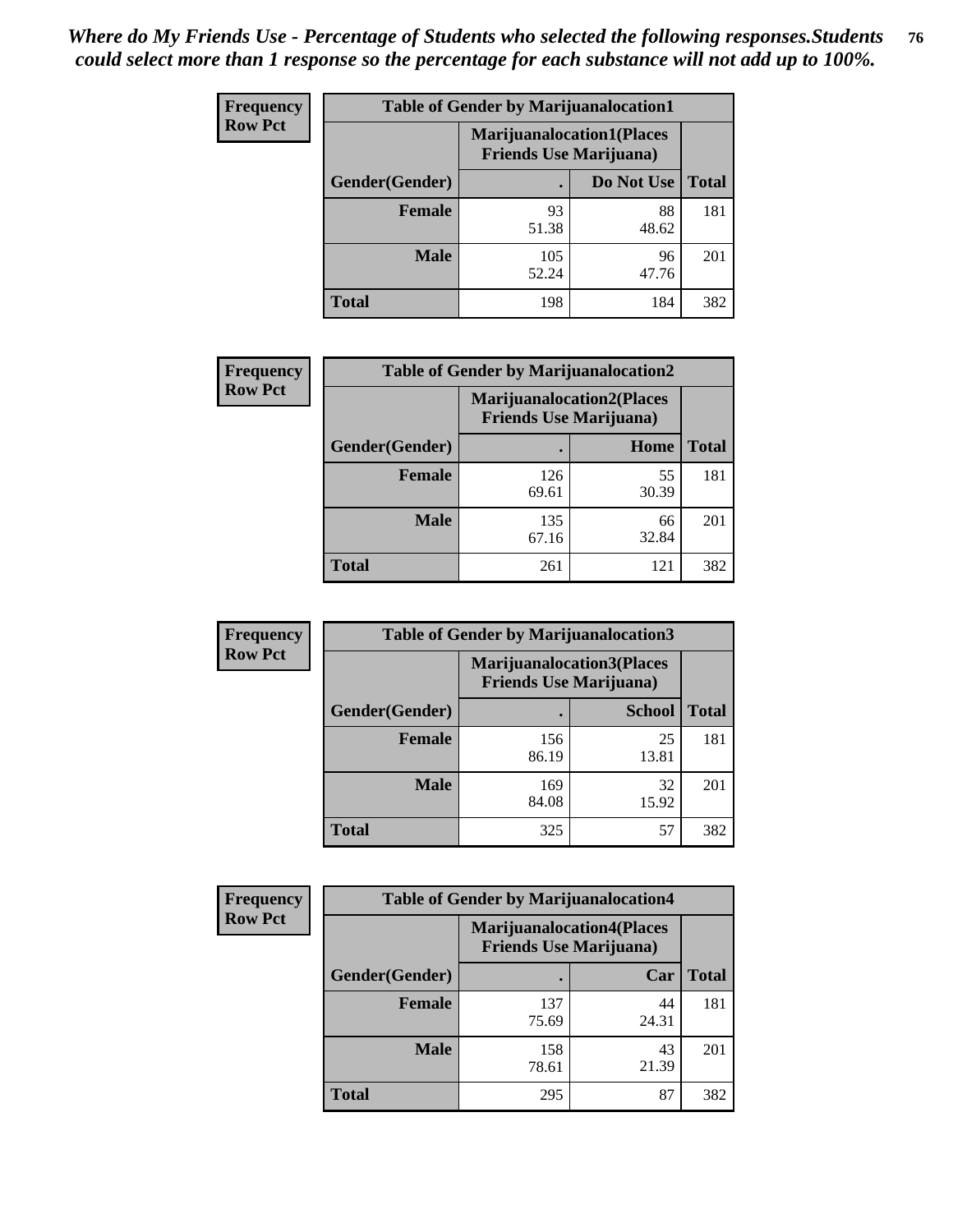| Frequency      | <b>Table of Gender by Marijuanalocation5</b> |                                                                    |                          |              |
|----------------|----------------------------------------------|--------------------------------------------------------------------|--------------------------|--------------|
| <b>Row Pct</b> |                                              | <b>Marijuanalocation5(Places</b><br><b>Friends Use Marijuana</b> ) |                          |              |
|                | Gender(Gender)                               |                                                                    | <b>Friend's</b><br>House | <b>Total</b> |
|                | <b>Female</b>                                | 114<br>62.98                                                       | 67<br>37.02              | 181          |
|                | <b>Male</b>                                  | 128<br>63.68                                                       | 73<br>36.32              | 201          |
|                | <b>Total</b>                                 | 242                                                                | 140                      | 382          |

| <b>Frequency</b> | <b>Table of Gender by Marijuanalocation6</b> |                                |                                  |              |
|------------------|----------------------------------------------|--------------------------------|----------------------------------|--------------|
| <b>Row Pct</b>   |                                              | <b>Friends Use Marijuana</b> ) | <b>Marijuanalocation6(Places</b> |              |
|                  | <b>Gender</b> (Gender)                       |                                | <b>Other</b>                     | <b>Total</b> |
|                  | <b>Female</b>                                | 137<br>75.69                   | 44<br>24.31                      | 181          |
|                  | <b>Male</b>                                  | 149<br>74.13                   | 52<br>25.87                      | 201          |
|                  | <b>Total</b>                                 | 286                            | 96                               | 382          |

| <b>Frequency</b> | <b>Table of Gender by Otherdruglocation1</b> |                                                                                |              |              |
|------------------|----------------------------------------------|--------------------------------------------------------------------------------|--------------|--------------|
| <b>Row Pct</b>   |                                              | <b>Otherdruglocation1(Places</b><br><b>Friends Use Other Illegal</b><br>Drugs) |              |              |
|                  | Gender(Gender)                               |                                                                                | Do Not Use   | <b>Total</b> |
|                  | Female                                       | 57<br>31.49                                                                    | 124<br>68.51 | 181          |
|                  | <b>Male</b>                                  | 58<br>28.86                                                                    | 143<br>71.14 | 201          |
|                  | <b>Total</b>                                 | 115                                                                            | 267          | 382          |

| <b>Frequency</b> | <b>Table of Gender by Otherdruglocation2</b> |                                            |                                  |              |
|------------------|----------------------------------------------|--------------------------------------------|----------------------------------|--------------|
| <b>Row Pct</b>   |                                              | <b>Friends Use Other Illegal</b><br>Drugs) | <b>Otherdruglocation2(Places</b> |              |
|                  | Gender(Gender)                               |                                            | Home                             | <b>Total</b> |
|                  | Female                                       | 147<br>81.22                               | 34<br>18.78                      | 181          |
|                  | <b>Male</b>                                  | 170<br>84.58                               | 31<br>15.42                      | 201          |
|                  | <b>Total</b>                                 | 317                                        | 65                               | 382          |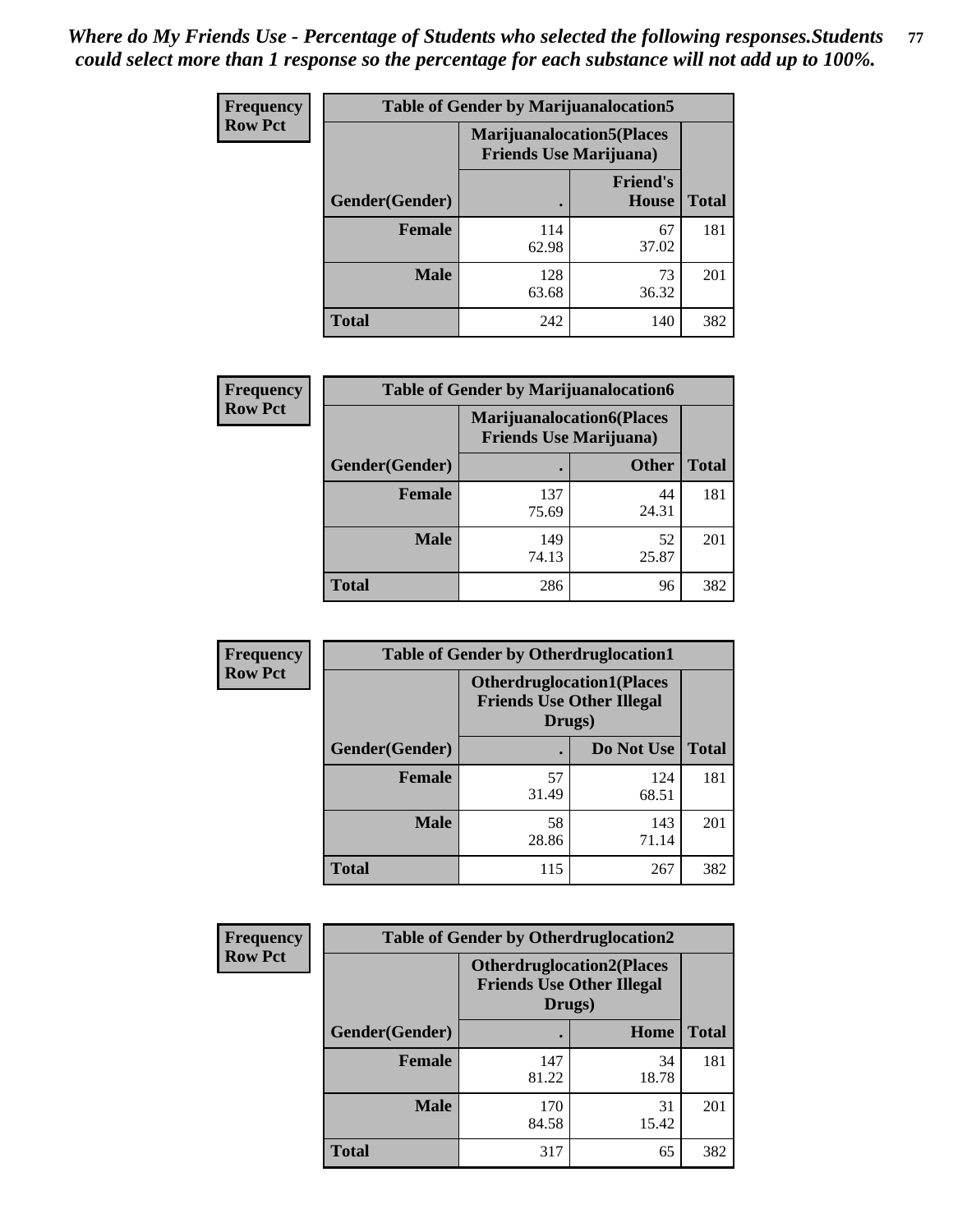| <b>Frequency</b> | <b>Table of Gender by Otherdruglocation3</b> |                                                                                |               |              |
|------------------|----------------------------------------------|--------------------------------------------------------------------------------|---------------|--------------|
| <b>Row Pct</b>   |                                              | <b>Otherdruglocation3(Places</b><br><b>Friends Use Other Illegal</b><br>Drugs) |               |              |
|                  | <b>Gender</b> (Gender)                       |                                                                                | <b>School</b> | <b>Total</b> |
|                  | <b>Female</b>                                | 166<br>91.71                                                                   | 15<br>8.29    | 181          |
|                  | <b>Male</b>                                  | 186<br>92.54                                                                   | 15<br>7.46    | 201          |
|                  | <b>Total</b>                                 | 352                                                                            | 30            | 382          |

| <b>Frequency</b> | <b>Table of Gender by Otherdruglocation4</b> |                                                                                |             |              |
|------------------|----------------------------------------------|--------------------------------------------------------------------------------|-------------|--------------|
| <b>Row Pct</b>   |                                              | <b>Otherdruglocation4(Places</b><br><b>Friends Use Other Illegal</b><br>Drugs) |             |              |
|                  | Gender(Gender)                               |                                                                                | Car         | <b>Total</b> |
|                  | Female                                       | 157<br>86.74                                                                   | 24<br>13.26 | 181          |
|                  | <b>Male</b>                                  | 190<br>94.53                                                                   | 11<br>5.47  | 201          |
|                  | <b>Total</b>                                 | 347                                                                            | 35          | 382          |

| Frequency      | <b>Table of Gender by Otherdruglocation5</b> |                                                                                |                                 |              |
|----------------|----------------------------------------------|--------------------------------------------------------------------------------|---------------------------------|--------------|
| <b>Row Pct</b> |                                              | <b>Otherdruglocation5(Places</b><br><b>Friends Use Other Illegal</b><br>Drugs) |                                 |              |
|                | Gender(Gender)                               |                                                                                | <b>Friend's</b><br><b>House</b> | <b>Total</b> |
|                | <b>Female</b>                                | 149<br>82.32                                                                   | 32<br>17.68                     | 181          |
|                | <b>Male</b>                                  | 165<br>82.09                                                                   | 36<br>17.91                     | 201          |
|                | <b>Total</b>                                 | 314                                                                            | 68                              | 382          |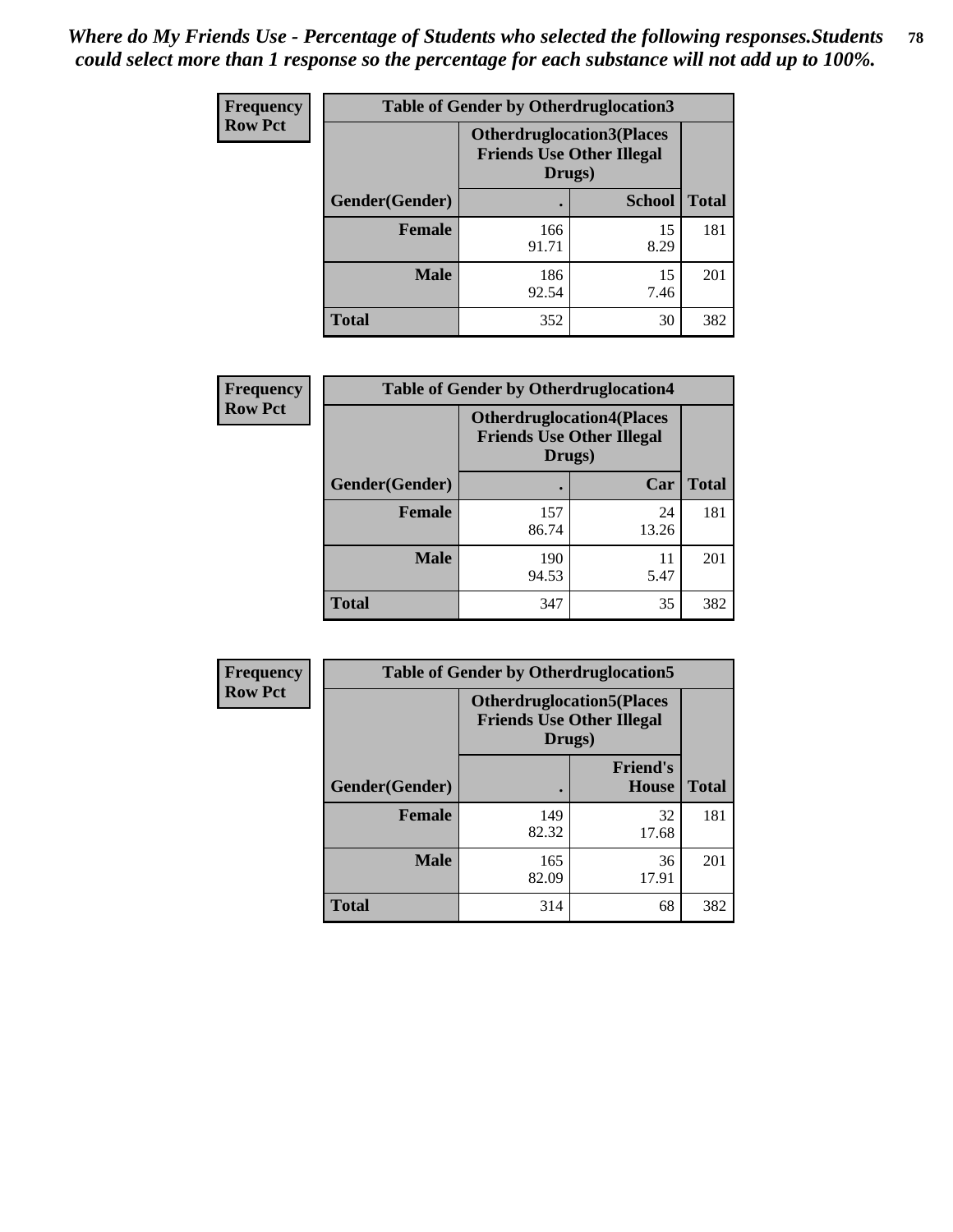| Frequency      | <b>Table of Gender by Otherdruglocation6</b> |                                            |                                  |              |
|----------------|----------------------------------------------|--------------------------------------------|----------------------------------|--------------|
| <b>Row Pct</b> |                                              | <b>Friends Use Other Illegal</b><br>Drugs) | <b>Otherdruglocation6(Places</b> |              |
|                | Gender(Gender)                               |                                            | <b>Other</b>                     | <b>Total</b> |
|                | <b>Female</b>                                | 145<br>80.11                               | 36<br>19.89                      | 181          |
|                | <b>Male</b>                                  | 175<br>87.06                               | 26<br>12.94                      | 201          |
|                | <b>Total</b>                                 | 320                                        | 62                               | 382          |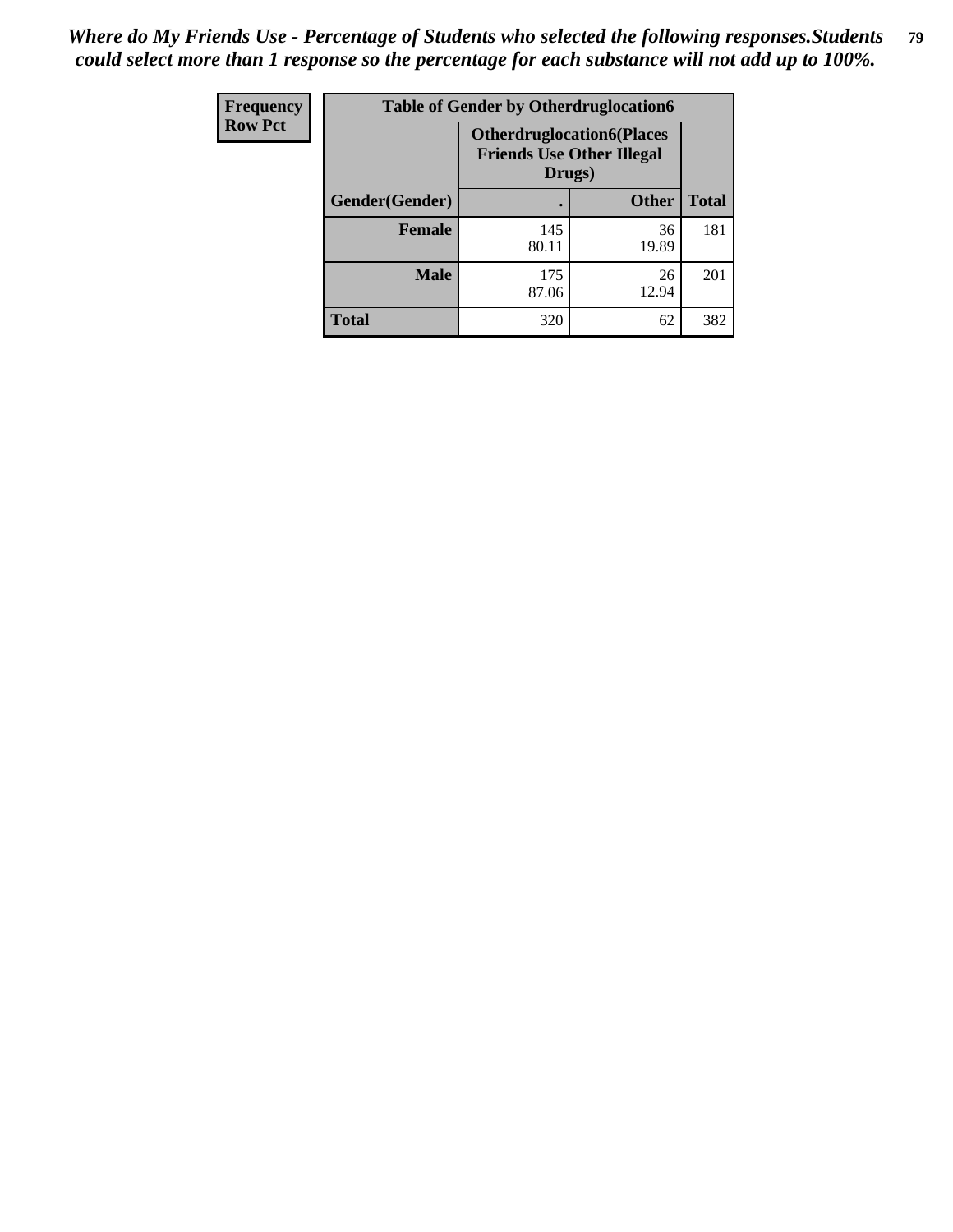| <b>Frequency</b> | <b>Table of Gender by Alcoholtime1</b> |                                                          |                      |              |
|------------------|----------------------------------------|----------------------------------------------------------|----------------------|--------------|
| <b>Row Pct</b>   |                                        | <b>Alcoholtime1(Times</b><br><b>Friends Use Alcohol)</b> |                      |              |
|                  | Gender(Gender)                         | $\bullet$                                                | Do Not<br><b>Use</b> | <b>Total</b> |
|                  | <b>Female</b>                          | 114<br>62.98                                             | 67<br>37.02          | 181          |
|                  | <b>Male</b>                            | 111<br>55.22                                             | 90<br>44.78          | 201          |
|                  | <b>Total</b>                           | 225                                                      | 157                  | 382          |

| <b>Frequency</b> | <b>Table of Gender by Alcoholtime2</b> |                                                          |                            |              |
|------------------|----------------------------------------|----------------------------------------------------------|----------------------------|--------------|
| <b>Row Pct</b>   |                                        | <b>Alcoholtime2(Times</b><br><b>Friends Use Alcohol)</b> |                            |              |
|                  | Gender(Gender)                         |                                                          | <b>On Way</b><br>to School | <b>Total</b> |
|                  | <b>Female</b>                          | 154<br>85.08                                             | 27<br>14.92                | 181          |
|                  | <b>Male</b>                            | 183<br>91.04                                             | 18<br>8.96                 | 201          |
|                  | <b>Total</b>                           | 337                                                      | 45                         | 382          |

| Frequency      | <b>Table of Gender by Alcoholtime3</b> |                                                   |                                |              |
|----------------|----------------------------------------|---------------------------------------------------|--------------------------------|--------------|
| <b>Row Pct</b> |                                        | Alcoholtime3(Times<br><b>Friends Use Alcohol)</b> |                                |              |
|                | Gender(Gender)                         |                                                   | <b>During</b><br><b>School</b> | <b>Total</b> |
|                | Female                                 | 159<br>87.85                                      | 22<br>12.15                    | 181          |
|                | <b>Male</b>                            | 183<br>91.04                                      | 18<br>8.96                     | 201          |
|                | <b>Total</b>                           | 342                                               | 40                             | 382          |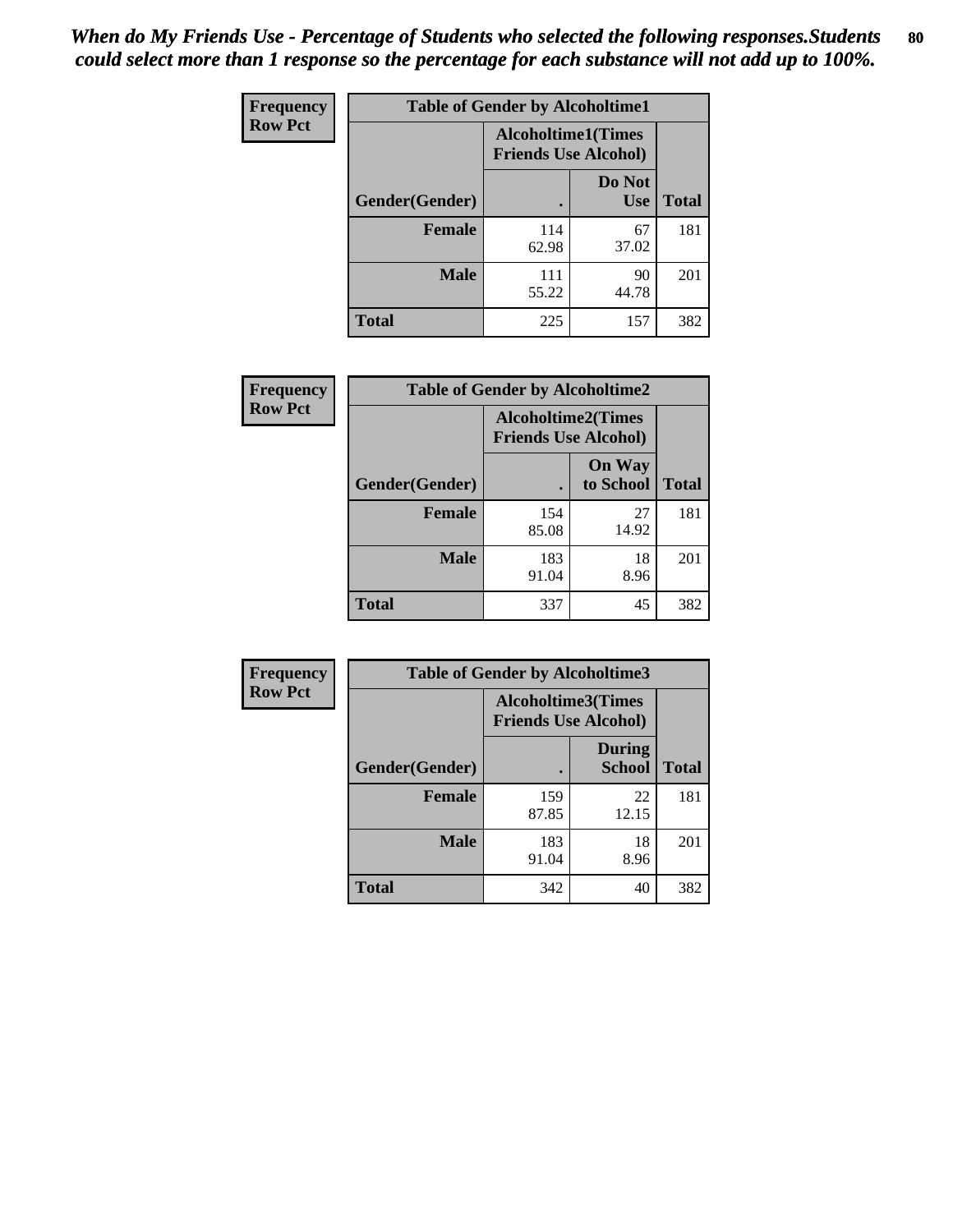*When do My Friends Use - Percentage of Students who selected the following responses.Students could select more than 1 response so the percentage for each substance will not add up to 100%.* **81**

| <b>Frequency</b> | <b>Table of Gender by Alcoholtime4</b> |                                                          |                                                       |              |
|------------------|----------------------------------------|----------------------------------------------------------|-------------------------------------------------------|--------------|
| <b>Row Pct</b>   |                                        | <b>Alcoholtime4(Times</b><br><b>Friends Use Alcohol)</b> |                                                       |              |
|                  | Gender(Gender)                         |                                                          | <b>On Way</b><br>Home<br><b>From</b><br><b>School</b> | <b>Total</b> |
|                  | <b>Female</b>                          | 155<br>85.64                                             | 26<br>14.36                                           | 181          |
|                  | <b>Male</b>                            | 180<br>89.55                                             | 21<br>10.45                                           | 201          |
|                  | <b>Total</b>                           | 335                                                      | 47                                                    | 382          |

| <b>Frequency</b> | <b>Table of Gender by Alcoholtime5</b> |                                                           |             |              |
|------------------|----------------------------------------|-----------------------------------------------------------|-------------|--------------|
| <b>Row Pct</b>   |                                        | <b>Alcoholtime5</b> (Times<br><b>Friends Use Alcohol)</b> |             |              |
|                  | Gender(Gender)                         |                                                           | Weeknights  | <b>Total</b> |
|                  | <b>Female</b>                          | 135<br>74.59                                              | 46<br>25.41 | 181          |
|                  | <b>Male</b>                            | 160<br>79.60                                              | 41<br>20.40 | 201          |
|                  | <b>Total</b>                           | 295                                                       | 87          | 382          |

| <b>Frequency</b> | <b>Table of Gender by Alcoholtime6</b> |                                                          |                 |              |
|------------------|----------------------------------------|----------------------------------------------------------|-----------------|--------------|
| <b>Row Pct</b>   |                                        | <b>Alcoholtime6(Times</b><br><b>Friends Use Alcohol)</b> |                 |              |
|                  | Gender(Gender)                         |                                                          | <b>Weekends</b> | <b>Total</b> |
|                  | <b>Female</b>                          | 68<br>37.57                                              | 113<br>62.43    | 181          |
|                  | <b>Male</b>                            | 101<br>50.25                                             | 100<br>49.75    | 201          |
|                  | <b>Total</b>                           | 169                                                      | 213             | 382          |

| Frequency      | <b>Table of Gender by Tobaccotime1</b> |                                                          |                      |              |
|----------------|----------------------------------------|----------------------------------------------------------|----------------------|--------------|
| <b>Row Pct</b> |                                        | <b>Tobaccotime1(Times</b><br><b>Friends Use Tobacco)</b> |                      |              |
|                | Gender(Gender)                         |                                                          | Do Not<br><b>Use</b> | <b>Total</b> |
|                | <b>Female</b>                          | 58<br>32.04                                              | 123<br>67.96         | 181          |
|                | <b>Male</b>                            | 68<br>33.83                                              | 133<br>66.17         | 201          |
|                | <b>Total</b>                           | 126                                                      | 256                  | 382          |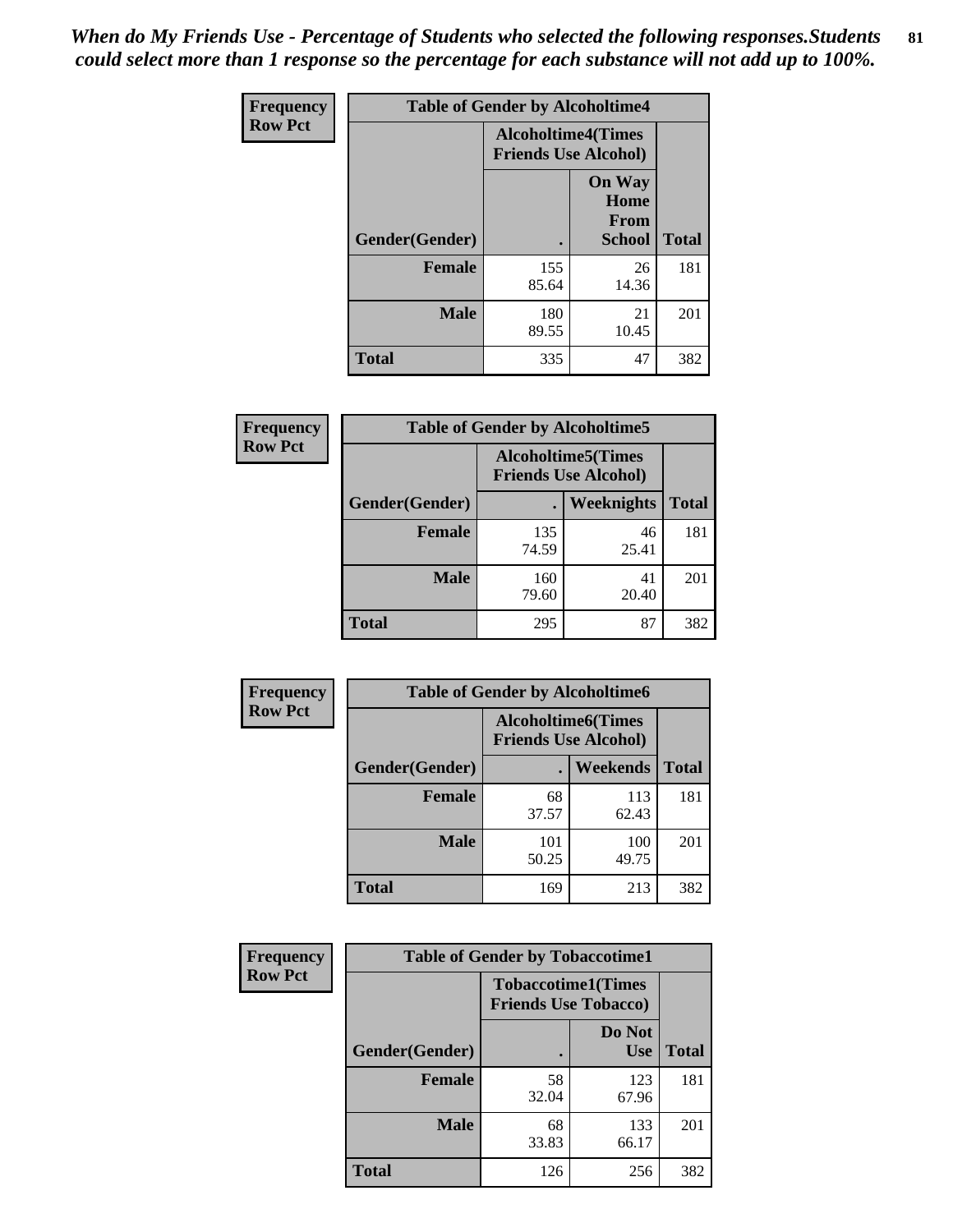*When do My Friends Use - Percentage of Students who selected the following responses.Students could select more than 1 response so the percentage for each substance will not add up to 100%.* **82**

| <b>Frequency</b> | <b>Table of Gender by Tobaccotime2</b> |                                                          |                            |              |
|------------------|----------------------------------------|----------------------------------------------------------|----------------------------|--------------|
| <b>Row Pct</b>   |                                        | <b>Tobaccotime2(Times</b><br><b>Friends Use Tobacco)</b> |                            |              |
|                  | Gender(Gender)                         | $\bullet$                                                | <b>On Way</b><br>to School | <b>Total</b> |
|                  | <b>Female</b>                          | 153<br>84.53                                             | 28<br>15.47                | 181          |
|                  | <b>Male</b>                            | 178<br>88.56                                             | 23<br>11.44                | 201          |
|                  | <b>Total</b>                           | 331                                                      | 51                         | 382          |

| Frequency      | <b>Table of Gender by Tobaccotime3</b> |                                                          |                                |              |
|----------------|----------------------------------------|----------------------------------------------------------|--------------------------------|--------------|
| <b>Row Pct</b> |                                        | <b>Tobaccotime3(Times</b><br><b>Friends Use Tobacco)</b> |                                |              |
|                | Gender(Gender)                         |                                                          | <b>During</b><br><b>School</b> | <b>Total</b> |
|                | Female                                 | 162<br>89.50                                             | 19<br>10.50                    | 181          |
|                | <b>Male</b>                            | 182<br>90.55                                             | 19<br>9.45                     | 201          |
|                | <b>Total</b>                           | 344                                                      | 38                             | 382          |

| Frequency      | <b>Table of Gender by Tobaccotime4</b> |                                                          |                                                |              |
|----------------|----------------------------------------|----------------------------------------------------------|------------------------------------------------|--------------|
| <b>Row Pct</b> |                                        | <b>Tobaccotime4(Times</b><br><b>Friends Use Tobacco)</b> |                                                |              |
|                | Gender(Gender)                         |                                                          | <b>On Way</b><br>Home<br><b>From</b><br>School | <b>Total</b> |
|                | <b>Female</b>                          | 155<br>85.64                                             | 26<br>14.36                                    | 181          |
|                | <b>Male</b>                            | 180<br>89.55                                             | 21<br>10.45                                    | 201          |
|                | <b>Total</b>                           | 335                                                      | 47                                             | 382          |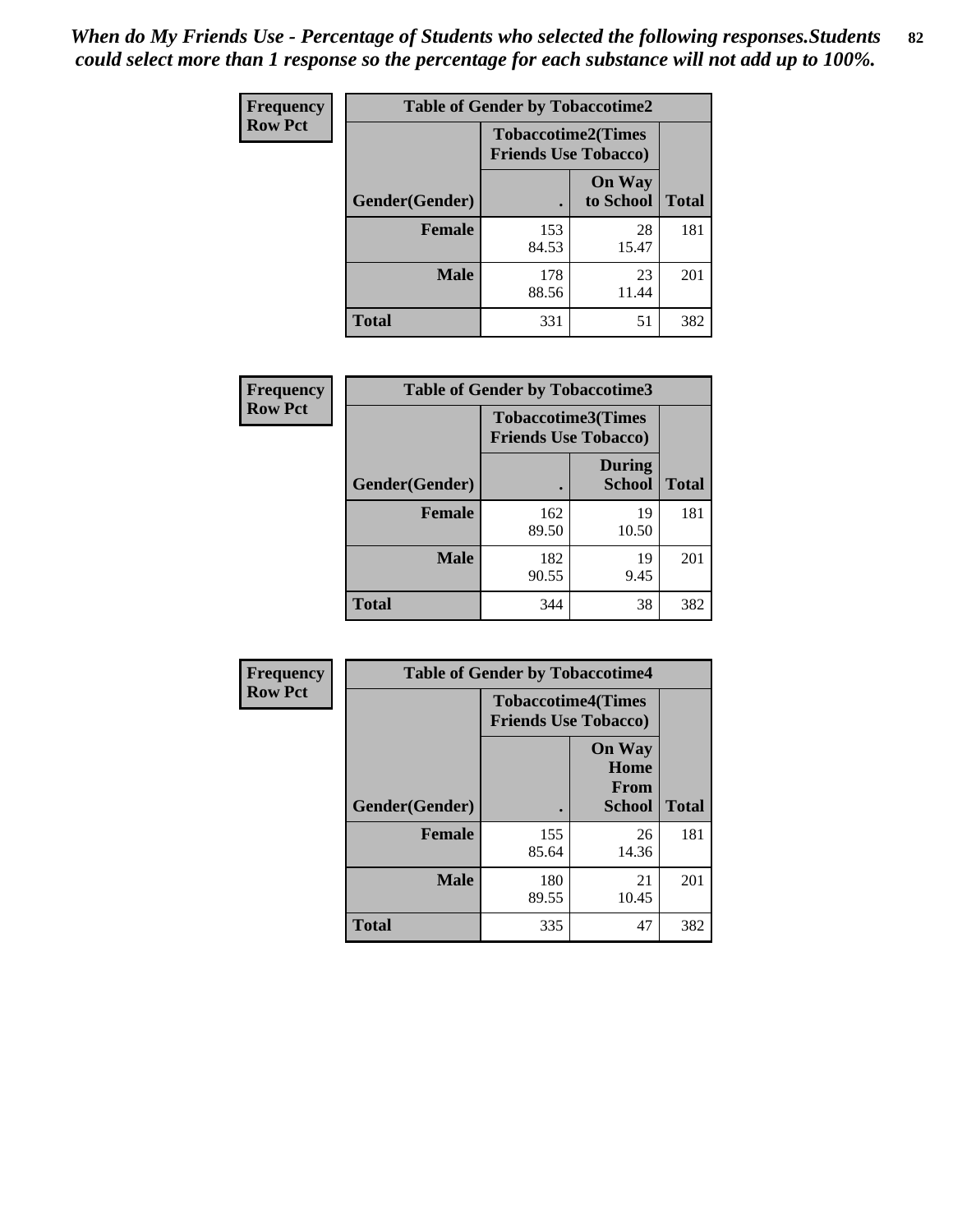| <b>Frequency</b> | <b>Table of Gender by Tobaccotime5</b> |              |                                                           |              |  |
|------------------|----------------------------------------|--------------|-----------------------------------------------------------|--------------|--|
| <b>Row Pct</b>   |                                        |              | <b>Tobaccotime5</b> (Times<br><b>Friends Use Tobacco)</b> |              |  |
|                  | Gender(Gender)                         |              | Weeknights                                                | <b>Total</b> |  |
|                  | <b>Female</b>                          | 140<br>77.35 | 41<br>22.65                                               | 181          |  |
|                  | <b>Male</b>                            | 157<br>78.11 | 44<br>21.89                                               | 201          |  |
|                  | <b>Total</b>                           | 297          | 85                                                        | 382          |  |

| <b>Frequency</b> | <b>Table of Gender by Tobaccotime6</b> |                                                          |             |              |
|------------------|----------------------------------------|----------------------------------------------------------|-------------|--------------|
| <b>Row Pct</b>   |                                        | <b>Tobaccotime6(Times</b><br><b>Friends Use Tobacco)</b> |             |              |
|                  | <b>Gender</b> (Gender)                 |                                                          | Weekends    | <b>Total</b> |
|                  | Female                                 | 129<br>71.27                                             | 52<br>28.73 | 181          |
|                  | <b>Male</b>                            | 146<br>72.64                                             | 55<br>27.36 | 201          |
|                  | <b>Total</b>                           | 275                                                      | 107         | 382          |

| Frequency      | <b>Table of Gender by Marijuanatime1</b> |                                                               |              |              |
|----------------|------------------------------------------|---------------------------------------------------------------|--------------|--------------|
| <b>Row Pct</b> |                                          | <b>Marijuanatime1(Times</b><br><b>Friends Use Marijuana</b> ) |              |              |
|                | Gender(Gender)                           |                                                               | Do Not Use   | <b>Total</b> |
|                | <b>Female</b>                            | 88<br>48.62                                                   | 93<br>51.38  | 181          |
|                | <b>Male</b>                              | 100<br>49.75                                                  | 101<br>50.25 | 201          |
|                | <b>Total</b>                             | 188                                                           | 194          | 382          |

| Frequency      | <b>Table of Gender by Marijuanatime2</b> |                                                        |                            |              |  |
|----------------|------------------------------------------|--------------------------------------------------------|----------------------------|--------------|--|
| <b>Row Pct</b> |                                          | Marijuanatime2(Times<br><b>Friends Use Marijuana</b> ) |                            |              |  |
|                | Gender(Gender)                           |                                                        | On Way to<br><b>School</b> | <b>Total</b> |  |
|                | <b>Female</b>                            | 141<br>77.90                                           | 40<br>22.10                | 181          |  |
|                | <b>Male</b>                              | 168<br>83.58                                           | 33<br>16.42                | 201          |  |
|                | <b>Total</b>                             | 309                                                    | 73                         | 382          |  |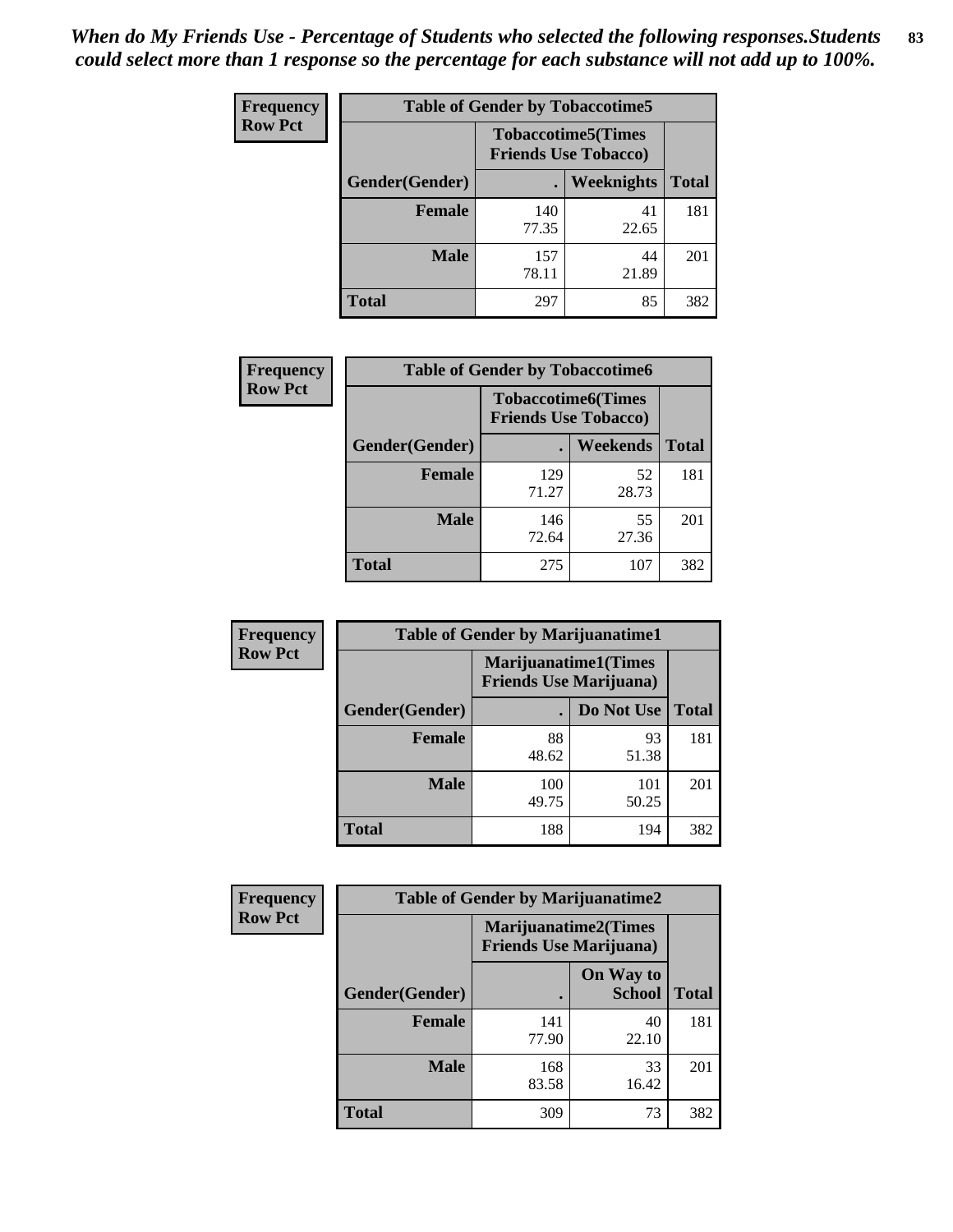*When do My Friends Use - Percentage of Students who selected the following responses.Students could select more than 1 response so the percentage for each substance will not add up to 100%.* **84**

| <b>Frequency</b> | Table of Gender by Marijuanatime3 |                                                        |                                |              |
|------------------|-----------------------------------|--------------------------------------------------------|--------------------------------|--------------|
| <b>Row Pct</b>   |                                   | Marijuanatime3(Times<br><b>Friends Use Marijuana</b> ) |                                |              |
|                  | Gender(Gender)                    |                                                        | <b>During</b><br><b>School</b> | <b>Total</b> |
|                  | <b>Female</b>                     | 147<br>81.22                                           | 34<br>18.78                    | 181          |
|                  | <b>Male</b>                       | 182<br>90.55                                           | 19<br>9.45                     | 201          |
|                  | <b>Total</b>                      | 329                                                    | 53                             | 382          |

| Frequency      | <b>Table of Gender by Marijuanatime4</b> |                                |                                                       |              |
|----------------|------------------------------------------|--------------------------------|-------------------------------------------------------|--------------|
| <b>Row Pct</b> |                                          | <b>Friends Use Marijuana</b> ) | <b>Marijuanatime4(Times</b>                           |              |
|                | Gender(Gender)                           |                                | <b>On Way</b><br>Home<br><b>From</b><br><b>School</b> | <b>Total</b> |
|                | <b>Female</b>                            | 134<br>74.03                   | 47<br>25.97                                           | 181          |
|                | <b>Male</b>                              | 174<br>86.57                   | 27<br>13.43                                           | 201          |
|                | <b>Total</b>                             | 308                            | 74                                                    | 382          |

| Frequency      |                | <b>Table of Gender by Marijuanatime5</b>                       |             |              |
|----------------|----------------|----------------------------------------------------------------|-------------|--------------|
| <b>Row Pct</b> |                | <b>Marijuanatime5</b> (Times<br><b>Friends Use Marijuana</b> ) |             |              |
|                | Gender(Gender) | ٠                                                              | Weeknights  | <b>Total</b> |
|                | <b>Female</b>  | 116<br>64.09                                                   | 65<br>35.91 | 181          |
|                | <b>Male</b>    | 144<br>71.64                                                   | 57<br>28.36 | 201          |
|                | <b>Total</b>   | 260                                                            | 122         | 382          |

| Frequency      |                | <b>Table of Gender by Marijuanatime6</b>                      |                 |              |  |
|----------------|----------------|---------------------------------------------------------------|-----------------|--------------|--|
| <b>Row Pct</b> |                | <b>Marijuanatime6(Times</b><br><b>Friends Use Marijuana</b> ) |                 |              |  |
|                | Gender(Gender) |                                                               | <b>Weekends</b> | <b>Total</b> |  |
|                | <b>Female</b>  | 103<br>56.91                                                  | 78<br>43.09     | 181          |  |
|                | <b>Male</b>    | 112<br>55.72                                                  | 89<br>44.28     | 201          |  |
|                | <b>Total</b>   | 215                                                           | 167             | 382          |  |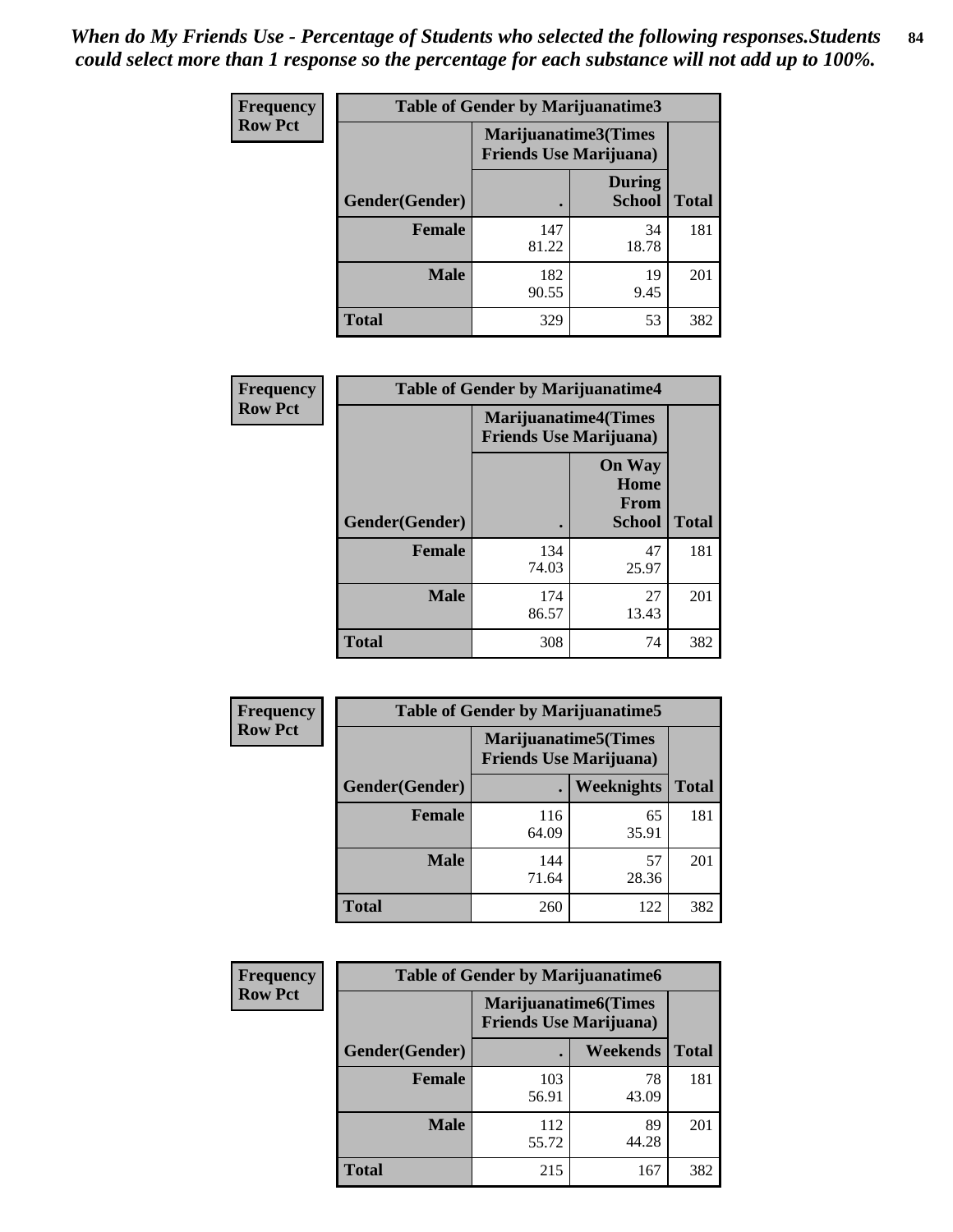*When do My Friends Use - Percentage of Students who selected the following responses.Students could select more than 1 response so the percentage for each substance will not add up to 100%.* **85**

| <b>Frequency</b> | <b>Table of Gender by Otherdrugtime1</b> |                                                                                   |                    |     |  |
|------------------|------------------------------------------|-----------------------------------------------------------------------------------|--------------------|-----|--|
| <b>Row Pct</b>   |                                          | <b>Otherdrugtime1(Times</b><br><b>Friends Use Other</b><br><b>Illegal Drugs</b> ) |                    |     |  |
|                  | Gender(Gender)                           |                                                                                   | Do Not Use   Total |     |  |
|                  | <b>Female</b>                            | 43<br>23.76                                                                       | 138<br>76.24       | 181 |  |
|                  | <b>Male</b>                              | 52<br>25.87                                                                       | 149<br>74.13       | 201 |  |
|                  | <b>Total</b>                             | 95                                                                                | 287                | 382 |  |

| Frequency      | <b>Table of Gender by Otherdrugtime2</b> |                                                                                   |                            |              |
|----------------|------------------------------------------|-----------------------------------------------------------------------------------|----------------------------|--------------|
| <b>Row Pct</b> |                                          | <b>Otherdrugtime2(Times</b><br><b>Friends Use Other</b><br><b>Illegal Drugs</b> ) |                            |              |
|                | Gender(Gender)                           |                                                                                   | On Way to<br><b>School</b> | <b>Total</b> |
|                | <b>Female</b>                            | 163<br>90.06                                                                      | 18<br>9.94                 | 181          |
|                | <b>Male</b>                              | 184<br>91.54                                                                      | 17<br>8.46                 | 201          |
|                | <b>Total</b>                             | 347                                                                               | 35                         | 382          |

| Frequency      | <b>Table of Gender by Otherdrugtime3</b> |                        |                                                         |              |
|----------------|------------------------------------------|------------------------|---------------------------------------------------------|--------------|
| <b>Row Pct</b> |                                          | <b>Illegal Drugs</b> ) | <b>Otherdrugtime3(Times</b><br><b>Friends Use Other</b> |              |
|                | Gender(Gender)                           |                        | <b>During</b><br><b>School</b>                          | <b>Total</b> |
|                | <b>Female</b>                            | 167<br>92.27           | 14<br>7.73                                              | 181          |
|                | <b>Male</b>                              | 190<br>94.53           | 11<br>5.47                                              | 201          |
|                | <b>Total</b>                             | 357                    | 25                                                      | 382          |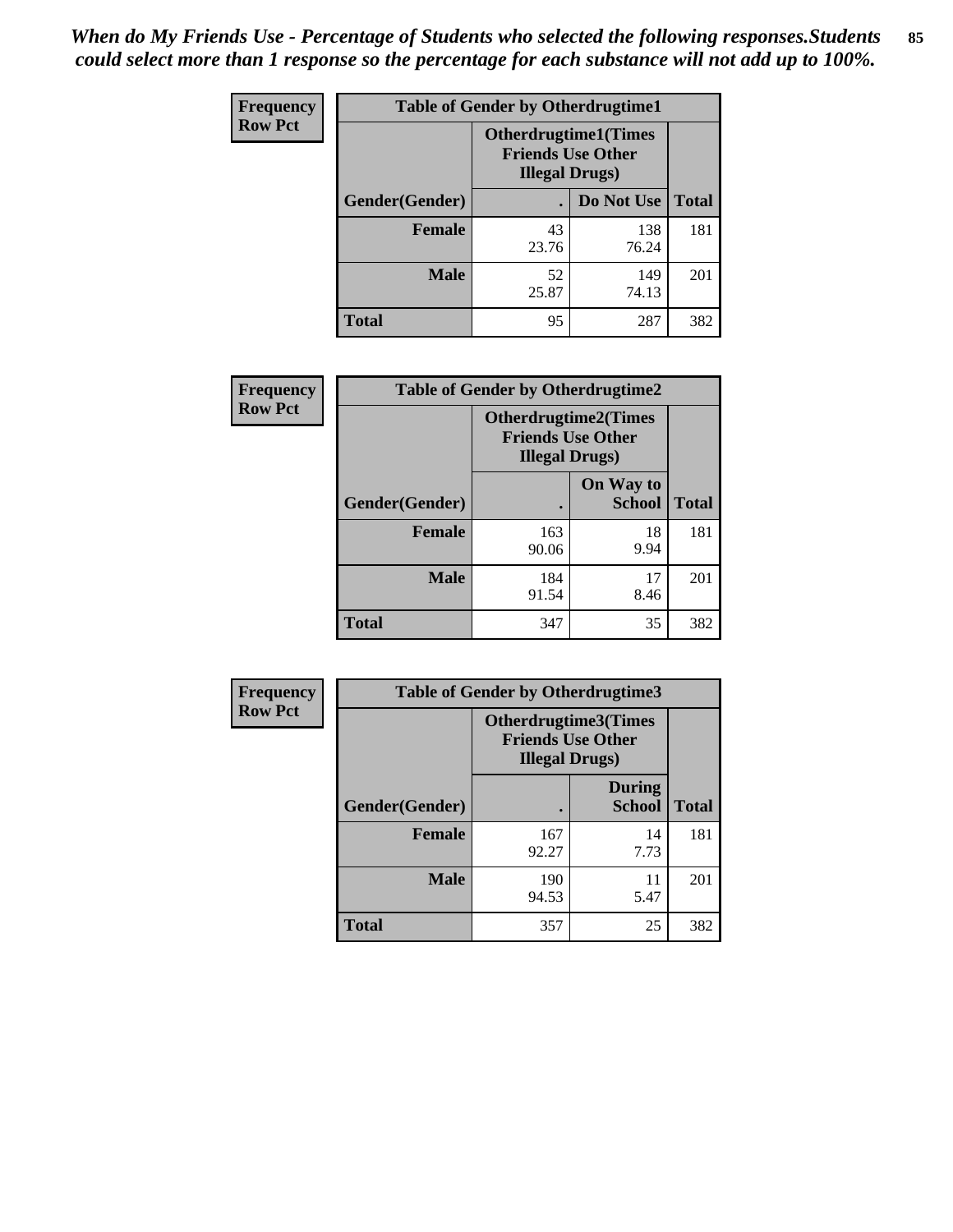*When do My Friends Use - Percentage of Students who selected the following responses.Students could select more than 1 response so the percentage for each substance will not add up to 100%.* **86**

| <b>Frequency</b> | <b>Table of Gender by Otherdrugtime4</b> |                                                       |                                                       |              |  |
|------------------|------------------------------------------|-------------------------------------------------------|-------------------------------------------------------|--------------|--|
| <b>Row Pct</b>   |                                          | <b>Otherdrugtime4(Times</b><br><b>Illegal Drugs</b> ) | <b>Friends Use Other</b>                              |              |  |
|                  | Gender(Gender)                           | ٠                                                     | <b>On Way</b><br>Home<br><b>From</b><br><b>School</b> | <b>Total</b> |  |
|                  | <b>Female</b>                            | 162<br>89.50                                          | 19<br>10.50                                           | 181          |  |
|                  | <b>Male</b>                              | 182<br>90.55                                          | 19<br>9.45                                            | 201          |  |
|                  | <b>Total</b>                             | 344                                                   | 38                                                    | 382          |  |

| Frequency      | <b>Table of Gender by Otherdrugtime5</b> |                                                                                    |             |              |
|----------------|------------------------------------------|------------------------------------------------------------------------------------|-------------|--------------|
| <b>Row Pct</b> |                                          | <b>Otherdrugtime5</b> (Times<br><b>Friends Use Other</b><br><b>Illegal Drugs</b> ) |             |              |
|                | Gender(Gender)                           |                                                                                    | Weeknights  | <b>Total</b> |
|                | <b>Female</b>                            | 153<br>84.53                                                                       | 28<br>15.47 | 181          |
|                | <b>Male</b>                              | 172<br>85.57                                                                       | 29<br>14.43 | 201          |
|                | <b>Total</b>                             | 325                                                                                | 57          | 382          |

| <b>Frequency</b> | <b>Table of Gender by Otherdrugtime6</b> |                                                                                   |             |              |  |
|------------------|------------------------------------------|-----------------------------------------------------------------------------------|-------------|--------------|--|
| <b>Row Pct</b>   |                                          | <b>Otherdrugtime6(Times</b><br><b>Friends Use Other</b><br><b>Illegal Drugs</b> ) |             |              |  |
|                  | Gender(Gender)                           |                                                                                   | Weekends    | <b>Total</b> |  |
|                  | <b>Female</b>                            | 141<br>77.90                                                                      | 40<br>22.10 | 181          |  |
|                  | <b>Male</b>                              | 156<br>77.61                                                                      | 45<br>22.39 | 201          |  |
|                  | <b>Total</b>                             | 297                                                                               | 85          | 382          |  |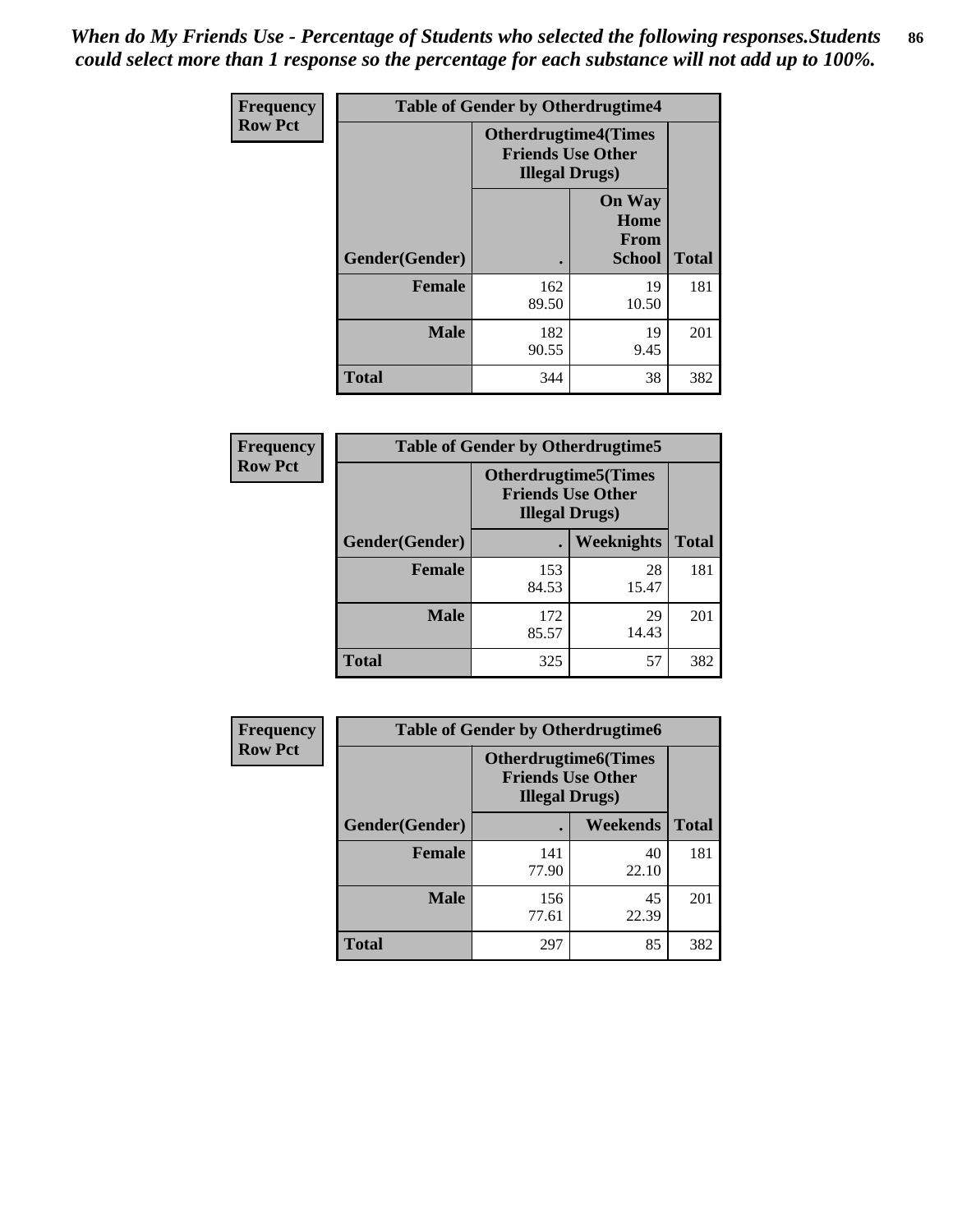## *Other Questions* **87**

| <b>Frequency</b> | <b>Table of Gender by Educationalcohol</b> |                                                                                                                                       |                |              |
|------------------|--------------------------------------------|---------------------------------------------------------------------------------------------------------------------------------------|----------------|--------------|
| <b>Row Pct</b>   |                                            | <b>Educationalcohol</b> (I<br>have been taught<br>about alcohol,<br>tobacco,<br>and other drugs<br>within the last year<br>at school) |                |              |
|                  | Gender(Gender)                             | <b>Yes</b>                                                                                                                            | N <sub>0</sub> | <b>Total</b> |
|                  | <b>Female</b>                              | 141<br>77.90                                                                                                                          | 40<br>22.10    | 181          |
|                  | <b>Male</b>                                | 142<br>70.65                                                                                                                          | 59<br>29.35    | 201          |
|                  | <b>Total</b>                               | 283                                                                                                                                   | 99             | 382          |

| Frequency      | <b>Table of Gender by Rodedrinking</b> |                                                                                                                     |                |              |  |
|----------------|----------------------------------------|---------------------------------------------------------------------------------------------------------------------|----------------|--------------|--|
| <b>Row Pct</b> |                                        | Rodedrinking(In<br>the past 30 days I<br>have ridden in a<br>car with a driver<br>who had been<br>drinking alcohol) |                |              |  |
|                | Gender(Gender)                         | Yes                                                                                                                 | N <sub>0</sub> | <b>Total</b> |  |
|                | <b>Female</b>                          | 23<br>12.71                                                                                                         | 158<br>87.29   | 181          |  |
|                | <b>Male</b>                            | 31<br>15.42                                                                                                         | 170<br>84.58   | 201          |  |
|                | <b>Total</b>                           | 54                                                                                                                  | 328            | 382          |  |

| Frequency      | <b>Table of Gender by Drugsschool</b> |                                                                                                                                     |                |              |  |
|----------------|---------------------------------------|-------------------------------------------------------------------------------------------------------------------------------------|----------------|--------------|--|
| <b>Row Pct</b> |                                       | <b>Drugsschool</b> (During<br>the past 12 months,<br>I have been offered,<br>sold,<br>or given illegal drugs<br>on school property) |                |              |  |
|                | Gender(Gender)                        | <b>Yes</b>                                                                                                                          | N <sub>0</sub> | <b>Total</b> |  |
|                | <b>Female</b>                         | 31<br>17.13                                                                                                                         | 150<br>82.87   | 181          |  |
|                | <b>Male</b>                           | 44<br>21.89                                                                                                                         | 157<br>78.11   | 201          |  |
|                | <b>Total</b>                          | 75                                                                                                                                  | 307            | 382          |  |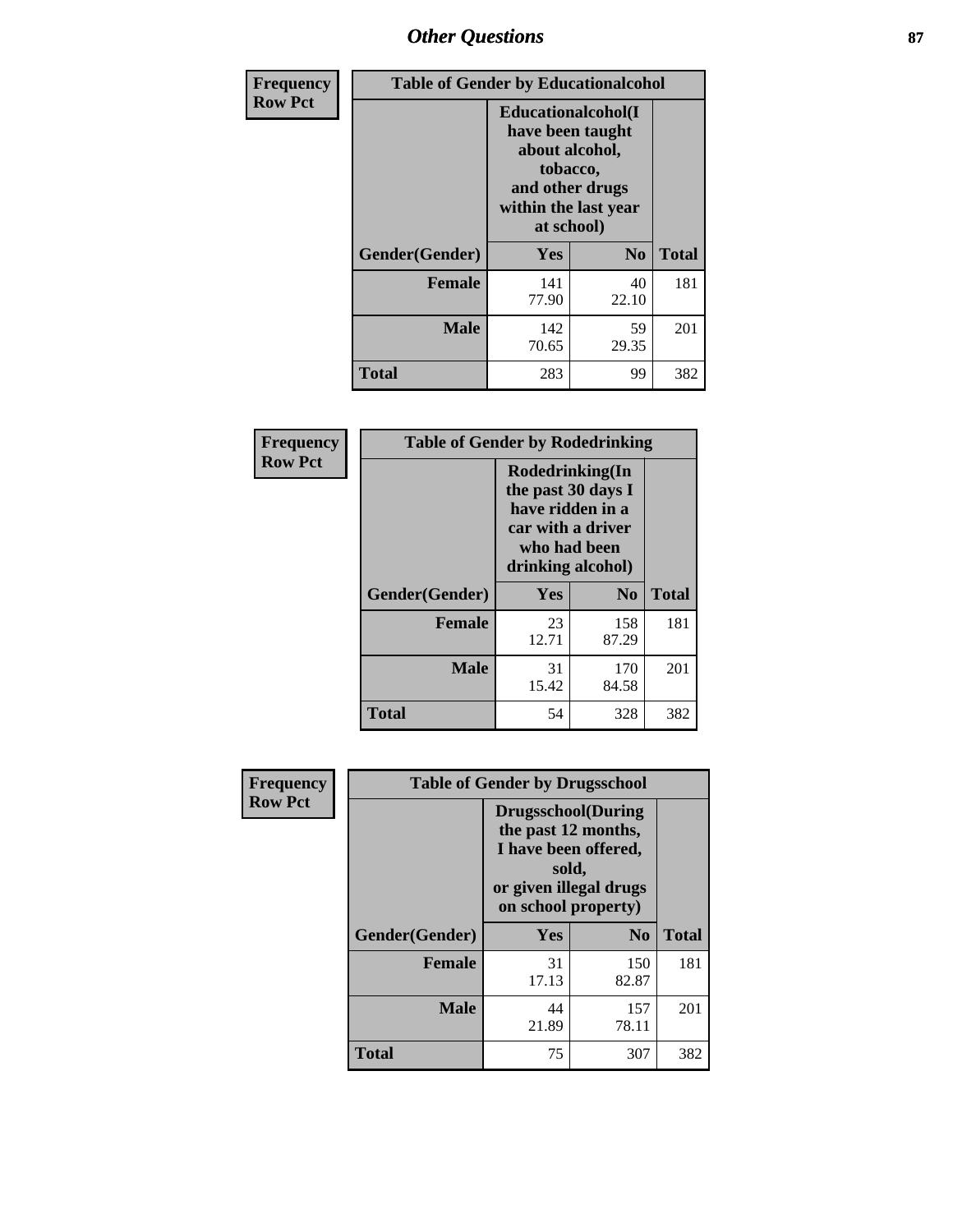*Other Questions* **88**

**Frequency Row Pct**

| <b>Table of Gender by Bingedrinking</b> |                  |                                                                                                         |                              |                           |                        |                        |              |
|-----------------------------------------|------------------|---------------------------------------------------------------------------------------------------------|------------------------------|---------------------------|------------------------|------------------------|--------------|
|                                         |                  | Bingedrinking(I have drunk five or<br>more drinks of alcohol at one sitting<br>during the last 30 days) |                              |                           |                        |                        |              |
| <b>Gender</b> (Gender)                  | 0<br><b>Days</b> | 1 or<br>2<br>days                                                                                       | 3 <sub>to</sub><br>5<br>days | <b>6 to</b><br>9<br>days  | 10<br>to<br>19<br>days | 20<br>to<br>29<br>days | <b>Total</b> |
| <b>Female</b>                           | 165<br>91.16     | 3<br>1.66                                                                                               | 7<br>3.87                    | $\mathbf{\Omega}$<br>0.00 | 3<br>1.66              | 3<br>1.66              | 181          |
| <b>Male</b>                             | 175<br>87.06     | 7<br>3.48                                                                                               | 3<br>1.49                    | 4<br>1.99                 | 4<br>1.99              | 8<br>3.98              | 201          |
| <b>Total</b>                            | 340              | 10                                                                                                      | 10                           | 4                         | 7                      | 11                     | 382          |

| Frequency      | <b>Table of Gender by Educationaids</b> |                                                                                                 |             |              |  |
|----------------|-----------------------------------------|-------------------------------------------------------------------------------------------------|-------------|--------------|--|
| <b>Row Pct</b> |                                         | <b>Educationaids</b> (I<br>have been taught<br>about HIV/AIDS<br>at school in the<br>past year) |             |              |  |
|                | Gender(Gender)                          | Yes                                                                                             | $\bf N_0$   | <b>Total</b> |  |
|                | <b>Female</b>                           | 152<br>83.98                                                                                    | 29<br>16.02 | 181          |  |
|                | <b>Male</b>                             | 162<br>80.60                                                                                    | 39<br>19.40 | 201          |  |
|                | <b>Total</b>                            | 314                                                                                             | 68          | 382          |  |

| <b>Frequency</b> | <b>Table of Gender by Suicideconsider</b> |                 |                |       |  |
|------------------|-------------------------------------------|-----------------|----------------|-------|--|
| <b>Row Pct</b>   |                                           | Suicideconsider |                |       |  |
|                  | Gender(Gender)                            | Yes             | N <sub>0</sub> | Total |  |
|                  | <b>Female</b>                             | 16<br>8.84      | 165<br>91.16   | 181   |  |
|                  | <b>Male</b>                               | 24<br>11.94     | 177<br>88.06   | 201   |  |
|                  | <b>Total</b>                              | 40              | 342            | 382   |  |